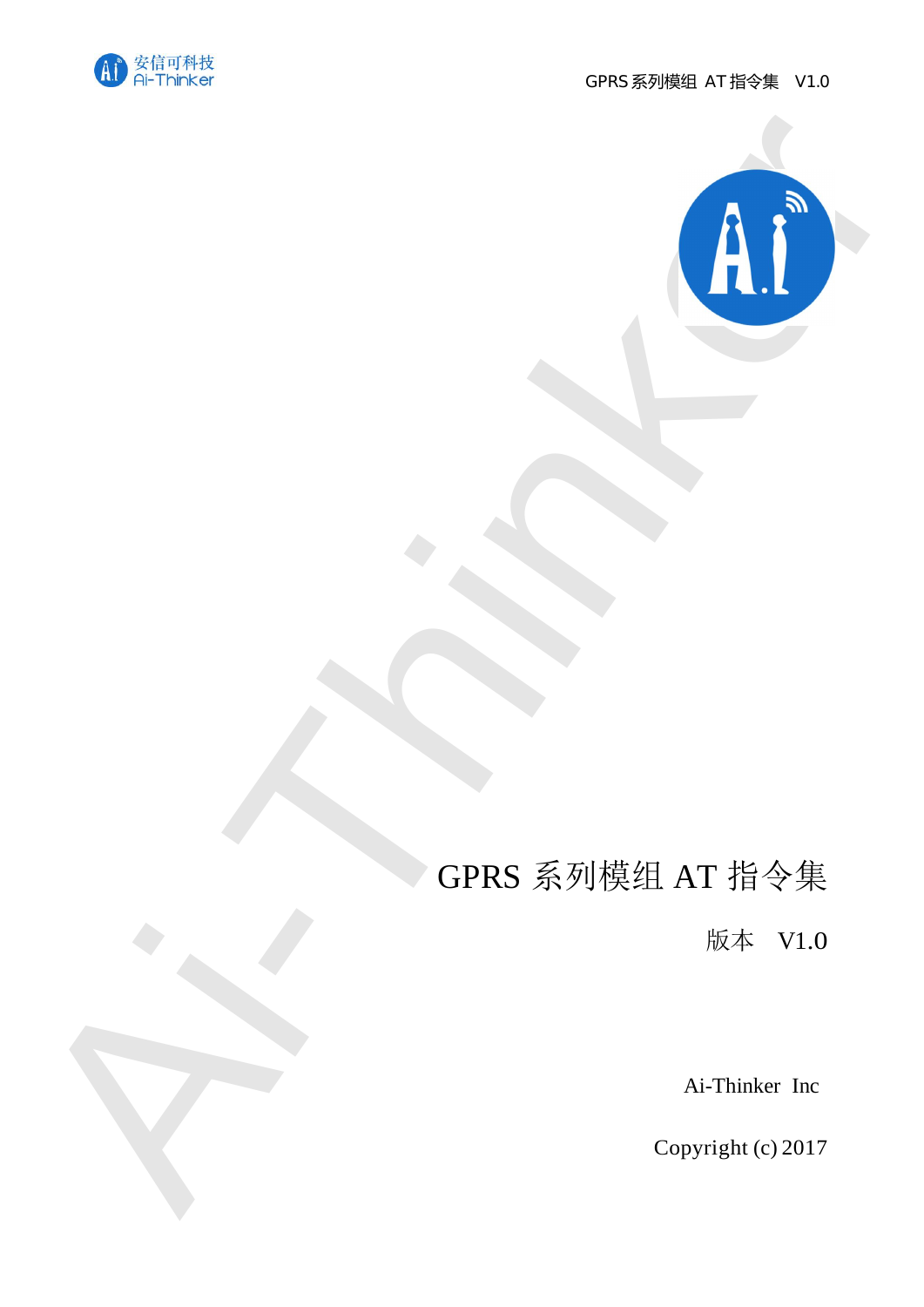

#### 概述

### 免责申明和版权公告

### 注意

### 修订记录

| 免责申明和版权公告  |      |                                     |                                            |  |
|------------|------|-------------------------------------|--------------------------------------------|--|
|            |      | 本文中的信息,包括供参考的 URL 地址, 如有变更, 恕不另行通知。 |                                            |  |
|            |      |                                     | 文档"按现状"提供,不负任何担保责任,包括对适销性、适用于特定用途或非侵权性     |  |
|            |      |                                     | 的任何担保, 和任何提案、规格或样品在他处提到的任何担保。本文档不负任何责任, 包括 |  |
|            |      |                                     | 使用本文档内信息产生的侵犯任何专利权行为的责任。本文档在此未以禁止反言或其他方式   |  |
|            |      | 授予任何知识产权使许可,不管是明示许可还是暗示许可。          |                                            |  |
|            |      |                                     | 文中提到的所有商标名称、商标和注册商标均属其各自所有者的财产,特此声明。       |  |
|            |      |                                     |                                            |  |
| 注意         |      |                                     |                                            |  |
|            |      |                                     |                                            |  |
|            |      |                                     | 由于产品版本升级或其他原因,本手册内容有可能变更。深圳市安信可科技有限公司保     |  |
|            |      |                                     | 留在没有任何通知或者提示的情况下对本手册的内容进行修改的权利。本手册仅作为使用指   |  |
|            |      |                                     | 导, 深圳市安信可科技有限公司尽全力在本手册中提供准确的信息, 但是深圳市安信可科技 |  |
|            |      |                                     | 有限公司并不确保手册内容完全没有错误,本手册中的所有陈述、信息和建议也不构成任何   |  |
| 明示或暗示的担保。  |      |                                     |                                            |  |
|            |      |                                     |                                            |  |
| 修订记录       |      |                                     |                                            |  |
| 日期         | 版本   | 作者                                  | 描述                                         |  |
| 2017.12.30 | V1.0 | Ai Thinker                          | 初始版本                                       |  |
|            |      |                                     |                                            |  |
|            |      |                                     |                                            |  |
|            |      |                                     |                                            |  |
|            |      |                                     |                                            |  |
|            |      |                                     |                                            |  |

第 1 页 共 130 页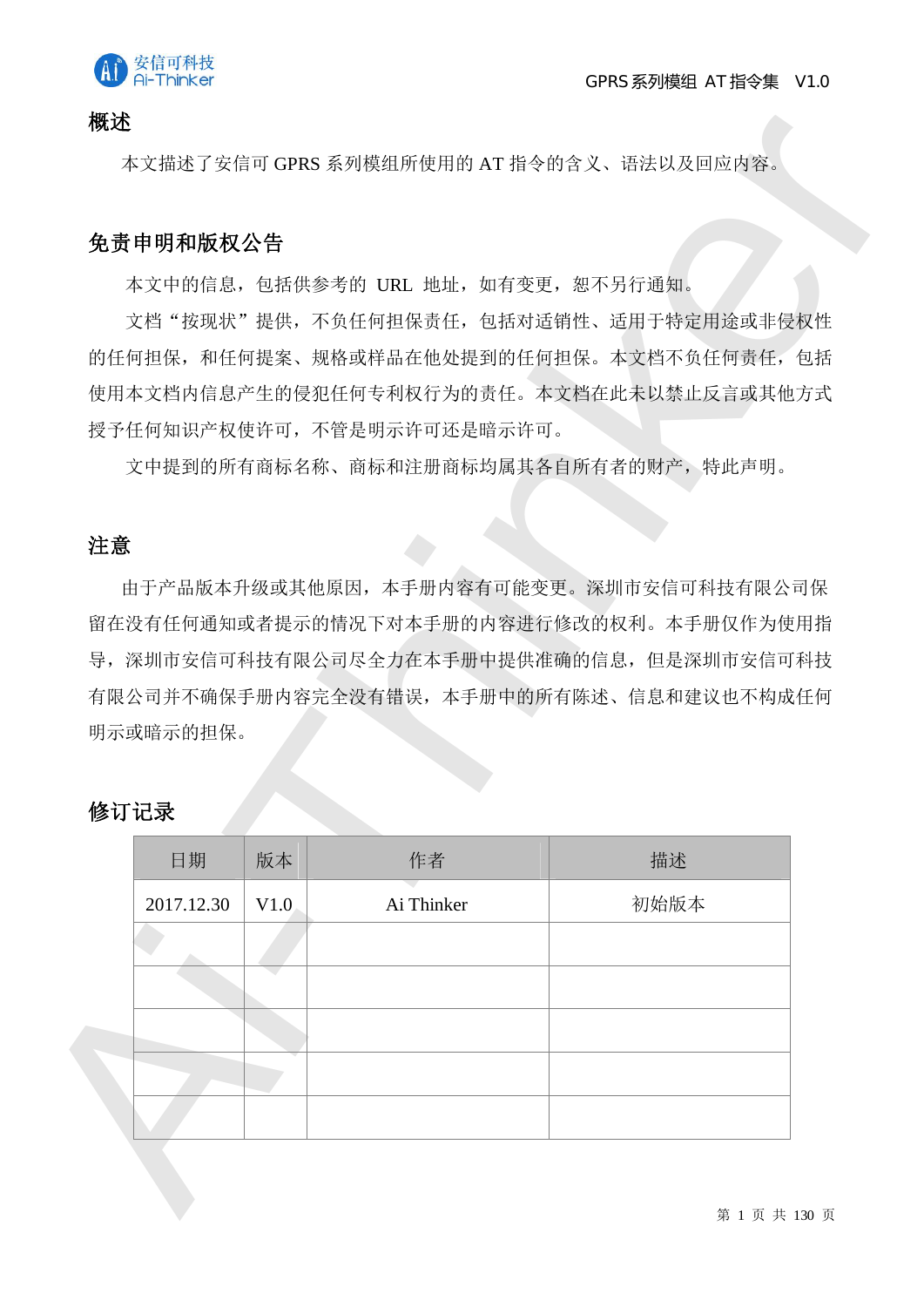| -、概要 |               |
|------|---------------|
| 1.1  |               |
| 1.2  |               |
|      | . 7           |
|      | . 9           |
| 2.1  |               |
|      |               |
|      |               |
|      |               |
|      |               |
|      |               |
|      |               |
|      |               |
|      |               |
|      |               |
|      |               |
|      |               |
|      |               |
|      |               |
|      |               |
|      |               |
|      |               |
|      |               |
|      |               |
|      |               |
|      |               |
|      |               |
|      |               |
|      |               |
|      | 第 2 页 共 130 页 |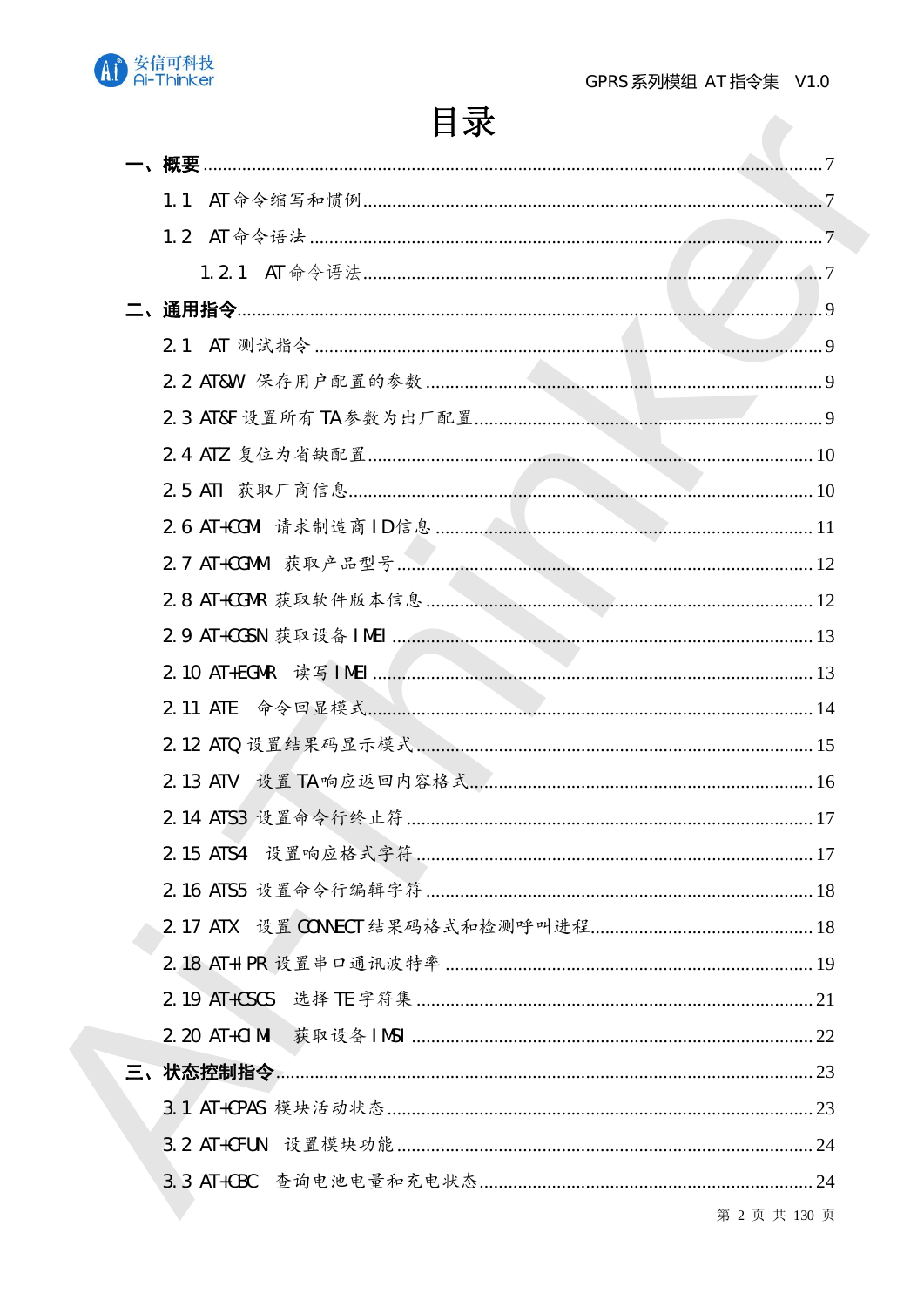

| 五、 |  |
|----|--|
|    |  |
|    |  |
|    |  |
|    |  |
|    |  |
|    |  |
|    |  |
|    |  |
|    |  |
|    |  |
|    |  |
|    |  |
|    |  |
|    |  |
|    |  |
|    |  |
|    |  |
|    |  |
|    |  |
|    |  |
|    |  |
|    |  |
|    |  |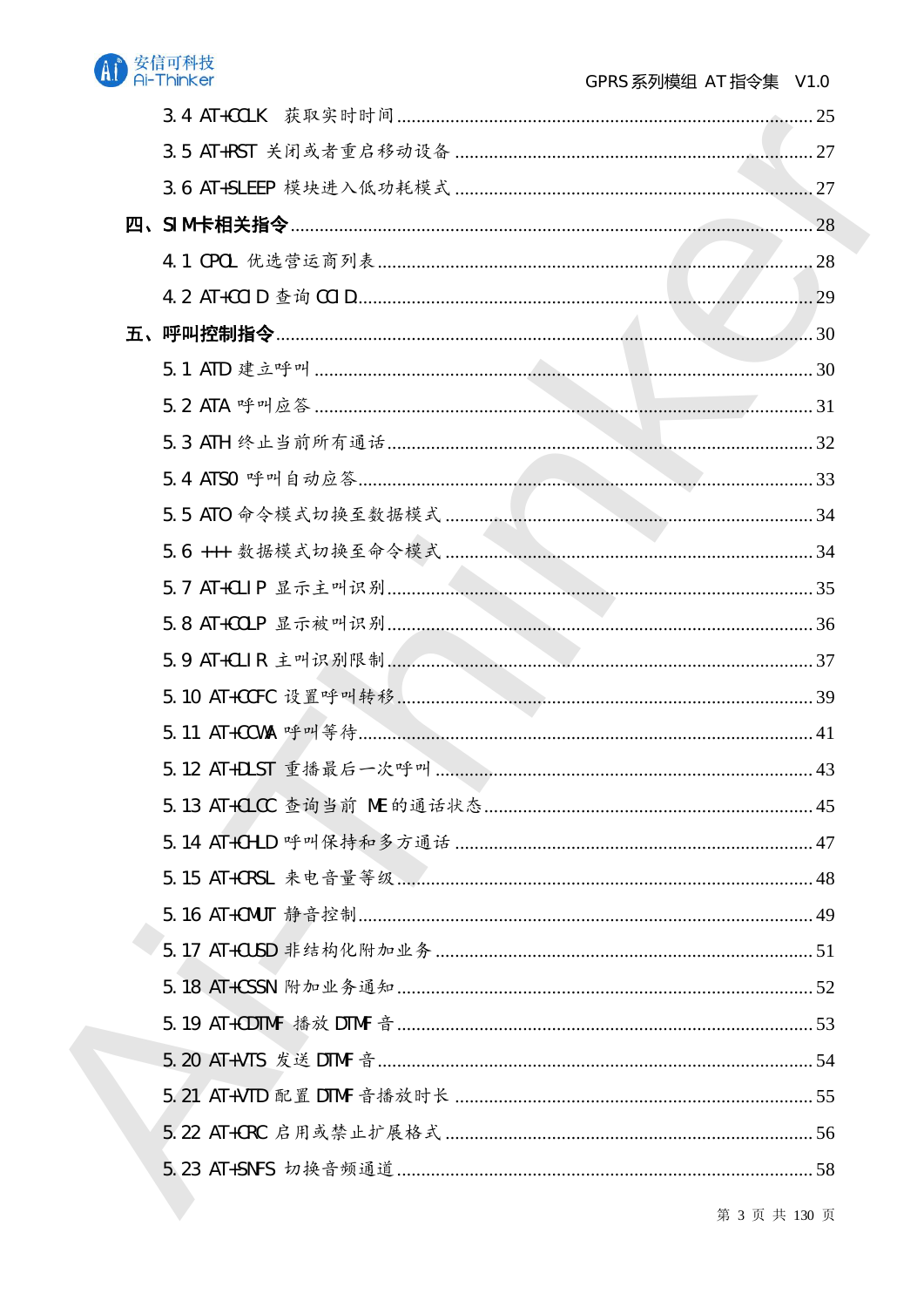

| 8.1 AT+CREG |  |
|-------------|--|
|             |  |
|             |  |
|             |  |
|             |  |
|             |  |
|             |  |
|             |  |
|             |  |
|             |  |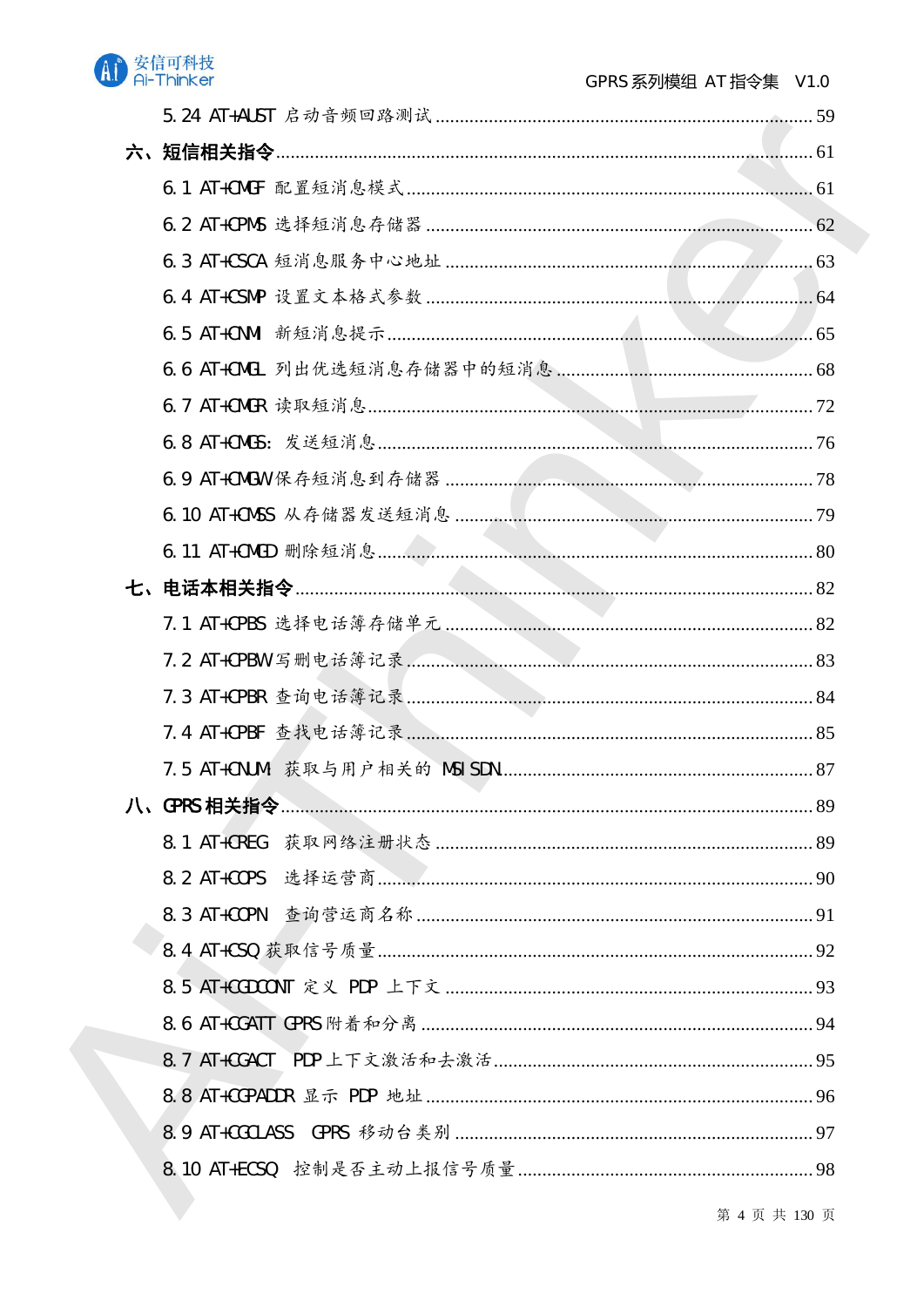| <b>附录….</b> |  |
|-------------|--|
|             |  |
|             |  |
|             |  |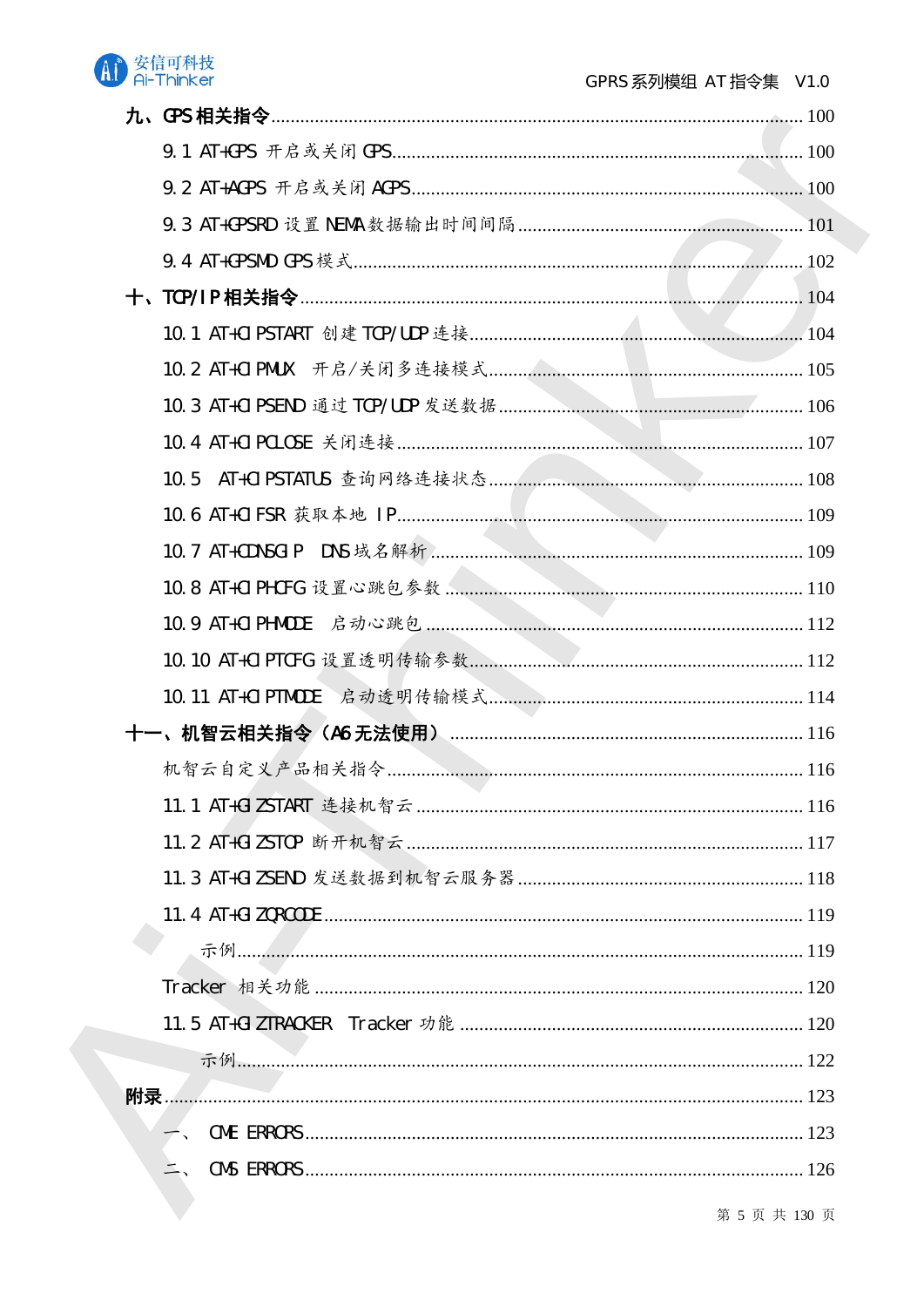

| 问题反馈 |  |
|------|--|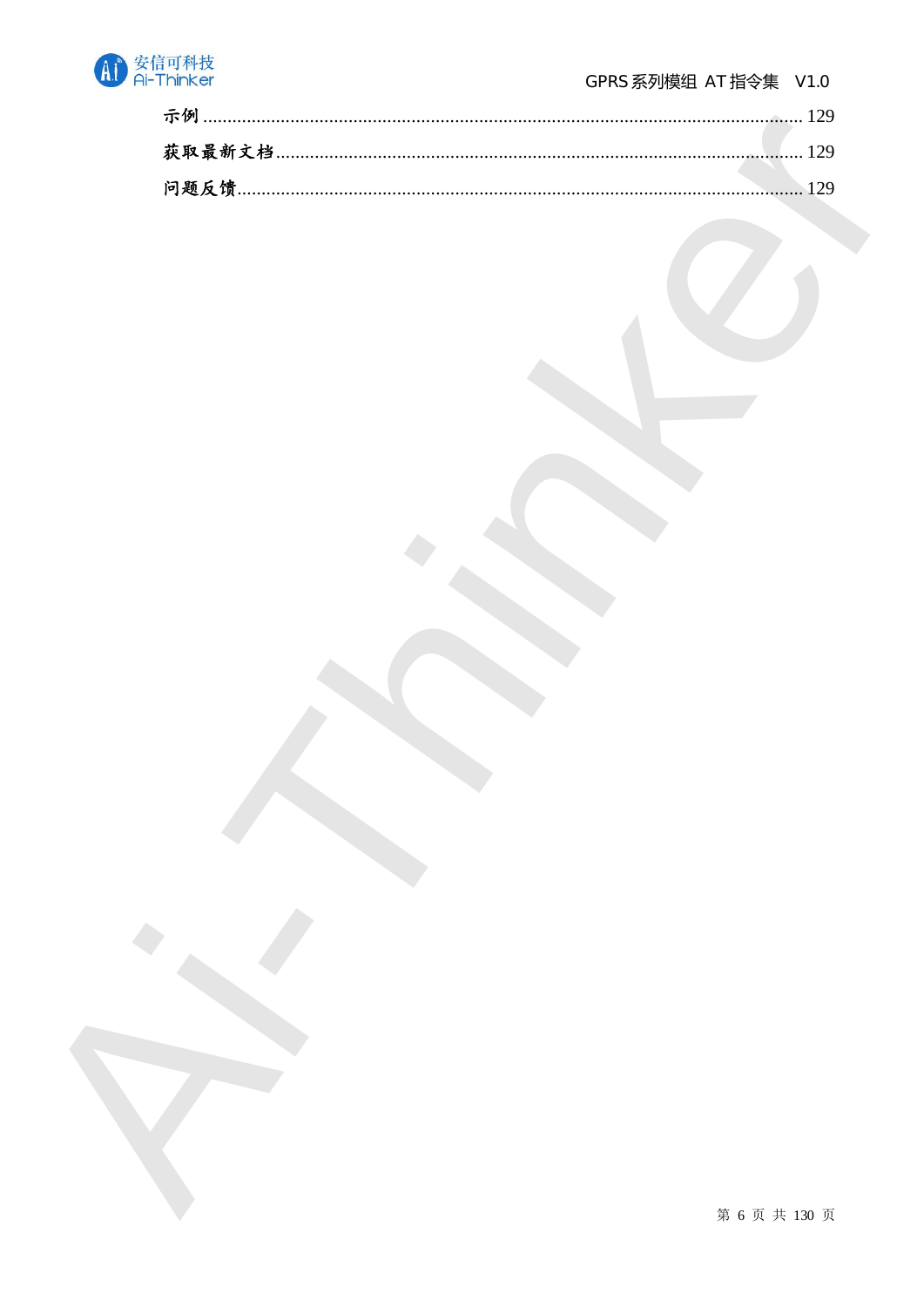

## $1.1$  AT 命令缩写和惯例

文档内提及的 GSM 模块包括移动设备 ME (Mobile Equipment)、移动台 MS (Mobile Station)、终端适配器 TA (Terminal Adapter)、数据通信设备 DCE (Data Communication Equipment)和传真 FAX (包括传真 Modem 和传真板)。

通过串口发送 AT 命令,即可使用 GSM 模块。串行线终端的应用设备包括终端设备 TE (TerminalEquipment)、数据终端设备 DTE (Data Terminal Equipment)或其它应用设备。 这些终端或应用设备可能运行在嵌入式系统内。

文档内涉及到的相关名词术语缩写都是基于 GSM 规范书写。

## $1.2$  AT 命令语法

- 、概要<br>
1.1 AT 今今館写参順例<br>
※打向度度TGM 標志組形移列機系MC (Mobile Equipment)、移列分MS (Mobile<br>
Satistic Air African Market Air African Market Air African Market Air African Market Air African Market Air African Distribution<br>
Equipment Air 文档内所有 AT 命令行必须以" AT"或" at"作为开头, 以回车(<CR>)作为结尾。 返回响应通常紧随命令之后,它的样式是"<回车><换行><>响应内容><回车><换行 (<CR><LF><响应内容><CR><LF>)"。AT 命令介绍过程中, 只有<响应内容>被详细介 绍, 过程中<回车><换行>被有意省略了。

## $1.2.1$  AT 命令语法

文档内所有 AT 命令类型有如下四种:

基础类命令: 此类 AT 命令格式有" AT<x><n>"或者" AT&<x><n>", 其中" <x>" 是命令自带, "<n>"是指该命令支持一个或多个参数。例如: "ATE<n>",该命令用于 关闭或使能回显功能, 即 DCE 会依据"<n>"值决定是否把接收的字符回显给 DTE。 "<n>"是可选配参数,若没有被赋值,将使用默认值。

参数类命令: 此类 AT 命令格式有" ATS<n>=[<m>]", 其中" <n>"是 S 寄存器的索 引, "<m>"是赋予的参数值。在该AT 命令中, "<m>"是可选配参数, 若没有被赋值, 将使用默认值。

扩展类命令根据操作格式及应用功能可分为以下几种类型:

| AT   | 格式          | 功能说明         |
|------|-------------|--------------|
| 测试指令 | $AT+CXXX=?$ | 该命令用于查询设置命令或 |

第 7 页 共 130 页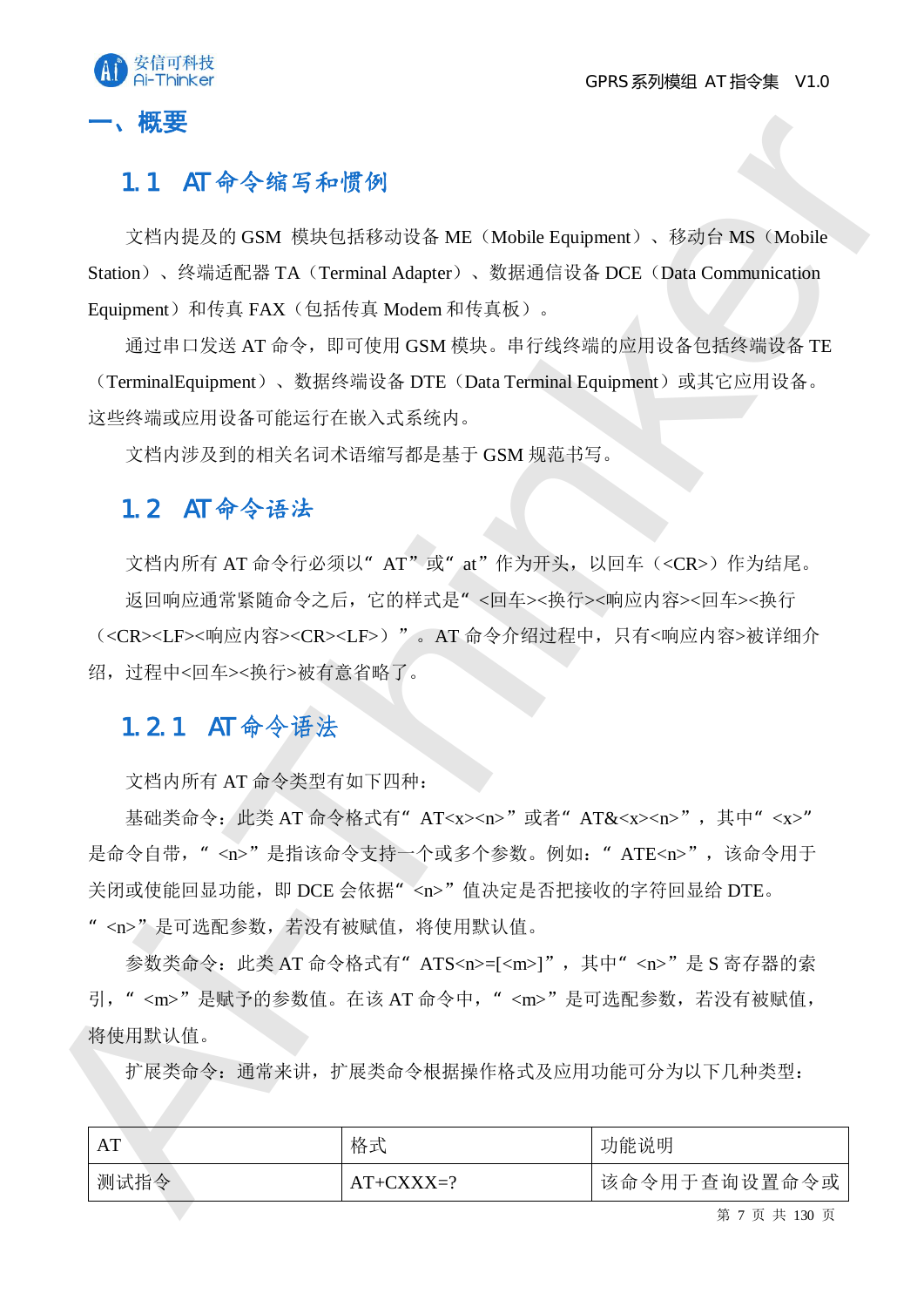

## GPRS 系列模组 AT 指令集 V1.0

| 内部程序设置的参数及其参<br>数值范围<br>该命令用于查询参数的当前<br>AT+CXXX?<br>值<br>该命令用于设置用户定义参<br>1. $AT+CXXX = \langle  \rangle, [\langle  \rangle]$<br>数值并执行<br>2. $AT+CXXX$ | 查询指令<br>执行指令 |  |  |
|-------------------------------------------------------------------------------------------------------------------------------------------------------|--------------|--|--|
|                                                                                                                                                       |              |  |  |
|                                                                                                                                                       |              |  |  |
|                                                                                                                                                       |              |  |  |
|                                                                                                                                                       |              |  |  |
|                                                                                                                                                       |              |  |  |
|                                                                                                                                                       |              |  |  |
|                                                                                                                                                       |              |  |  |
|                                                                                                                                                       |              |  |  |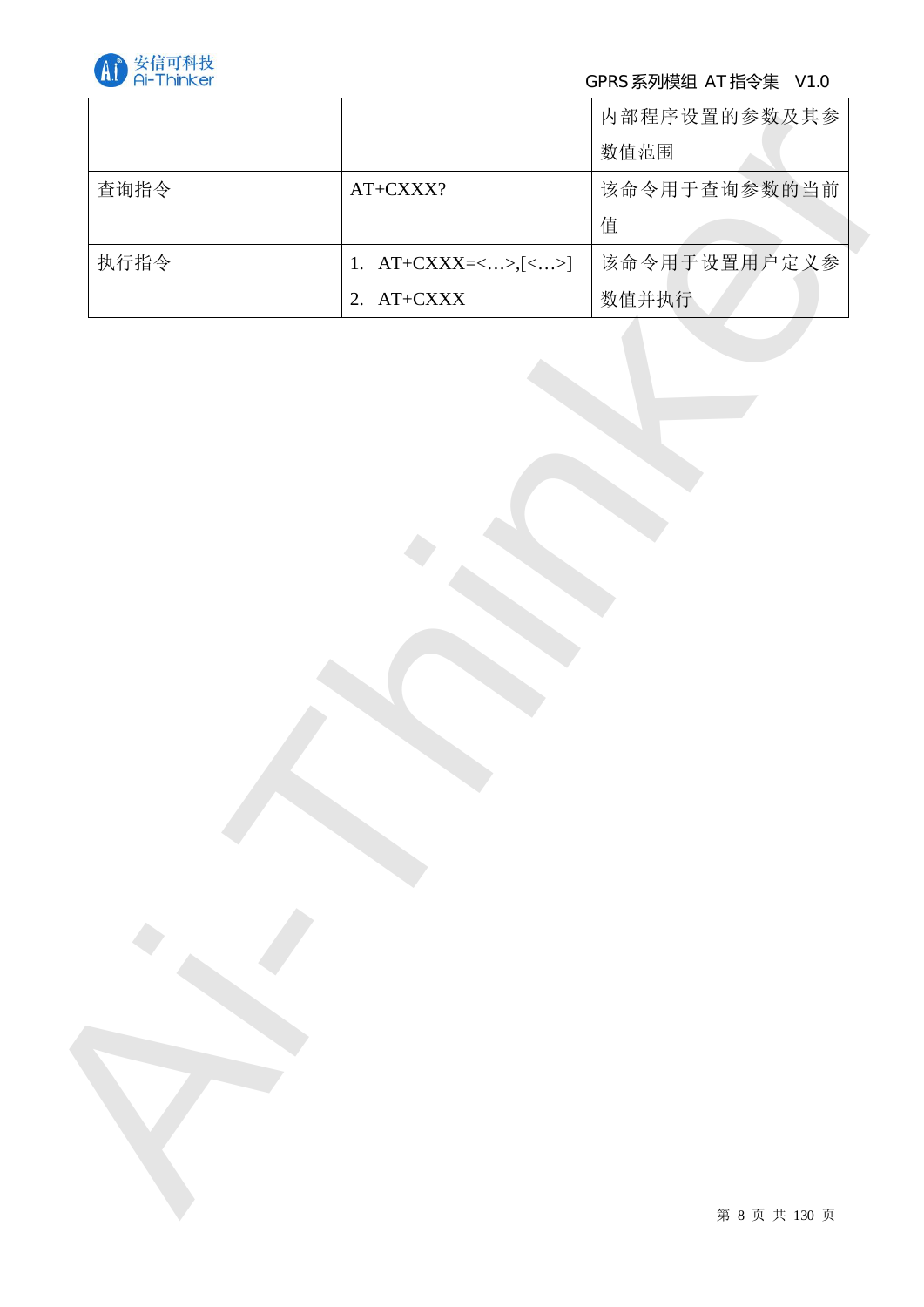

## 二、通用指令

## $2.1$  AT 测试指令

#### 揣述

#### 语法

| 执行指令           | 响应       |
|----------------|----------|
| $\Lambda$ T    | $\cap V$ |
| A <sub>1</sub> | UN       |

## 2.2 AT&W 保存用户配置的参数

### 描述

#### 语法

| 描述                             |                             |
|--------------------------------|-----------------------------|
| 该指令用作简单测试模组基本功能是否正常。           |                             |
| 语法                             |                             |
| 执行指令                           | 响应                          |
| AT                             | OK                          |
|                                |                             |
|                                |                             |
| 2.2 AT&W 保存用户配置的参数             |                             |
| 描述                             |                             |
| 该命令将用户设置的一些命令参数保存到非易失性存储器内。    |                             |
| 语法                             |                             |
| 执行指令                           | 响应                          |
| AT&W[ <value>]</value>         | 当 <value>等于 0 时, 返回</value> |
|                                | OK                          |
|                                |                             |
|                                |                             |
| 保存到当前用户配置区域<br>$\overline{0}$  |                             |
|                                |                             |
| 用户定义的配置文件将在重启后保持有效<br>п        |                             |
| 使用 ATZ 恢复用户配置文件<br>■           |                             |
| AT&F恢复出厂设置                     |                             |
| AT&W 的操作必须在模组出于空闲状态时使用<br>■    |                             |
|                                |                             |
|                                |                             |
| 参数说明<br><value><br/>备注</value> |                             |
| 2.3 AT&F 设置所有 TA 参数为出厂配置<br>描述 |                             |

#### 参数说明

- 用户定义的配置文件将在重启后保持有效
- 使用 ATZ 恢复用户配置文件
- $\blacksquare$  AT&F 恢复出厂设置
- AT&W 的操作必须在模组出于空闲状态时使用

## 2.3 AT&F 设置所有 TA 参数为出厂配置

#### 描述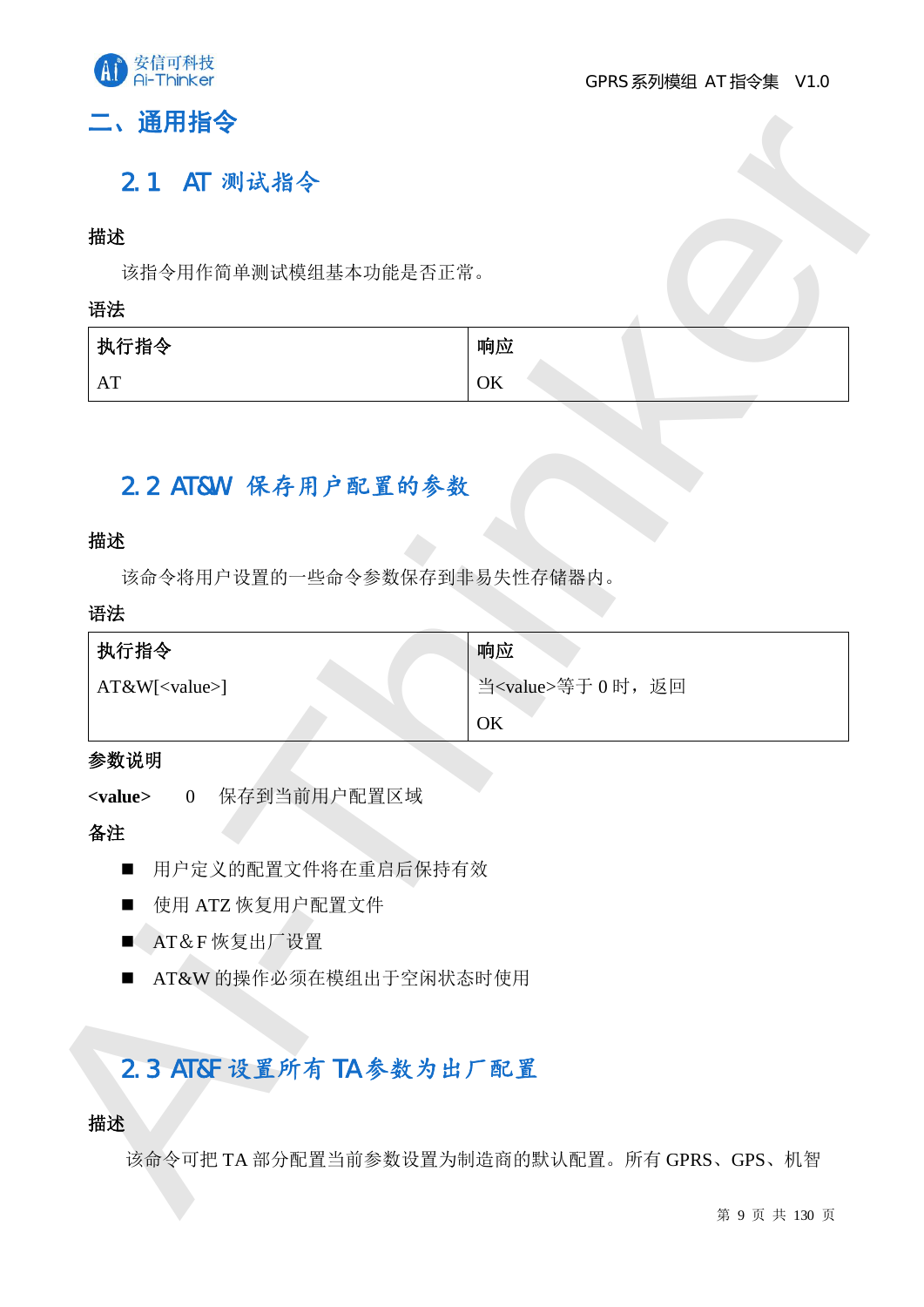

云相关应用参数配置不被 AT&F 影响。

#### 语法

| 执行指令             | 响应 |  |
|------------------|----|--|
| $AT&F[<$ value>] | OK |  |

#### 参数

#### 备注

- AT&F 操作影响的部分参数可以通过 AT&W 进行保存, ATZ 恢复为缺省配置
- 可通过 AT&W 保存 AT&F 恢复出厂默认配置
- 可通过 ATZ 恢复 AT&F 部分对应参数所保存的配置
- 必须在模块处于空闲状态方可进行 AT&F 操作

## 2.4 ATZ 复位为省缺配置

#### 描述

| 执行指令                                                   | 响应                                            |
|--------------------------------------------------------|-----------------------------------------------|
| AT&F[ <value>]</value>                                 | OK                                            |
| 参数                                                     |                                               |
| <value><br/><math>\overline{0}</math></value>          | 设置 TA 参数为制造商的默认配置                             |
| 备注                                                     |                                               |
| ■                                                      | AT&F 操作影响的部分参数可以通过 AT&W 进行保存, ATZ 恢复为缺省配置     |
| 可通过 AT&W 保存 AT&F 恢复出厂默认配置<br>■                         |                                               |
| ■                                                      | 可通过 ATZ 恢复 AT&F 部分对应参数所保存的配置                  |
| 必须在模块处于空闲状态方可进行 AT&F 操作<br>■                           |                                               |
|                                                        |                                               |
| 2.4 ATZ 复位为省缺配置                                        |                                               |
| 描述                                                     |                                               |
|                                                        |                                               |
|                                                        | 所有的相关参数配置 DCE 将所有当前参数设置为用户配置文件存储在 AT&W。<br>如果 |
|                                                        |                                               |
|                                                        |                                               |
| 执行指令                                                   | 响应                                            |
| $ATZ[<$ value>]                                        | OK                                            |
|                                                        |                                               |
| $\overline{0}$                                         | 返回当前设置的参数及参数值                                 |
|                                                        |                                               |
| 所有相关参数恢复制造商默认配置<br>$\blacksquare$                      |                                               |
| ■                                                      | AT&F 操作影响的部分参数可以通过 AT&W 进行保存, ATZ 恢复为缺省配置     |
| 必须在模块处于空闲状态方可进行 ATZ 操作<br>■                            |                                               |
|                                                        |                                               |
| 连接正在进行中, 将被终止。<br>语法<br>参数说明<br><value><br/>备注</value> |                                               |
| 2.5 ATI 获取厂商信息                                         |                                               |
| 描述                                                     |                                               |

#### 参数说明

- 所有相关参数恢复制造商默认配置
- AT&F 操作影响的部分参数可以通过 AT&W 进行保存, ATZ 恢复为缺省配置
- 必须在模块处于空闲状态方可进行 ATZ 操作

## 2.5 ATI 获取厂商信息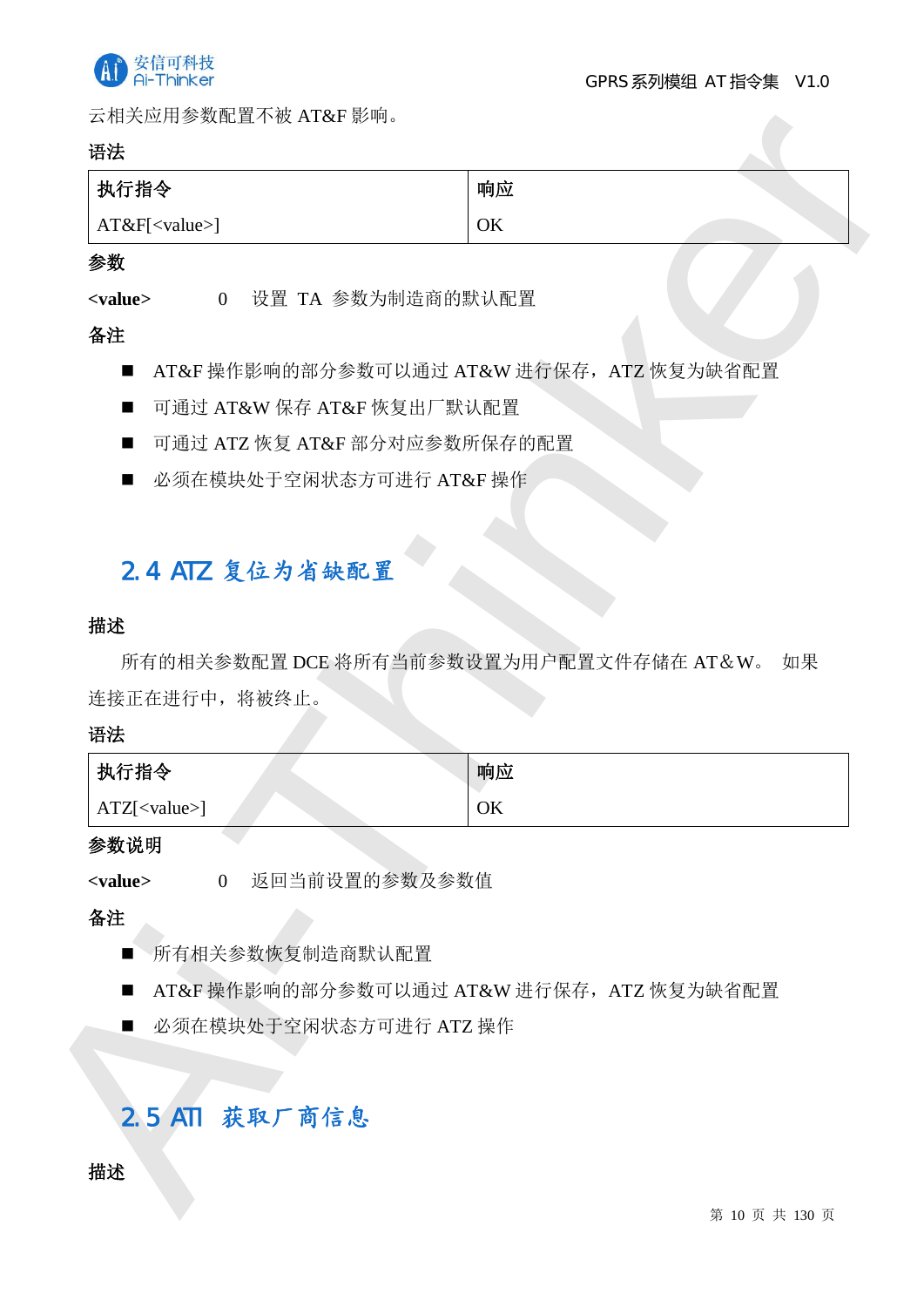

该命令用来获取厂商信息,包括制造商、产品以及固件版本信息。

#### 语法

| 执行指令               | 响应                           |
|--------------------|------------------------------|
| <b>ATI</b>         | $<$ Manufacturer $>$         |
| 描述:                | <module name=""></module>    |
| 查询当前产品的制造商,产品型号以及固 | <module version=""></module> |
| 件版本信息。             | OK                           |

### 参数

| < Manufacturer >             | 制造商             |
|------------------------------|-----------------|
| <module name=""></module>    | 模组型号            |
| <module version=""></module> | 模组固件版本(以实际版本为准) |

## 2.6 AT+CGMI 请求制造商 ID 信息

#### 描述

## 语法

| 执行指令                               | 响应                           |
|------------------------------------|------------------------------|
| <b>ATI</b>                         | $<$ Manufacturer $>$         |
| 描述:                                | <module name=""></module>    |
| 查询当前产品的制造商,产品型号以及固                 | <module version=""></module> |
| 件版本信息。                             | OK                           |
| 参数                                 |                              |
| 制造商<br>< Manufacturer >            |                              |
| <module name=""><br/>模组型号</module> |                              |
| <module version=""></module>       | 模组固件版本(以实际版本为准)              |
| 语法                                 |                              |
| 查询指令                               | 响应                           |
| $AT+CGMI=?$                        | OK                           |
| 执行指令                               | 响应                           |
| $AT+CGMI$                          | $<$ Manufacturer $>$         |
| 描述:                                | OK                           |
| 查询制造商信息。                           |                              |
| 参数                                 |                              |
| < Manufacturer >                   | Ai Thinker Co.LTD            |
| 备注                                 |                              |
| 功能同 AT+GMI<br>$\blacksquare$       |                              |
|                                    |                              |
|                                    |                              |
|                                    |                              |
|                                    |                              |

#### 参数

### 备注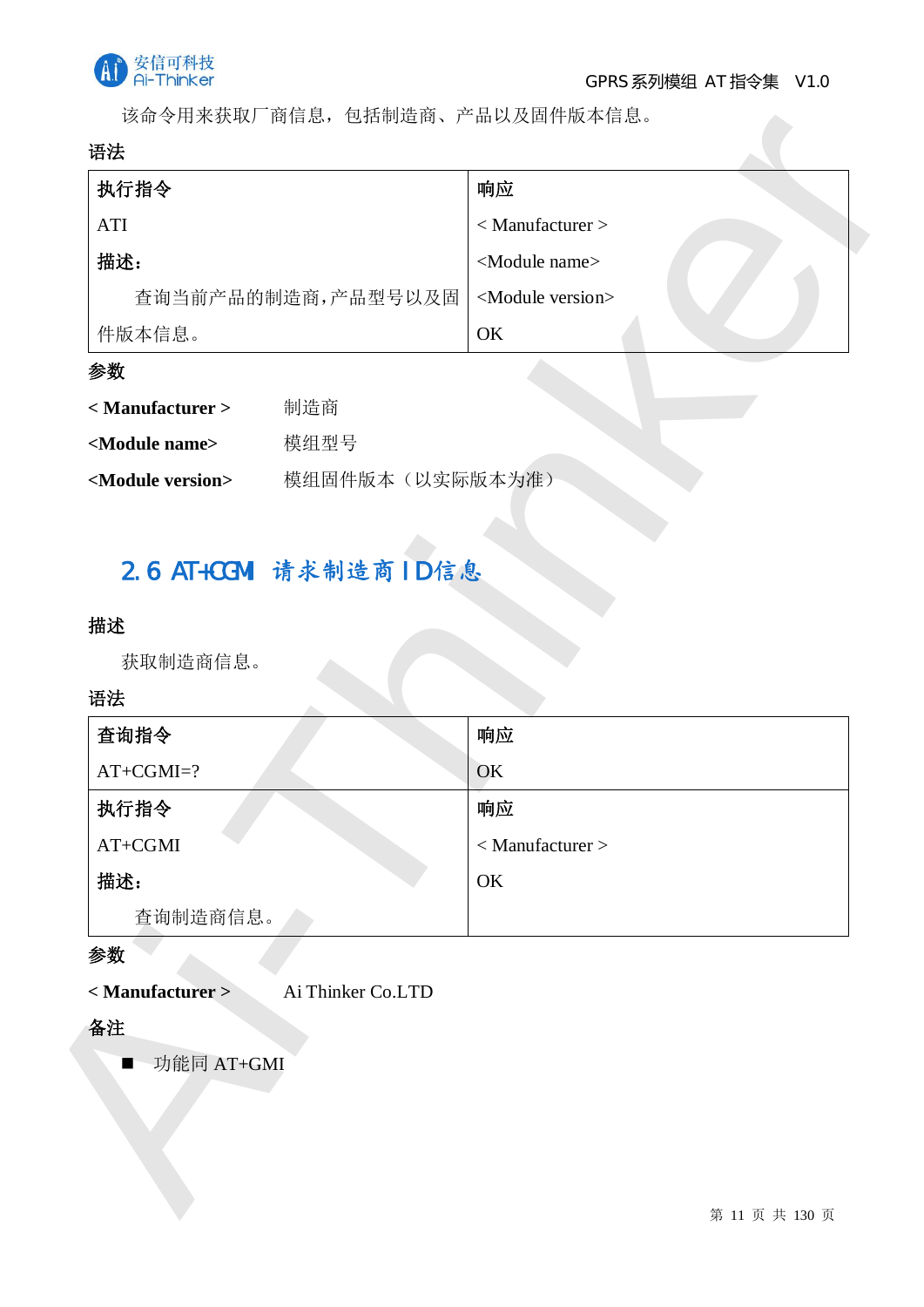

## 2.7 AT+CGMM 获取产品型号

### 描述

#### 语法

| 语法<br>查询指令                                                         | 响应                                   |
|--------------------------------------------------------------------|--------------------------------------|
| $AT+CGMM=?$                                                        | OK                                   |
| 执行指令                                                               | 响应                                   |
| $AT{+}CGMM$                                                        | <module name=""></module>            |
|                                                                    | OK                                   |
| 参数                                                                 |                                      |
| <module name=""><br/><math>A9/A9G</math>, <math>A6</math></module> |                                      |
| 备注                                                                 |                                      |
| 功能同 AT+GMM<br>п<br>2.8 AT+CGMR 获取软件版本信息<br>描述                      |                                      |
| 语法                                                                 | 该命令用于请求 TA 软件版本信息, TA 上报一行或多行软件版本信息。 |
| 查询指令                                                               | 响应                                   |
| $AT+CGMR=?$                                                        | OK                                   |
| 执行指令                                                               | 响应                                   |
| AT+CGMR                                                            | <module version=""></module>         |
|                                                                    | OK                                   |
| 参数                                                                 |                                      |

### 参数

## 备注

## 2.8 AT+CGMR 获取软件版本信息

#### 揣述

#### 语法

| 查询指令        | 响应                           |
|-------------|------------------------------|
| $AT+CGMR=?$ | OK                           |
| 执行指令        | 响应                           |
| AT+CGMR     | <module version=""></module> |
|             | OK                           |

### 参数

#### 备注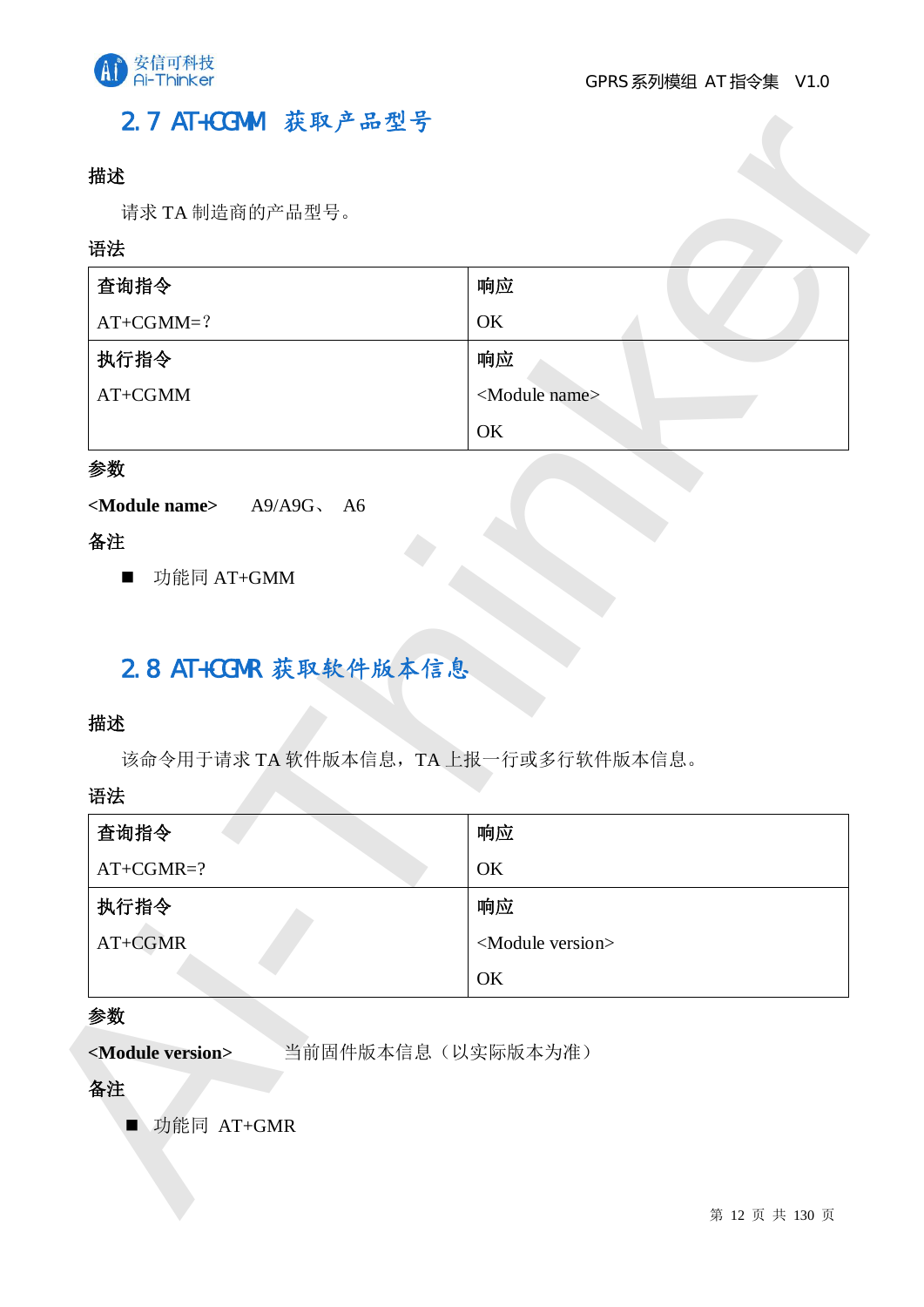

## 2.9 AT+CGSN 获取设备 IMEI

### 描述

#### 语法

| 查询指令        | 响应           |
|-------------|--------------|
| $AT+CGSN=?$ | OK           |
| 执行指令        | 响应           |
| AT+CSGN     | $<$ Data $>$ |
|             | OK           |

### 参数说明

## 2.10 AT+EGMR 读写 IMEI

#### 描述

#### 语法

| 语法                                                     |                         |
|--------------------------------------------------------|-------------------------|
| 查询指令                                                   | 响应                      |
| $AT+CGSN=?$                                            | OK                      |
| 执行指令                                                   | 响应                      |
| $AT+CSGN$                                              | $<$ Data $>$            |
|                                                        | OK                      |
| 参数说明                                                   |                         |
| IMEI 序列号<br>$<$ Data>                                  |                         |
|                                                        |                         |
|                                                        |                         |
| 2.10 AT+EGMR 读写 IMEI                                   |                         |
|                                                        |                         |
| 该命令用于读取和写入 IMEI 的值。                                    |                         |
|                                                        |                         |
| 查询指令                                                   | 响应                      |
| AT+EGMR?                                               | $+EGMR: (1,2),(7)$      |
| 描述<br>语法                                               | OK                      |
| 执行指令                                                   | 响应                      |
| AT+RMGR= <mode>,<format>,<data></data></format></mode> | 成功:                     |
| 描述:                                                    | $<$ IMEI $>$            |
| 读取或者写入 IMEI 值                                          | 失败:                     |
|                                                        | +CME ERROR: <err></err> |
| 参数说明                                                   |                         |

#### 参数说明

#### **<IMEI>**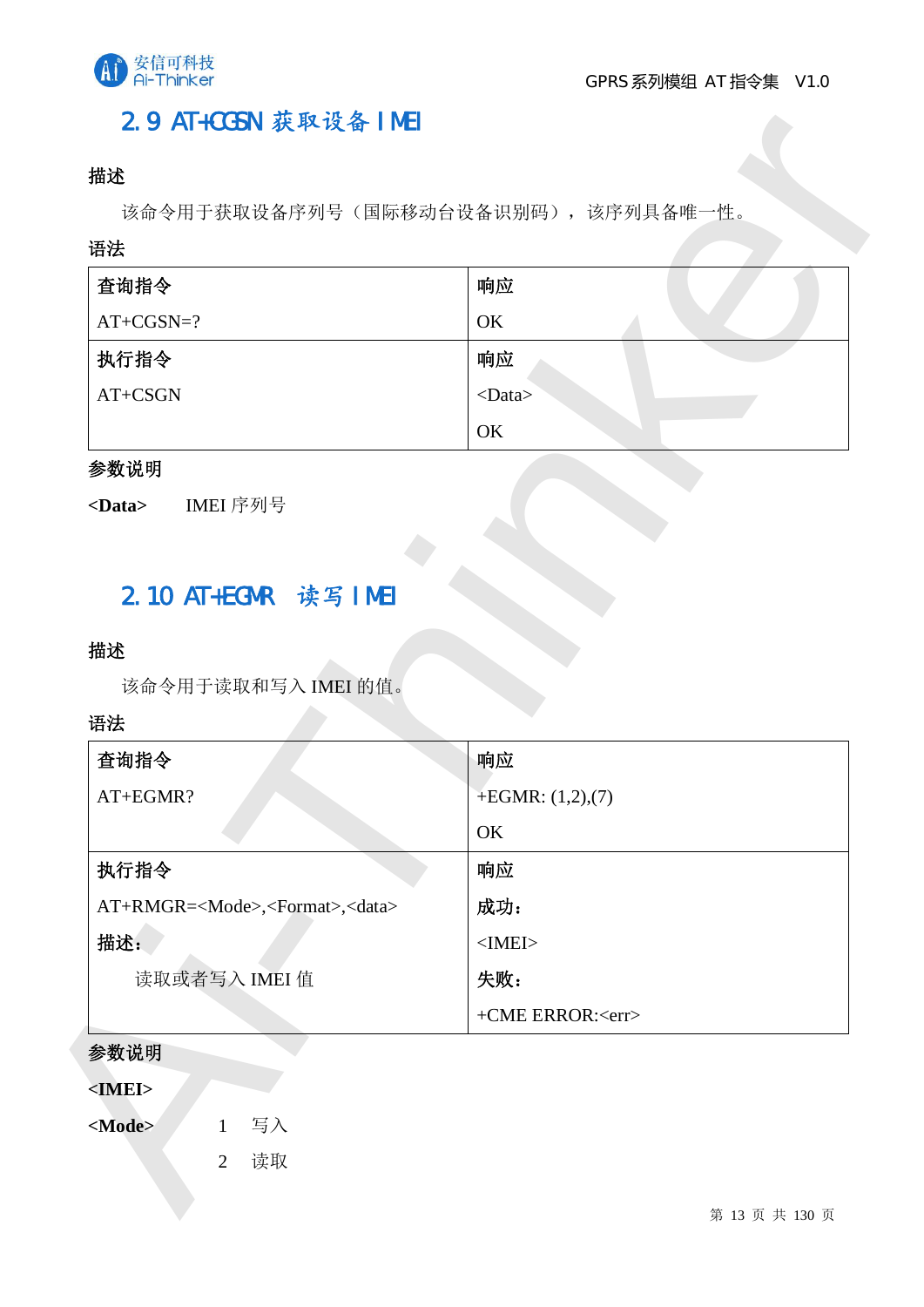

<Format> **b** 该参数指定为7

## 备注

## 示例

### $+EGMR$

#### +EGMR:11111111111

#### **OK**

## 2.11 ATE 命令回显模式

### 描述

### 语法

| $<$ Format $>$        | 该参数指定为 7                                |    |                |
|-----------------------|-----------------------------------------|----|----------------|
| <data></data>         | 要写入的 IMEI 值                             |    |                |
| 备注                    |                                         |    |                |
|                       | ■ IMEI 值不要修改                            |    |                |
| 示例                    |                                         |    |                |
|                       | AT+EGMR=1,7,"111111111111111" //写入 IMEI |    |                |
| $+EGMR$               |                                         |    |                |
| <b>OK</b>             |                                         |    |                |
|                       |                                         |    |                |
|                       | AT+EGMR=2,7 //读取 IMEI 值                 |    |                |
| +EGMR:11111111111     |                                         |    |                |
| OK                    |                                         |    |                |
|                       |                                         |    |                |
| 描述<br>语法              | 该命令控制 TA 在命令状态下是否回显从 TE 接收到的字符。         |    |                |
| 执行指令                  |                                         | 响应 |                |
| ATE[ <value>]</value> |                                         | OK |                |
| 描述:                   |                                         |    |                |
|                       | 通过设置参数, 打开或者关闭回显                        |    |                |
| 参数说明                  |                                         |    |                |
| <value></value>       | 关闭回显<br>$\overline{0}$                  |    |                |
|                       | 打开回显<br>$\mathbf{1}$                    |    |                |
| 示例                    |                                         |    |                |
| 关闭回显                  |                                         |    |                |
| ATE <sub>0</sub>      |                                         |    |                |
| OK                    |                                         |    |                |
|                       |                                         |    |                |
|                       |                                         |    | 第 14 页 共 130 页 |

### 示例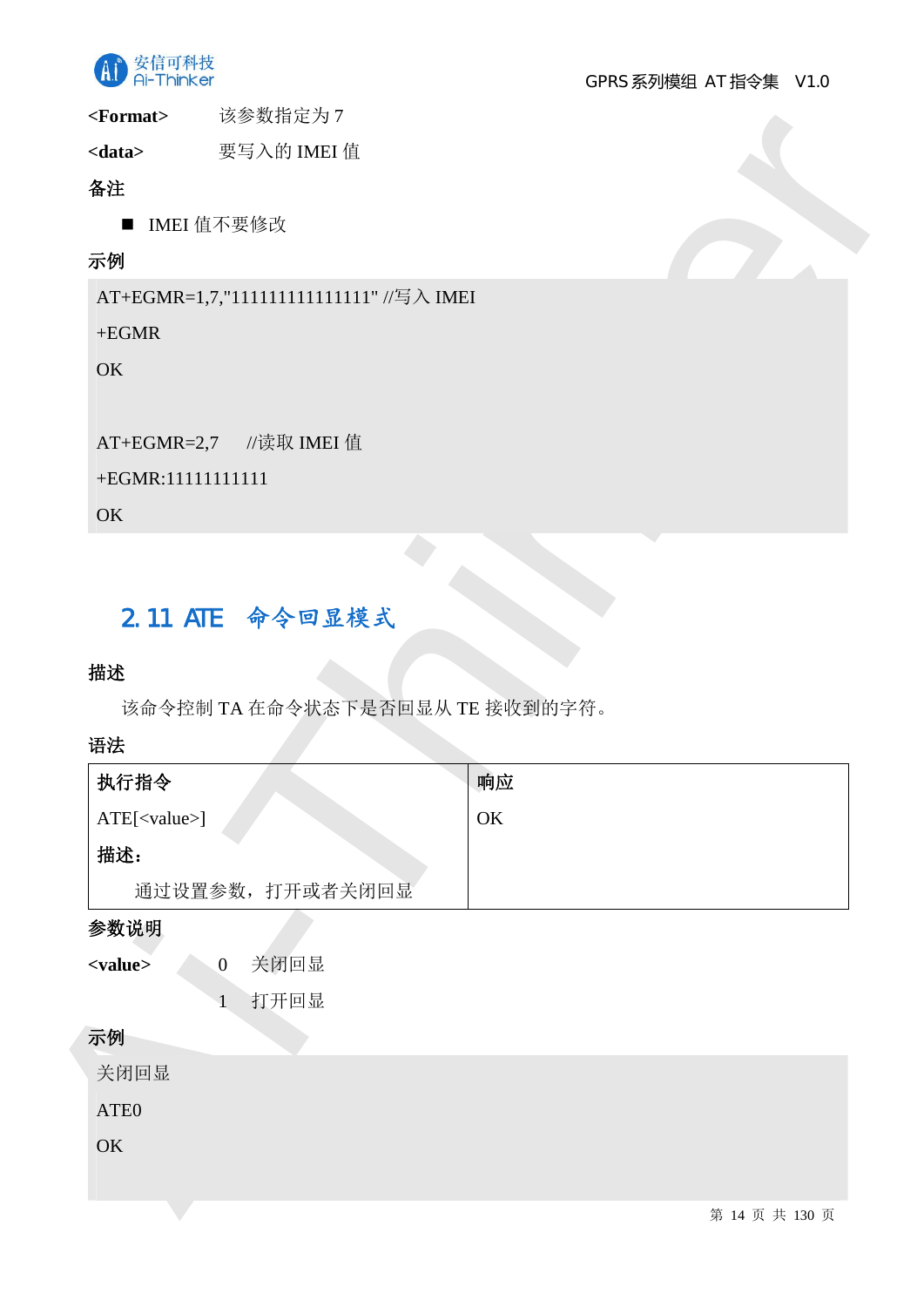

打开回显

### ATE1

## 2.12 ATO 设置结果码显示模式

### 描述

### 语法

|                                  |   |                      | 2.12 ATO 设置结果码显示模式                 |    |  |  |
|----------------------------------|---|----------------------|------------------------------------|----|--|--|
| 描述                               |   |                      |                                    |    |  |  |
|                                  |   |                      | 该指令用于设置指令的结果是否显示。                  |    |  |  |
| 语法                               |   |                      |                                    |    |  |  |
| 执行指令                             |   |                      |                                    | 响应 |  |  |
| $ATQ[\langle n \rangle]$         |   |                      |                                    | OK |  |  |
| 参数说明                             |   |                      |                                    |    |  |  |
| m                                |   |                      | 0 返回指令执行的最后结果                      |    |  |  |
|                                  | 1 |                      | 不返回指令执行的最后结果                       |    |  |  |
|                                  |   |                      |                                    |    |  |  |
|                                  |   |                      |                                    |    |  |  |
| 备注<br>$\blacksquare$             |   |                      | 该设置不影响执行指令响应的内容                    |    |  |  |
| $\blacksquare$                   |   | ATQ 缺省参数 <n>默认为0</n> |                                    |    |  |  |
| 示例                               |   |                      |                                    |    |  |  |
| AT+CGMI                          |   |                      |                                    |    |  |  |
| Ai Thinker Co.LTD                |   |                      |                                    |    |  |  |
| OK                               |   |                      |                                    |    |  |  |
|                                  |   |                      |                                    |    |  |  |
| ATQ1                             |   |                      |                                    |    |  |  |
| OK                               |   |                      |                                    |    |  |  |
|                                  |   |                      |                                    |    |  |  |
| $AT{+}CGMI$<br>Ai Thinker Co.LTD |   |                      | (关闭了设置指令的结果返回后, 指令不返回 OK 或者 error) |    |  |  |

## 备注

- 该设置不影响执行指令响应的内容
- ATQ 缺省参数<n>默认为 0

## 示例

### AT+CGMI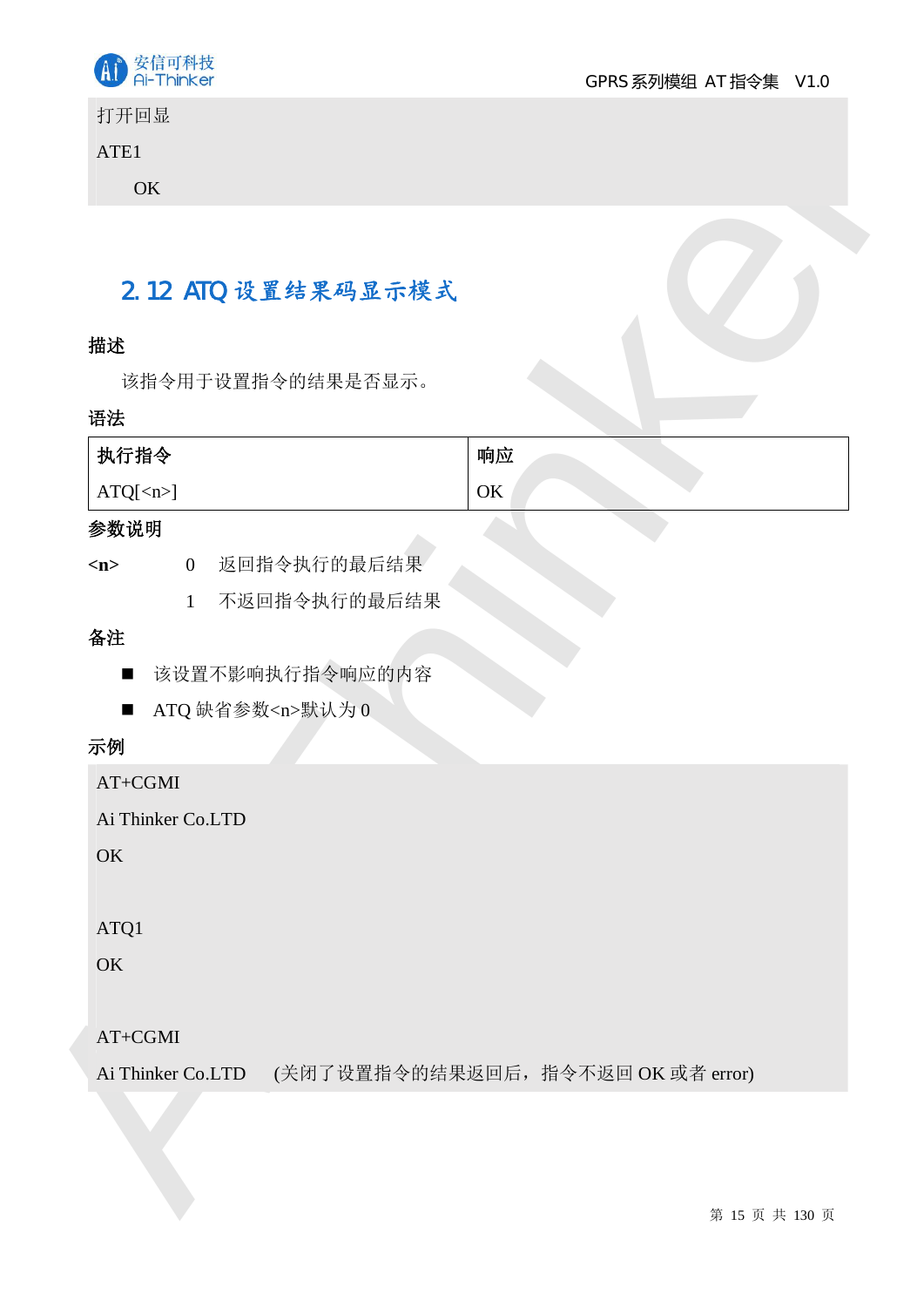

## 2.13 ATV 设置 TA 响应返回内容格式

### 描述

该命令用于设置结果码和返回结果的传送格式(数字格式或字符格式),并设置头部和 尾部的内容, 这些内容是与结果码和返回结果信息一起发送。

#### 语法

| 执行指令            | 响应   |
|-----------------|------|
|                 | 0/OK |
| $ATV[<$ value>] |      |

#### 参数说明

<value> 0 返回值为 0

1 返回值为OK

### 备注

■ 设置 ATV0 之后, 返回信息中的 OK 变成了数字 0 并且没有换行符, 参考以下示例

### 示例

AT+CGMI

Ai Thinker Co.LTD

**OK** 

ATV0

2.13 ATV 後置 TA 物意返 型内容格式<br>- 議論全用子皮工結果資料通过規律的規律法(執行格式宣行格式)、指揮者文本<br>- 解除<br>- 解除的場は、通知型電車研磨費和適相需需要一点減過。<br>- 解除<br>- 特性<br>- 数値の<br>- 電子を通知型には、相応について、<br>- 電子の<br>- 電子の<br>- 電子の<br>- 電子の<br>- 電子の<br>- 電子の<br>- 電子の<br>- 電子の<br>- 電子の<br>- 電子の<br>- 電子の<br>- 電子の - 超過程<br>- 電子の - 超過  $0$  AT+CGMI //注意, 此处,  $0$ 后面没有换行符, 所以指令直接跟在 $0$ 后面 Ai Thinker Co.LTD  $0$  AT+CGMI //注意, 此处,  $0$ 后面没有换行符, 所以指令直接跟在 $0$ 后面 Ai Thinker Co.LTD  $0$ ATV1 //设置为 1, 将返回信息的结果转换为字符 OK, 并以\r\n 结尾 **OK** 

AT+CGMI Ai Thinker Co.LTD OK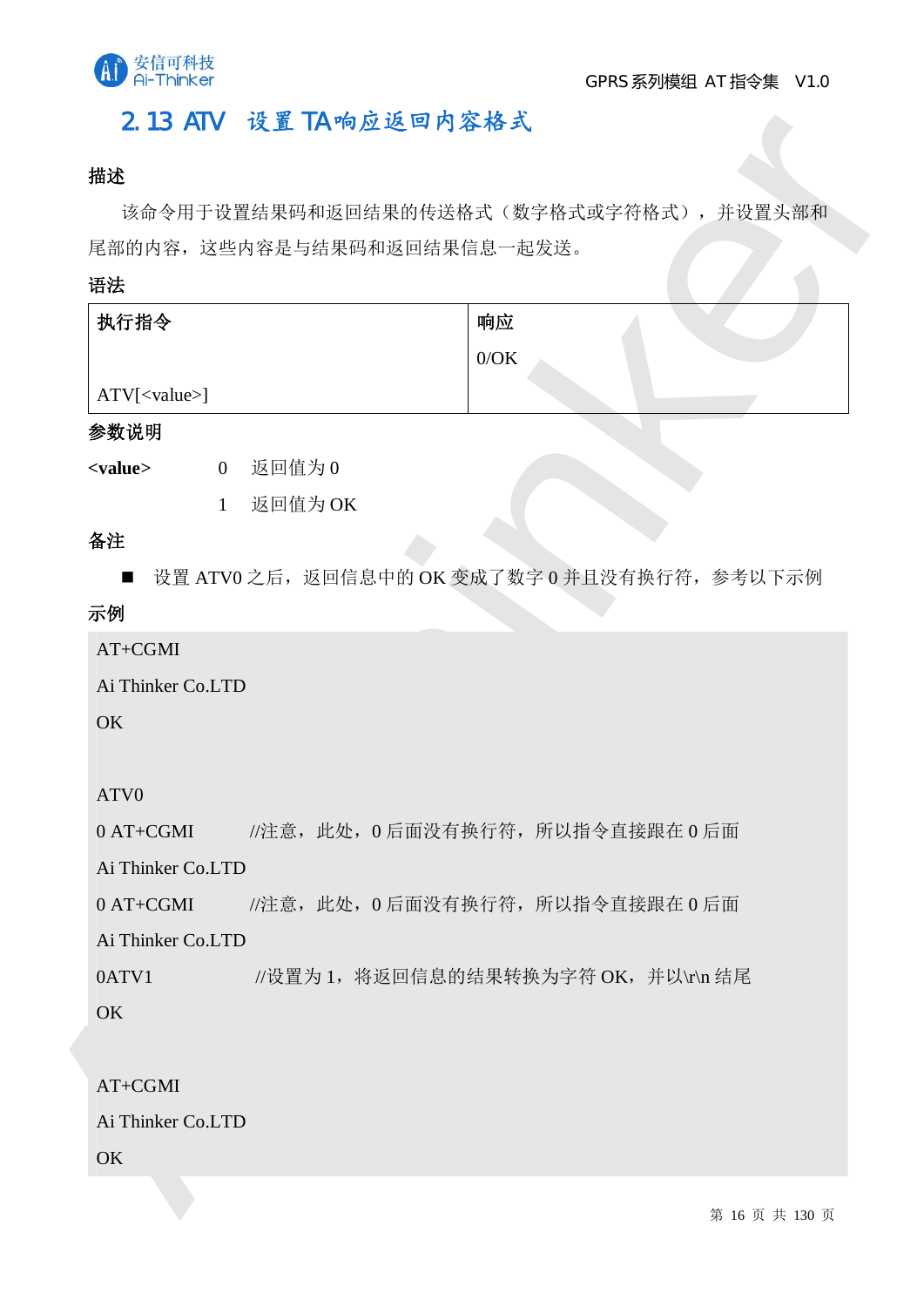

## 2.14 ATS3 设置命令行终止符

#### 描述

#### 语法

| 查询指令    | 响应                  |
|---------|---------------------|
| ATS3?   | $\langle n \rangle$ |
|         | OK                  |
| 执行指令    | 响应                  |
| $ATS3=$ | OK                  |

#### 参数说明

- n 值设定值不是 13 时, 会导致一些其他的问题, 例如输入指令无响应
- 如果 ATS3、ATS4、ATS5 设置了同样的值, 会导致一些问题, 使用其他值不是 13 输入命令时会导致一些问题

## 2.15 ATS4 设置响应格式字符

#### 描述

| 描述                 |                                                |
|--------------------|------------------------------------------------|
|                    | 使用该命令, 可设置用于 AT 命令行终止符, 该字符能被 TA 识别。           |
| 语法                 |                                                |
| 查询指令               | 响应                                             |
| ATS3?              | m                                              |
|                    | OK                                             |
| 执行指令               | 响应                                             |
| $ATS3=$            | OK                                             |
| 参数说明               |                                                |
| m                  | 0-13-34, 响应格式符, 默认为 13 (CR)                    |
| 备注                 |                                                |
| $\blacksquare$     | n 值设定值不是 13 时, 会导致一些其他的问题, 例如输入指令无响应           |
|                    |                                                |
| $\blacksquare$     | 如果 ATS3、ATS4、ATS5 设置了同样的值, 会导致一些问题, 使用其他值不是 13 |
| 输入命令时会导致一些问题       |                                                |
|                    |                                                |
|                    |                                                |
| 2.15 ATS4 设置响应格式字符 |                                                |
|                    |                                                |
|                    | 使用该指令, 用于获取结果码和信息文本字符, 该字符由 TA 产生。             |
|                    |                                                |
| 查询指令               | 响应                                             |
| ATS4?              | $\langle n \rangle$                            |
|                    | OK                                             |
| 描述<br>语法<br>执行指令   | 响应                                             |

#### 参数说明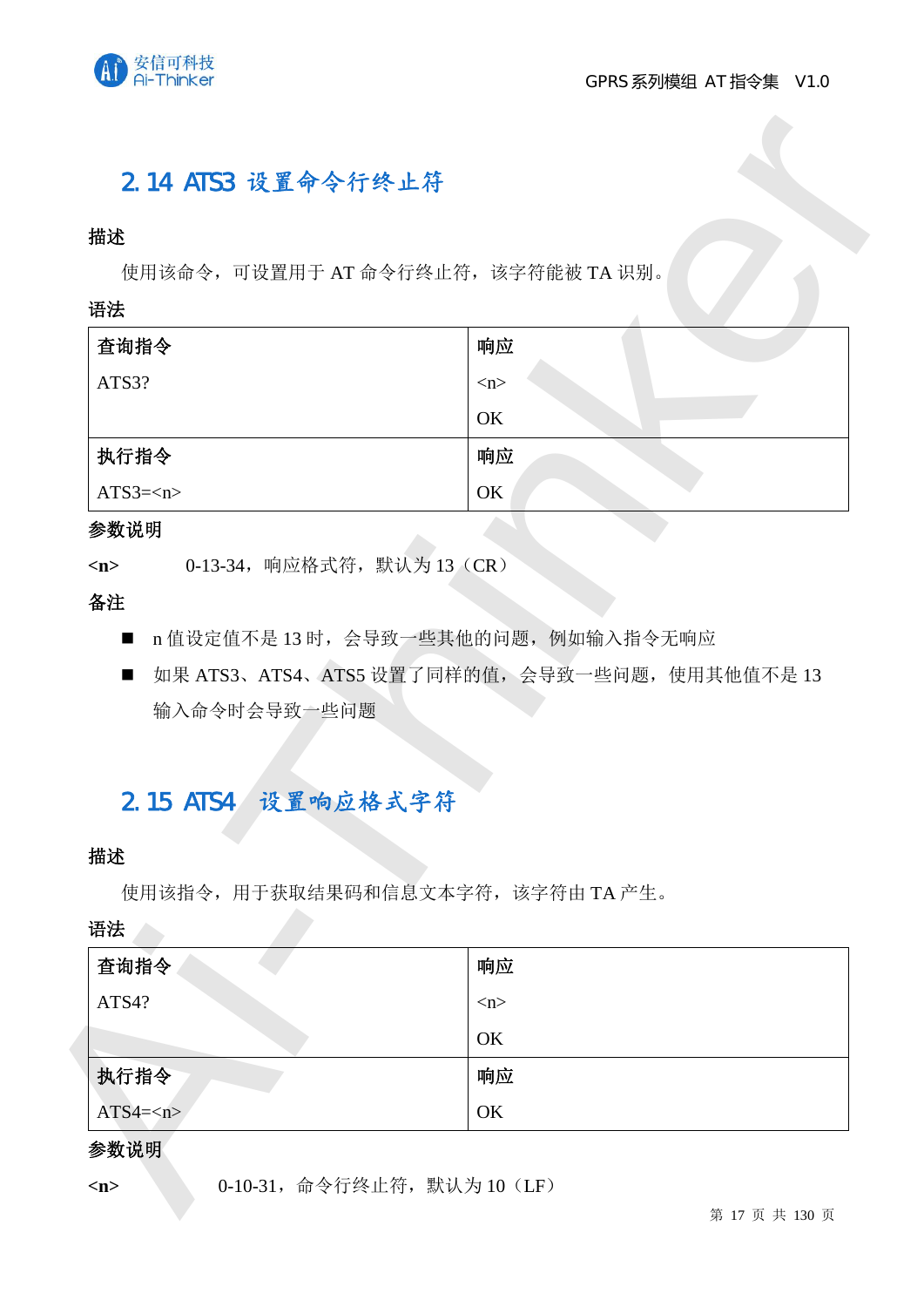

备注

## 2.16 ATS5 设置命令行编辑字符

#### 描述

#### 语法

|                                         | 2.16 ATS5 设置命令行编辑字符                                                                                   |                                      |
|-----------------------------------------|-------------------------------------------------------------------------------------------------------|--------------------------------------|
| 描述                                      |                                                                                                       |                                      |
|                                         |                                                                                                       | 使用该命令,可设置用于删除命令行中的字符,该字符由TA产生。       |
| 语法                                      |                                                                                                       |                                      |
| 查询指令                                    |                                                                                                       | 响应                                   |
| ATS5?                                   |                                                                                                       | m                                    |
|                                         |                                                                                                       | OK                                   |
| 执行指令                                    |                                                                                                       | 响应                                   |
| $ATS5=$                                 |                                                                                                       | OK-                                  |
| П                                       | 0-8-31, 命令行编辑字符, 默认为 8=< <backspace< th=""><th>如果 ATS3、ATS4 、ATS5 设置成同样的参数, 会导致一些问题</th></backspace<> | 如果 ATS3、ATS4 、ATS5 设置成同样的参数, 会导致一些问题 |
| 参数说明<br>$\langle n \rangle$<br>备注<br>描述 | 使用该命令,可设置 TA 是否向 TE 发送指令的结果码。                                                                         | 2.17 ATX 设置 CONNECT 结果码格式和检测呼叫进程     |
|                                         |                                                                                                       |                                      |
| 执行指令                                    |                                                                                                       | 响应                                   |
| ATE[ <value>]</value>                   |                                                                                                       | OK                                   |
| 语法<br>参数说明                              |                                                                                                       |                                      |
| <value></value>                         | $\overline{0}$                                                                                        | - 进入在线数据状态时即给定连接结果码。拨号音和遇忙检测均禁用      |

#### 参数说明

## 2.17 ATX 设置 CONNECT 结果码格式和检测呼叫进程

#### 揣述

## 语法

| 执行指令                      | 响应                            |
|---------------------------|-------------------------------|
| $ATE[<$ value>]           | OK                            |
| 参数说明                      |                               |
| $\langle$ value $\rangle$ | 进入在线数据状态时即给定连接结果码。拨号音和遇忙检测均禁用 |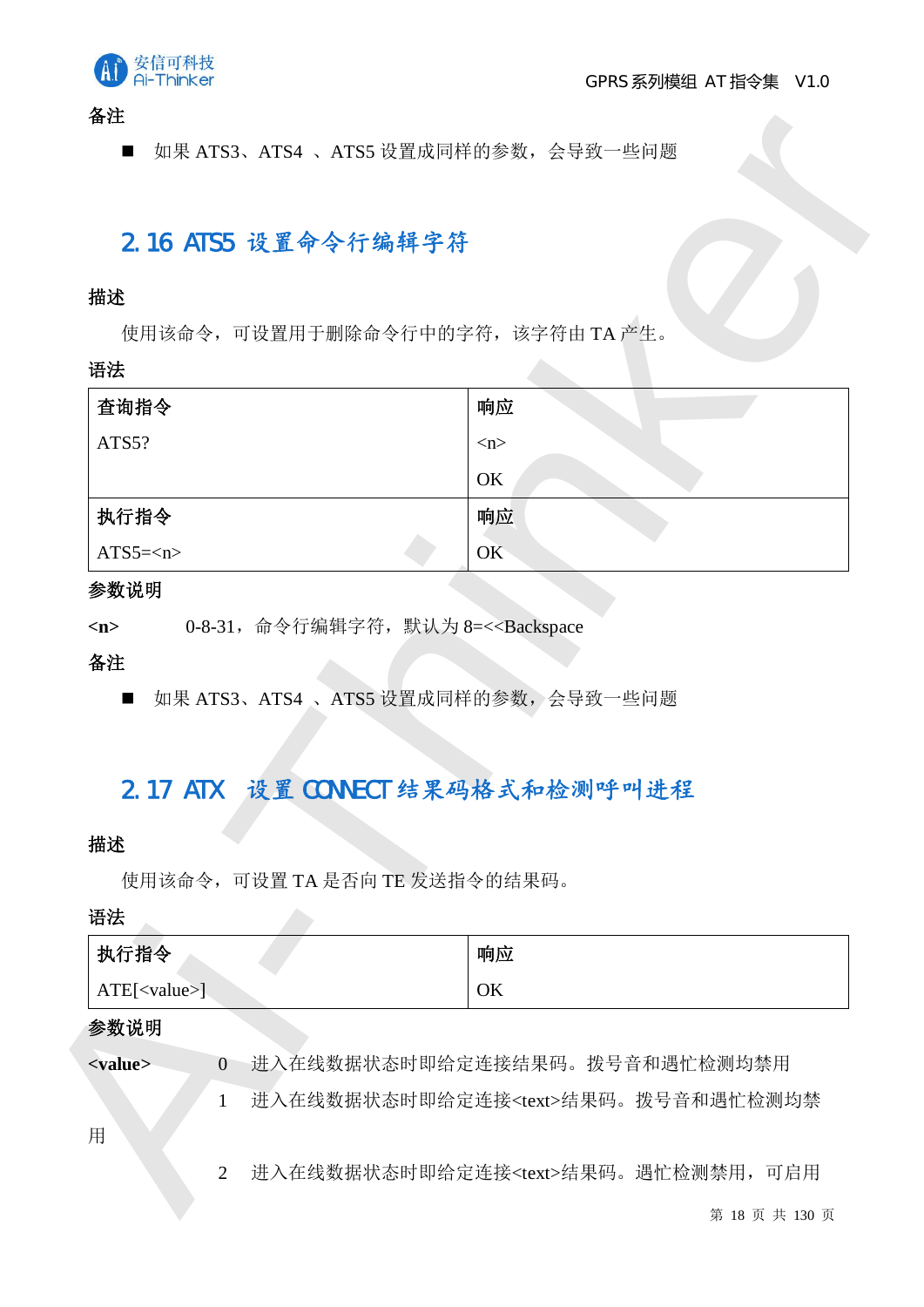

拨号音

- 3 进入在线数据状态时即给定连接<text>结果码。拨号音检测禁用, 但可 启用遇忙检测
- 4 进入在线数据状态时即给定连接<text>结果码。拨号音和遇忙检测均可 启用 (AT&F)

### 备注

## 2.18 AT+IPR 设置串口通讯波特率

#### 描述

#### 语法

| 拨号音                                                                              |                                             |
|----------------------------------------------------------------------------------|---------------------------------------------|
| 3                                                                                | 进入在线数据状态时即给定连接 <text>结果码。拨号音检测禁用, 但可</text> |
| 启用遇忙检测                                                                           |                                             |
| $\overline{4}$                                                                   | 进入在线数据状态时即给定连接 <text>结果码。拨号音和遇忙检测均可</text>  |
| 启用 (AT&F)                                                                        |                                             |
| 备注                                                                               |                                             |
| AT&F 恢复出厂设置, <value>值默认为4<br/><math display="inline">\blacksquare</math></value> |                                             |
|                                                                                  |                                             |
| 2.18 AT+IPR 设置串口通讯波特率                                                            |                                             |
|                                                                                  |                                             |
| 描述                                                                               |                                             |
| 该指令用于设置模组的串口通讯波特率,在得到确定的返回值后,设置才生效。                                              |                                             |
| 语法                                                                               |                                             |
| 查询指令                                                                             | 响应                                          |
| $AT+IPR?$                                                                        | $+IPR$ : <rate></rate>                      |
|                                                                                  | OK                                          |
| 查询指令                                                                             | 响应                                          |
| $AT+IPR=?$                                                                       | (2400,4800,9600,14400,19200,28800,33600,    |
| 描述:                                                                              | 38400,57600,115200,230400,460800,921600,1   |
| 该指令用于查看 <rate>的可设置值</rate>                                                       | 843200)                                     |
|                                                                                  | OK                                          |
| 执行指令:                                                                            | 响应                                          |
| $AT+IPR=$                                                                        | 成功:                                         |
| 描述:                                                                              | OK                                          |
| 该指令用来设置模组的通讯波特率。                                                                 | 失败:                                         |
|                                                                                  | +CME ERROR: <err></err>                     |
| 参数说明                                                                             |                                             |
| 2400<br><rate></rate>                                                            |                                             |
| 4800                                                                             |                                             |
| 9600                                                                             |                                             |
|                                                                                  | 第 19 页 共 130 页                              |

#### 参数说明

| <i><b><rate></rate></b></i> | 2400 |
|-----------------------------|------|
|                             | 4800 |
|                             | 9600 |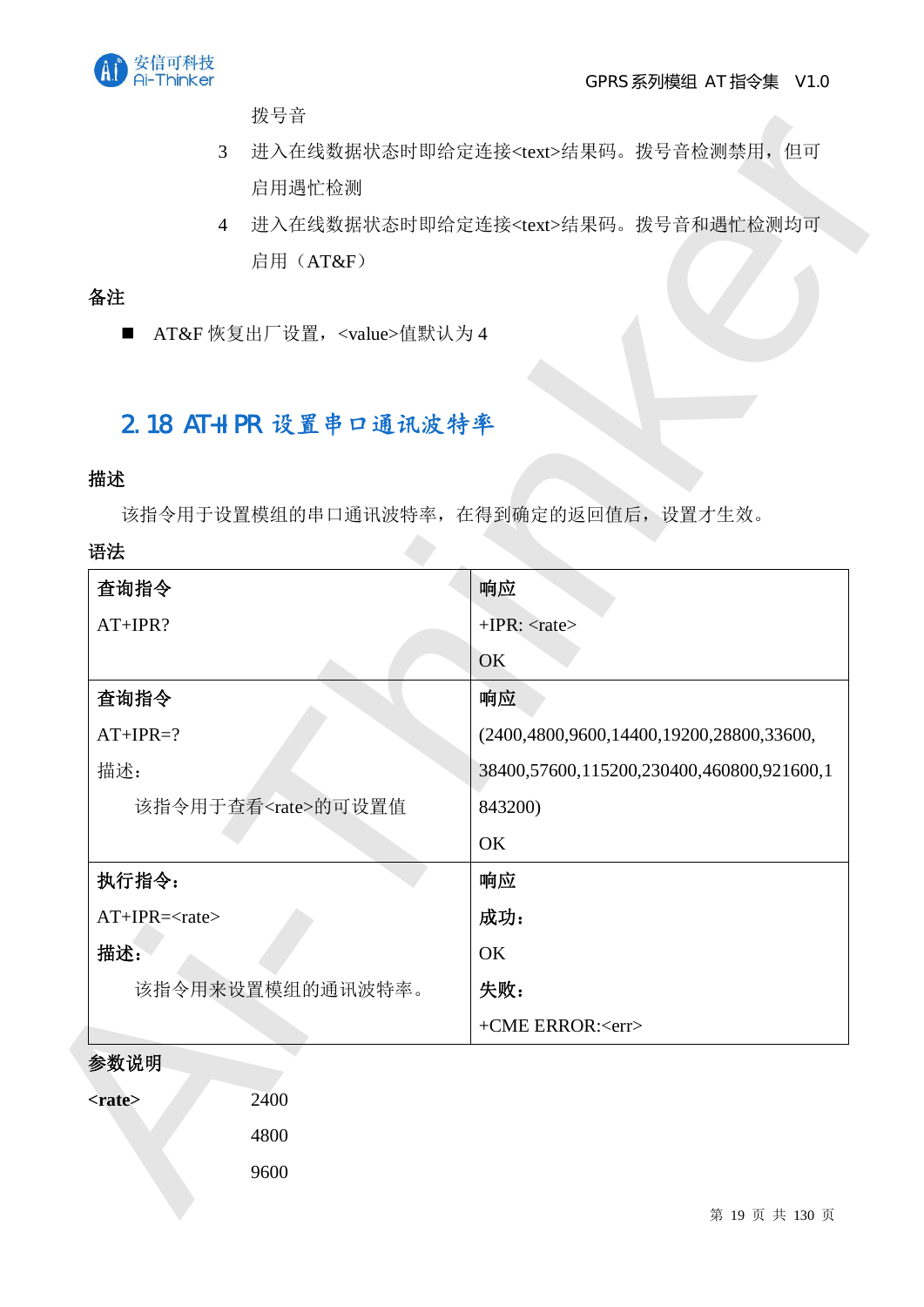

1843200

### 备注

- 模组的默认工作波特率为 115200
- 模组为默认开启自适应波特率模式, 在模组上电初始化期间, 在你的设备工作波特 率下, 任意发送一条, 模组将会自动调整到用户的设备的工作波特率
- 若设置为固定波特率,请确定设备和模组的工作波特率一致
- AT+IPR 的<rate>值不受 AT&F, ATZ 影响。但是可以通过 AT&W 保存当前配置, AT&V 显示当前配置
- 1460<br>
1920<br>
2860<br>
2860<br>
28760<br>
28760<br>
28760<br>
28760<br>
28760<br>
28760<br>
28760<br>
28760<br>
28760<br>
28760<br>
28760<br>
28760<br>
287760<br>
28760<br>
28760<br>
28760<br>
28760<br>
28760<br>
28760<br>
28760<br>
28760<br>
28760<br>
28760<br>
28760<br>
28760<br>
28760<br>
28760<br>
28760<br> ■ 在多路复用模式下, 不可以通过 AT+IPR 配置当前串口通讯波特率, 使用 AT&W 保 存操作同样无效

#### 示例

提供两种修改波特率并保存的方法。

#### 第一种:

AT+IPR=9600

OK

(然后切换到对应的波特率下)

AT+ABDR=0 (该指令为修改模组的自适应波特率模式, 0: 关闭; 1: 打开)

OK

第二种:

第 20 页 共 130 页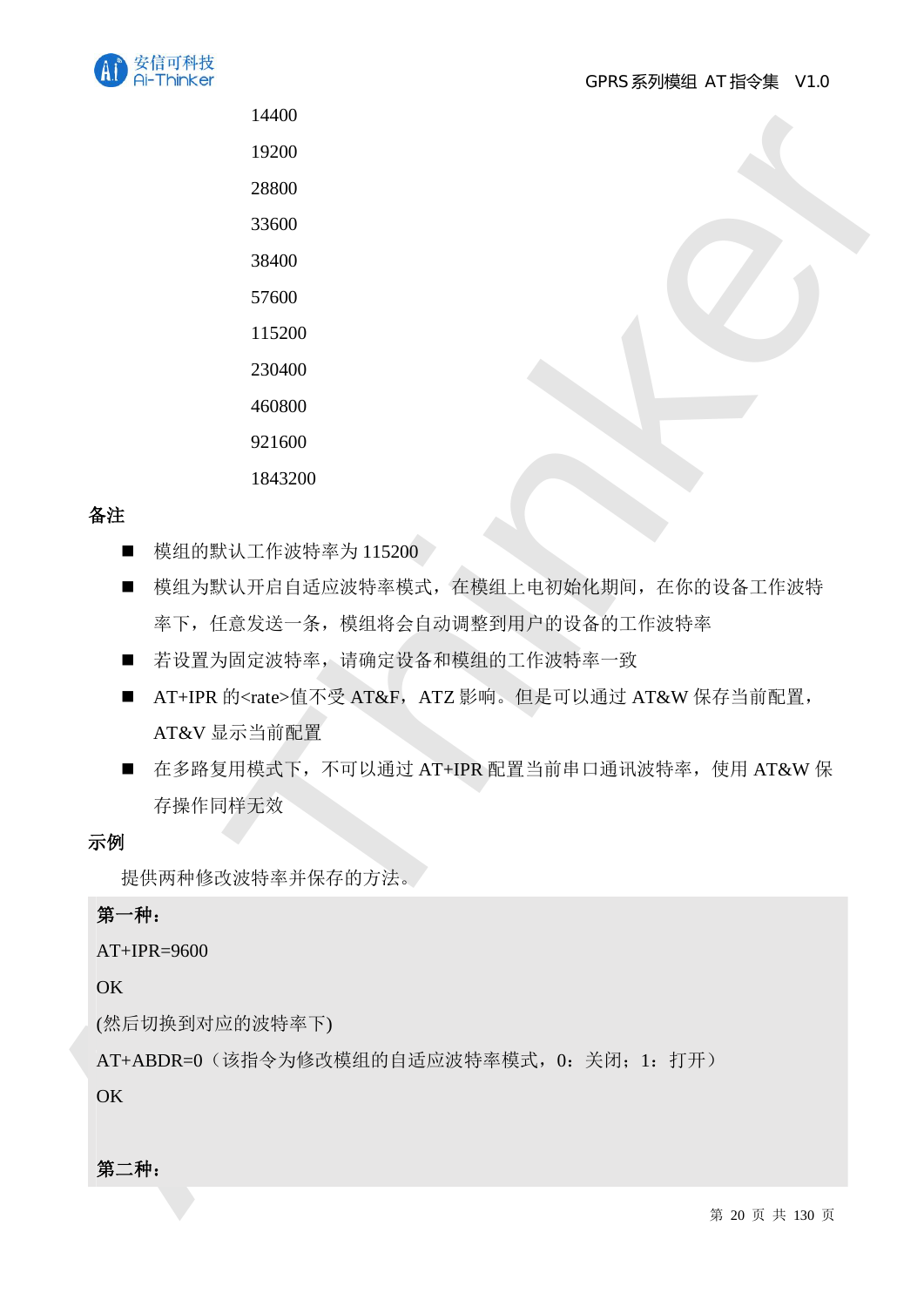

#### AT+IPR=9600

### OK

#### AT&W

## 2.19 AT+CSCS 选择 TE 字符集

### 描述

#### 语法

| (然后切换到对应的波特率下保存设置即可)                    |                                                          |
|-----------------------------------------|----------------------------------------------------------|
| AT&W                                    |                                                          |
| OK                                      |                                                          |
| 2.19 AT+CSCS 选择 TE 字符集                  |                                                          |
| 描述                                      |                                                          |
|                                         | 该命令设置模块使用的字符集 <chest>,以使用户终端能够在 TE 和 ME 的字符集之间正确</chest> |
| 转换字符串。                                  |                                                          |
| 语法                                      |                                                          |
| 查询指令                                    | 响应                                                       |
| $AT+CSCS=?$                             | +CSCS: (取值表 < chset >)                                   |
|                                         | OK                                                       |
| 查询指令                                    | 响应                                                       |
| AT+CSCS?                                | $+CSCS$ : $(<$ chset >)                                  |
|                                         | OK                                                       |
| 执行指令                                    | 响应                                                       |
| $AT+CSCS=[$                             | OK                                                       |
| 参数说明                                    |                                                          |
| <chset><br/>"GSM"<br/>GSM 默认字符集</chset> |                                                          |
| "HEX"                                   | 十六进制 取值 0~FF                                             |
| PC 字符集编码<br>"PCCP936"                   |                                                          |
| "UCS2                                   | 16 位通用多字节编码字符集, 字符串从 0000~FFFF                           |
| 备注                                      |                                                          |
| $\blacksquare$                          | 在该指令只能在模组出于空闲状态下设置, 否者将导致其他错误                            |
| 示例                                      |                                                          |
| AT+CSCS?                                |                                                          |
| +CSCS: "PCCP936"                        |                                                          |
|                                         | 第 21 页 共 130 页                                           |

#### 参数说明

| <chset></chset> | "GSM"     | GSM 默认字符集                      |
|-----------------|-----------|--------------------------------|
|                 | "HEX"     | 十六进制 取值 0~FF                   |
|                 | "PCCP936" | PC 字符集编码                       |
|                 | "HICS2    | 16 位通用多字节编码字符集, 字符串从 0000~FFFF |

### 备注

## 示例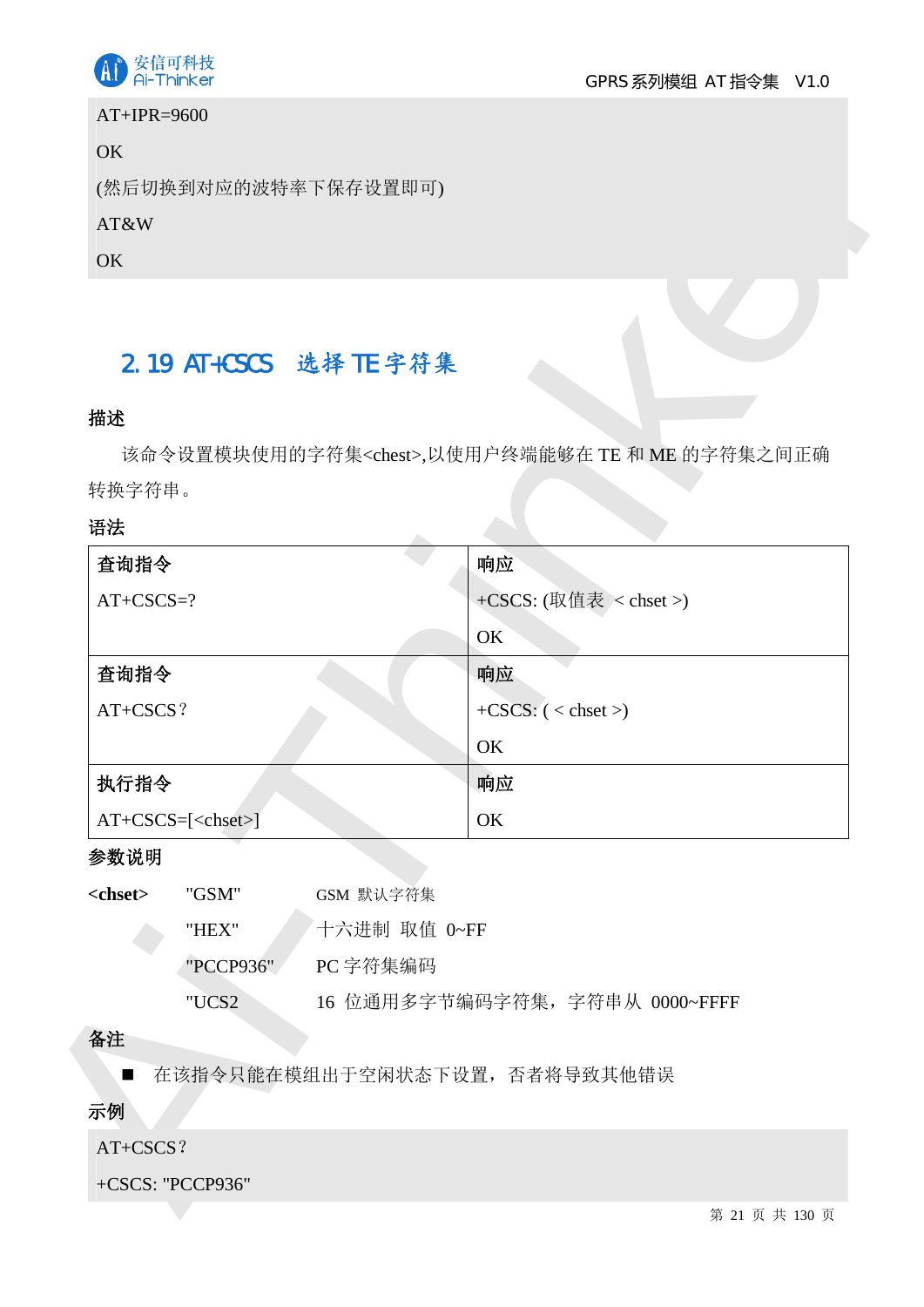

**OK** 

## 2.20 AT+CIMI 获取设备 IMSI

#### 描述

| ×<br>a s<br>H. |  |
|----------------|--|

| AT+CSCS="GSM"          |                                                                 |
|------------------------|-----------------------------------------------------------------|
| <b>OK</b>              |                                                                 |
|                        |                                                                 |
| AT+CSCS?               |                                                                 |
| +CSCS: "GSM"           |                                                                 |
| OK                     |                                                                 |
|                        |                                                                 |
| 2.20 AT+CIMI 获取设备 IMSI |                                                                 |
|                        |                                                                 |
| 描述                     |                                                                 |
|                        | 该指令用于获取设备的国际移动用户识别码,是区别移动用户的标志,储存在 SIM卡                         |
| 中。                     |                                                                 |
| 语法                     |                                                                 |
| 查询指令                   | 响应                                                              |
| $AT+CIMI=?$            | $<$ IMSI $>$                                                    |
|                        | OK                                                              |
|                        |                                                                 |
| 执行指令                   | 响应                                                              |
| $AT+CIMI$              | $<$ IMSI $>$                                                    |
|                        | OK                                                              |
|                        |                                                                 |
|                        | 国际移动用户识别码 (IMSI: International Mobile Subscriber Identification |
|                        | Number) 是区别移动用户的标志, 储存在 SIM 卡中, 可用于区别移动用户                       |
|                        | 的有效信息。其总长度不超过15位,同样使用0~9的数字                                     |
|                        |                                                                 |
|                        |                                                                 |
| 参数说明<br>$<$ IMSI $>$   |                                                                 |
|                        |                                                                 |

#### 参数说明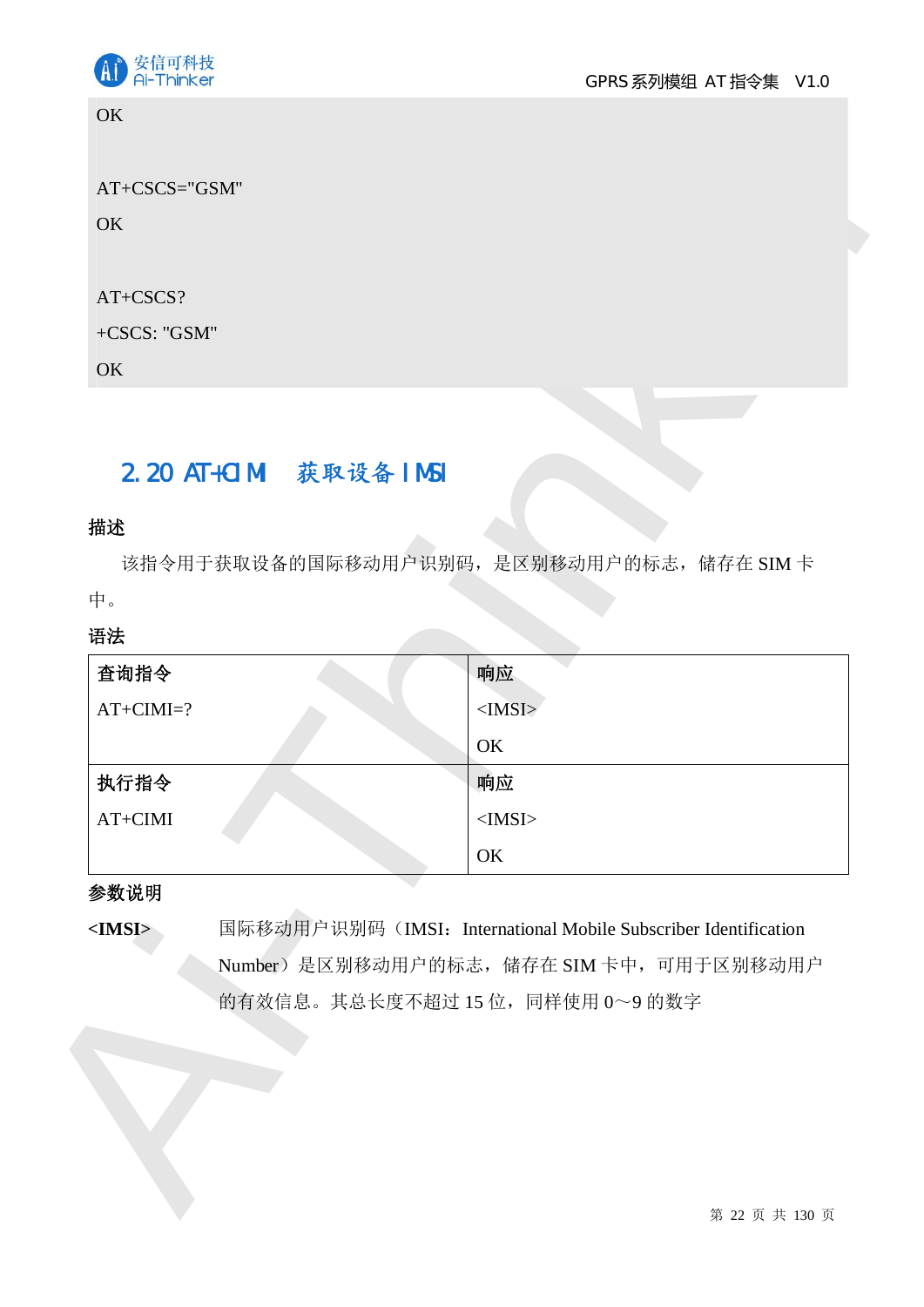

## 三、状态控制指令

## 3.1 AT+CPAS 模块活动状态

#### 描述

#### 语法

|                                        | 这个命令返回 MT 的活动状态, 它可以在调用电话操作之前询问 MT。 |                                     |  |
|----------------------------------------|-------------------------------------|-------------------------------------|--|
| 语法                                     |                                     |                                     |  |
| 测试指令                                   |                                     | 响应                                  |  |
| $AT+CPAS=?$                            |                                     | +CPAS:( <pas>取值列表)</pas>            |  |
|                                        |                                     | OK                                  |  |
| 查询指令                                   |                                     | 响应                                  |  |
| AT+CPAS                                |                                     | +CPAS: <pas></pas>                  |  |
|                                        |                                     | OK                                  |  |
| 参数说明                                   |                                     |                                     |  |
| 0 准备(ME 允许来自 TA/TE 的命令)<br><pas></pas> |                                     |                                     |  |
|                                        | 未知(ME 不允许来自 TA/TE 的命令)<br>1         |                                     |  |
| 3 <sup>7</sup>                         |                                     | 振铃(ME准备好接收来自TA/TE 的命令,但正在振铃)        |  |
|                                        | $\overline{4}$                      | 呼叫进行中(ME准备好来自TA/TE的命令,但当前有一个呼叫正在进行) |  |
| 示例                                     |                                     |                                     |  |
| $AT+CPAS$                              |                                     |                                     |  |
| $+CPAS:0$                              |                                     |                                     |  |
|                                        | ATD10086 //注意物联网卡不能打电话              |                                     |  |
| <b>OK</b>                              |                                     |                                     |  |
| AT+CPAS                                |                                     |                                     |  |
| $+CPAS:3$                              |                                     |                                     |  |
| OK                                     |                                     |                                     |  |
|                                        |                                     |                                     |  |

#### 参数说明

| $<$ pas $>$ |  |  | 准备(ME 允许来自 TA/TE 的命令) |
|-------------|--|--|-----------------------|
|-------------|--|--|-----------------------|

- 1 未知(ME 不允许来自 TA/TE 的命令)
- 3 振铃(ME 准备好接收来自 TA/TE 的命令,但正在振铃)
- 4 呼叫进行中 (ME 准备好来自 TA/TE 的命令, 但当前有一个呼叫正在进行)

### 示例

第 23 页 共 130 页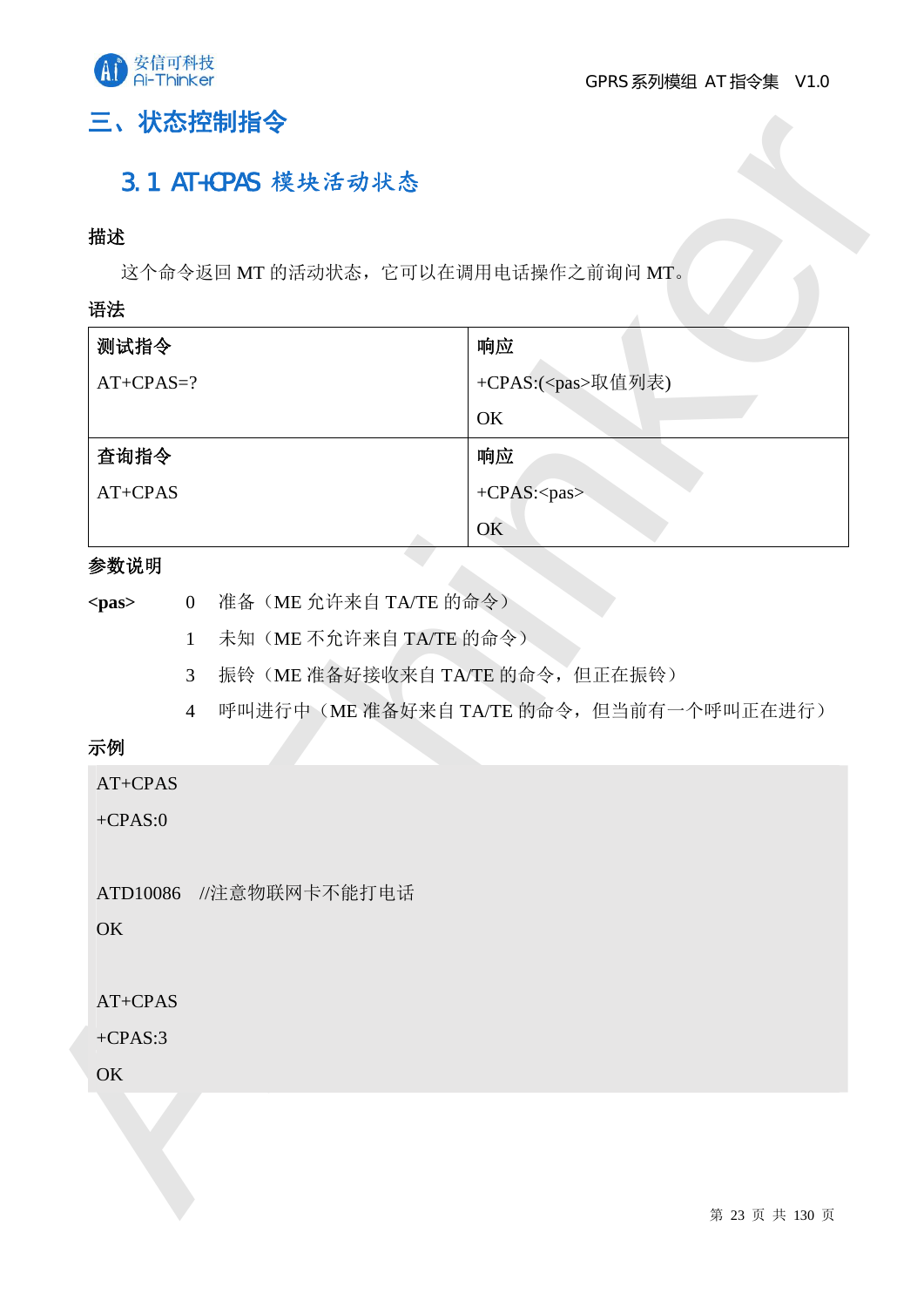

## 3.2 AT+CFUN 设置模块功能

### 描述

#### 语法

|                                                                                                             | 响应                                                       |
|-------------------------------------------------------------------------------------------------------------|----------------------------------------------------------|
| $AT+CFUN=?$                                                                                                 | +CFUN:( <fun>取值列表),(<rst>取值列表)</rst></fun>               |
|                                                                                                             | OK                                                       |
| 查询指令                                                                                                        | 响应                                                       |
| AT+CFUN?                                                                                                    | +CFUN: <fun></fun>                                       |
|                                                                                                             | OK                                                       |
| 执行指令                                                                                                        | 响应                                                       |
| $AT+CFUN=[,]$                                                                                               | 成功:                                                      |
| 描述:                                                                                                         | OK                                                       |
| 该指令用于设置模组的功能模式以及指                                                                                           | 失败:                                                      |
| 令生效方式。                                                                                                      | <b>ERROR</b>                                             |
| 参数说明                                                                                                        |                                                          |
| 最小功能模式<br>$<$ fun $>$<br>$\overline{0}$                                                                     |                                                          |
| 全功能模式(默认)<br>$\mathbf{1}$                                                                                   |                                                          |
| 0 在设置 <fun>功能等级后, 不复位立即有效<br/><math>&lt;</math>rst<math>&gt;</math><br/>1 在设置<fun>功能等级后, 模块复位有效</fun></fun> |                                                          |
| 备注                                                                                                          |                                                          |
| $\blacksquare$                                                                                              | 在参数 <fun>首次被设置或者切换<fun>设置时, 会输出网络注册状况, 同一模式连</fun></fun> |
| 续设置时,不会输出                                                                                                   |                                                          |
| ■ 在参数 <rst>为1时, 模组会指令复位动作</rst>                                                                             |                                                          |
| - 该命令操作只能在模块处于空闲状态下操作,不然会导致其他功能操作异常<br>$\blacksquare$                                                       |                                                          |
|                                                                                                             |                                                          |
| 3.3 AT+CBC 查询电池电量和充电状态                                                                                      |                                                          |

#### 参数说明

### 备注

- 在参数<fun>首次被设置或者切换<fun>设置时, 会输出网络注册状况, 同一模式连 续设置时,不会输出
- 在参数<rst>为1时, 模组会指令复位动作
- 该命令操作只能在模块处于空闲状态下操作, 不然会导致其他功能操作异常

## 3.3 AT+CBC 查询电池电量和充电状态

#### 描述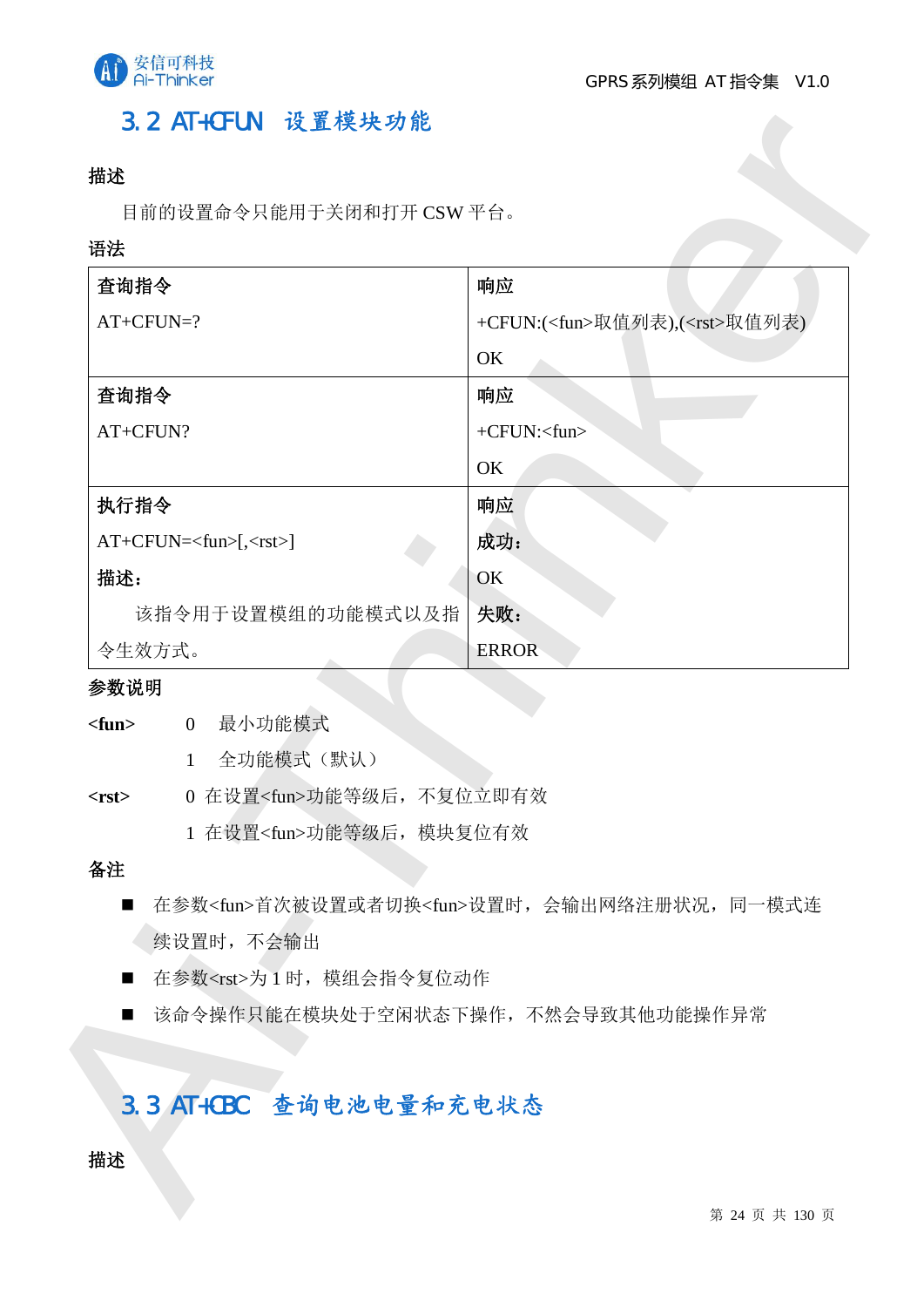

使用该指令查询电池电量和查询充电状态。

#### 语法

| 查询指令            |                                    | 响应                                  |
|-----------------|------------------------------------|-------------------------------------|
| $AT+CBC=?$      |                                    | +CBC(<:bcs>取值列表),( <bcl>取值列表)</bcl> |
|                 |                                    | OK                                  |
| 查询指令            |                                    | 响应<br>$+CBC:bcs,bcl$                |
| AT+CBC?         |                                    |                                     |
| 描述:             |                                    | OK                                  |
|                 | 该指令用来查询电池充电状态以及电池                  |                                     |
| 电量。             |                                    |                                     |
| 参数说明            |                                    |                                     |
|                 | 充电状态指示                             |                                     |
|                 | ME 未充电<br>$\overline{0}$           |                                     |
|                 | ME 充电中<br>1                        |                                     |
|                 | ME 充电完毕<br>$\overline{2}$          |                                     |
| <br><b>chcl</b> | 电池电量级别                             |                                     |
|                 | 电池相对于其原始电量的百分比<br>1100             |                                     |
|                 | 表示是电池耗尽或容量值不可用<br>$\boldsymbol{0}$ |                                     |
| 备注              |                                    |                                     |
|                 | 该命令需要硬件支持且仅在电池充电过程中有效              |                                     |
|                 |                                    |                                     |
|                 | 3.4 AT+CCLK 获取实时时间                 |                                     |
|                 |                                    |                                     |
| 描述              |                                    |                                     |
|                 | 该指令用于获取实时时间。                       |                                     |
| 语法              |                                    |                                     |
|                 |                                    | 响应                                  |
| 查询指令            |                                    | $+CCLK: < time$                     |
| AT+CCLK         |                                    |                                     |
|                 |                                    | OK                                  |

### 参数说明

- <bcs> 充电状态指示
	- $0$  ME 未充电
	- $1$  ME 充电中
	- 2 ME 充电完毕

### <bcl> 电池电量级别

- 1...100 电池相对于其原始电量的百分比
- 0 表示是电池耗尽或容量值不可用

### 备注

## 3.4 AT+CCLK 获取实时时间

#### 描述

| 查询指令    | 响应               |
|---------|------------------|
| AT+CCLK | $+CCLK: < time>$ |
|         | OK               |
| 查询指令    | 响应               |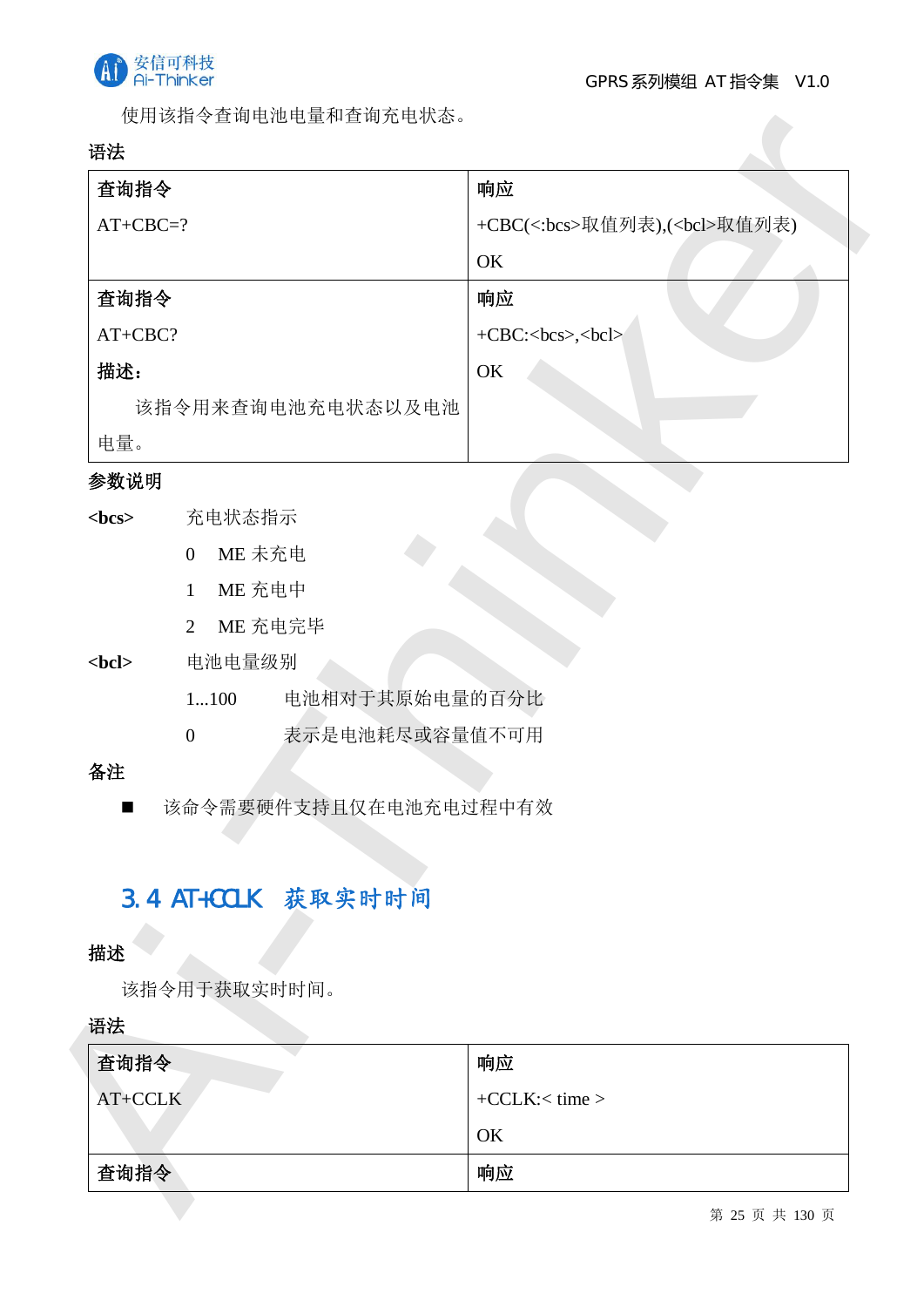

| AT+CCLK?                                                             | $+CCLK:$ < time >                                                                             |
|----------------------------------------------------------------------|-----------------------------------------------------------------------------------------------|
| 描述:                                                                  | OK                                                                                            |
| 使用该指令查询实时时间。                                                         |                                                                                               |
| 执行指令                                                                 | 响应                                                                                            |
| AT+CCLK= <time></time>                                               | OK                                                                                            |
| 描述:                                                                  |                                                                                               |
| 使用该指令写入时间, 并计时。                                                      |                                                                                               |
| 参数说明                                                                 |                                                                                               |
| <time><br/>表示;范围-47~+48)</time>                                      | 字符串类型; 格式: yy/MM/dd,hh:mm:ss±zz, 各指年, 月, 日, 小时, 分钟,<br>秒和时区(用当地时间和 GMT 时间之间的差别来表示, 以四分之一小时格式来 |
| 备注                                                                   |                                                                                               |
| 2017/01/01,10:00:00+08。如果需要得到实时时间, 请在附着网络之前使用<br>查询, 将会获得准确的时间<br>示例 | 询到的时间既不是网络时间, 也不是按之前设置的时间计时的时间, 时间会恢复到<br>AT+CCLK="AUTO", 进入自动校时状态, 在附着网络, 激活 PDP 上下文后, 再次    |
| AT+CCLK?                                                             |                                                                                               |
| +CCLK: " $17/12/17$ , $13:47:44+08$ "<br><b>OK</b>                   | //08 为时区, 当地事假为 21:47:44                                                                      |
| AT+CCLK="17/12/12,00:00:00+08" //按格式写入时间并自动计时<br><b>OK</b>           |                                                                                               |
| AT+CCLK?                                                             |                                                                                               |
| +CCLK: " $17/12/12,00:04:53+08"$                                     |                                                                                               |
| OK                                                                   |                                                                                               |
|                                                                      | 第 26 页 共 130 页                                                                                |

#### 参数说明

#### 备注

- 联通卡获取时间会出现错误
- 在使用指令 AT+CCLK=<time>设置了字节的时间格式并重启后, 使用 AT+CCLK 查 询到的时间既不是网络时间, 也不是按之前设置的时间计时的时间, 时间会恢复到 2017/01/01,10:00:00+08。如果需要得到实时时间,请在附着网络之前使用 AT+CCLK="AUTO", 进入自动校时状态, 在附着网络, 激活 PDP 上下文后, 再次 杳询, 将会获得准确的时间

### 示例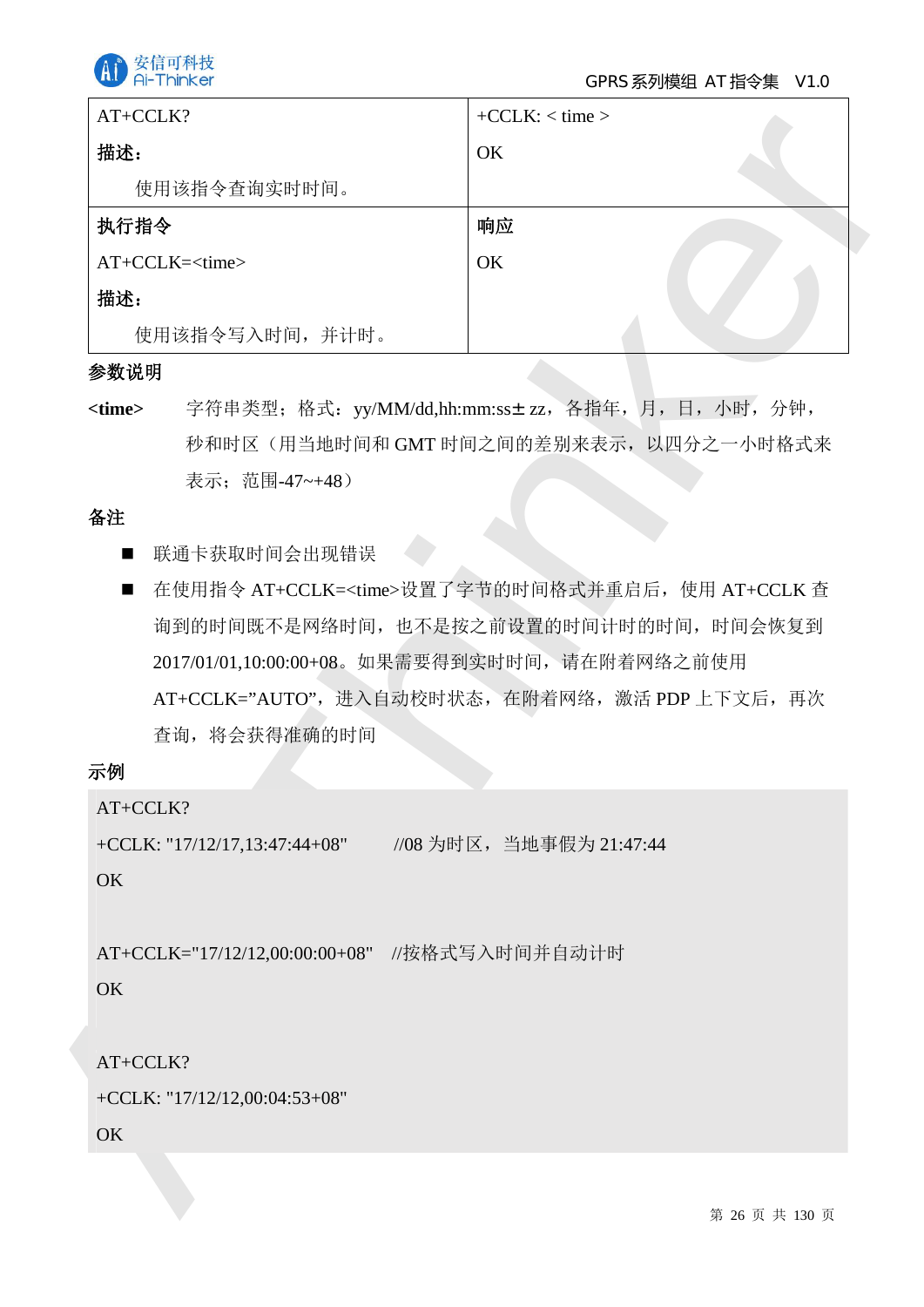

## 3.5 AT+RST 关闭或者重启移动设备

#### 描述

#### 语法

| 测试指令                               | 响应                                                   |
|------------------------------------|------------------------------------------------------|
| $AT+RST=?$                         | $+RST:$ <n></n>                                      |
|                                    | OK                                                   |
| 执行指令                               | 响应                                                   |
| $AT+RST=$                          | OK                                                   |
| 参数                                 |                                                      |
| 1 重启 (软件重启)<br>$\langle n \rangle$ |                                                      |
| 关机<br>$\overline{2}$               |                                                      |
| 备注                                 |                                                      |
|                                    |                                                      |
| $\blacksquare$                     | 当使用了 VUSB 引脚供电或者模组的开机引脚(Power_Key)一直处于开机状态           |
|                                    | (A9/A9G 的 Power_Key 引脚始终拉低, 请参考 Ai Thinker GPRS 系列模组 |
|                                    | Powe_Key 引脚的说明), 使用 AT+RST=2 指令, 关机后会自动开机, 效果等同于     |
| 硬件重启,否则为关机                         |                                                      |
|                                    |                                                      |
|                                    |                                                      |
| 3.6 AT+SLEEP 模块进入低功耗模式             |                                                      |
|                                    |                                                      |
| 描述<br>该指令用于设置模组的低功耗模式。             |                                                      |
| 语法                                 |                                                      |
| 执行指令                               | 响应                                                   |
| AT+SLEEP                           | OK                                                   |

#### 参数

| 重启 (软件重启) |
|-----------|
|           |

#### 备注

## 3.6 AT+SLEEP 模块进入低功耗模式

#### 描述

#### 语法

| 执行指令     | 响应 |
|----------|----|
| AT+SLEEP | OK |

#### 备注

- 在低功耗模式下, 无法通过串口发送任何指令或者数据, 但可以接收到数据
- 使用该指令后, 模组会进入低功耗模式, 在该模式下接收到数据、短信、电话会自 动唤醒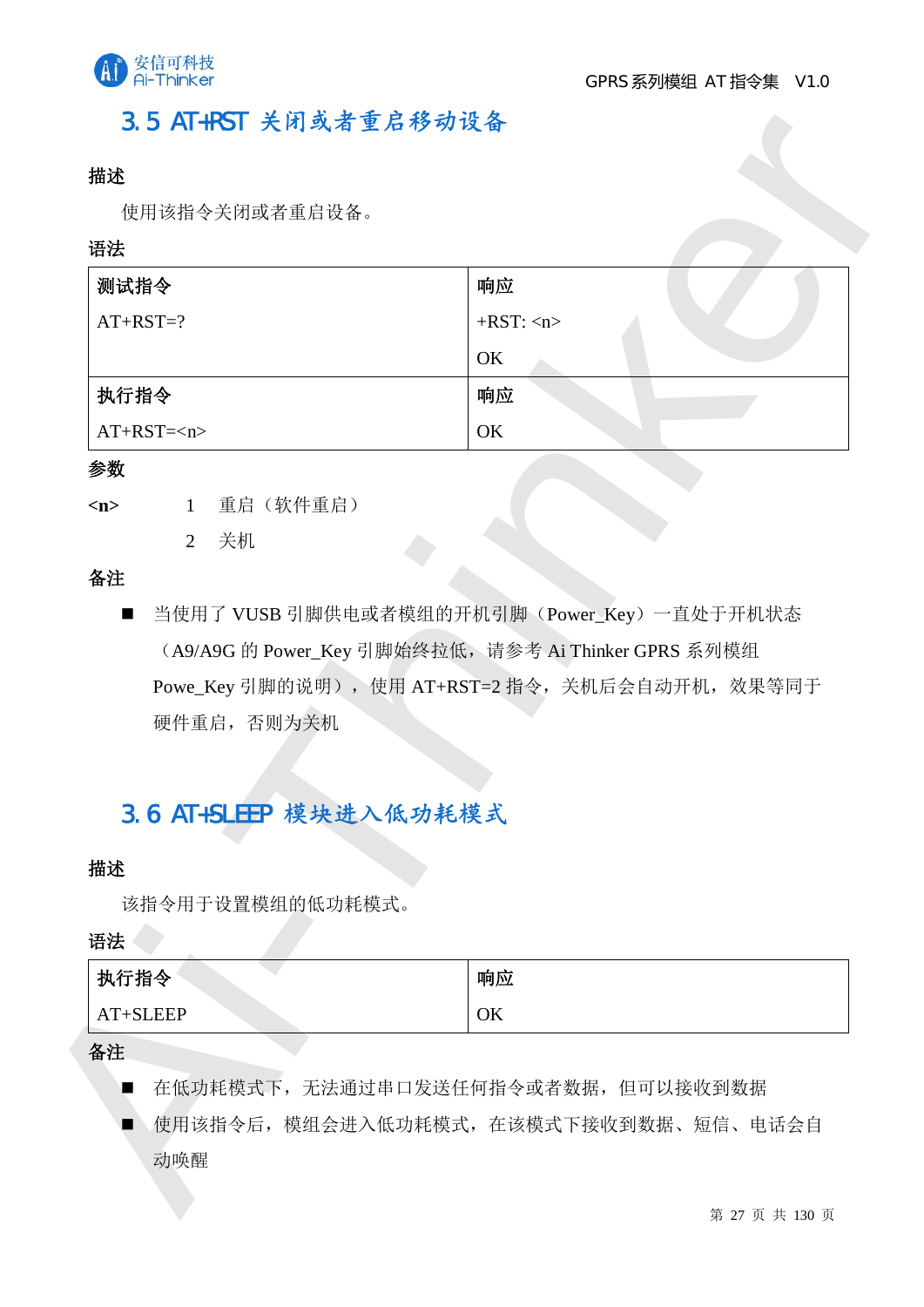

■ 通过控制低功耗引脚进入低功耗模式, 在接收到数据、短信、电话不会被唤醒, 需 要控制低功耗引脚退出低功耗模式

## **四、SIM 卡相关指令**

## 4.1 CPOL 优选营运商列表

### 描述

#### 语法

| 四、SIM卡相关指令        |                                                                 |                                                     |
|-------------------|-----------------------------------------------------------------|-----------------------------------------------------|
|                   | 4.1 CPOL 优选营运商列表                                                |                                                     |
| 描述                |                                                                 |                                                     |
|                   | 该命令用于编辑 SIM 卡中的优选营运商列表。                                         |                                                     |
| 语法                |                                                                 |                                                     |
| 测试指令              |                                                                 | 响应                                                  |
| $AT+CPOL=?$       |                                                                 | +CPOL: ( <index>取值列表),(<format>取值列</format></index> |
|                   |                                                                 | 表)                                                  |
|                   |                                                                 | OK                                                  |
| 查询指令              |                                                                 | 响应                                                  |
| AT+CPOL?          |                                                                 | OK                                                  |
| 执行指令              |                                                                 | 响应                                                  |
|                   | AT+CPOL=[ <index>][, <format>[,<oper>]]</oper></format></index> | 成功:                                                 |
|                   |                                                                 | OK                                                  |
|                   |                                                                 | 失败:                                                 |
|                   |                                                                 | Error                                               |
| 参数                |                                                                 |                                                     |
| <indexn></indexn> | 整数型 SIM 卡优先选择运营商列表                                              |                                                     |
| <format></format> | 长字符串型(采用字母数字格式)的 <oper><br/><math>\overline{0}</math></oper>    |                                                     |
|                   | 短字符串型(采用字母数字格式)的 <oper><br/><math>\mathbf{1}</math></oper>      |                                                     |
|                   | $\overline{2}$<br>数字型的 <oper></oper>                            |                                                     |
| <oper></oper>     |                                                                 | 字符型; <format>指明该格式采用字母数字混编方式还是数字方式</format>         |
|                   | 参考 AT+COPS)                                                     |                                                     |
| 备注                |                                                                 |                                                     |
| ■                 | 有些 SIM 卡不支持写入新的营运商列表                                            |                                                     |
|                   |                                                                 | 第 28 页 共 130 页                                      |

### 参数

## 备注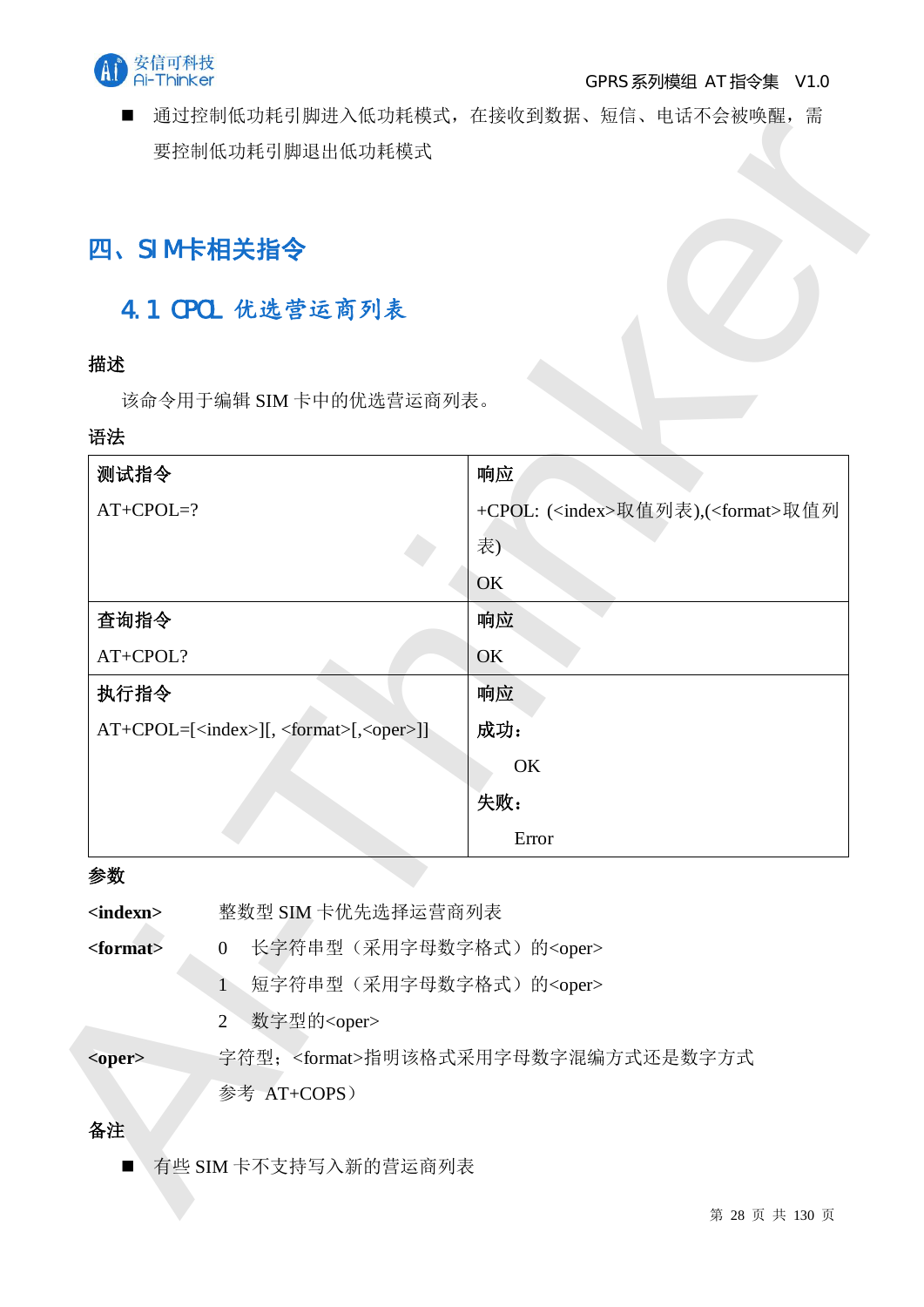

## 4.2 AT+CCID 查询 CCID

### 描述

该指令用户获取 SIM 卡的序列号,可用来检测是否有 SIM 卡。

语法

| 执行指令      | 响应        |
|-----------|-----------|
| $AT+CCID$ | $AT+CCID$ |
|           | $+CCID: $ |

#### 参数说明

<CCID> CCID (USB Chip/Smart Card Interface Devices-USB 芯片智能卡接口设备) 标准是由几大国际级 IT 企业共同制定的一个标准, 它提供了一种智能卡读 写设备与主机或其它嵌入式主机实现相互通讯的可能。具有唯一性。

## 示例

AT+CCID

+CCID: 898607B1101700823754

OK

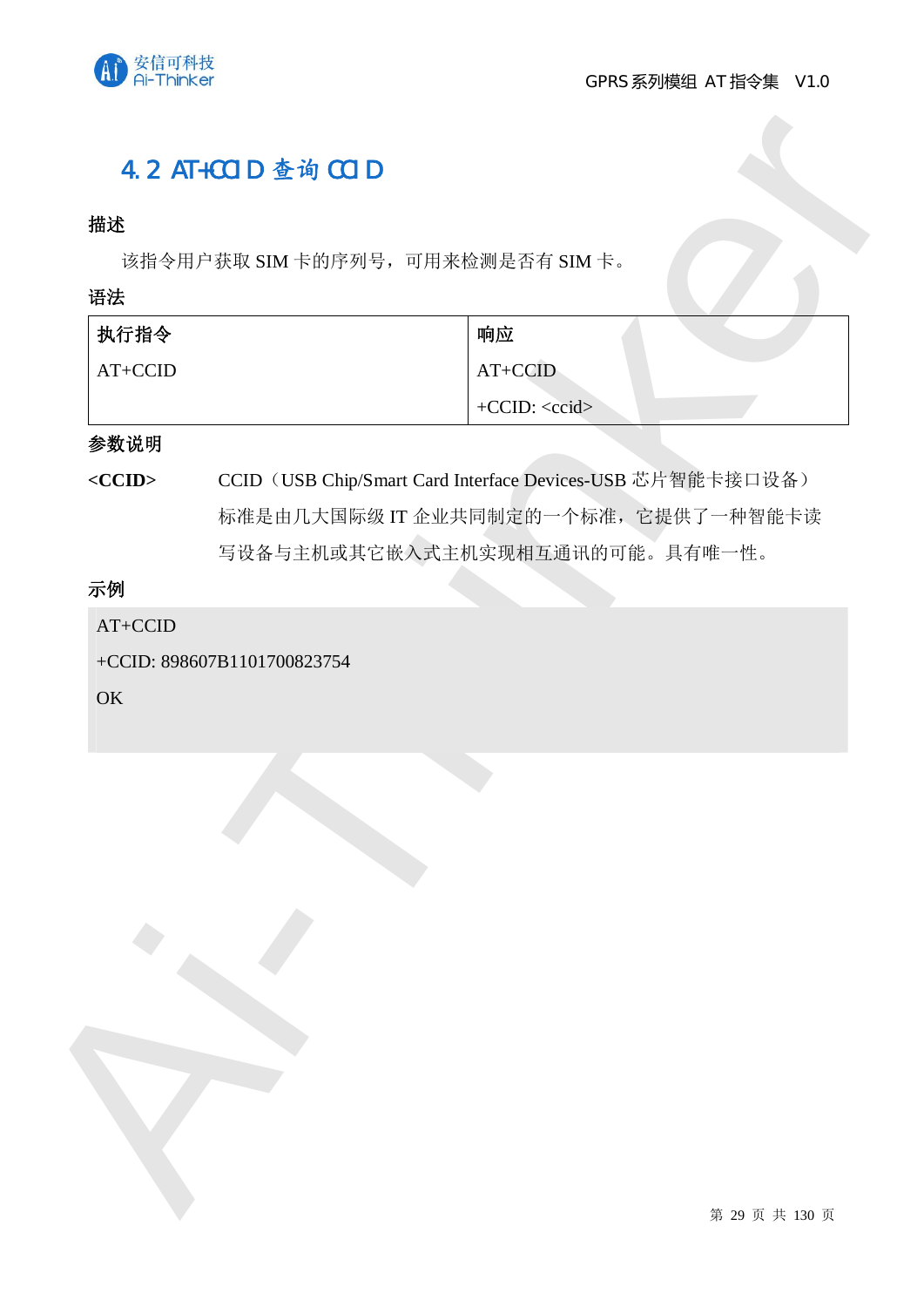

## 五、呼叫控制指令

## 5.1 ATD 建立呼叫

## 描述

| 描述                                                                                |                                  |
|-----------------------------------------------------------------------------------|----------------------------------|
| 该命令用于建立语音主叫。                                                                      |                                  |
| 语法                                                                                |                                  |
| 执行指令                                                                              | 响应                               |
| ATD <number></number>                                                             | 成功:                              |
| 描述:                                                                               | OK                               |
| 该指令用于建立一个拨号主叫。                                                                    | +CIEV: "CALL", <result></result> |
|                                                                                   | NO ANSWER (无应答) 或者               |
|                                                                                   | NO CARRIER (连接建立失败) 或者           |
|                                                                                   | NO DAILTONE (无拨号音)或者             |
|                                                                                   | BUSY (忙)                         |
|                                                                                   | 失败:                              |
|                                                                                   | +CME ERROR: <err code=""></err>  |
| 参数说明                                                                              |                                  |
| 呼叫号码<br><number><br/>0 断开连接<br/><math>&lt;</math>result<math>&gt;</math></number> |                                  |
| 1 已连接                                                                             |                                  |
| 示例                                                                                |                                  |
| ATD10086                                                                          |                                  |
|                                                                                   |                                  |
| OK                                                                                |                                  |
|                                                                                   |                                  |
| +CIEV: "CALL",1                                                                   |                                  |
|                                                                                   |                                  |
| +CIEV: "SOUNDER",1                                                                |                                  |
|                                                                                   |                                  |
| +CIEV: "SOUNDER",0                                                                |                                  |
|                                                                                   | 第 30 页 共 130 页                   |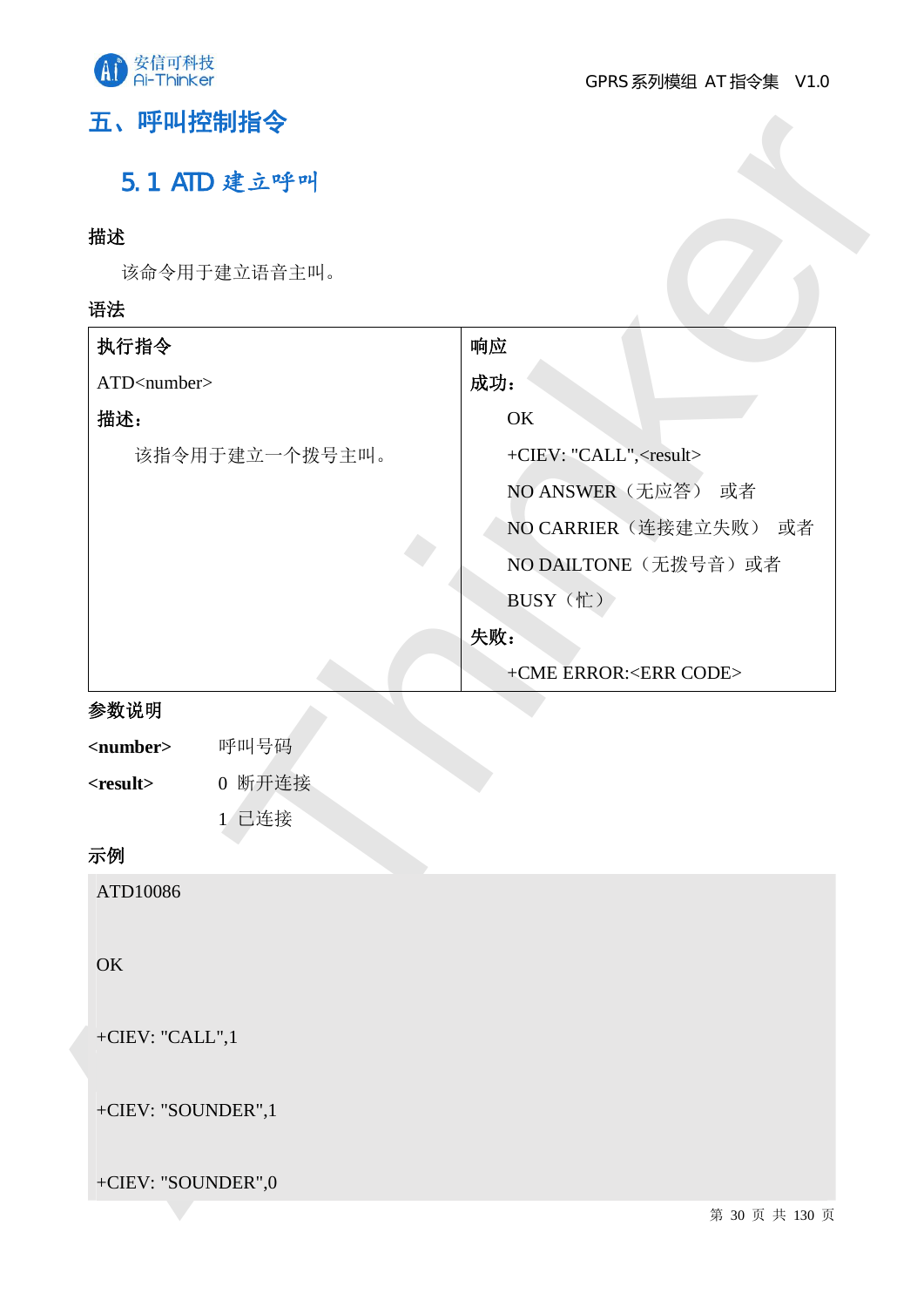

## 5.2 ATA 呼叫应答

### 描述

| 5.2 ATA 呼叫应答                             |                                  |
|------------------------------------------|----------------------------------|
| 描述                                       |                                  |
| 该命令用于应答一个呼叫。                             |                                  |
| 语法                                       |                                  |
| 执行指令                                     | 响应                               |
| ATA                                      | 成功:                              |
| 描述:                                      | +CIEV: "CALL", <result></result> |
| 该指令用于应答一个呼叫。                             |                                  |
|                                          | <b>CONNECT</b>                   |
|                                          | 失败:                              |
|                                          | +CME ERROR: <err code=""></err>  |
| 参数说明                                     |                                  |
| 断开连接<br>$<$ result $>$<br>$\overline{0}$ |                                  |
| 已连接<br>$\mathbf{1}$                      |                                  |
| 示例                                       |                                  |
| RING //接收到呼叫                             |                                  |
|                                          |                                  |
| RING                                     |                                  |
| ${\rm ATA}$                              |                                  |
|                                          |                                  |
| +CIEV: "CALL", $1$                       |                                  |
| <b>CONNECT</b>                           |                                  |
|                                          |                                  |
|                                          |                                  |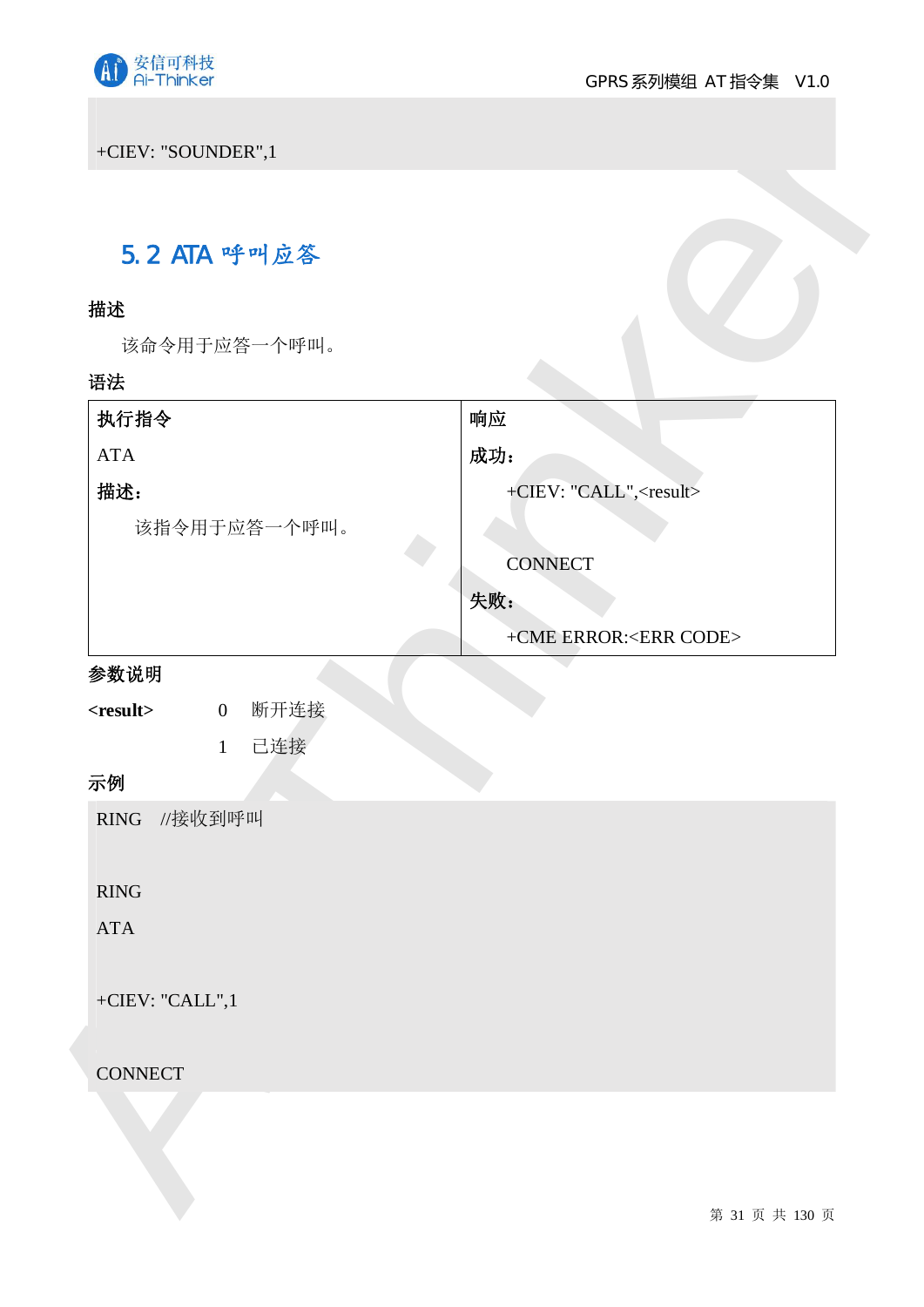

## 5.3 ATH 终止当前所有通话

### 描述

| 语法<br>执行指令                               | 响应                               |
|------------------------------------------|----------------------------------|
| <b>ATH</b>                               | 成功:                              |
| 描述:                                      | +CIEV: "CALL", <result></result> |
| 该指令用于终止当前所有通话。                           |                                  |
|                                          | $\mathrm{OK}$                    |
| 参数说明                                     |                                  |
| 断开连接<br>$<$ result $>$<br>$\overline{0}$ |                                  |
| 已连接<br>$\mathbf{1}$                      |                                  |
| 示例                                       |                                  |
| ATD10086                                 |                                  |
|                                          |                                  |
| OK                                       |                                  |
|                                          |                                  |
| +CIEV: "CALL", $1$                       |                                  |
| +CIEV: "SOUNDER",1                       |                                  |
|                                          |                                  |
| +CIEV: "SOUNDER",0                       |                                  |
|                                          |                                  |
| +CIEV: "SOUNDER",1                       |                                  |
|                                          |                                  |
| +COLP: " $10086$ ", $129$                |                                  |
| <b>ATH</b>                               |                                  |
|                                          |                                  |
|                                          |                                  |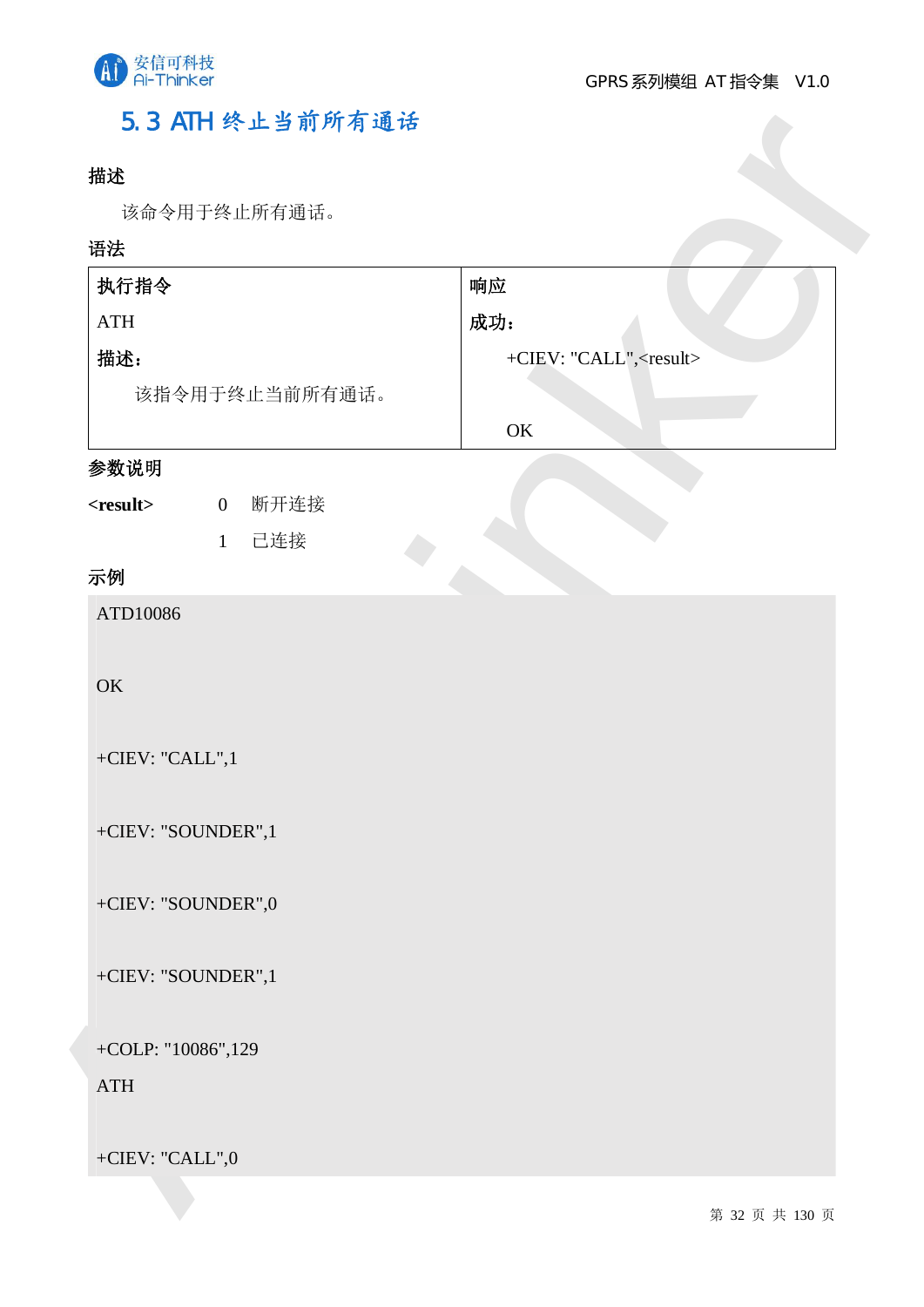

#### **OK**

## 5.4 ATSO 呼叫自动应答

## 描述

#### 语法

| 5.4 ATSO 呼叫自动应答                       |                                 |
|---------------------------------------|---------------------------------|
| 描述                                    |                                 |
| 该命令用于设置自动应答呼叫。                        |                                 |
| 语法                                    |                                 |
| 测试指令                                  | 响应                              |
| $ATS0=?$                              | <times>的取值列表</times>            |
|                                       |                                 |
|                                       | OK                              |
| 查询指令                                  | 响应                              |
| ATS0?                                 | <times></times>                 |
|                                       |                                 |
|                                       | OK                              |
| 执行指令                                  | 响应                              |
| ATS0= <count></count>                 | 成功:                             |
| 描述:                                   | OK                              |
| 该指令用于设置自动应答呼叫及自动应                     | 失败:                             |
| 答前响铃次数。                               | +CME ERROR: <err code=""></err> |
| 参数说明                                  |                                 |
| 自动应答前的响铃次数 (0-255)<br><times></times> |                                 |
| 示例                                    |                                 |
| $ATS0=4$                              |                                 |
| OK                                    |                                 |

### 参数说明

## 示例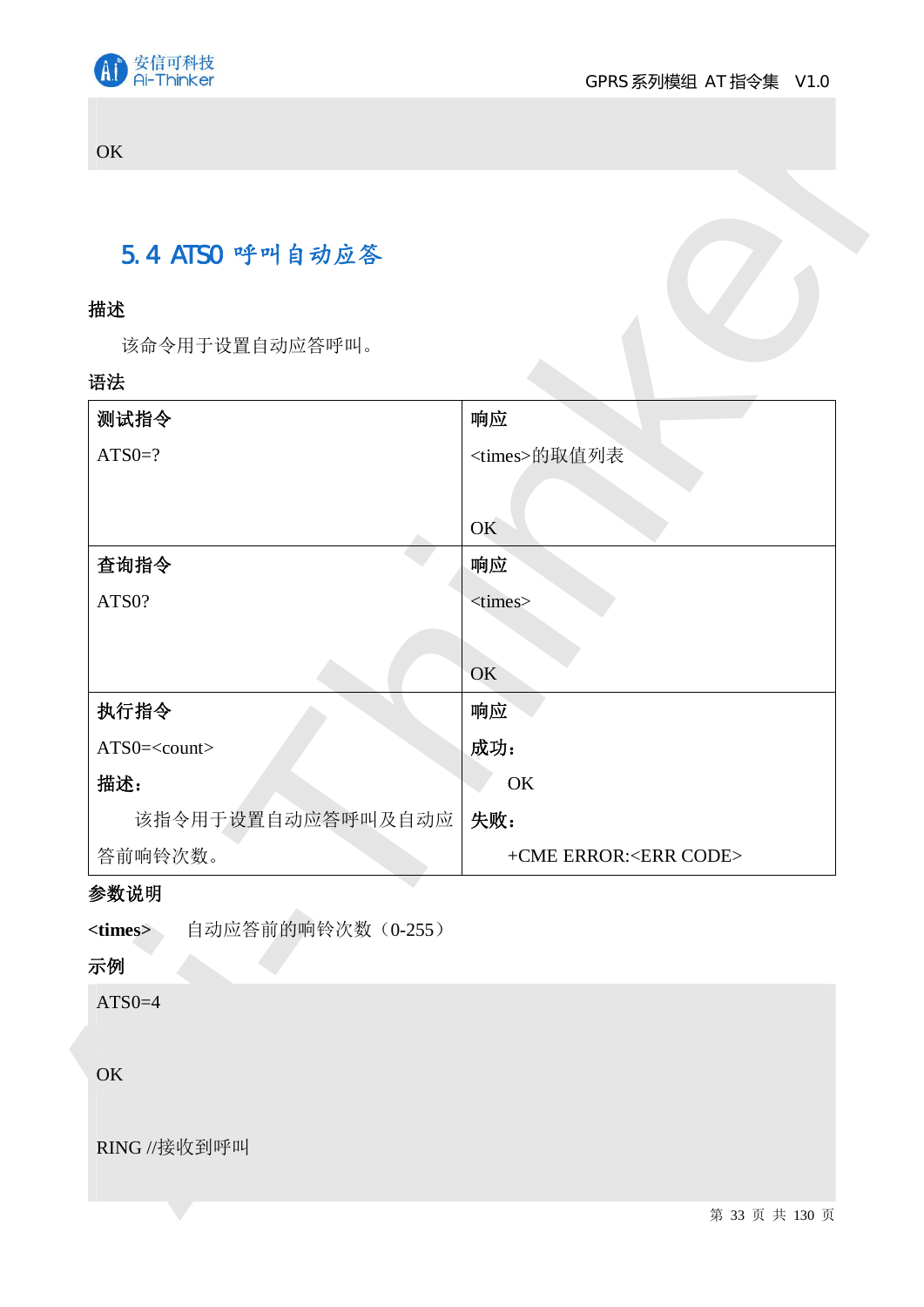

RING

## 5.5 ATO 命令模式切换至数据模式

#### 描述

#### 语法

| <b>RING</b>                   |                                 |
|-------------------------------|---------------------------------|
| <b>RING</b>                   |                                 |
| <b>RING</b>                   |                                 |
| +CIEV: "CALL",1 //振铃 4 次后自动接听 |                                 |
| <b>CONNECT</b>                |                                 |
|                               |                                 |
| 5.5 ATO 命令模式切换至数据模式           |                                 |
| 描述                            |                                 |
| 该指令用于将 ME 从 AT 命令模式切换至数据模式。   |                                 |
| 语法                            |                                 |
| 执行指令                          | 响应                              |
| ATO0                          | 成功:                             |
| 描述:                           | OK                              |
|                               |                                 |
| 该指令用于将命令模式切换至数据模              | 失败:                             |
| 式。                            | +CME ERROR: <err code=""></err> |
|                               |                                 |
| 参照"+++"指令示例                   |                                 |
|                               |                                 |
|                               |                                 |
| 5.6 +++ 数据模式切换至命令模式           |                                 |
|                               |                                 |
| 该指令用于将 ME 从 AT 数据模式恢复至命令模式。   |                                 |
|                               |                                 |
| 示例<br>描述<br>语法<br>执行指令        | 响应                              |

#### 示例

## 5.6 +++ 数据模式切换至命令模式

#### 描述

| 执行指令  | 响应  |
|-------|-----|
| $+++$ | 成功: |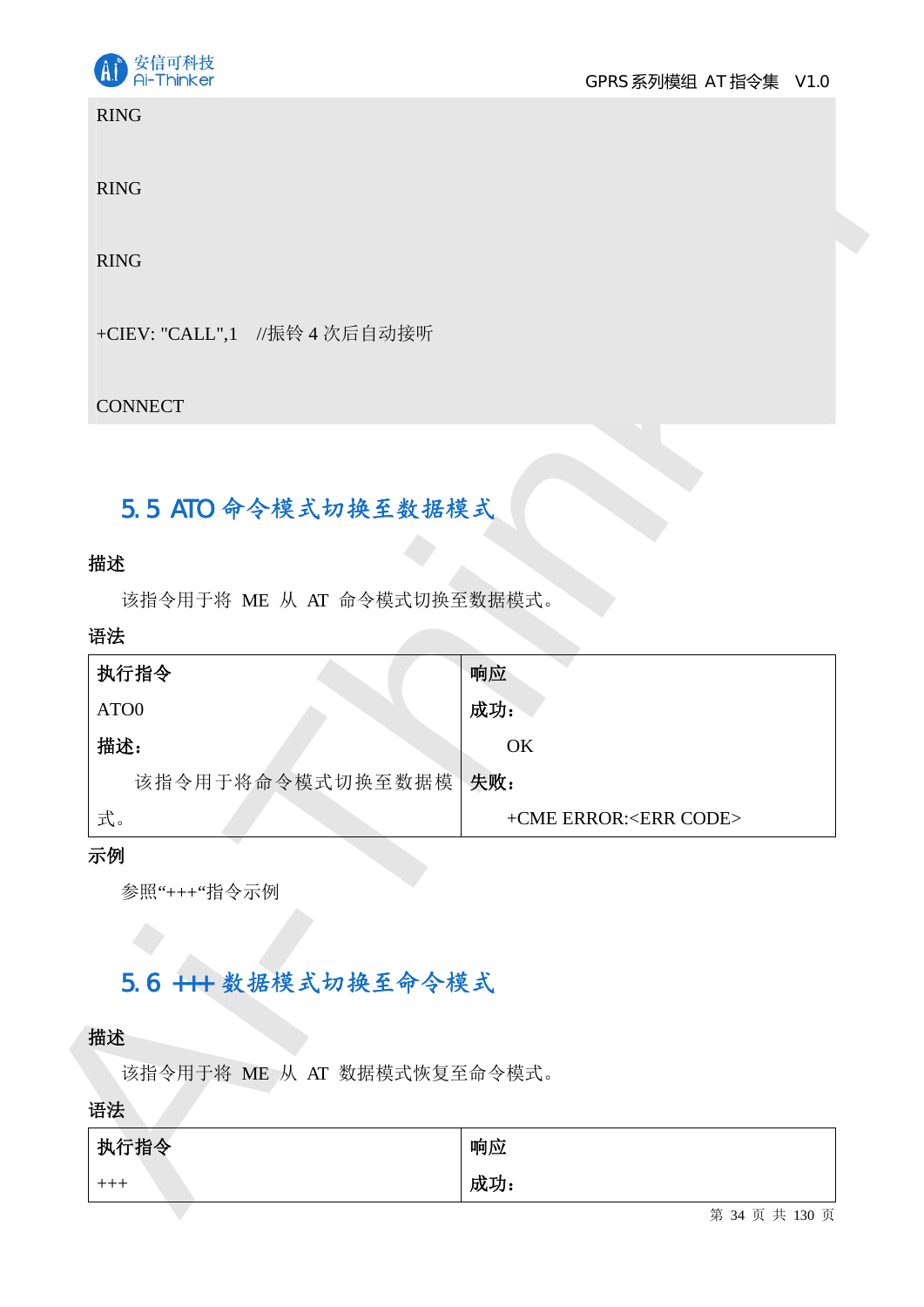

#### GPRS 系列模组 AT 指令集 V1.0

| 描述:                    | ЭK                          |  |
|------------------------|-----------------------------|--|
| 该指令用于将数据模式切换至命令模   失败: |                             |  |
| 式。                     | $+CME$ ERROR: $<$ ERR CODE> |  |

## 示例

## 5.7 AT+CLIP 显示主叫识别

### 描述

### 语法

| 描述:                                          | OK                              |
|----------------------------------------------|---------------------------------|
| 该指令用于将数据模式切换至命令模 失败:                         |                                 |
| 式。                                           | +CME ERROR: <err code=""></err> |
| 示例                                           |                                 |
| //进入数据模式后, 输入"+++ <cr>"可退出数据模式<br/>ATO0</cr> |                                 |
|                                              |                                 |
| OK                                           |                                 |
|                                              |                                 |
| 5.7 AT+CLIP 显示主叫识别                           |                                 |
|                                              |                                 |
| 描述                                           |                                 |
| 该命令用于设置是否开启主叫识别。<br>语法                       |                                 |
| 测试指令                                         | 响应                              |
| $AT+CLIP=?$                                  | +CLIP: ( <n>取值列表)</n>           |
|                                              |                                 |
|                                              | OK                              |
| 查询指令                                         | 响应                              |
| AT+CLIP?                                     | $+CLIP: , $                     |
|                                              |                                 |
|                                              | OK                              |
| 执行指令                                         | 响应                              |
| $AT+CLIP=$                                   | 成功:                             |
| 描述:                                          | OK                              |
| 该指令用于设置主叫识别功能。                               | 失败:                             |
|                                              | +CME ERROR: <err code=""></err> |
| 参数说明                                         |                                 |
| 启用主叫识别<br>m                                  |                                 |
| 禁用<br>$\overline{0}$                         |                                 |
| 启用<br>$\mathbf{1}$                           |                                 |
|                                              | 第 35 页 共 130 页                  |

#### 参数说明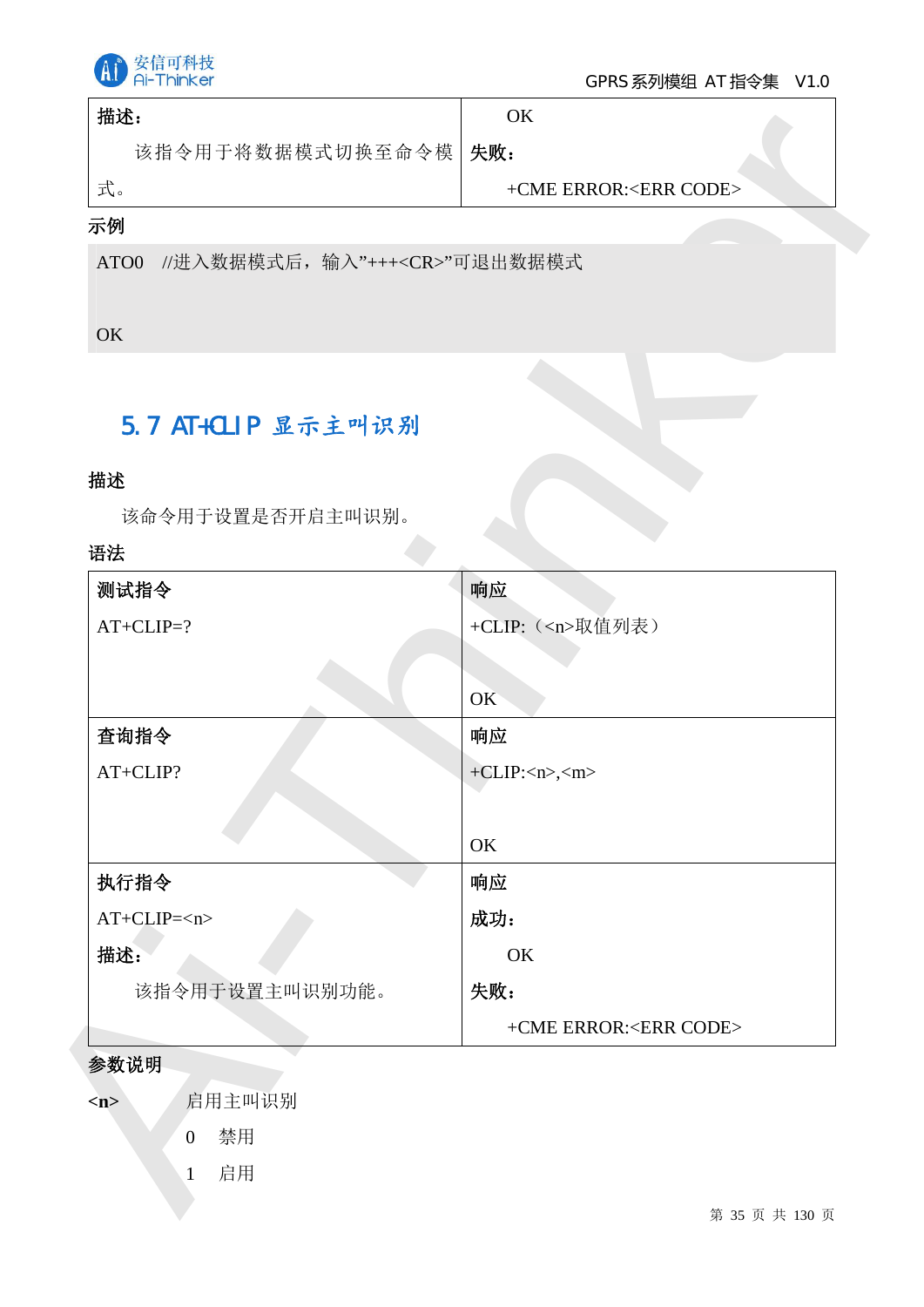

<m>
业务状态

## 示例

## 5.8 AT+COLP 显示被叫识别

## 描述

## 语法

| $<$ m $>$<br>业务状态                       |                      |
|-----------------------------------------|----------------------|
| 0 未提供业务                                 |                      |
| 1 提供业务                                  |                      |
| 示例                                      |                      |
| $AT+CLIP=1$                             |                      |
|                                         |                      |
| OK                                      |                      |
|                                         |                      |
| <b>RING</b>                             |                      |
|                                         |                      |
| +CLIP: "134****0120",161,,,,1 //显示主叫信息  |                      |
|                                         |                      |
|                                         |                      |
| 5.8 AT+COLP 显示被叫识别                      |                      |
|                                         |                      |
|                                         |                      |
| 该指令用于设置是否开启被叫识别。                        |                      |
|                                         |                      |
|                                         | 响应                   |
|                                         | +COLP:( <n>取值列表)</n> |
|                                         |                      |
|                                         | OK                   |
| 描述<br>语法<br>测试指令<br>$AT+COLP=?$<br>查询指令 | 响应                   |
| AT+COLP?                                | $+COLP:,$            |
|                                         |                      |
|                                         | OK                   |
|                                         | 响应                   |
| 执行指令<br>$AT+COLP=$                      | 成功:                  |
|                                         | OK                   |
| 描述:<br>该指令用于设置被叫识别功能。                   | 失败:                  |

第 36 页 共 130 页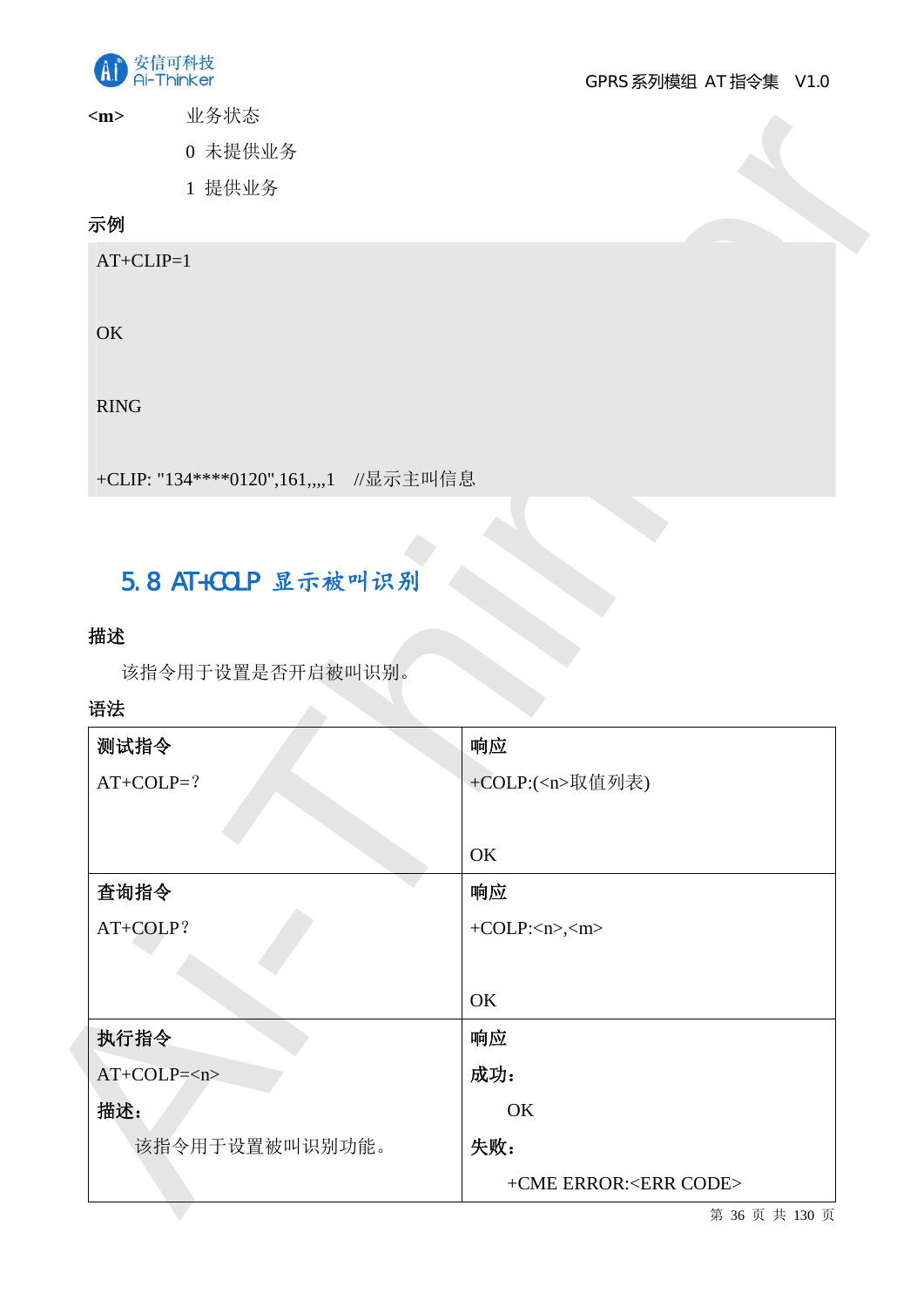

#### 参数说明

- <n> 0 禁用被叫识别 1 启用被叫识别
- <m>
0 未提供 COLP 业务 1 提供 COLP 业务

# 5.9 AT+CLIR 主叫识别限制

## 描述

| 参数说明                      |                             |                            |
|---------------------------|-----------------------------|----------------------------|
| $\langle n \rangle$       | 0 禁用被叫识别                    |                            |
|                           | 1 启用被叫识别                    |                            |
| $\rm <$ m $>$             | 0 未提供 COLP 业务               |                            |
|                           | 1 提供 COLP 业务                |                            |
| 示例                        |                             |                            |
| $AT+COLP=1$               | //启用被叫识别                    |                            |
|                           |                             |                            |
| OK                        |                             |                            |
| ATD10086                  |                             |                            |
|                           |                             |                            |
| OK                        |                             |                            |
|                           |                             |                            |
|                           | +CIEV: "CALL", $1$          |                            |
|                           | +CIEV: "SOUNDER",1          |                            |
|                           |                             |                            |
|                           | +CIEV: "SOUNDER",0          |                            |
|                           |                             |                            |
|                           | +CIEV: "SOUNDER",1          |                            |
|                           |                             |                            |
|                           | +COLP: "10086",129 //显示被叫信息 |                            |
|                           |                             |                            |
|                           | 5.9 AT+CLIR 主叫识别限制          |                            |
|                           |                             |                            |
| 描述                        |                             |                            |
|                           | 该指令用于限制主叫识别。                |                            |
|                           |                             |                            |
|                           |                             |                            |
| 语法<br>测试指令<br>$AT+CLIR=?$ |                             | 响应<br>+CLIR:( <n>取值列表)</n> |

第 37 页 共 130 页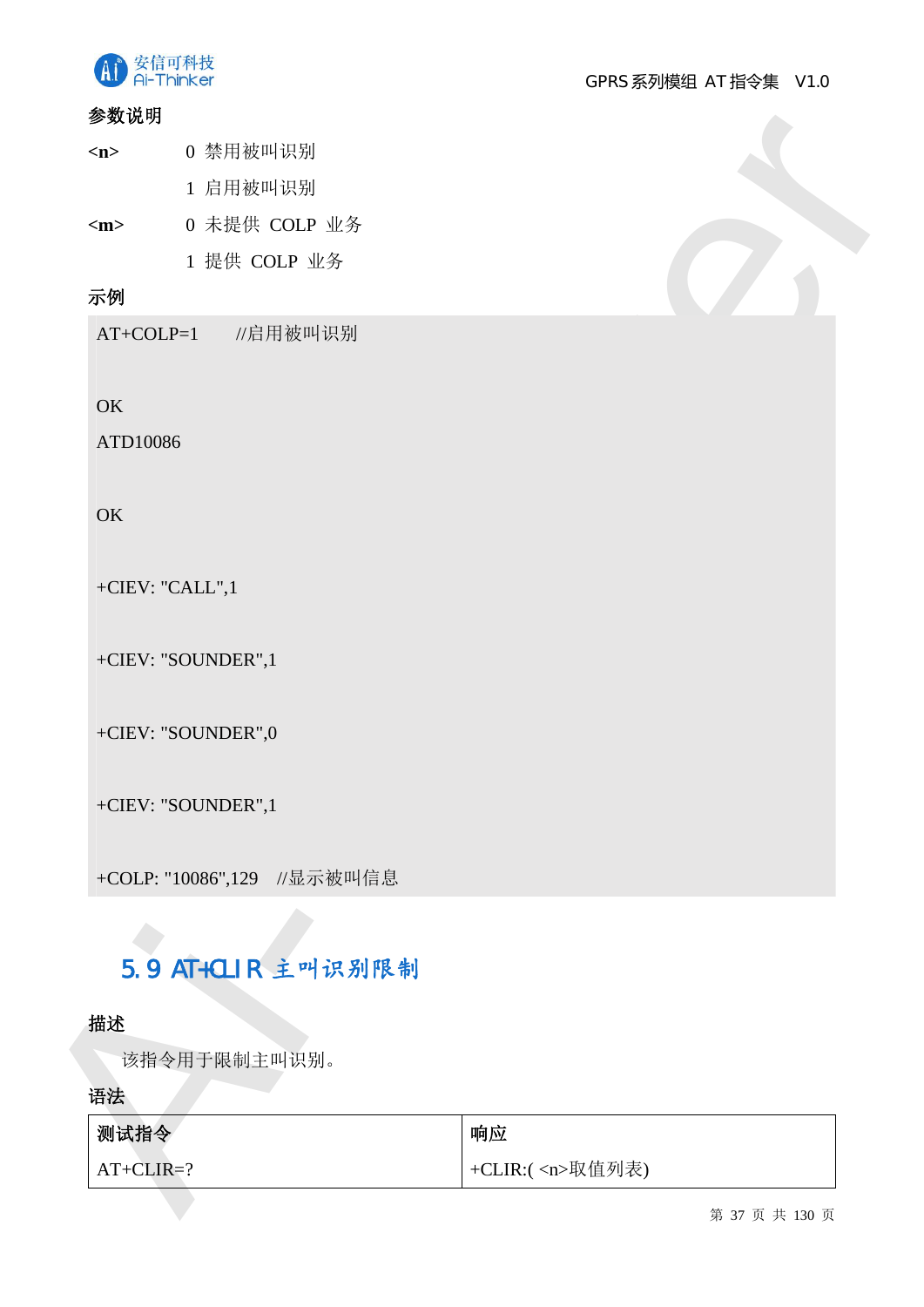

|                |                          | OK                                        |
|----------------|--------------------------|-------------------------------------------|
| 查询指令           |                          | 响应                                        |
| AT+CLIR?       |                          | $+CLIR: , $                               |
|                |                          |                                           |
|                |                          | OK                                        |
| 执行指令           |                          | 响应                                        |
|                | $AT+CLIR=$               | 成功:                                       |
| 描述:            |                          | OK                                        |
|                | 该指令用于设置主叫识别限制。           | 失败:                                       |
|                |                          | +CME ERROR: <err code=""></err>           |
| 参数说明           |                          |                                           |
| $<$ n $>$      | 设置限制状态                   |                                           |
|                | 0 依据 CLIR 业务的开通状态使用提示指示语 |                                           |
|                | 1 禁止主叫识别限制               |                                           |
|                | 2 开启主叫识别限制               |                                           |
| $<$ m $>$      | 显示主叫限制业务状态               |                                           |
|                | 0 未提供 CLIR 业务            |                                           |
|                | 1 永久方式下提供的 CLIR 业务       |                                           |
|                | 2 查询失败                   |                                           |
|                | 3 暂时模式下提供的 CLIR 业务受限     |                                           |
|                | 4 暂时模式下提供的 CLIR 业务不受限    |                                           |
| 备注             |                          |                                           |
| $\blacksquare$ |                          | 该功能目前运营商已经不再提供, 现在的 SIM 卡都没法使用此功能, 需要用到此功 |
|                | 能的话需要联系 SIM 卡运营商         |                                           |
| 示例             |                          |                                           |
| $AT+CLIR=2$    |                          |                                           |
|                |                          |                                           |
| OK             |                          |                                           |
|                |                          |                                           |
|                |                          | 第 38 页 共 130 页                            |

#### 参数说明

- 1 禁止主叫识别限制
- 2 开启主叫识别限制
- <m> 显示主叫限制业务状态
	- 0 未提供 CLIR 业务
	- 1 永久方式下提供的 CLIR 业务
	- 2 查询失败
	- 3 暂时模式下提供的 CLIR 业务受限
	- 4 暂时模式下提供的 CLIR 业务不受限

## 备注

## 示例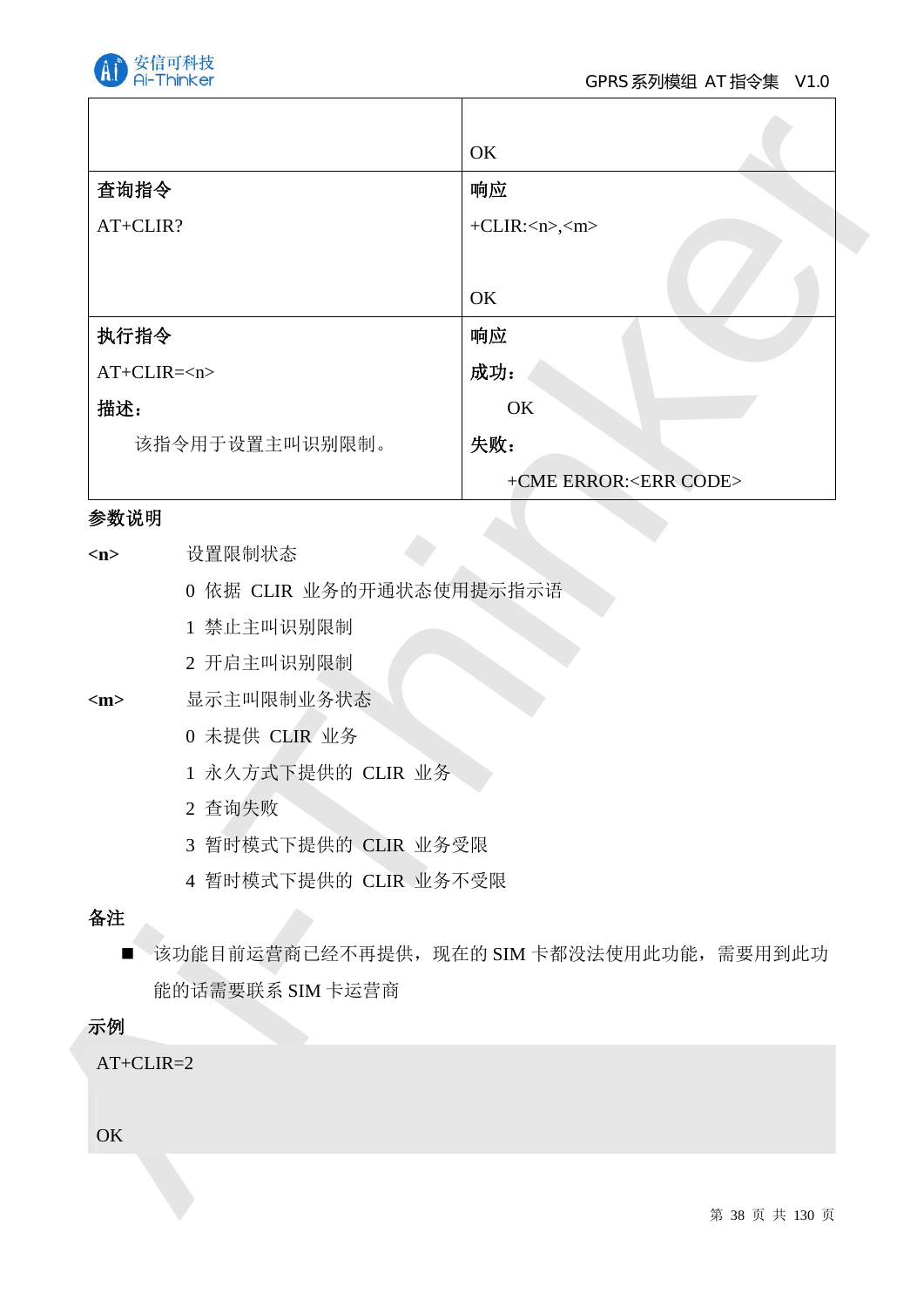

## 5.10 AT+CCFC 设置呼叫转移

## 描述

## 语法

| 询。                                                                                           |                                                              |
|----------------------------------------------------------------------------------------------|--------------------------------------------------------------|
| 语法                                                                                           |                                                              |
| 测试指令                                                                                         | 响应                                                           |
| $AT+CCFC=?$                                                                                  | +CCFC: ( <value>取值列表)</value>                                |
|                                                                                              |                                                              |
|                                                                                              | OK                                                           |
| 执行指令                                                                                         | 响应                                                           |
| AT+CCFC= <value>,<mode>,[<number>,[<type< td=""><td>成功:</td></type<></number></mode></value> | 成功:                                                          |
| >,[ <class>,[<subaddr>,[<satype>,[<time>]]]]]]</time></satype></subaddr></class>             | value 不等于 2:                                                 |
| 描述:                                                                                          | OK                                                           |
| 该指令用于设置转移业务功能。                                                                               | value 等于 2:                                                  |
|                                                                                              | +CCFC: <status>,<class>[,<number>,</number></class></status> |
|                                                                                              | <type>]</type>                                               |
|                                                                                              |                                                              |
|                                                                                              | OK                                                           |
|                                                                                              | value 等于 2 并且 command 等于 2:                                  |
|                                                                                              | +CCFC: <status>,<class>[,<number>,</number></class></status> |
|                                                                                              | <type>,<time>]</time></type>                                 |
|                                                                                              | OK                                                           |
|                                                                                              | 失败:                                                          |
|                                                                                              | +CME ERROR: <err code=""></err>                              |
| 参数说明                                                                                         |                                                              |
| 转移条件<br>$<$ value $>$                                                                        |                                                              |

- 
- 0 无条件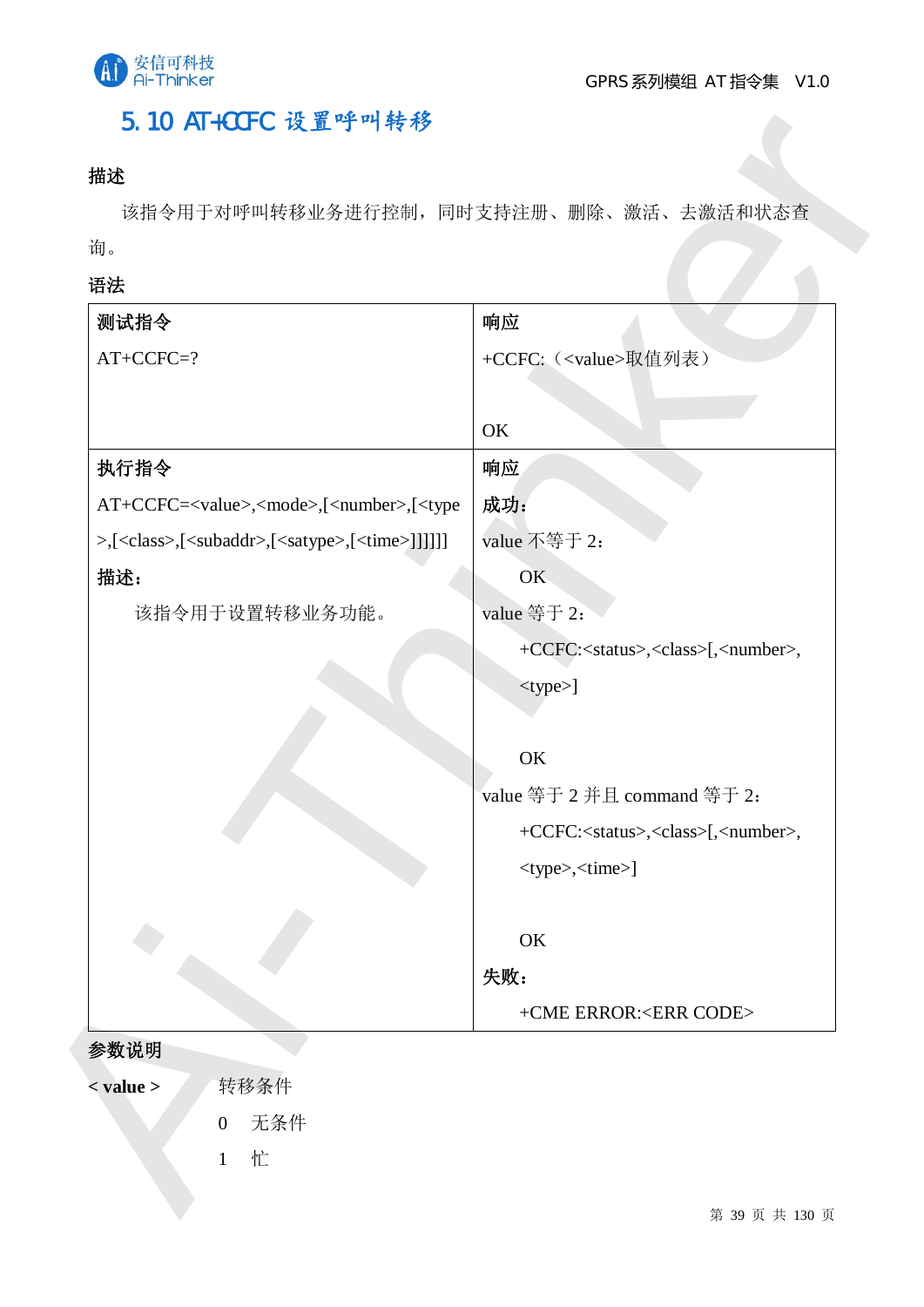

GPRS 系列模组 AT 指令集 V1.0

- 2 五級<br>
3 五阿拉里 4 所有引用等次条件 13 h)<br>
3 所有引用等次条件 13 h)<br>
3 所有作用将续条件 13 h)<br>
3 monuments<br>
2 体系有的相关<br>
4 期限<br>
4 期限<br>
4 期限<br>
4 期限<br>
4 期限<br>
4 期限<br>
4 期限<br>
4 monuments<br>
2 作用将数据<br>
6 monuments<br>
※ 数据 2 monuments<br>
※ 数据 2 monuments<br>
2 数据<br>
4 性子型 = com 2 无应答 3 不可及 4 所有呼叫转移(条件 0-3 下) 5 所有条件呼叫转移(条件 1-3 下) <command> 指令 0 禁用  $1$  启用 2 状态杳询 3 注册 4 删除 <number> 呼叫转移到的电话号码 <type> **DEPERENA 号码类型** 129 未知类型 145 国际号码类型 <subaddr> 字符型;由<satype>规定的字符型子地址的格式 <satype> 整数型的八位字节子地址类型(请参考 GSM 04.08[8]第 10.5.4.8 小节) <class> 转移信息类 1 语音 2 数据 4 传真 7 语音, 数据和传真 8 短消息 16 同步数据电路 32 异步数据电路 64 专用分组接入  $128$  专用 PAD 接入 <time> 1…30 如果启用或禁止"无应答",该参数使得再改呼叫转移前有秒数的等 待时间, 默认值为 20
	- <status> 0 非激活
		- 1 激活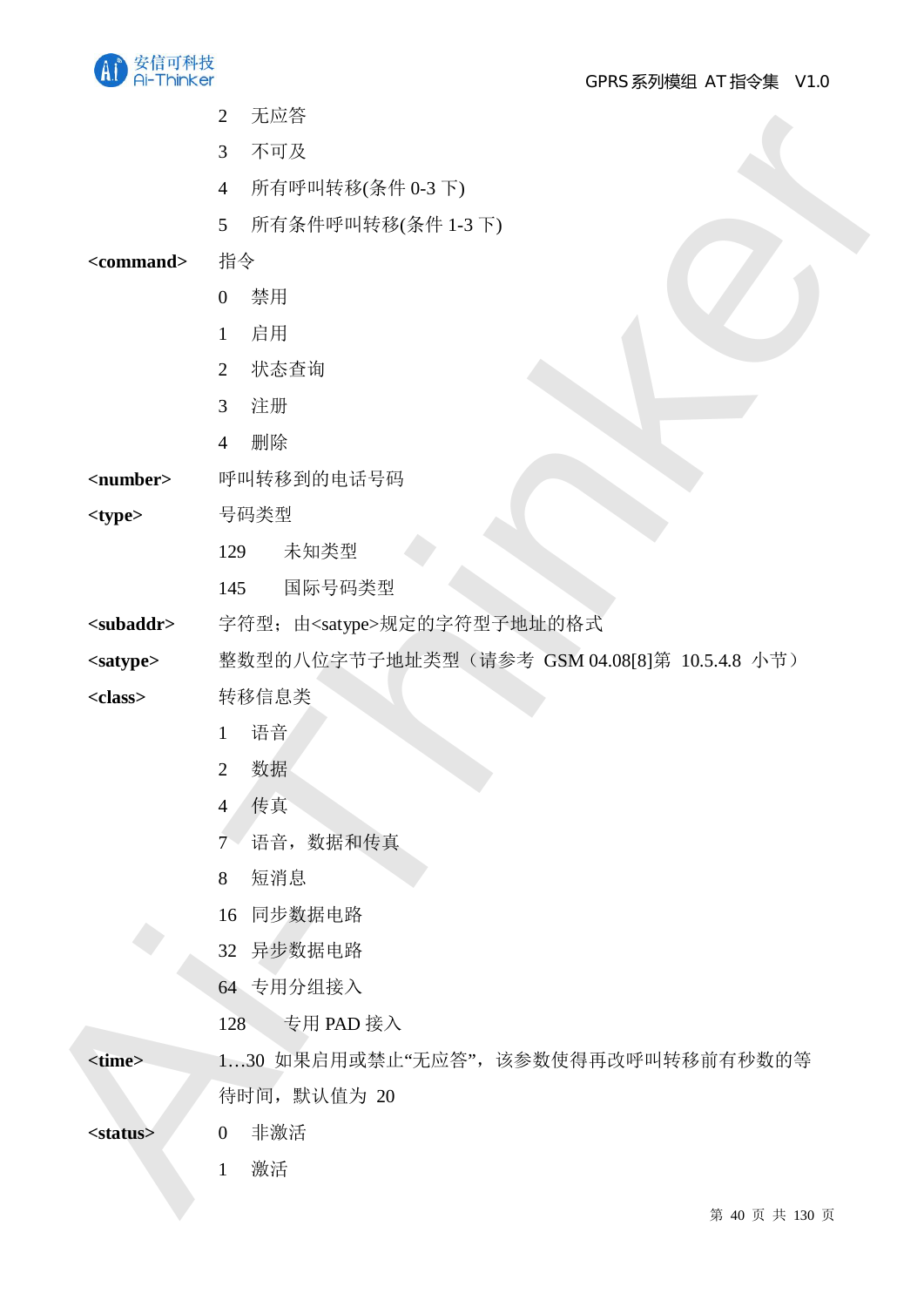

GPRS 系列模组 AT 指令集 V1.0

## 示例

## 5.11 AT+CCWA 呼叫等待

| 示例                                                    |          |                     |
|-------------------------------------------------------|----------|---------------------|
| $AT+CCFC=?$                                           |          |                     |
| +CCFC: $(0-5)$                                        |          |                     |
| OK                                                    |          |                     |
| AT+CCFC=0,3,"134 **** 0120" //设置无条件转移至 134 *** * 0120 |          |                     |
| OK                                                    |          |                     |
| AT+CCFC=0,2 //查询无条件转移设置, 此时已设置转接成功                    |          |                     |
| +CCFC:1,1,"+86134****0120",145                        |          |                     |
| OK                                                    |          |                     |
| AT+CCFC=0,4 //删除无条件转移                                 |          |                     |
| OK                                                    |          |                     |
| AT+CCFC=0,2 //查询无条件转移设置                               |          |                     |
| $+CCFC:0,1$                                           |          |                     |
|                                                       |          |                     |
| OK                                                    |          |                     |
| 5.11 AT+CCWA 呼叫等待                                     |          |                     |
|                                                       |          |                     |
| 描述<br>该指令用于对呼叫等待业务进行禁用, 启用及查询控制。                      |          |                     |
| 语法                                                    |          |                     |
| 测试指令                                                  | 响应       |                     |
| $AT+CCWA=?$                                           | $+CCWA:$ | (可支持的参数 <n>的列表)</n> |

第 41 页 共 130 页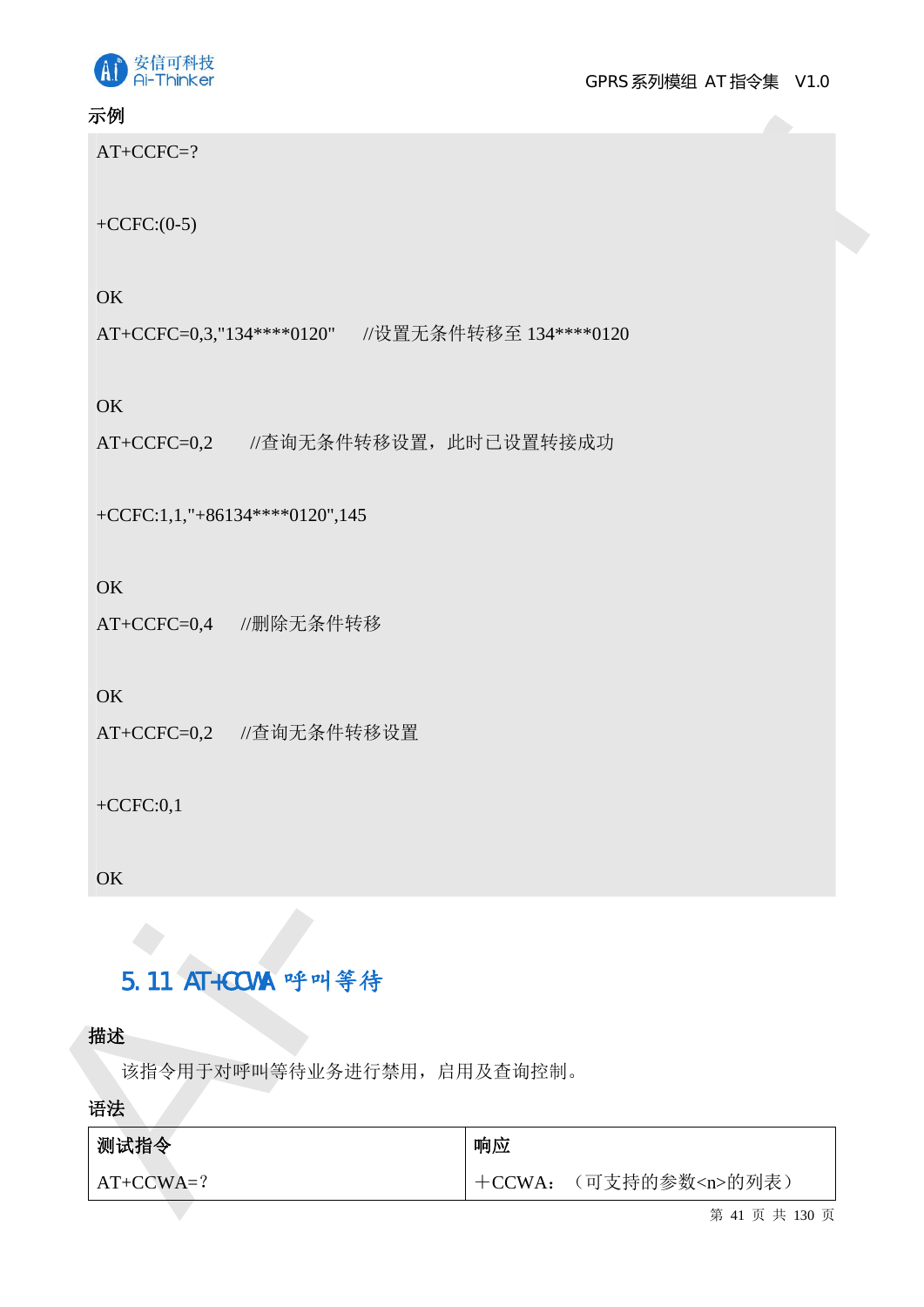

|                 |                                                    | OK                                          |
|-----------------|----------------------------------------------------|---------------------------------------------|
| 查询指令            |                                                    | 响应                                          |
| AT+CCWA?        |                                                    | $+CCWA: 1$                                  |
|                 |                                                    |                                             |
|                 |                                                    | OK                                          |
| 执行指令            |                                                    | 响应                                          |
|                 | AT+CCWA= <n>[,<mode>[,<class>]]</class></mode></n> | 成功:                                         |
| 描述:             |                                                    | 如果 <mode>不等于2</mode>                        |
|                 | 该指令用于设置呼叫等待业务。                                     | OK                                          |
|                 |                                                    | 如果 <mode>等于 2</mode>                        |
|                 |                                                    | +CCWA: <status>, <class></class></status>   |
|                 |                                                    | [+CCWA: <status>, <class>]</class></status> |
|                 |                                                    | $[+CCWA:]$                                  |
|                 |                                                    |                                             |
|                 |                                                    | OK                                          |
|                 |                                                    | 失败:                                         |
|                 |                                                    | +CME ERROR: <err code=""></err>             |
| 参数说明            |                                                    |                                             |
| m               | 启用呼叫等待                                             |                                             |
|                 | 禁用<br>$\boldsymbol{0}$                             |                                             |
|                 | 启用<br>$\mathbf{1}$                                 |                                             |
| $<$ mode $>$    | 此参数一定要给,否则无法访问网络                                   |                                             |
|                 | 禁用<br>$\overline{0}$                               |                                             |
|                 | 启用<br>$1 -$                                        |                                             |
|                 | 查询状态<br>$\overline{2}$                             |                                             |
| <class></class> | 信息类                                                |                                             |
|                 | 语音 (电话业务)<br>$\mathbf{1}$                          |                                             |
|                 | 数据<br>$\overline{2}$                               |                                             |
|                 | 传真<br>$\overline{4}$                               |                                             |
|                 |                                                    | 第 42 页 共 130 页                              |

## 参数说明

| m               |                       | 启用呼叫等待           |
|-----------------|-----------------------|------------------|
|                 | $\overline{0}$        | 禁用               |
|                 | $\mathbf{1}$          | 启用               |
| <mode></mode>   |                       | 此参数一定要给,否则无法访问网络 |
|                 | $\overline{0}$        | 禁用               |
|                 | $\overline{1}$        | 启用               |
|                 | $\overline{2}$        | 查询状态             |
| <class></class> |                       | 信息类              |
|                 | $\mathbf{1}^{\prime}$ | 语音(电话业务)         |
|                 | $\overline{2}$        | 数据               |
|                 | $\overline{4}$        | 传真               |
|                 |                       |                  |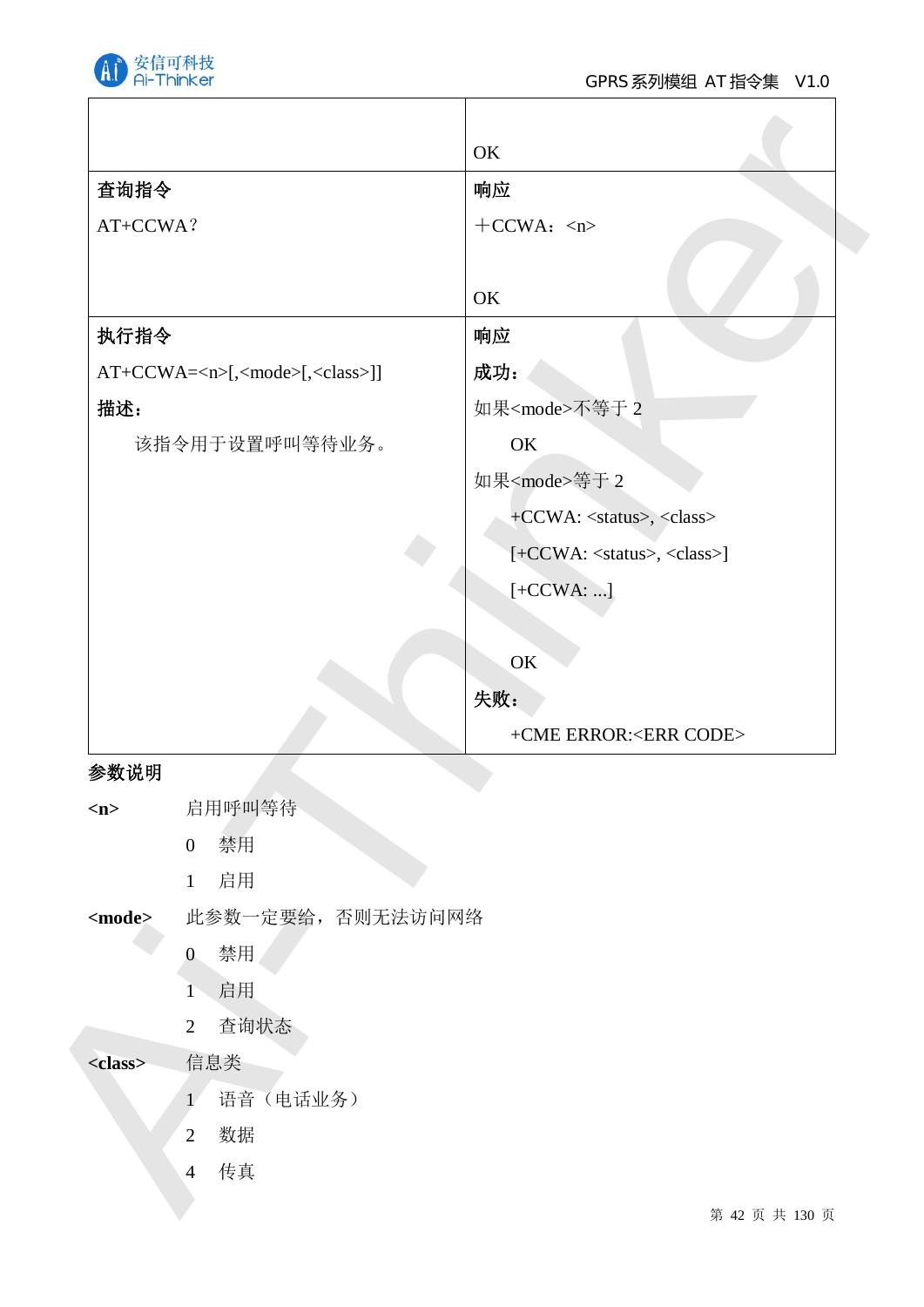

- 16 同步数据电路
- 32 异步数据电路

<status>
米态

- 0 非激活
- 1 激活

## 示例

AT+CCWA=1,1

#### OK

ATD10086 //拨通 10086

#### **OK**

+CIEV: "CALL",1

+CIEV: "SOUNDER",1

+CIEV: "SOUNDER",0

+CIEV: "SOUNDER",1

RING

And the set of the set of the set of the set of the set of the set of the set of the set of the set of the set of the set of the set of the set of the set of the set of the set of the set of the set of the set of the set +CCWA: "134 \*\*\*\* 0120", 161, 1,, 255 //当通话中有来电时, 来电处于呼叫等待中

## 5.12 AT+DLST 重播最后一次呼叫

## 描述

该指令可用于重新拨打最后的一次呼叫。

## 语法

第 43 页 共 130 页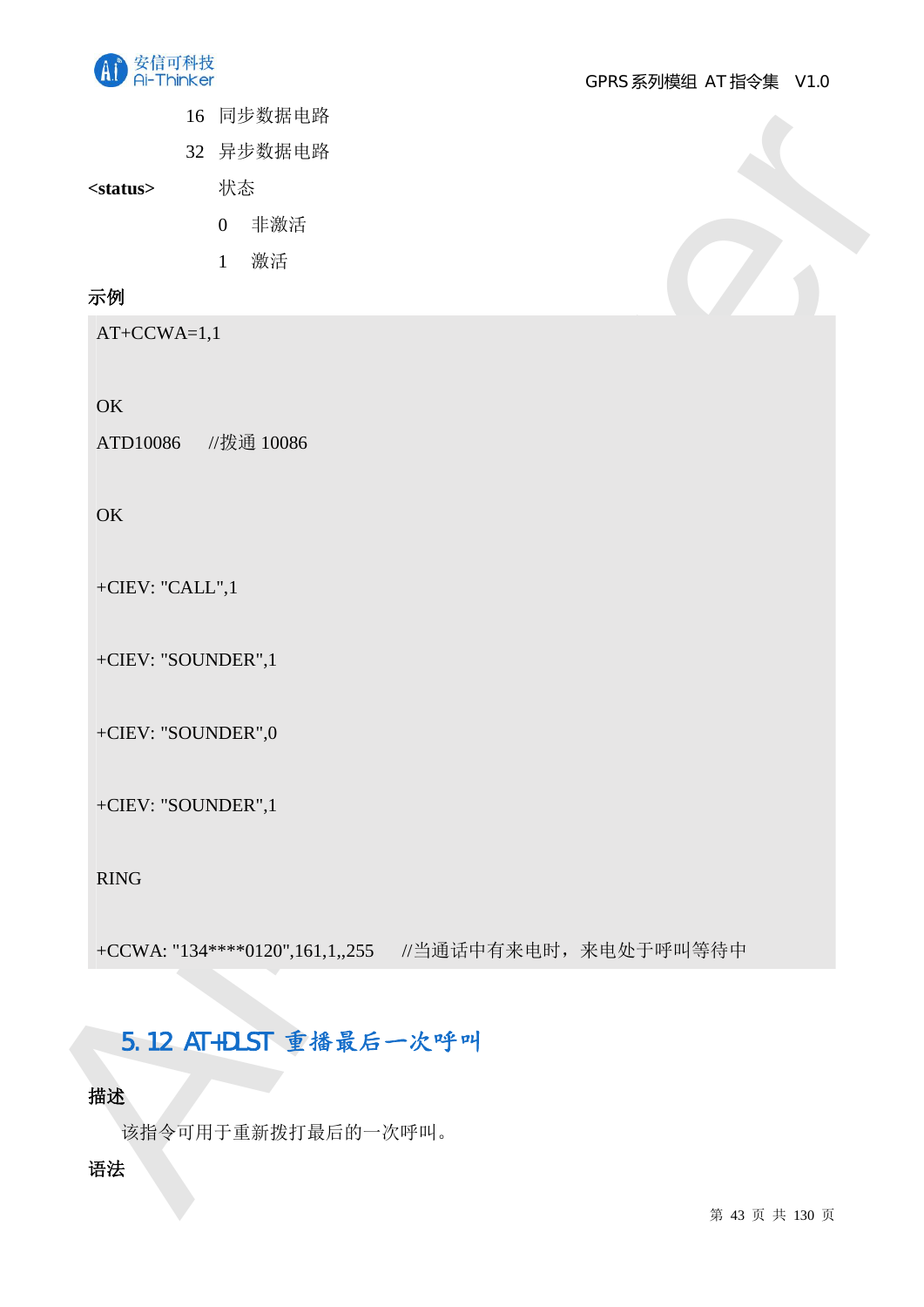

#### GPRS 系列模组 AT 指令集 V1.0

| $AT+DLST$          | 成功:                             |
|--------------------|---------------------------------|
|                    |                                 |
| 描述:                | $\mathrm{OK}$                   |
| 该指令用于重播最后一次呼叫。     | 失败:                             |
|                    | +CME ERROR: <err code=""></err> |
| 示例                 |                                 |
| ATD10086           |                                 |
|                    |                                 |
| OK                 |                                 |
|                    |                                 |
| +CIEV: "CALL",1    |                                 |
|                    |                                 |
| +CIEV: "SOUNDER",1 |                                 |
| +CIEV: "SOUNDER",0 |                                 |
|                    |                                 |
| +CIEV: "SOUNDER",1 |                                 |
| ATH                |                                 |
|                    |                                 |
| +CIEV: "CALL",0    |                                 |
|                    |                                 |
| OK                 |                                 |
| $AT+DLST$          |                                 |
|                    |                                 |
| OK                 |                                 |
|                    |                                 |
| +CIEV: "CALL", $1$ |                                 |
| +CIEV: "SOUNDER",1 |                                 |
|                    |                                 |
|                    | 第 44 页 共 130 页                  |

## 示例

## **OK**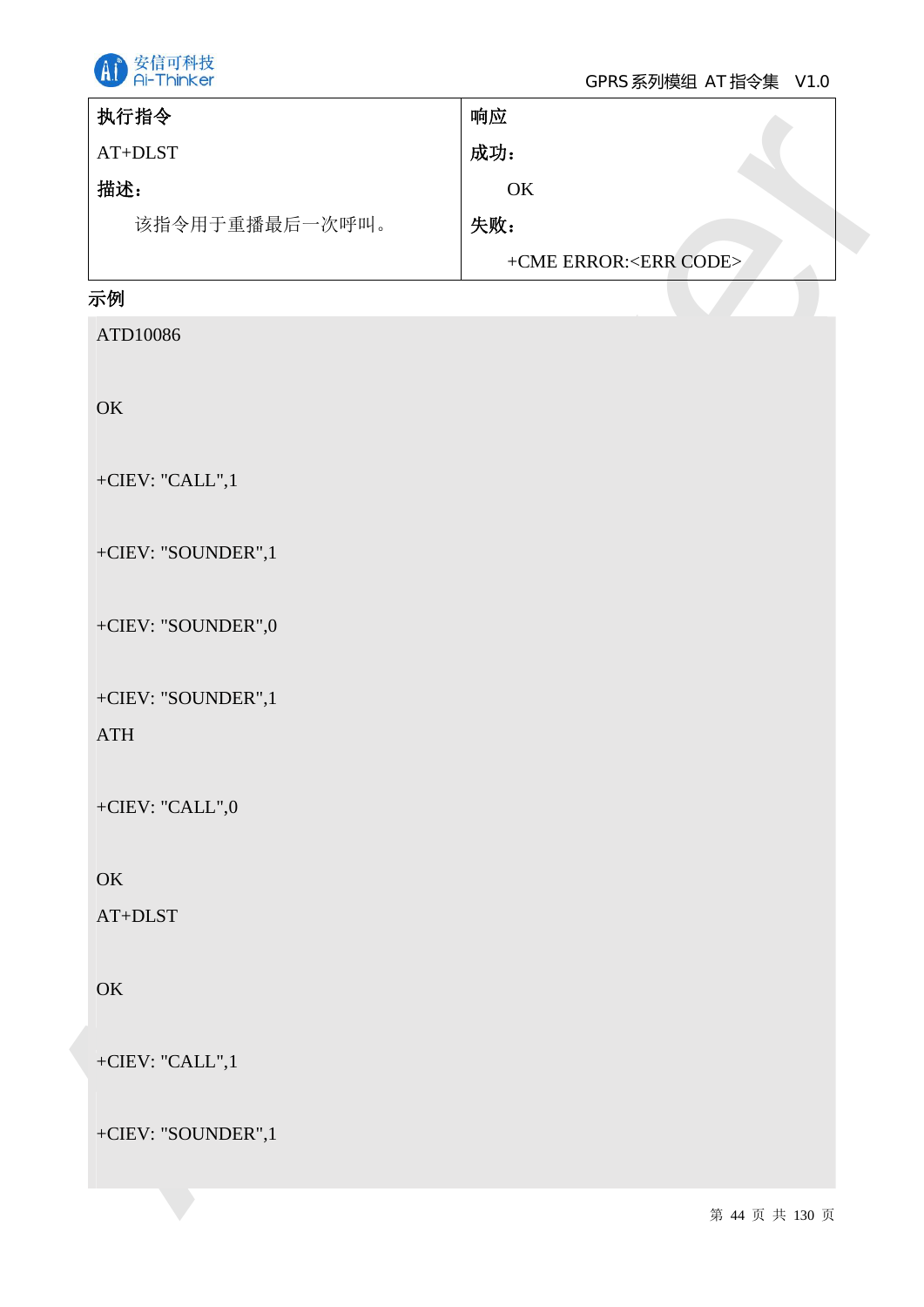

+CIEV: "SOUNDER",0

## 5.13 AT+CLCC 查询当前 ME 的通话状态

## 描述

#### 语法

| 描述<br>语法     | 该指令用于查询当前 ME 的通话状态。           |                                                                            |
|--------------|-------------------------------|----------------------------------------------------------------------------|
|              |                               |                                                                            |
|              |                               |                                                                            |
|              |                               |                                                                            |
| 测试指令         |                               | 响应                                                                         |
| $AT+CLCC=?$  |                               | OK                                                                         |
| 执行指令         |                               | 响应<br>成功:                                                                  |
| AT+CLCC      |                               |                                                                            |
| 描述:          |                               | +CLCC: <idx>,<dir>,<stat>,<mode>,<m< td=""></m<></mode></stat></dir></idx> |
|              | 该指令用于查询当前通话状态。                | pty>[, <number>,<type></type></number>                                     |
|              |                               | OK                                                                         |
|              |                               | 失败:                                                                        |
|              |                               | +CME ERROR: (ERR CODE)                                                     |
| 参数说明         |                               |                                                                            |
| $<$ idx $>$  | 整数型,呼叫识别号;该参数可被使用在 AT+CHLD    |                                                                            |
| $<$ dir $>$  | 移动发起的呼叫<br>$\overline{0}$     |                                                                            |
|              | 移动终止的呼叫<br>$\mathbf{1}$       |                                                                            |
| $<$ stat $>$ | 呼叫状态                          |                                                                            |
|              | 0 激活中                         |                                                                            |
|              | 保持中<br>$\mathbf{1}$           |                                                                            |
|              | 拨号中 (MO 呼叫)<br>$\overline{2}$ |                                                                            |
|              | 振铃中 (MO 呼叫)<br>3              |                                                                            |
|              |                               |                                                                            |
|              | 入局呼叫(MT 呼叫)<br>$\overline{4}$ |                                                                            |

## 参数说明

- <dir> 0 移动发起的呼叫
	- 1 移动终止的呼叫

#### <stat> 呼叫状态

- 0 激活中
- 1 保持中
- 2 拨号中 (MO 呼叫)
- 3 振铃中 (MO 呼叫)
- 4 入局呼叫 (MT 呼叫)
- 5 等待中 (MT 呼叫)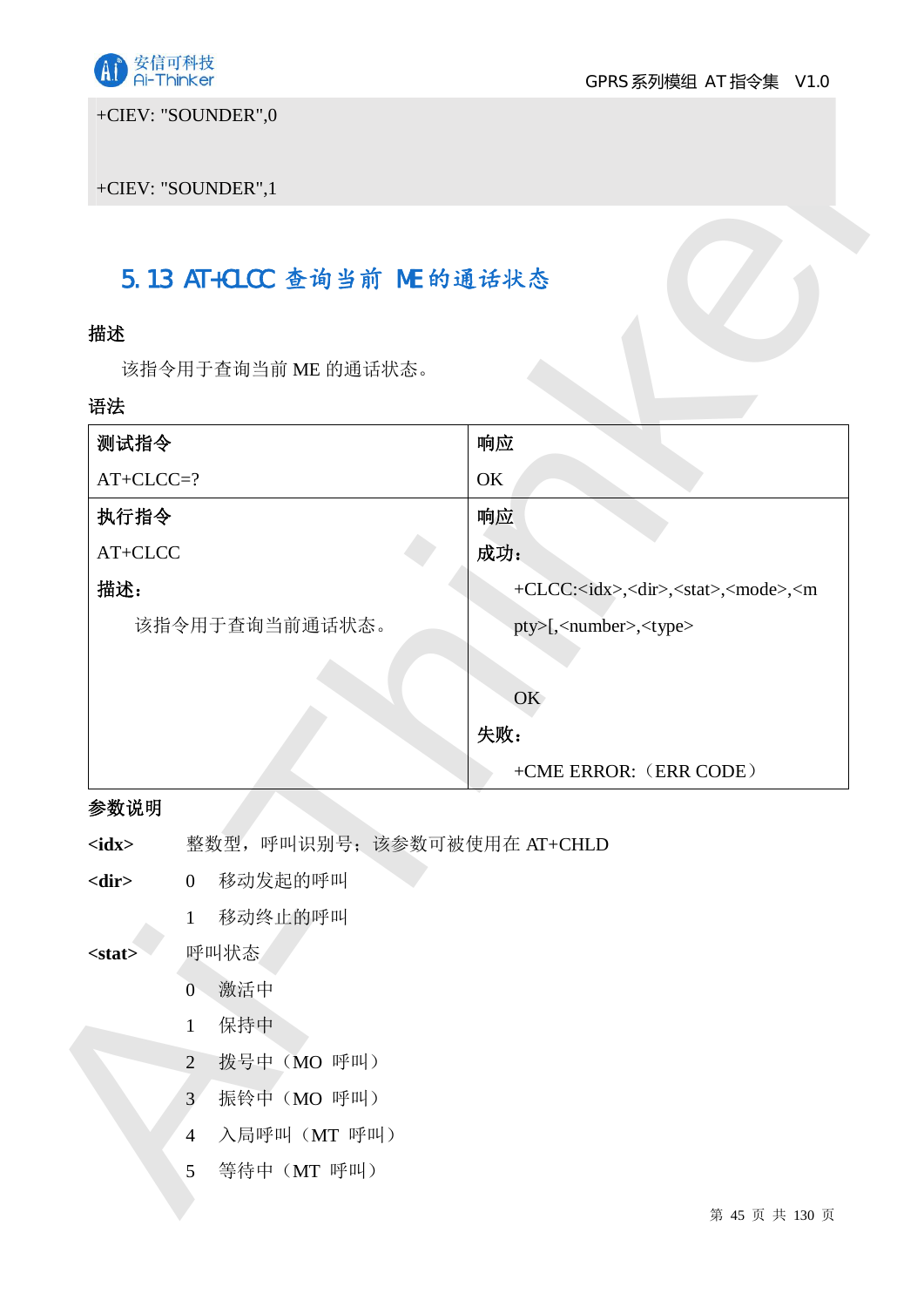

<mode> 承载/电信业务

- 0 语音
- 1 数据
- 2 传真
- 9 未知
- <mpty> 0 呼叫不参加多方通话
	- 1 呼叫参加多方通话
- Ai-Thinker <number> 字符型; 由<type>规定的电话号码格式
	- 129 未知格式
	- 145 国际号码

## 示例

AT+CLCC=?

## OK

ATD10086

#### **OK**

+CIEV: "CALL",1

+CIEV: "SOUNDER",1

+CIEV: "SOUNDER",0

+CIEV: "SOUNDER",1

AT+CLCC

+CLCC: 1,0,0,0,0,"10086",129

**OK**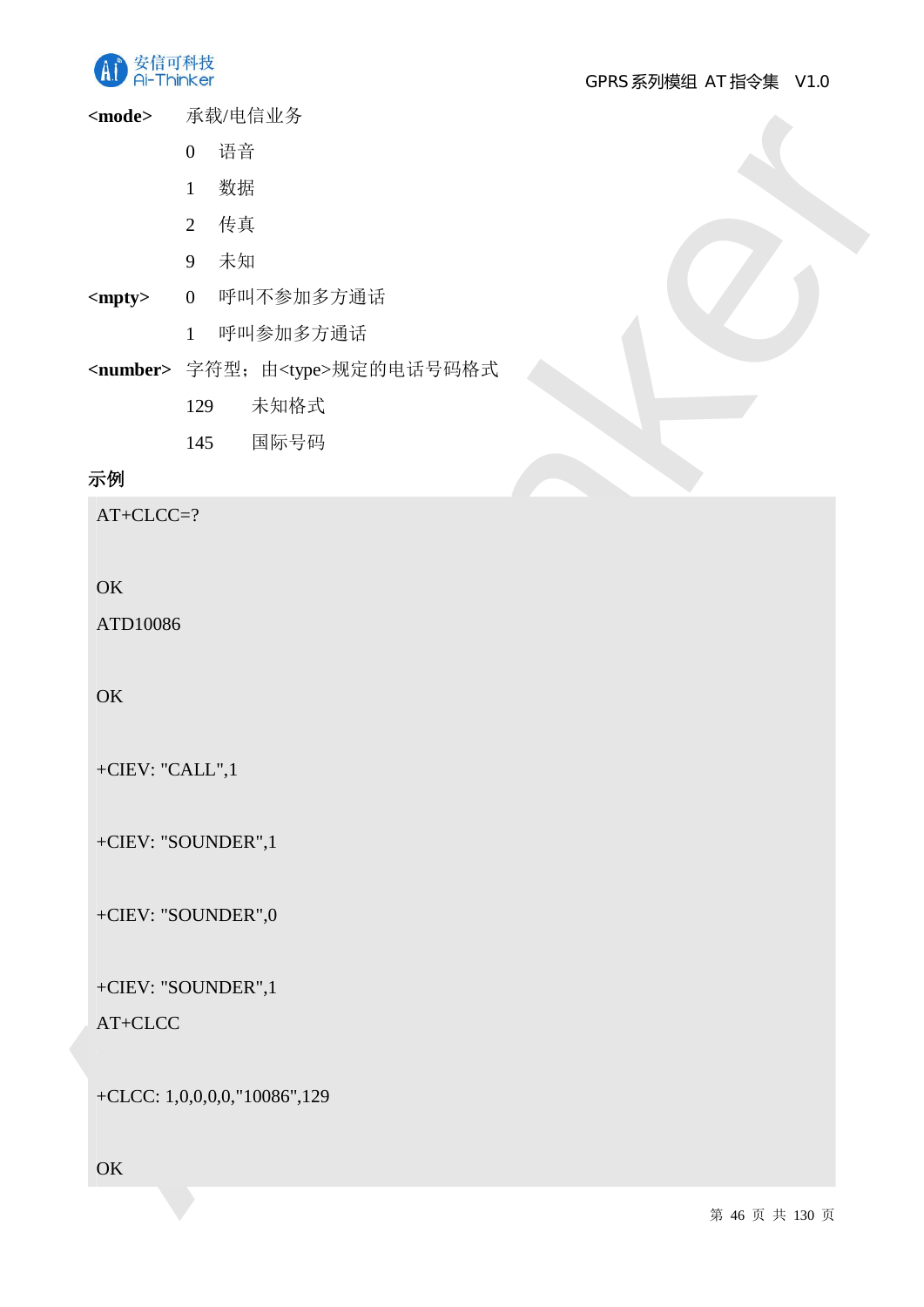

## 5.14 AT+CHLD 呼叫保持和多方通话

#### 描述

#### 语法

| 描述                           |                                        |
|------------------------------|----------------------------------------|
| 该指令用于呼叫保持和进行多方通话。<br>语法      |                                        |
|                              |                                        |
| 测试指令                         | 成功:                                    |
| $AT+CHLD=?$                  | +CHLD: ( <n>取值列表)</n>                  |
|                              |                                        |
|                              | OK                                     |
| 执行指令                         | 响应                                     |
| $AT+CHLD=$                   | 成功:                                    |
| 描述:                          | OK<br>失败:                              |
| 该指令用于进行多方通话。                 | +CME ERROR: <err code=""></err>        |
| 参数说明                         |                                        |
| $\overline{0}$<br>m          | 释放所有保持的呼叫或者等待中的呼叫(UDUB 用户决定忙)。如果有电话处于  |
| 等待状态, 终止等待的电话, 否则, 终止所有保持的电话 |                                        |
| $\mathbf{1}$                 | 如果存在当前呼叫, 释放所有当前呼叫并将接听另外一个已保持或等待中的呼    |
|                              | 叫。当只有一路通话时, 该操作不能结束已激活的通话 1X 释放当前某一特定的 |
| 呼叫 X (X=1~7)                 |                                        |
| $\overline{2}$               | 如果存在当前呼叫, 保持所有当前呼叫并接听另外一个已保持或等待中的呼叫    |
|                              | 2X 保持除通讯必须支持的呼叫 X (X=1~7) 外的所有当前呼叫     |
| 为会话增加一个已保持通话<br>3            |                                        |
| 示例                           |                                        |
| $AT+CHLD=?$                  |                                        |
|                              |                                        |
|                              |                                        |
| +CHLD: $(0,1,1X,2,2X,3)$     |                                        |
|                              |                                        |
| OK                           |                                        |
|                              |                                        |

#### 参数说明

- <n> 0 释放所有保持的呼叫或者等待中的呼叫(UDUB 用户决定忙)。如果有电话处于 等待状态, 终止等待的电话, 否则, 终止所有保持的电话
	- 1 如果存在当前呼叫,释放所有当前呼叫并将接听另外一个已保持或等待中的呼 叫。当只有一路通话时,该操作不能结束已激活的通话 1X 释放当前某一特定的 呼叫 X (X=1~7)
	- 2 如果存在当前呼叫, 保持所有当前呼叫并接听另外一个已保持或等待中的呼叫 2X 保持除通讯必须支持的呼叫 X (X=1~7) 外的所有当前呼叫
	- 3 为会话增加一个已保持通话

## 示例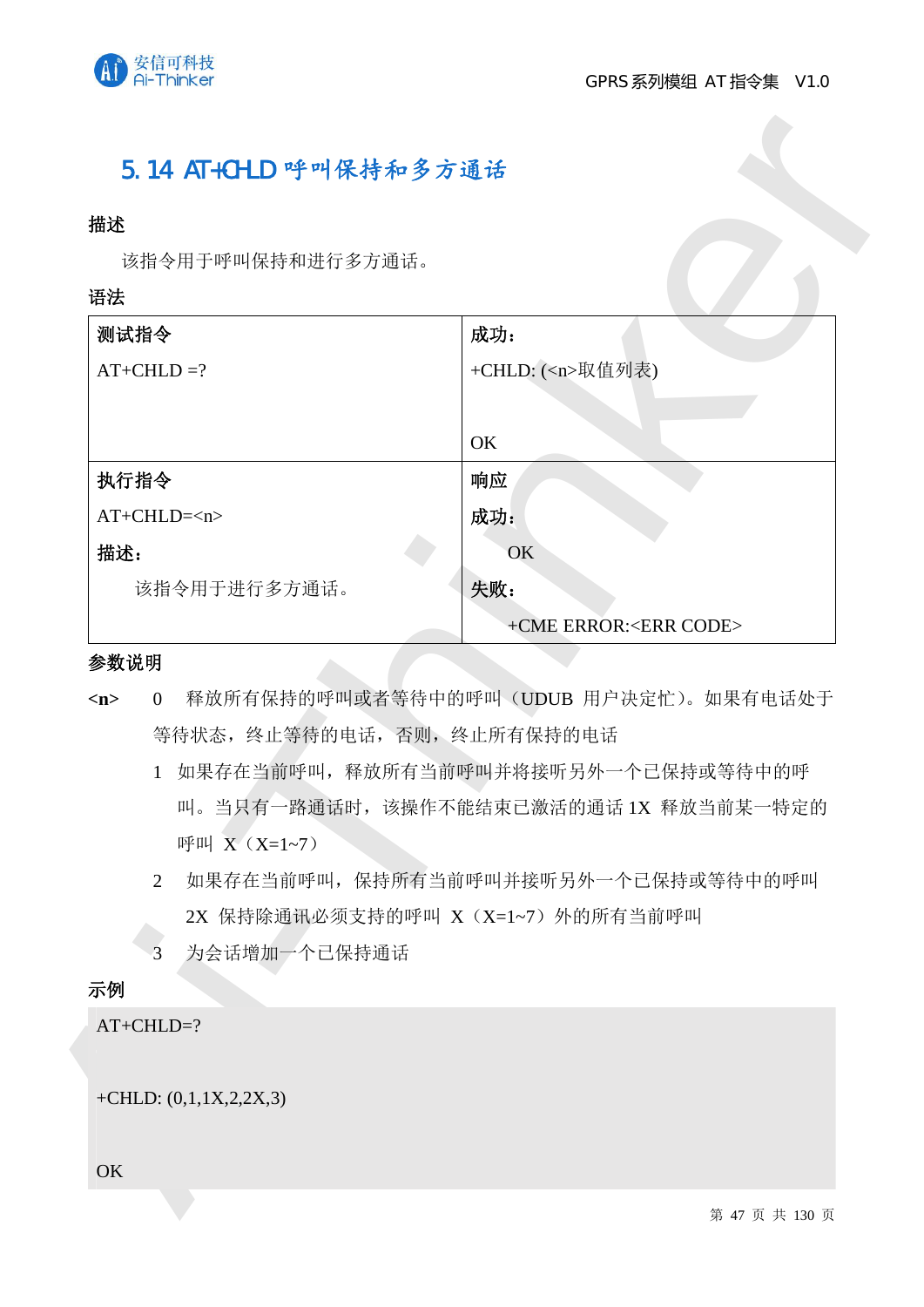

ATD10086 //拨通 10086

**OK** 

+CIEV: "CALL",1

+CIEV: "SOUNDER",1

+CIEV: "SOUNDER",0

+CIEV: "SOUNDER",1

RING

+CCWA: "134 \*\*\*\* 0120", 161, 1,, 255 //通话过程有来电

AT+CHLD=2 //开启多方通话

+CIEV: "CALL",1

**OK** 

AT+CLCC //查询当前 ME 的通话状态

ATHORSE 2224 10086<br>
OK<br>
CHEV: "SOUNDER",1<br>
CHEV: "SOUNDER",1<br>
CHEV: "SOUNDER",1<br>
<br>
CHEV: "SOUNDER",1<br>
<br>
AI-THID-2 2/F.93を分類式<br>
AT-CHED-2 2/F.93を分類式<br>
CHEV: "CALL",1<br>
OK<br>
AT-CHED-2 2/F.93を分類式<br>
CHEV: "CALL",1<br>
OK<br>
AT-CHEO-2 ( +CLCC: 1,0,1,0,0,"10086",129 //第一个通话被保持 +CLCC: 2,1,0,0,0,"134\*\*\*\*0120",161 //第二个通话被接入

**OK** 

5.15 AT+CRSL 来电音量等级

描述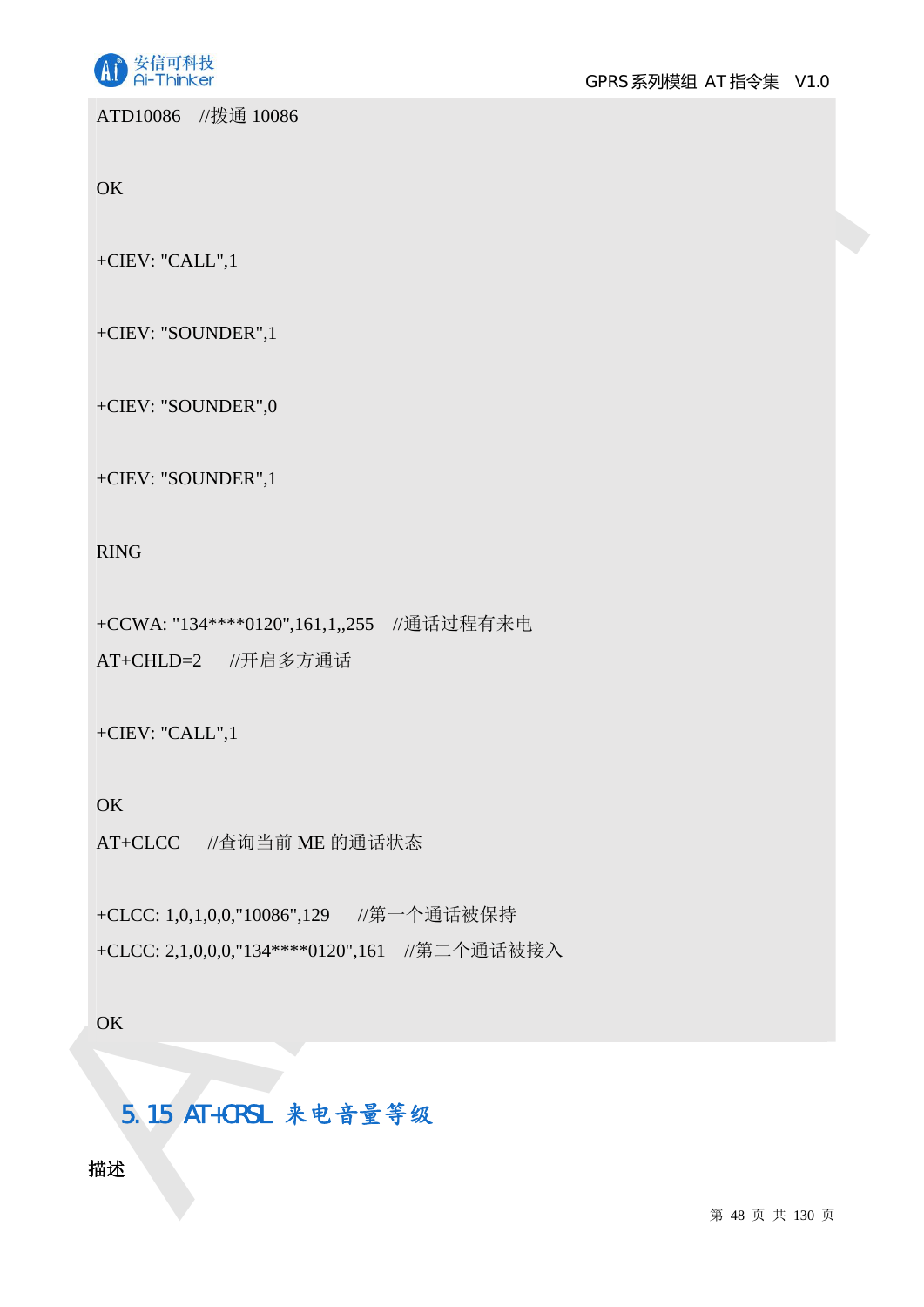

该指令用于控制通话音量的等级。

## 语法

| 测试指令                                                    | 响应                                     |
|---------------------------------------------------------|----------------------------------------|
| $AT+CRSL=?$                                             | ( <n>取值范围)<br/><math>+CRSL:</math></n> |
|                                                         |                                        |
|                                                         | OK                                     |
| 查询指令                                                    | 响应                                     |
| AT+CRSL?                                                | $+CRSL:$ <n></n>                       |
|                                                         |                                        |
|                                                         | OK                                     |
| 执行指令                                                    | 响应                                     |
| $AT+CRSL=$                                              | 成功:                                    |
| 描述:                                                     | OK                                     |
| 该指令用于控制通话音量的等级。                                         | 失败:                                    |
|                                                         | +CME ERROR: <err code=""></err>        |
|                                                         |                                        |
| 音量等级(0-15)                                              |                                        |
|                                                         |                                        |
|                                                         |                                        |
|                                                         |                                        |
|                                                         |                                        |
|                                                         |                                        |
| m<br>示例<br>$AT+CRSL=14$<br>OK<br>AT+CRSL?<br>$+CRSL:14$ |                                        |
|                                                         |                                        |
|                                                         |                                        |
|                                                         |                                        |
| OK                                                      |                                        |
| 5.16 AT+CMUT 静音控制                                       |                                        |
| 描述                                                      |                                        |

# 5.16 AT+CMUT 静音控制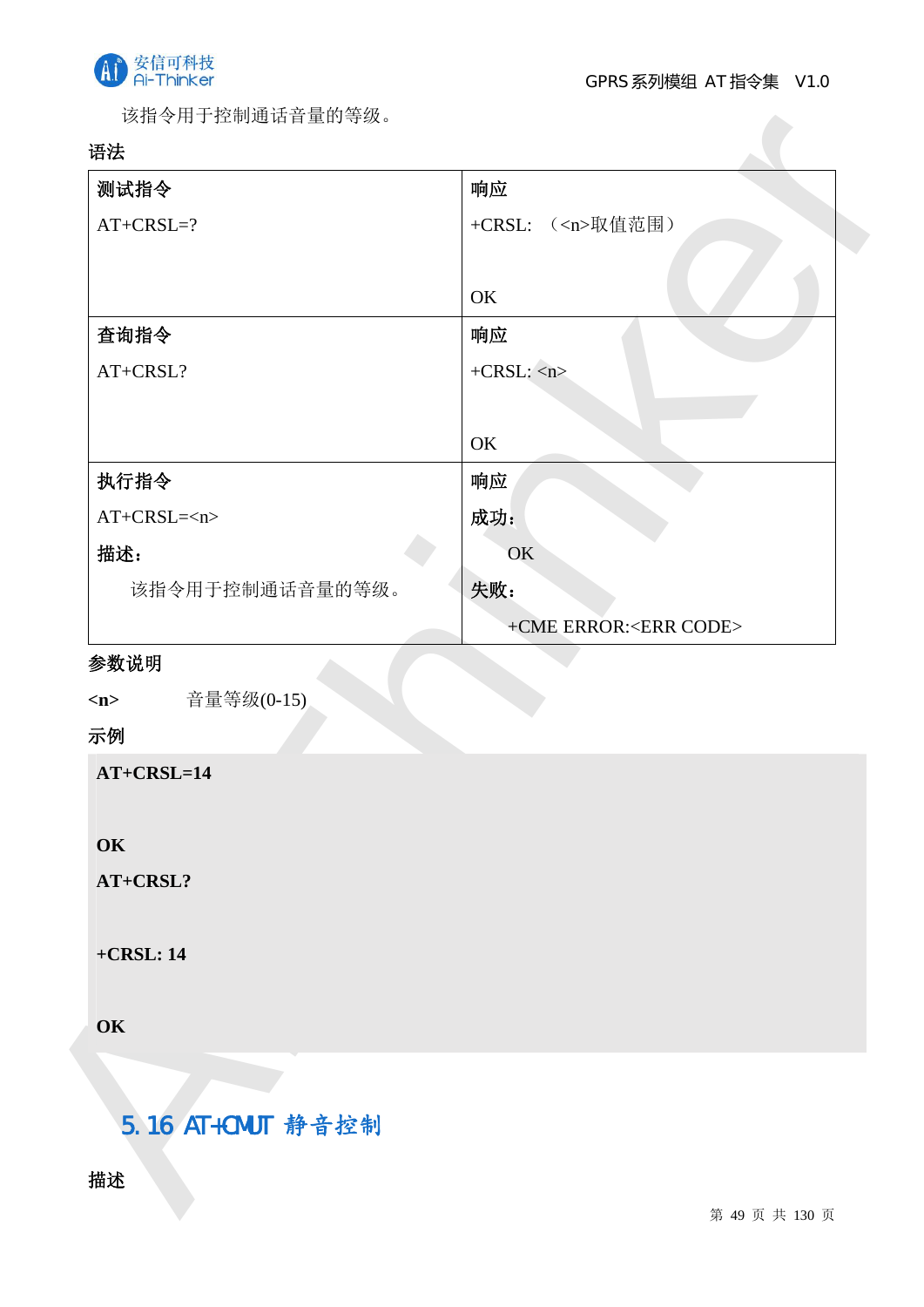

该指令用于控制通话时是否开启说话静音。

## 语法

| 测试指令                          | 响应                              |
|-------------------------------|---------------------------------|
| $AT+CMUT=?$                   | +CMUT: ( <n>的取值列表)</n>          |
|                               |                                 |
|                               | OK                              |
| 查询指令                          | 响应                              |
| AT+CMUT?                      | $+CMUT:$ $\langle n \rangle$    |
|                               |                                 |
|                               | OK                              |
| 设置指令                          | 响应                              |
| $AT+CMUT=$                    | 成功:                             |
| 描述:                           | OK                              |
| 该指令用于设置通话静音功能。                | 失败:                             |
|                               | +CME ERROR: <err code=""></err> |
| 参数说明                          |                                 |
| 0 禁用静音<br>$\langle n \rangle$ |                                 |
| 1 启用静音                        |                                 |
| 备注                            |                                 |
| ■ 该功能仅在通话过程中有效                |                                 |
| 示例                            |                                 |
| ATD10086                      |                                 |
|                               |                                 |
| OK                            |                                 |
|                               |                                 |
| +CIEV: "CALL",1               |                                 |
|                               |                                 |
| +CIEV: "SOUNDER",1            |                                 |
|                               |                                 |
| +CIEV: "SOUNDER",0            |                                 |
|                               | 第 50 页 共 130 页                  |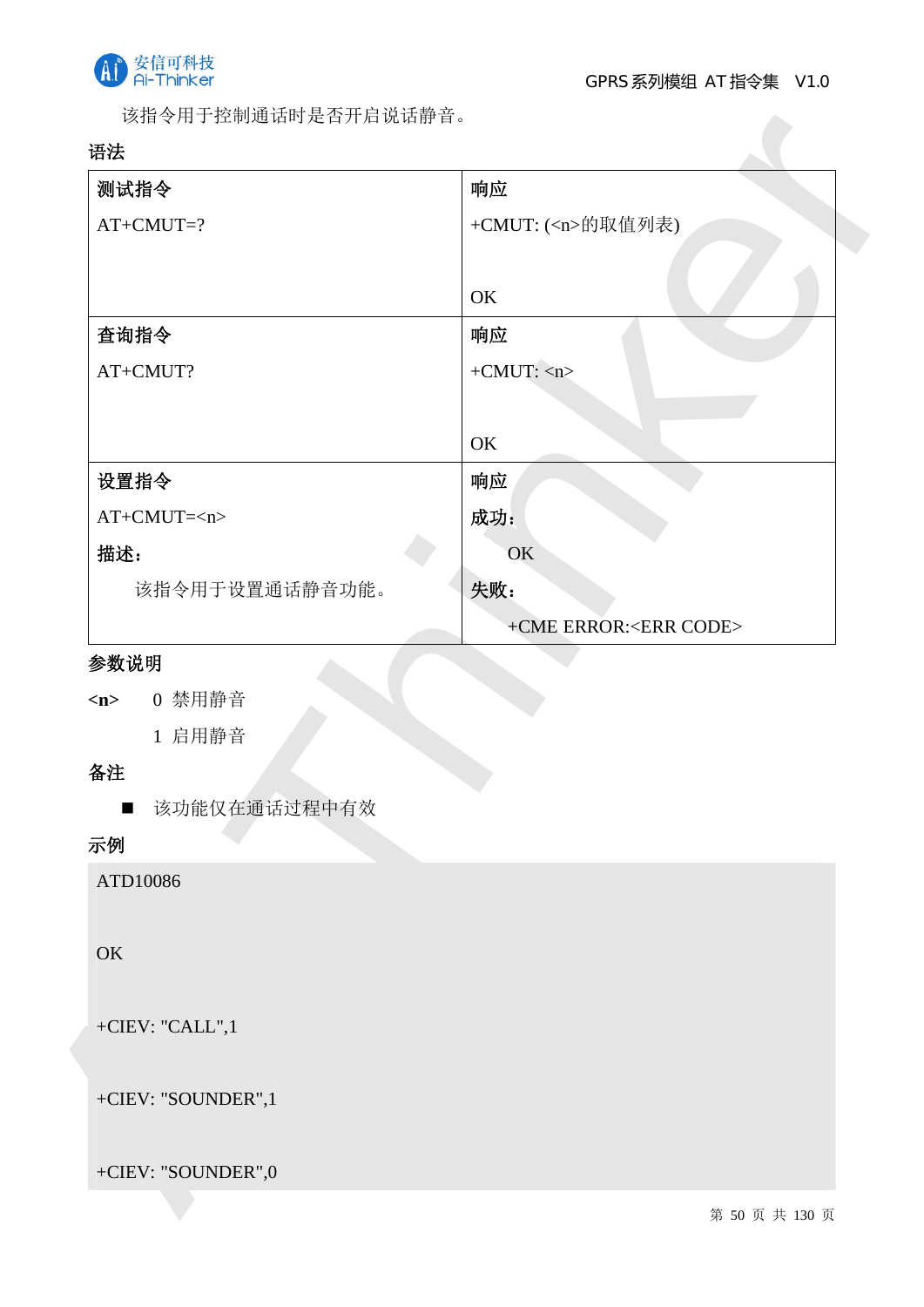

### +CIEV: "SOUNDER",1

## 5.17 AT+CUSD 非结构化附加业务

## 描述

#### 语法

| OK                                                                      |                                 |
|-------------------------------------------------------------------------|---------------------------------|
|                                                                         |                                 |
| 5.17 AT+CUSD 非结构化附加业务                                                   |                                 |
| 描述                                                                      |                                 |
| 该指令用于对 USSD (Unstuctured Supplementary Service Data) 进行控制。              |                                 |
| 语法                                                                      |                                 |
| 测试指令                                                                    | 响应                              |
| $AT+CUSD=?$                                                             | +CUSD: ( <n>取值列表)</n>           |
|                                                                         |                                 |
|                                                                         | OK                              |
| 查询指令                                                                    | 响应                              |
| AT+CUSD?                                                                | $+CUSD:n$                       |
| 描述:                                                                     |                                 |
| 该指令用于控制非结构化附加业务。                                                        | OK                              |
| 执行指令                                                                    | 响应                              |
| $AT+CUSD=[\langle n \rangle, \langle str \rangle, \langle dcs \rangle]$ | 成功:                             |
|                                                                         | OK                              |
|                                                                         | 失败:                             |
|                                                                         | +CME ERROR: <err code=""></err> |
| 参数说明                                                                    |                                 |
| 用于指示非结构化附加业务数据控制的数字参数<br>m                                              |                                 |
| 禁用结果码显示在 TA 上<br>$\overline{0}$                                         |                                 |
| 启用结果码显示在 TA 上<br>Ŧ                                                      |                                 |

#### 参数说明

- 2 取消会话(不适用于查询指令的返回结果)
- <str> USSD 字符串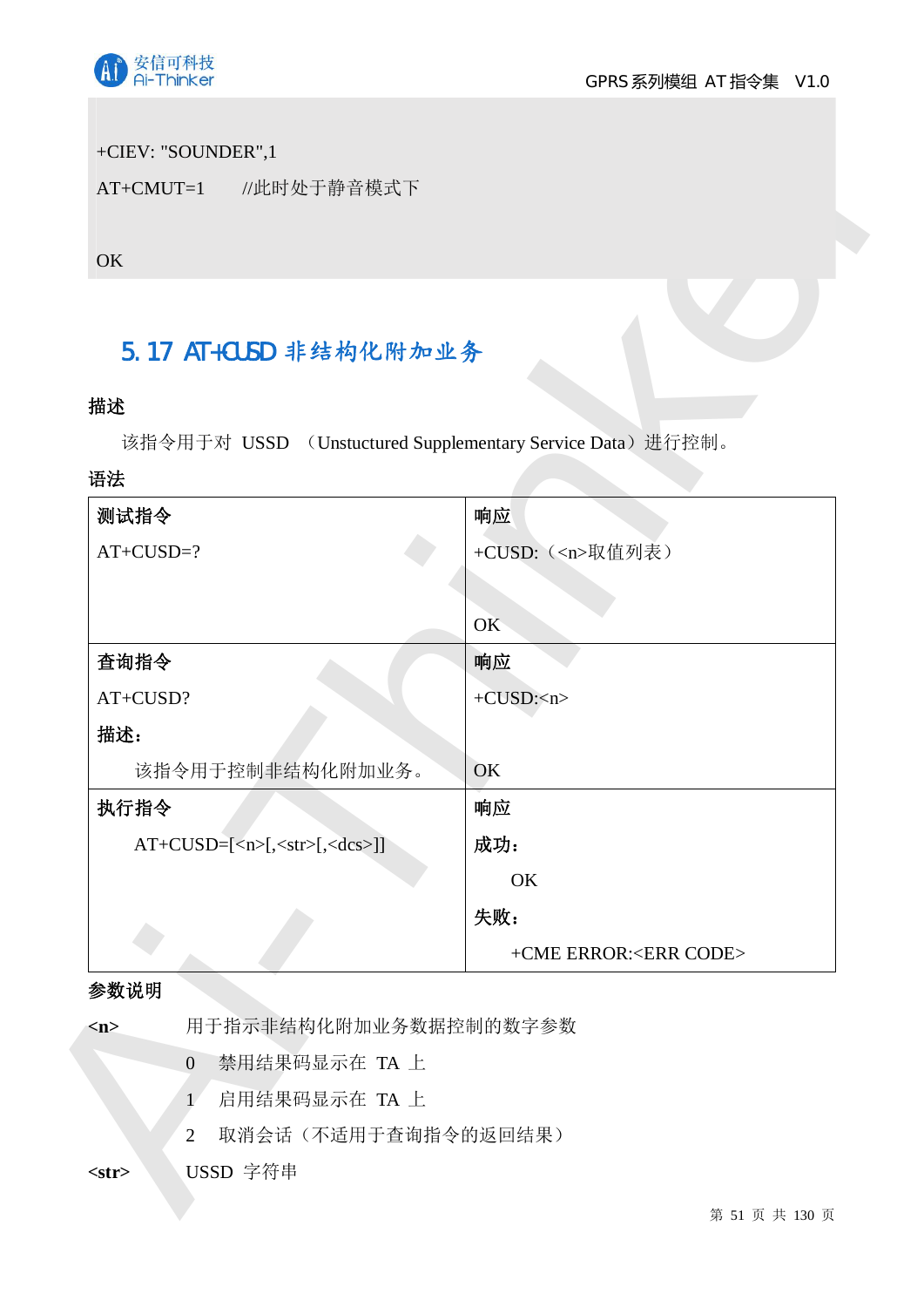

<dcs> GSM03.38[25]中采用整数型的小区广播数据编码方案(默认值为 0)

## 示例

## 5.18 AT+CSSN 附加业务通知

#### 描述

#### 语法

| $<$ dcs $>$<br>示例                            | GSM03.38[25]甲米用整数型的小区厂播数据编码万案(默认值为 0)  |
|----------------------------------------------|----------------------------------------|
| AT+CSCS="UCS2"                               |                                        |
|                                              |                                        |
| OK                                           |                                        |
| $AT+CUSD=1$                                  |                                        |
|                                              |                                        |
| OK                                           |                                        |
|                                              |                                        |
|                                              |                                        |
| 5.18 AT+CSSN 附加业务通知                          |                                        |
| 描述                                           |                                        |
|                                              | 该指令用于表示与附加业务有关的由网络发起的通知。若使用设置指令,可启用或禁用 |
| 将 TA 的通知结果码显示在 TE 上。                         |                                        |
| 语法                                           |                                        |
| 测试指令                                         | 响应                                     |
| $AT+CSSN=?$                                  | +CSSN:( <n>取值列表),(<m>取值列表)</m></n>     |
|                                              |                                        |
|                                              | OK                                     |
| 查询指令                                         | 响应                                     |
| AT+CSSN?                                     | $+CSSN:msinm$                          |
| 设置指令                                         | 响应                                     |
| $AT+CSSN=[,[]$                               | 成功:                                    |
| 描述:                                          | OK                                     |
| 该指令用于设置附加业务通知。                               | 失败:                                    |
|                                              | +CME ERROR: <err code=""></err>        |
| 参数说明                                         |                                        |
| 是否显示+CSSI 的结果码状态的数字参数<br>$\langle n \rangle$ |                                        |
| 禁用<br>$\mathbf{0}$                           |                                        |
| 启用                                           |                                        |
|                                              | 第 52 页 共 130 页                         |

#### 参数说明

## 1 启用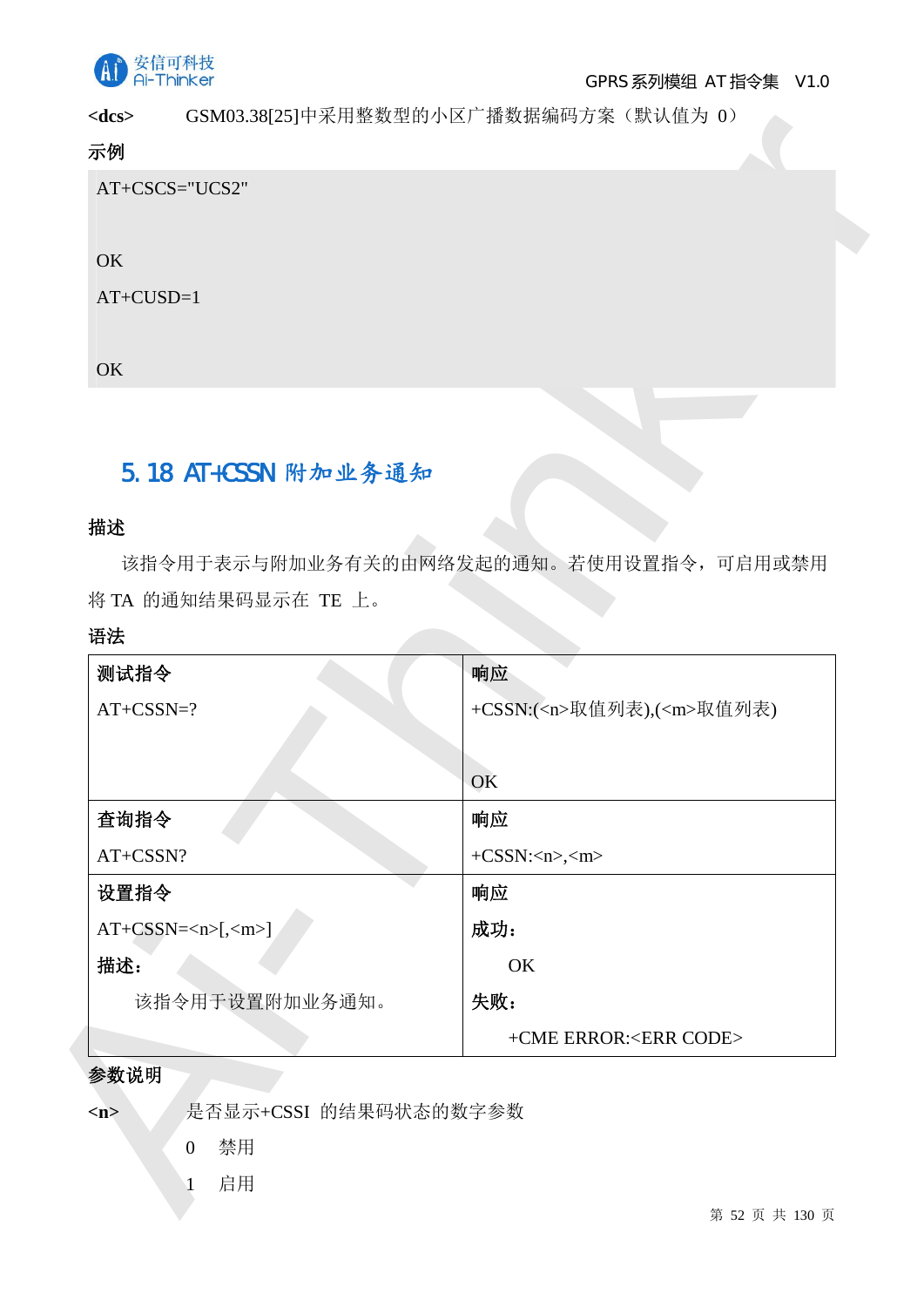

<m> 是否显示+CSSU 的结果码状态的数字参数

- 0 禁用
	- 1 启用

## 示例

## 5.19 AT+CDTMF 播放 DTMF 音

#### 描述

| $<$ m $>$<br>是合显示+CSSU 的结果码状态的数子参数                         |                                                          |
|------------------------------------------------------------|----------------------------------------------------------|
| 禁用<br>$\overline{0}$                                       |                                                          |
| 启用<br>$\mathbf{1}$                                         |                                                          |
| 示例                                                         |                                                          |
| $AT+CSSN=1$                                                |                                                          |
|                                                            |                                                          |
| OK                                                         |                                                          |
|                                                            |                                                          |
| 5.19 AT+CDTMF 播放 DTMF 音                                    |                                                          |
|                                                            |                                                          |
| 描述                                                         |                                                          |
| 该指令用于将字符解析为 DTMF 音并在本地播放(不发送)<br>语法                        |                                                          |
| 测试指令                                                       | 响应                                                       |
| $AT+CDTMF=?$                                               | +CDTMF:( <dtmf>取值列表), (<duration>取值列表)</duration></dtmf> |
|                                                            |                                                          |
|                                                            | OK                                                       |
| 设置指令                                                       | 响应                                                       |
| AT+CDTMF= <dtmf>,<duration></duration></dtmf>              | OK                                                       |
| 描述:                                                        | 失败:                                                      |
| 该指令用于本地播放 DTMF 音                                           | +CME ERROR: <err code=""></err>                          |
| 参数说明                                                       |                                                          |
| DTMF 音字符, 取值范围 (0-9, #,*, A-D)<br><dtmf></dtmf>            |                                                          |
| DTMF 音播放时长, 取值范围 (0-10) 单位 (0.1s)<br><duration></duration> |                                                          |
| 备注                                                         |                                                          |
| 本指令只能在通话中使用<br>示例                                          |                                                          |
| ATD135****2915                                             |                                                          |
|                                                            |                                                          |
| OK                                                         |                                                          |
|                                                            |                                                          |
| +CIEV: "CALL",1                                            |                                                          |
|                                                            | 第 53 页 共 130 页                                           |

#### 参数说明

#### 备注

#### 示例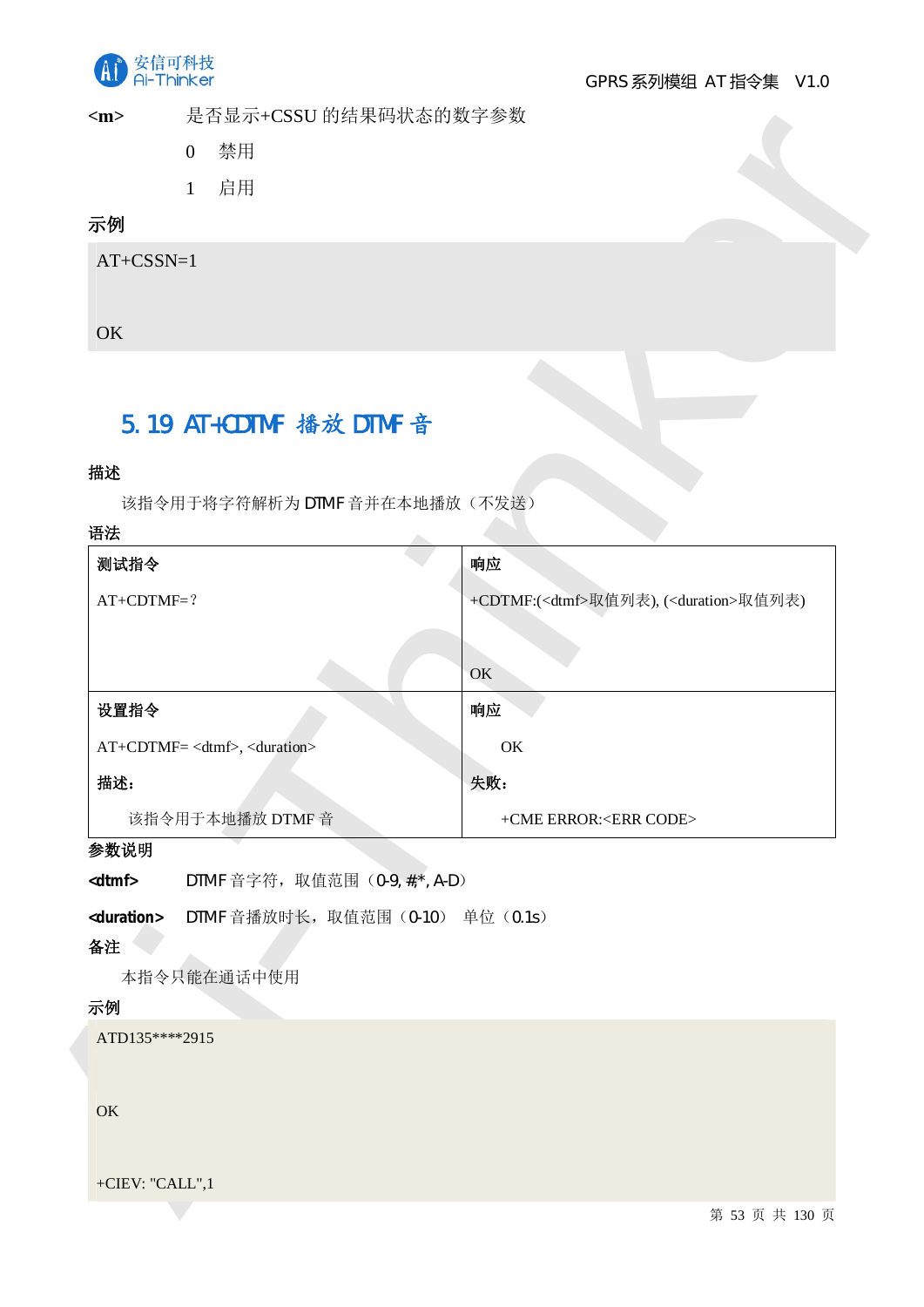

## 5.20 AT+VTS 发送 DTMF 音

## 描述

#### 语法

| +CIEV: "CALL",1                             |                                                   |  |
|---------------------------------------------|---------------------------------------------------|--|
| +CIEV: "SOUNDER",1                          |                                                   |  |
| +CIEV: "SOUNDER",0                          |                                                   |  |
| +CIEV: "SOUNDER",1                          |                                                   |  |
| AT+CDTMF=1,5 //此时能听到本地播放的 DTMF 音            |                                                   |  |
|                                             |                                                   |  |
| OK                                          |                                                   |  |
|                                             |                                                   |  |
|                                             |                                                   |  |
|                                             |                                                   |  |
| 5.20 AT+VTS 发送 DTMF 音                       |                                                   |  |
| 描述                                          |                                                   |  |
| 该指令用于设置 DTMF 音的音调等级。                        |                                                   |  |
| 语法                                          |                                                   |  |
| 测试指令                                        | 响应                                                |  |
| $AT+VTS=?$                                  | +VTS: ( <dtmf>取值列表),(<duration></duration></dtmf> |  |
|                                             | 取值列表)                                             |  |
|                                             |                                                   |  |
|                                             | OK                                                |  |
| 设置指令                                        | 响应                                                |  |
| AT+VTS= <dtmf>,<duration></duration></dtmf> | 成功:                                               |  |
| 描述:                                         | OK                                                |  |
| 该指令用于发送 DTMF 音。                             | 失败:                                               |  |

### 参数说明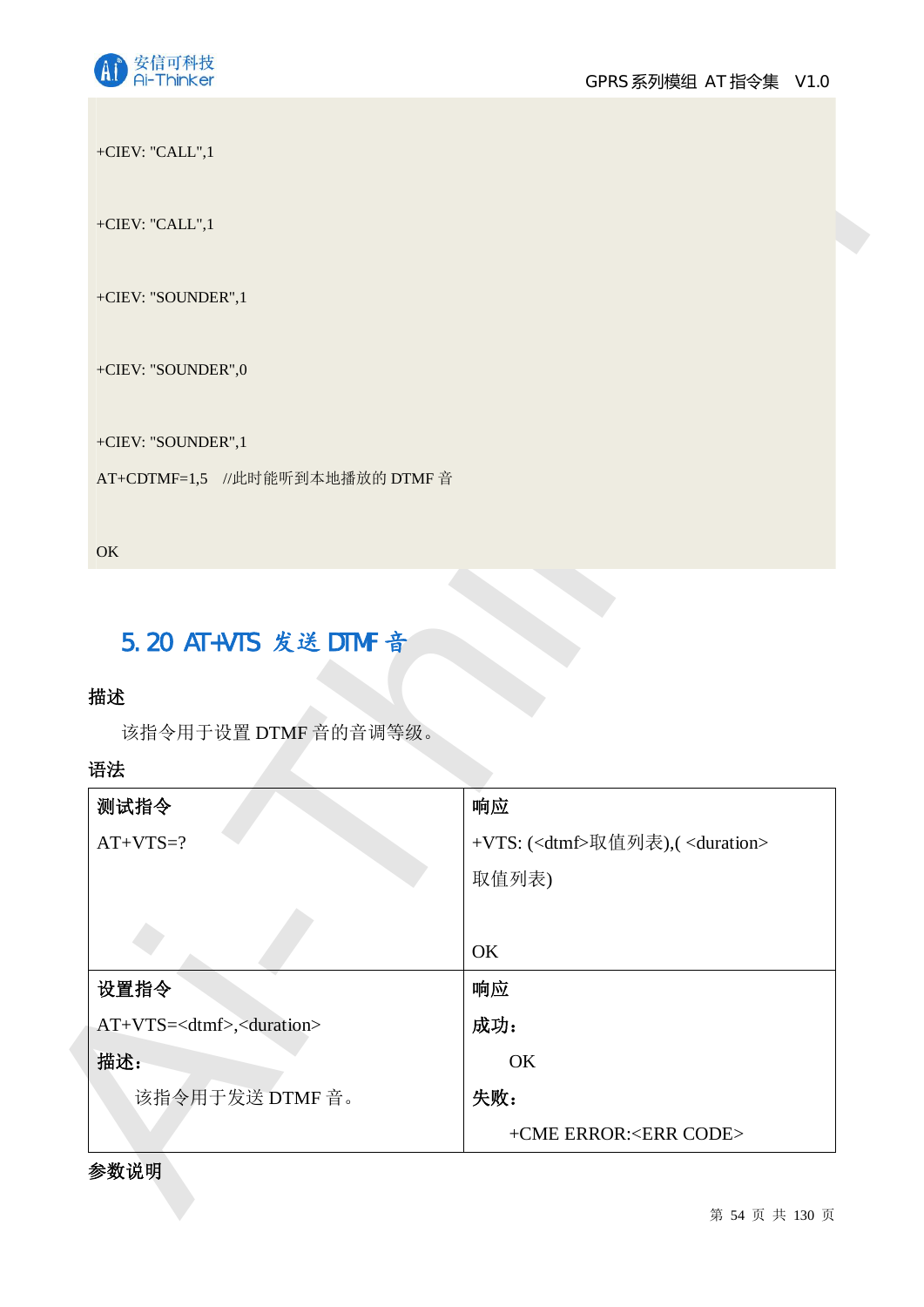

**<dtmf>** 䴰㾱ਁ䘱Ⲵ DTMF 丣 (0-9,\*,#,A,B,C,D)

## 示例

## 5.21 AT+VTD 配置 DTMF 音播放时长

## 描述

# 语法

|                                                                        |                                 | 需要友送的 DTMF 首 (0-9,*,#,A,B,C,D) |  |
|------------------------------------------------------------------------|---------------------------------|--------------------------------|--|
| <duration></duration>                                                  | 以 1/10 秒为单位的 DTMF 音调播放时长 (1-10) |                                |  |
| 示例                                                                     |                                 |                                |  |
| ATD10086                                                               |                                 |                                |  |
|                                                                        |                                 |                                |  |
| OK                                                                     |                                 |                                |  |
|                                                                        |                                 |                                |  |
| +CIEV: "CALL",1                                                        |                                 |                                |  |
| +CIEV: "SOUNDER",1                                                     |                                 |                                |  |
|                                                                        |                                 |                                |  |
| +CIEV: "SOUNDER",0                                                     |                                 |                                |  |
|                                                                        |                                 |                                |  |
| +CIEV: "SOUNDER",1                                                     |                                 |                                |  |
| $AT+VTS=1$                                                             |                                 |                                |  |
|                                                                        |                                 |                                |  |
| OK                                                                     |                                 |                                |  |
|                                                                        |                                 |                                |  |
|                                                                        |                                 |                                |  |
|                                                                        | 5.21 AT+VTD 配置 DTMF 音播放时长       |                                |  |
|                                                                        |                                 |                                |  |
|                                                                        |                                 |                                |  |
|                                                                        | 该指令用于设置 DTMF 音的播放时长。            |                                |  |
|                                                                        |                                 | 响应                             |  |
|                                                                        |                                 | +VTD: ( <value>取值列表)</value>   |  |
|                                                                        |                                 | 响应                             |  |
|                                                                        |                                 | $+VTD$ : <value></value>       |  |
|                                                                        |                                 | 响应                             |  |
| 描述<br>语法<br>测试指令<br>$AT+VTD=?$<br>查询指令<br>AT+VTD?<br>设置指令<br>$AT+VTD=$ |                                 | 成功:                            |  |

第 55 页 共 130 页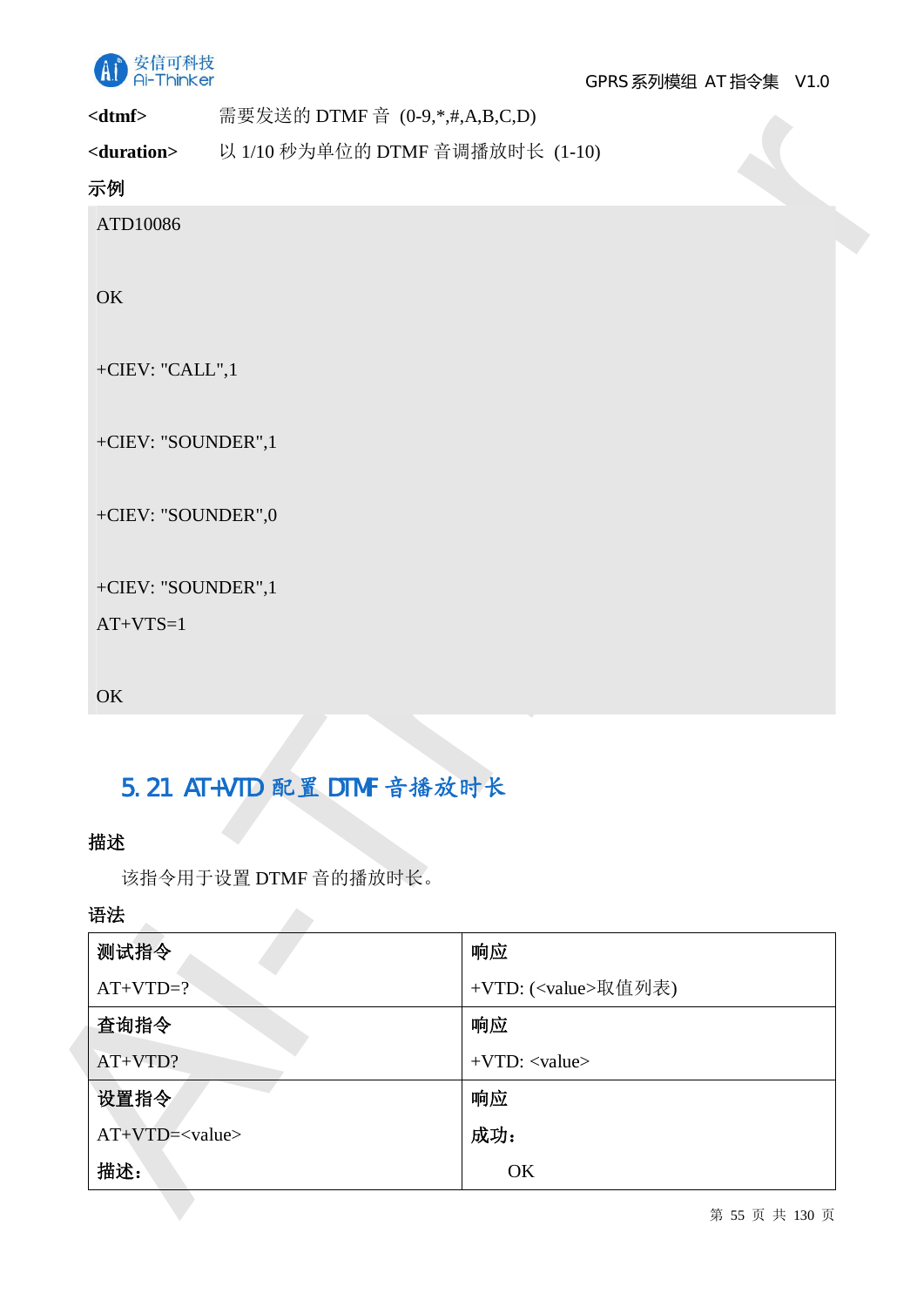

该指令用于配置 DTMF 音播放时长。 | 失败:

## 参数说明

### 示例

## 5.22 AT+CRC 启用或禁止扩展格式

## 描述

## 语法

|                 | 该指令用士配置 DTMF 音播放时长。              | 失败:                                       |
|-----------------|----------------------------------|-------------------------------------------|
|                 |                                  | +CME ERROR: <err code=""></err>           |
| 参数说明            |                                  |                                           |
| <value></value> | 以 1/10 秒为单位的 DTMF 音调播放时长 (1-10)。 |                                           |
| 示例              |                                  |                                           |
| $AT+VTD=2$      |                                  |                                           |
|                 |                                  |                                           |
| OK              |                                  |                                           |
| $AT+VTD?$       |                                  |                                           |
|                 |                                  |                                           |
| $+VTD: 2$       |                                  |                                           |
|                 |                                  |                                           |
| OK              |                                  |                                           |
|                 |                                  |                                           |
|                 |                                  |                                           |
|                 |                                  |                                           |
|                 | 5.22 AT+CRC 启用或禁止扩展格式            |                                           |
| 描述              |                                  |                                           |
|                 |                                  | 该指令用于启用呼入指示或用于 PDP 上下文激活的 GPRS 网络请求的扩展模式。 |
|                 |                                  |                                           |
| 语法<br>测试指令      |                                  | 响应                                        |
| $AT+ CRC=?$     |                                  | +CRC: <enable></enable>                   |
|                 |                                  |                                           |
|                 |                                  | OK                                        |
| 查询指令            |                                  | 响应                                        |
| AT+CRC?         |                                  | +CRC: <enable></enable>                   |
|                 |                                  |                                           |
|                 |                                  | OK                                        |
| 设置指令            |                                  | 响应                                        |
|                 | AT+CRC= <enable></enable>        | 成功:                                       |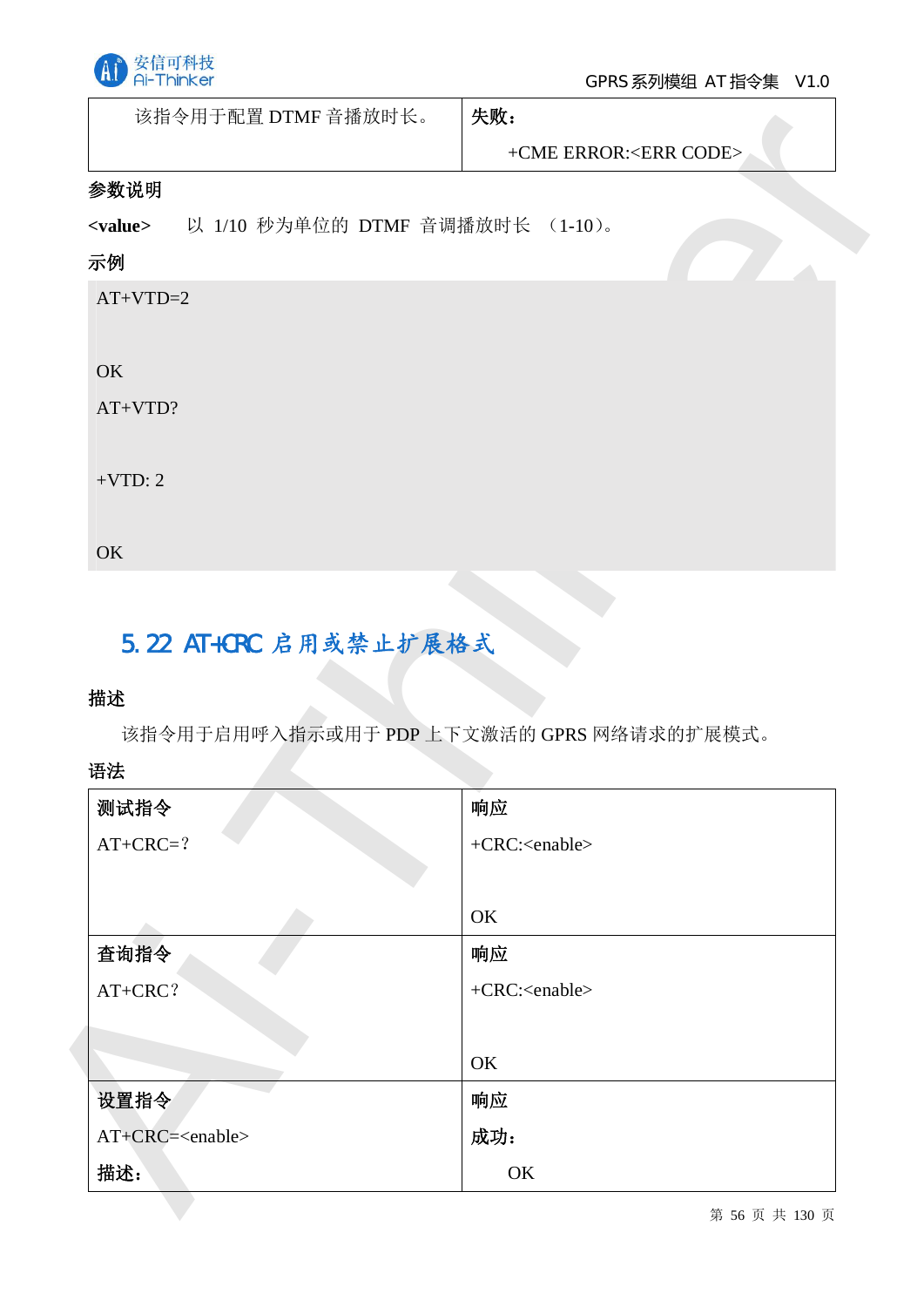

|                         | 该指令用于设置扩展模式。       | 失败:                             |
|-------------------------|--------------------|---------------------------------|
|                         |                    | +CME ERROR: <err code=""></err> |
| 参数说明                    |                    |                                 |
| $enable$                | 启用扩展模式             |                                 |
|                         | 禁用<br>$\mathbf{0}$ |                                 |
|                         | 启用<br>$\mathbf{1}$ |                                 |
| 示例                      |                    |                                 |
| $AT+ CRC=1$             |                    |                                 |
|                         |                    |                                 |
|                         |                    |                                 |
| OK                      |                    |                                 |
|                         |                    |                                 |
| +CRING: <voice></voice> |                    |                                 |
|                         |                    |                                 |
| +CRING: <voice></voice> |                    |                                 |
| +CIEV: "CALL",0         |                    |                                 |
|                         |                    |                                 |
| NO CARRIER              |                    |                                 |
| $AT+CRC=0$              |                    |                                 |
|                         |                    |                                 |
|                         |                    |                                 |
| $\mathbf{OK}$           |                    |                                 |
|                         |                    |                                 |
| RING                    |                    |                                 |
|                         |                    |                                 |
| RING                    |                    |                                 |
|                         |                    |                                 |
| +CIEV: "CALL",0 $\,$    |                    |                                 |
|                         |                    |                                 |
|                         |                    | 第 57 页 共 130 页                  |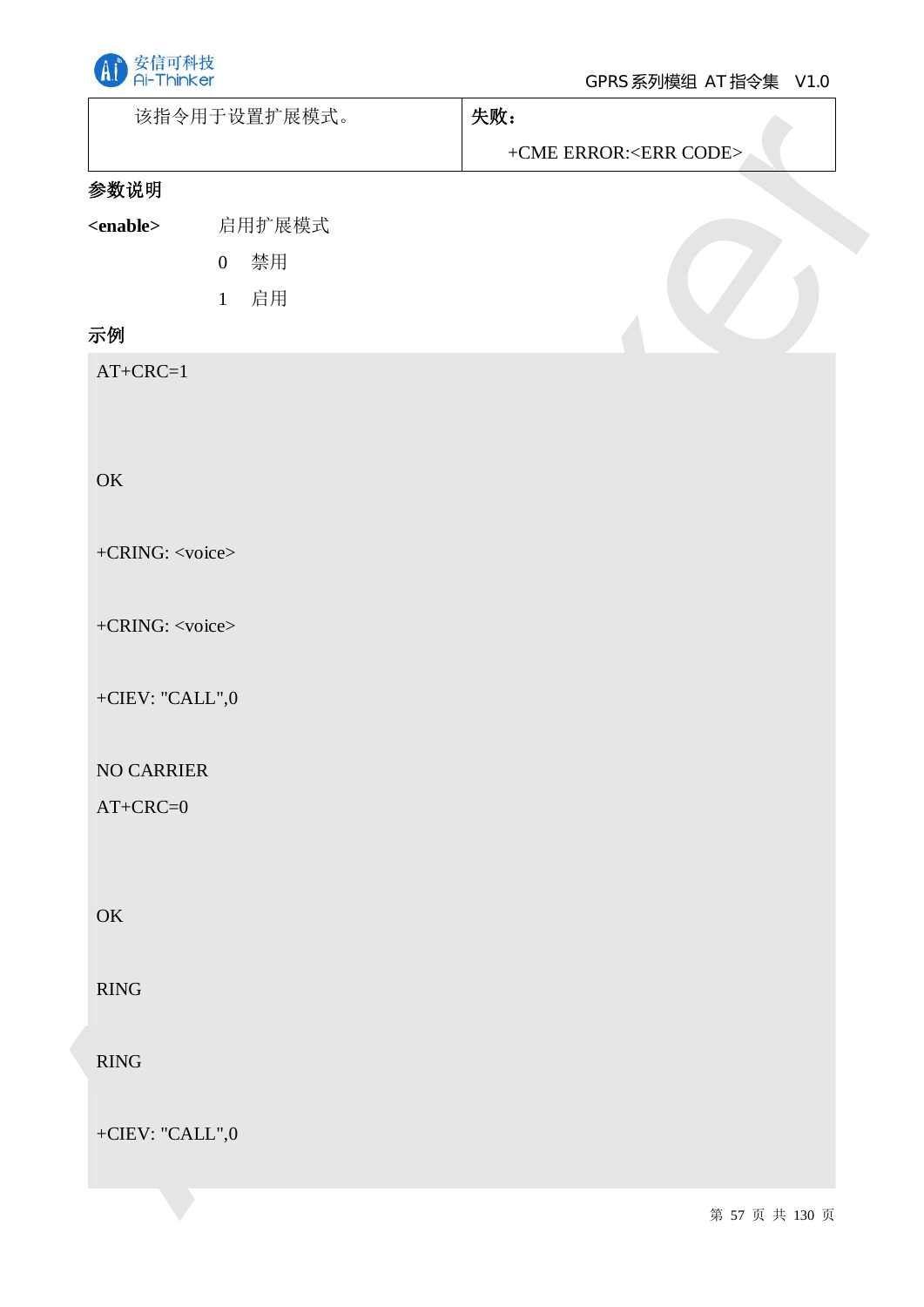

## 5.23 AT+SNFS 切换音频通道

## 描述

#### 语法

| 描述                           |                |                                   |
|------------------------------|----------------|-----------------------------------|
|                              | 该指令用于切换音频输出通道。 |                                   |
| 语法                           |                |                                   |
| 测试指令                         |                | 响应                                |
| $AT+SNFS=?$                  |                | +SNFS: ( <channel>取值列表)</channel> |
|                              |                |                                   |
|                              |                | OK                                |
| 查询指令                         |                | 响应                                |
| AT+SNFS?                     |                | $+$ SNFS: <channel></channel>     |
|                              |                |                                   |
|                              |                | OK                                |
| 设置指令                         |                | 响应                                |
| AT+SNFS= <channel></channel> |                | 成功:                               |
| 描述:                          |                | OK                                |
|                              | 该指令用于切换音频通道。   | 失败:                               |
|                              |                | +CME ERROR: <err code=""></err>   |
| 参数说明                         |                |                                   |
| <channel></channel>          | 音频通道           |                                   |
|                              | 0 主通道          |                                   |
|                              | 1 耳机通道         |                                   |
|                              | 2 扬声器通道        |                                   |
| 示例                           |                |                                   |
| $AT+SNFS=2$                  |                |                                   |
| OK                           |                |                                   |
| AT+SNFS?                     |                |                                   |
|                              |                | 第 58 页 共 130 页                    |

## 参数说明

| <channel></channel> | 音频通道 |
|---------------------|------|
|                     |      |

- 0 主通道
- 1 耳机通道
- 2 扬声器通道

## 示例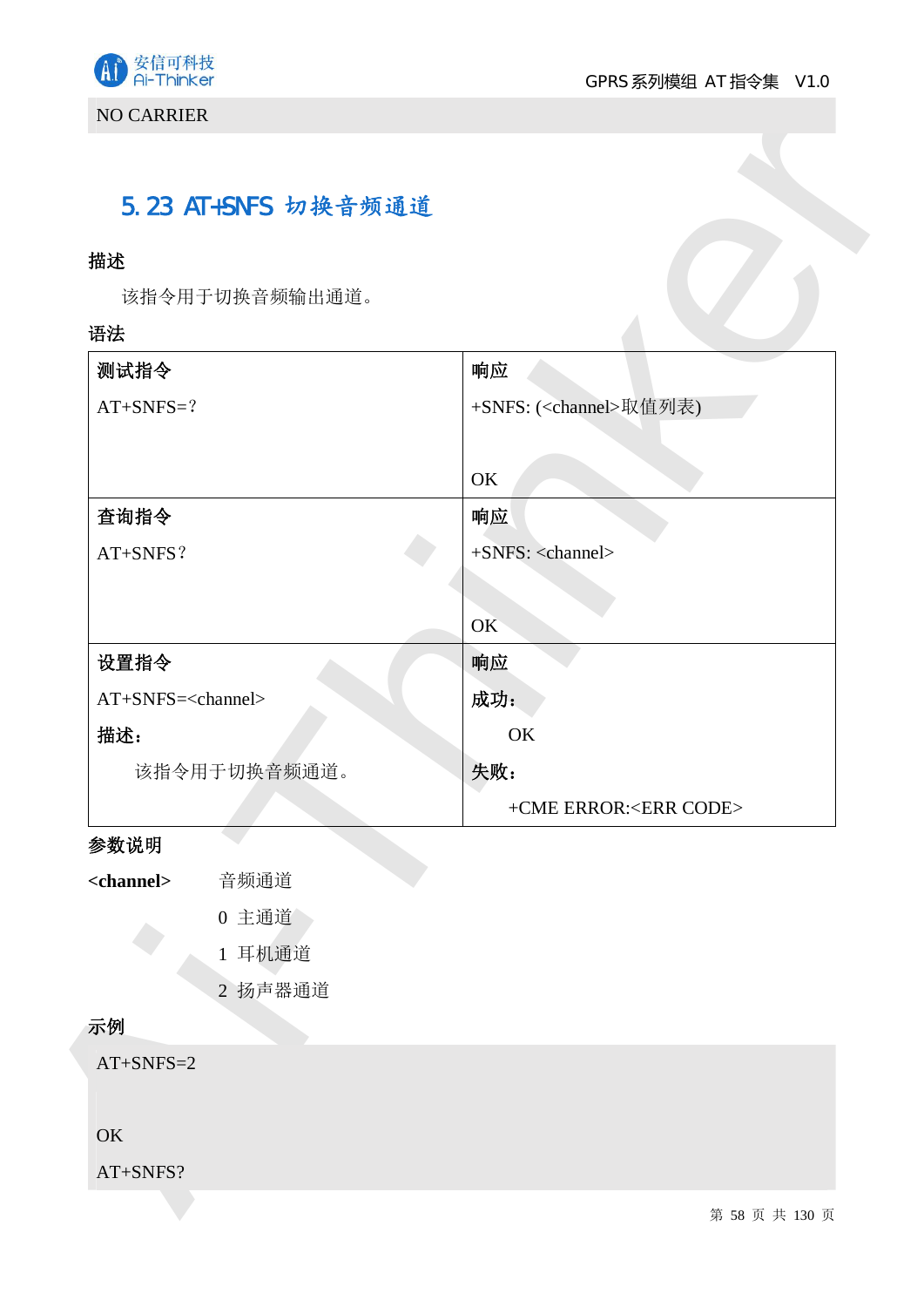

## 5.24 AT+AUST 启动音频回路测试

## 描述

#### 语法

| 5.24 AT+AUST 启动音频回路测试           |                                 |
|---------------------------------|---------------------------------|
| 描述                              |                                 |
| 该指令用于模块将音频输入发送到模块的音频输出,可用来测试音频。 |                                 |
| 语法                              |                                 |
| 测试指令                            | 响应                              |
| $AT+AUST=?$                     | +AUST: ( <value>取值列表)</value>   |
|                                 |                                 |
|                                 | OK                              |
| 设置指令                            | 响应                              |
| $AT+AUST=< value>$              | OK.                             |
| 执行指令                            | 响应                              |
| $AT+AUST$                       | 成功:                             |
| 描述:                             | OK                              |
| 该指令用于启动音频回路测试(停止测 夫败:           |                                 |
| 试: AT+AUEND)。                   | +CME ERROR: <err code=""></err> |
| 参数说明                            |                                 |
| 模式<br><value></value>           |                                 |
| 普通模式<br>$\overline{0}$          |                                 |
| 耳机模式<br>Ŧ                       |                                 |
| 扬声器模式<br>$\overline{2}$         |                                 |
| 示例                              |                                 |
| $AT+AUST=2$                     |                                 |

## 参数说明

- <value> 模式
	- 0 普通模式
	- 1 耳机模式
	- 2 扬声器模式

## 示例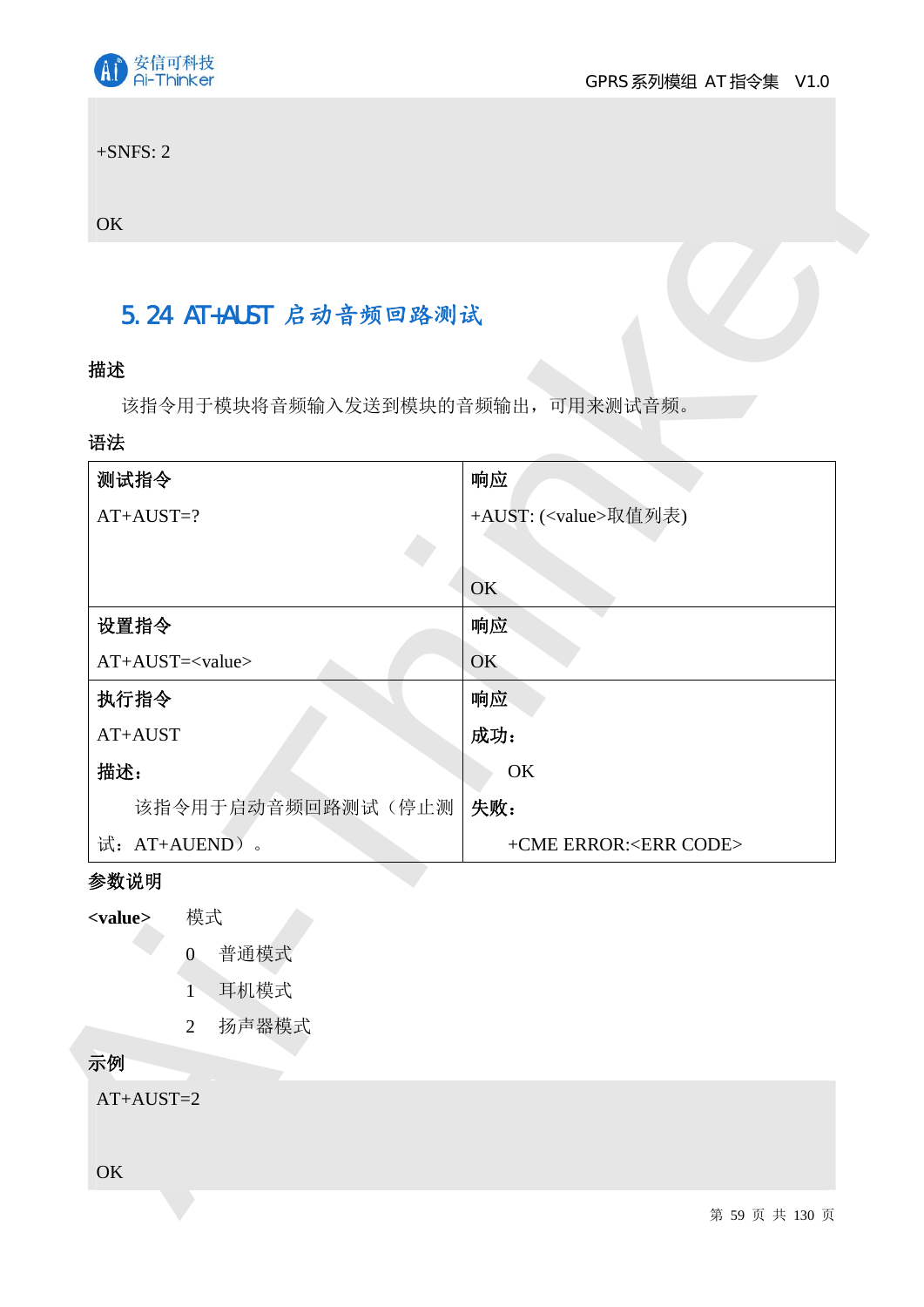

AT+AUST //执行成功后对着麦说话, 扬声器会输出声音

**OK** 

AT-AIRND -SUICEUP- - RHIGHERZ<br>OK<br>OK<br>OK<br>AI-AIRND - SUICEUP- - RHIGHERZ<br>CHARLEND - SUICEUP- - RHIGHERZ<br>CHARLEND - SUICEUP- - RHIGHERZ AT+AUEND //测试完毕, 关闭测试模式

**OK**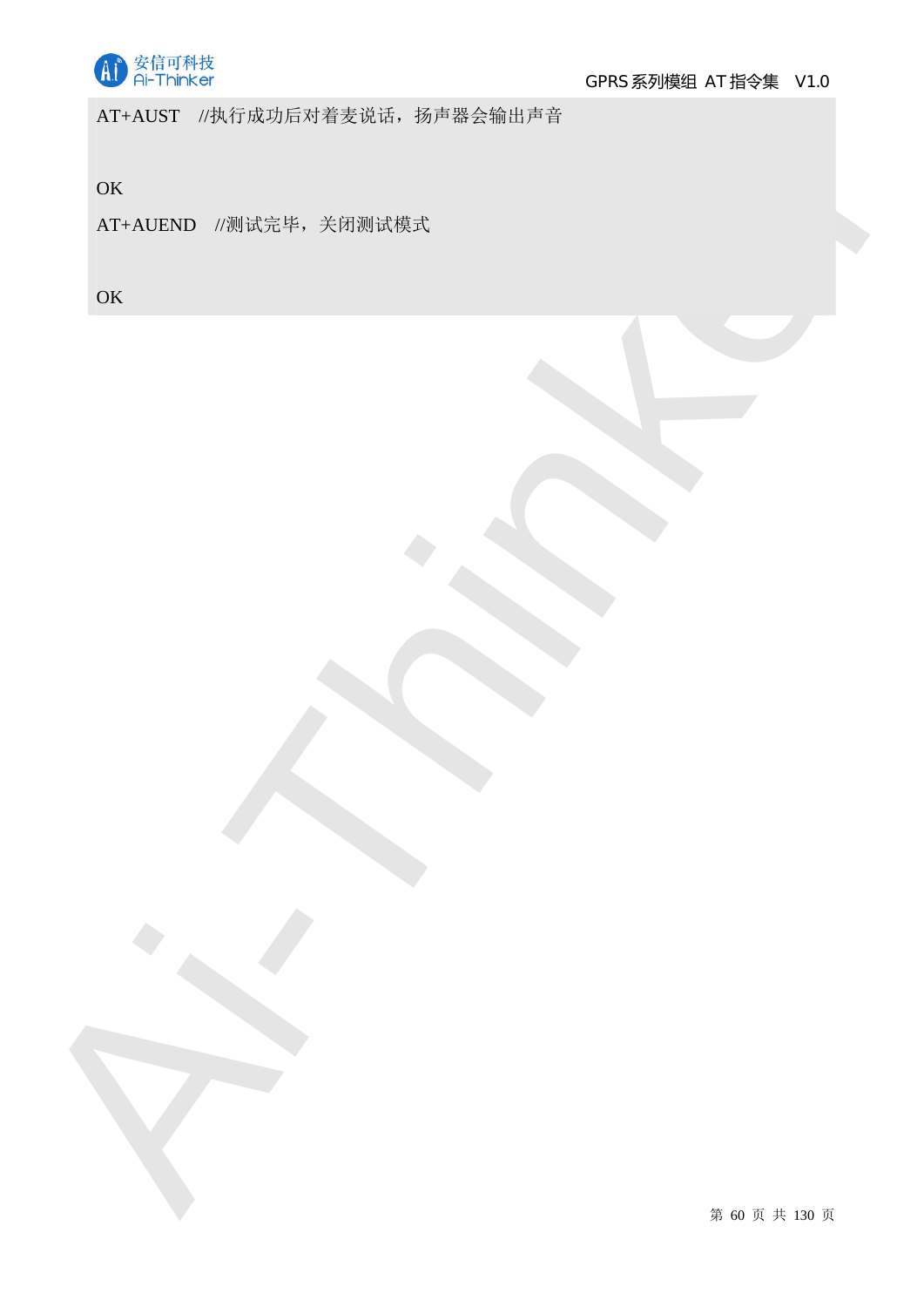

# 六、短信相关指令

## 6.1 AT+CMGF 配置短消息模式

### 描述

#### 语法

| 描述                                                    |                                                                             |
|-------------------------------------------------------|-----------------------------------------------------------------------------|
| 该指令用于配置短消息的模式。                                        |                                                                             |
| 语法                                                    |                                                                             |
| 测试指令                                                  | 响应                                                                          |
| $AT+CMGF=?$                                           | OK                                                                          |
| 查询指令                                                  | 响应                                                                          |
| AT+CMGF?                                              | OK                                                                          |
| 执行指令                                                  | 响应                                                                          |
| AT+CMGF= <mode></mode>                                | 成功:                                                                         |
| 描述:                                                   | OK                                                                          |
| 该指令用于配置短信模式。                                          | 失败:                                                                         |
|                                                       | +CME ERROR: <err code=""></err>                                             |
| 参数说明                                                  |                                                                             |
| PDU 模式<br><mode><br/><math>\overline{0}</math></mode> |                                                                             |
| 文本模式<br>$\mathbf{1}$                                  |                                                                             |
| 示例                                                    |                                                                             |
| AT+CMGF=0 //设置为 PDU 模式                                |                                                                             |
|                                                       |                                                                             |
| OK                                                    |                                                                             |
| AT+CMGL=4 //查看所有短信, PDU 模式下, 参数输入数字有效                 |                                                                             |
|                                                       |                                                                             |
|                                                       |                                                                             |
|                                                       |                                                                             |
|                                                       | 0891683108608605F0240D91683114850421F000007121804152042317C1748B8E4EBBD7653 |
|                                                       |                                                                             |
| +CMGL: $3,1,41$<br>9885A9ED341CDF27C1E3E9701          |                                                                             |
| OK                                                    |                                                                             |
| AT+CMGF=1 //设置为文本模式                                   | 第 61 页 共 130 页                                                              |

### 参数说明

## 示例

#### OK

#### OK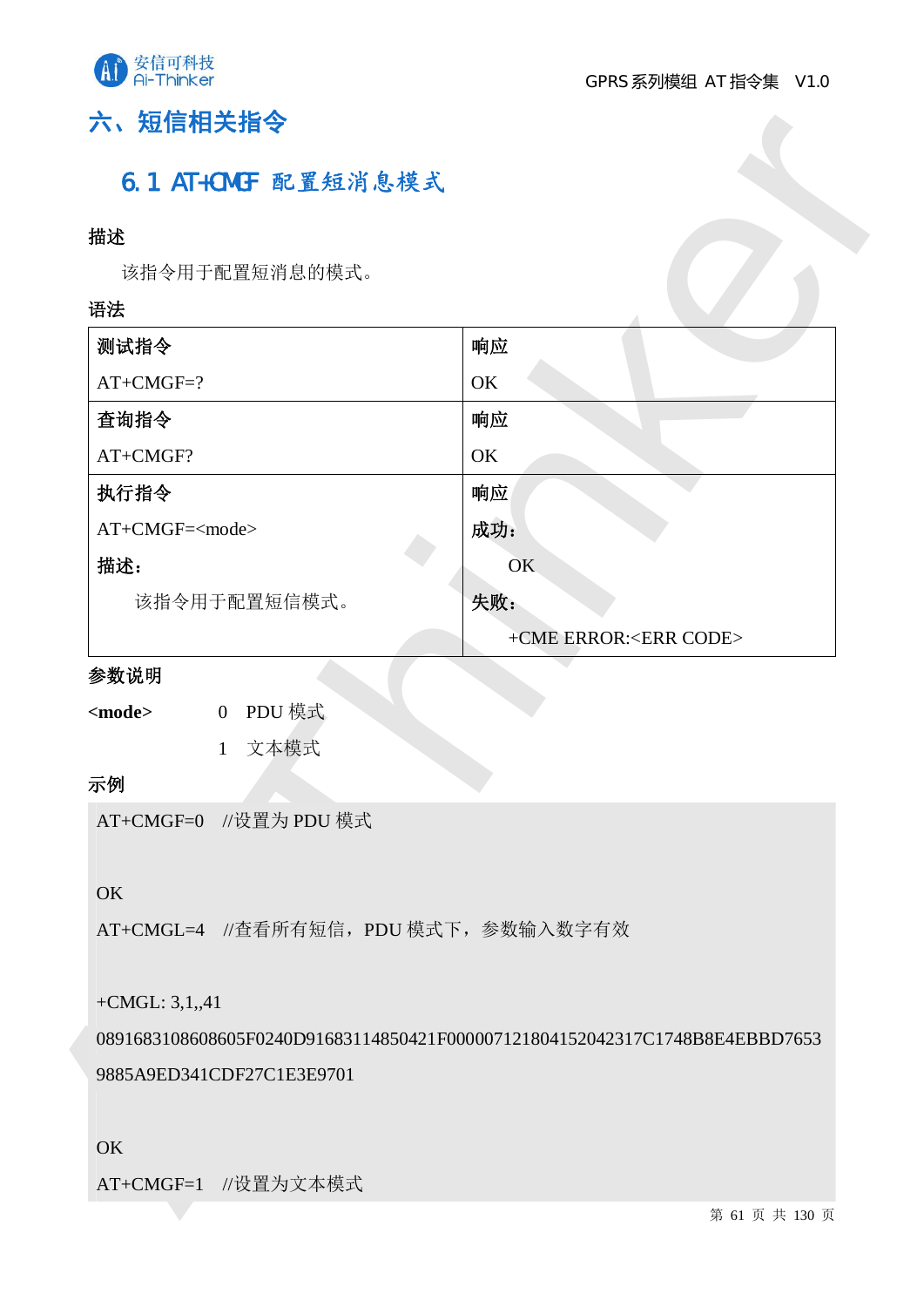

### **OK**

## 6.2 AT+CPMS 选择短消息存储器

## 描述

#### 语法

| AT+CMGL="ALL" //文本模式下, 参数输入文本有效                 |                                                                                             |
|-------------------------------------------------|---------------------------------------------------------------------------------------------|
|                                                 |                                                                                             |
|                                                 | +CMGL: 3,"REC READ","+86134****0120",,"2017/12/08,14:25:40+08"                              |
| Ai-thinker Test Message                         |                                                                                             |
| OK                                              |                                                                                             |
|                                                 |                                                                                             |
|                                                 |                                                                                             |
| 6.2 AT+CPMS 选择短消息存储器                            |                                                                                             |
| 描述                                              |                                                                                             |
| 该指令用于选择短信息的存储器。                                 |                                                                                             |
| 语法                                              |                                                                                             |
| 测试指令                                            | 响应                                                                                          |
|                                                 |                                                                                             |
| $AT+CPMS=?$                                     | +CPMS: (< mem1>取值列表), (< mem2>                                                              |
|                                                 |                                                                                             |
|                                                 | 取值列表), ( <mem3>取值列表)</mem3>                                                                 |
|                                                 | OK                                                                                          |
| 查询指令                                            | 成功:                                                                                         |
| AT+CPMS?                                        | +CPMS: <mem1>,<used1>,<total1>,<mem2>,</mem2></total1></used1></mem1>                       |
|                                                 | <used2>,<total2>,<mem3>,<used3>,<total3></total3></used3></mem3></total2></used2>           |
|                                                 |                                                                                             |
|                                                 | OK                                                                                          |
| 执行指令                                            | 响应                                                                                          |
|                                                 | 成功:                                                                                         |
| $AT+CPMS=$<br>$[<$ mem1>, $<$ mem2>, $<$ mem3>] | +CPMS: <used1>,<total1>,<used2>,<total2>,<used3>,</used3></total2></used2></total1></used1> |
| 描述:                                             | $<$ total $3>$                                                                              |
| 该指令用于切换短信存储                                     |                                                                                             |

第 62 页 共 130 页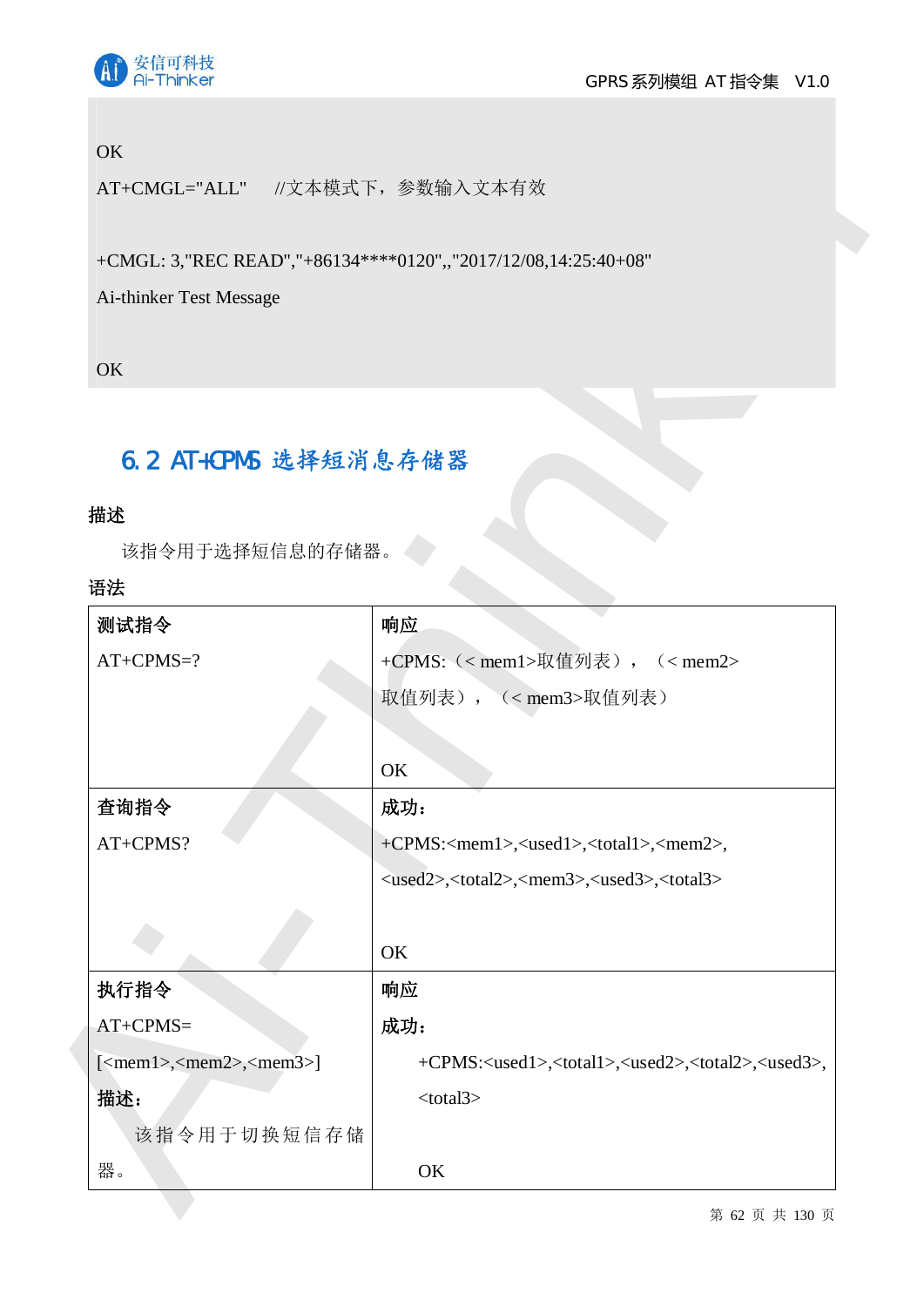

|                                     | 失败:                                                                               |  |
|-------------------------------------|-----------------------------------------------------------------------------------|--|
|                                     | +CME ERROR: <err code=""></err>                                                   |  |
| 参数说明                                |                                                                                   |  |
| $<$ mem $1>$                        | 读取和删除短信时使用的存储器                                                                    |  |
|                                     | SIM 卡短信存储器<br>"SM"                                                                |  |
|                                     | ME 短信存储器<br>"ME"                                                                  |  |
| $<$ mem2>                           | 存储和发送短信时使用的存储器                                                                    |  |
|                                     | SIM 卡短信存储器<br>"SM"                                                                |  |
|                                     | ME 短信存储器<br>"ME"                                                                  |  |
| $<$ mem $3>$                        | 若没有建立到 TE 的路由, 则将接收的短信存储在该存储器                                                     |  |
|                                     | SIM 卡短信存储器<br>"SM"                                                                |  |
|                                     | "ME" ME 短信存储器                                                                     |  |
| $<$ usedx $>$                       | <memn>中当前 SMS 的数量</memn>                                                          |  |
| <totalx></totalx>                   | <memn>中可存储的短信的数量</memn>                                                           |  |
|                                     |                                                                                   |  |
| 示例                                  | AT+CPMS="SM","ME","SM"                                                            |  |
| +CPMS: $1,50,0,50,1,50$<br>OK<br>描述 | 6.3 AT+CSCA 短消息服务中心地址<br>该指令用于设置 SMSC (Short Message Service Center, 短消息服务中心) 地址。 |  |
|                                     |                                                                                   |  |
| 语法<br>测试指令                          | 响应                                                                                |  |
| $AT+CSCA=?$                         | OK                                                                                |  |
| 查询指令<br>AT+CSCA?                    | 响应<br>+CSCA: <sca>,<tosca></tosca></sca>                                          |  |

#### **OK**

# 6.3 AT+CSCA 短消息服务中心地址

### 描述

| 语法          |                                    |
|-------------|------------------------------------|
| 测试指令        | 响应                                 |
| $AT+CSCA=?$ | OK                                 |
| 查询指令        | 响应                                 |
| AT+CSCA?    | +CSCA: <sca>,<tosca></tosca></sca> |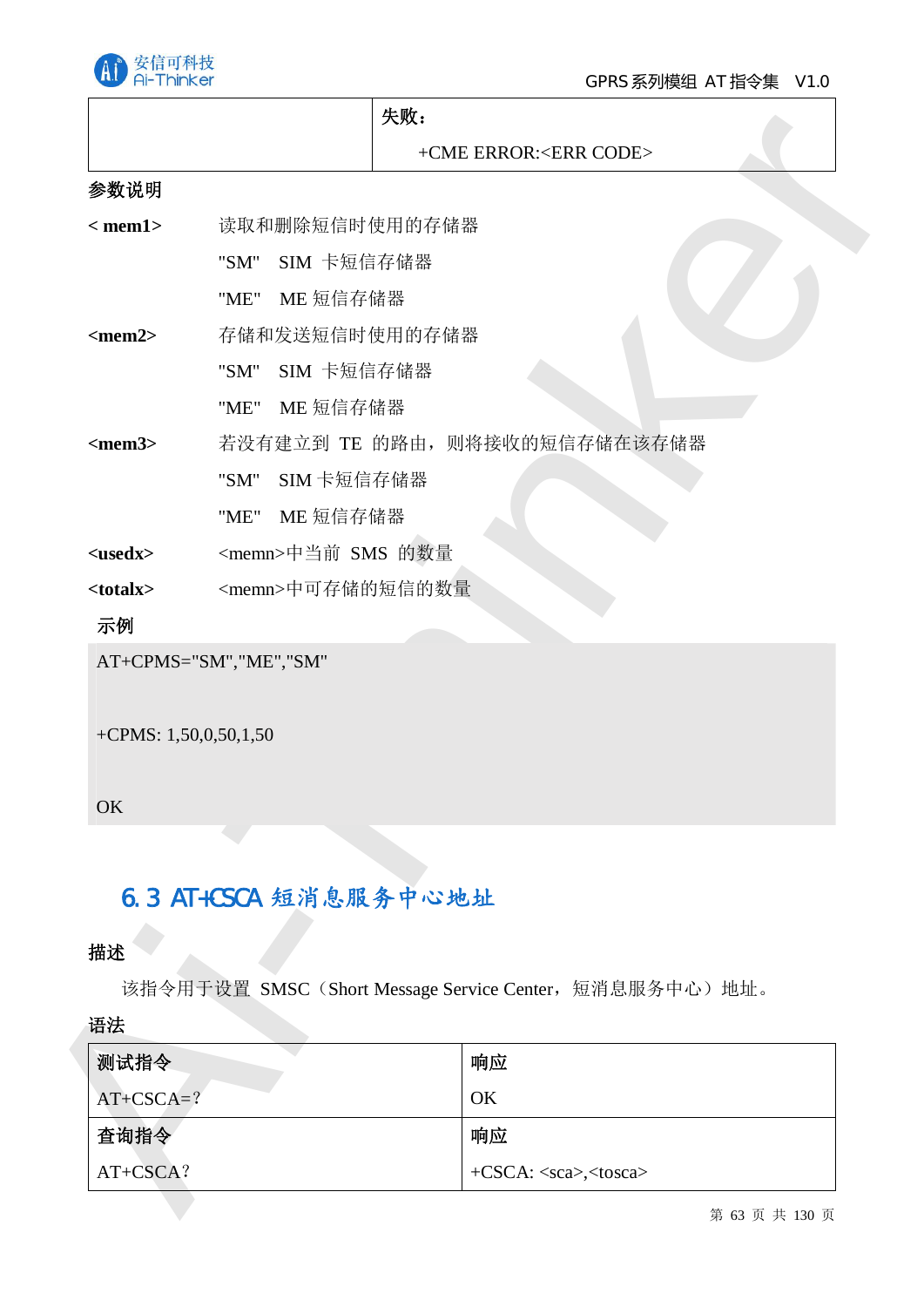

#### GPRS 系列模组 AT 指令集 V1.0

|                   |                              | OK                              |
|-------------------|------------------------------|---------------------------------|
| 执行指令              |                              | 响应                              |
|                   | $AT+CSCA = [, <. caca>]$     | 成功:                             |
| 描述:               |                              | OK                              |
|                   | 该指令用于设置短信服务中心地址。             | 失败:                             |
|                   |                              | +CME ERROR: <err code=""></err> |
| 参数说明              |                              |                                 |
| $<$ sca $>$       | 服务中心地址                       |                                 |
| <tosca></tosca>   | 服务中心地址类型                     |                                 |
|                   | 位置类型<br>129                  |                                 |
|                   | 国际号码类型<br>145                |                                 |
| 示例                |                              |                                 |
| OK<br>AT+CSCA?    | AT+CSCA="+8613800755500",145 |                                 |
|                   | +CSCA: "+8613800755500",145  |                                 |
| OK                |                              |                                 |
|                   | 6.4 AT+CSMP 设置文本格式参数         |                                 |
| 描述                |                              |                                 |
|                   | 该指令用于设置文本格式参数。               |                                 |
|                   |                              |                                 |
| 测试指令              |                              | 响应                              |
| 语法<br>$AT+CSMP=?$ |                              | OK                              |

T

### 参数说明

| <sca></sca> | 服务中心地址 |
|-------------|--------|
|-------------|--------|

## 示例

# 6.4 AT+CSMP 设置文本格式参数

#### 语法

| 测试指令        | 响应 |
|-------------|----|
| $AT+CSMP=?$ | OK |
| 查询指令        | 响应 |

第 64 页 共 130 页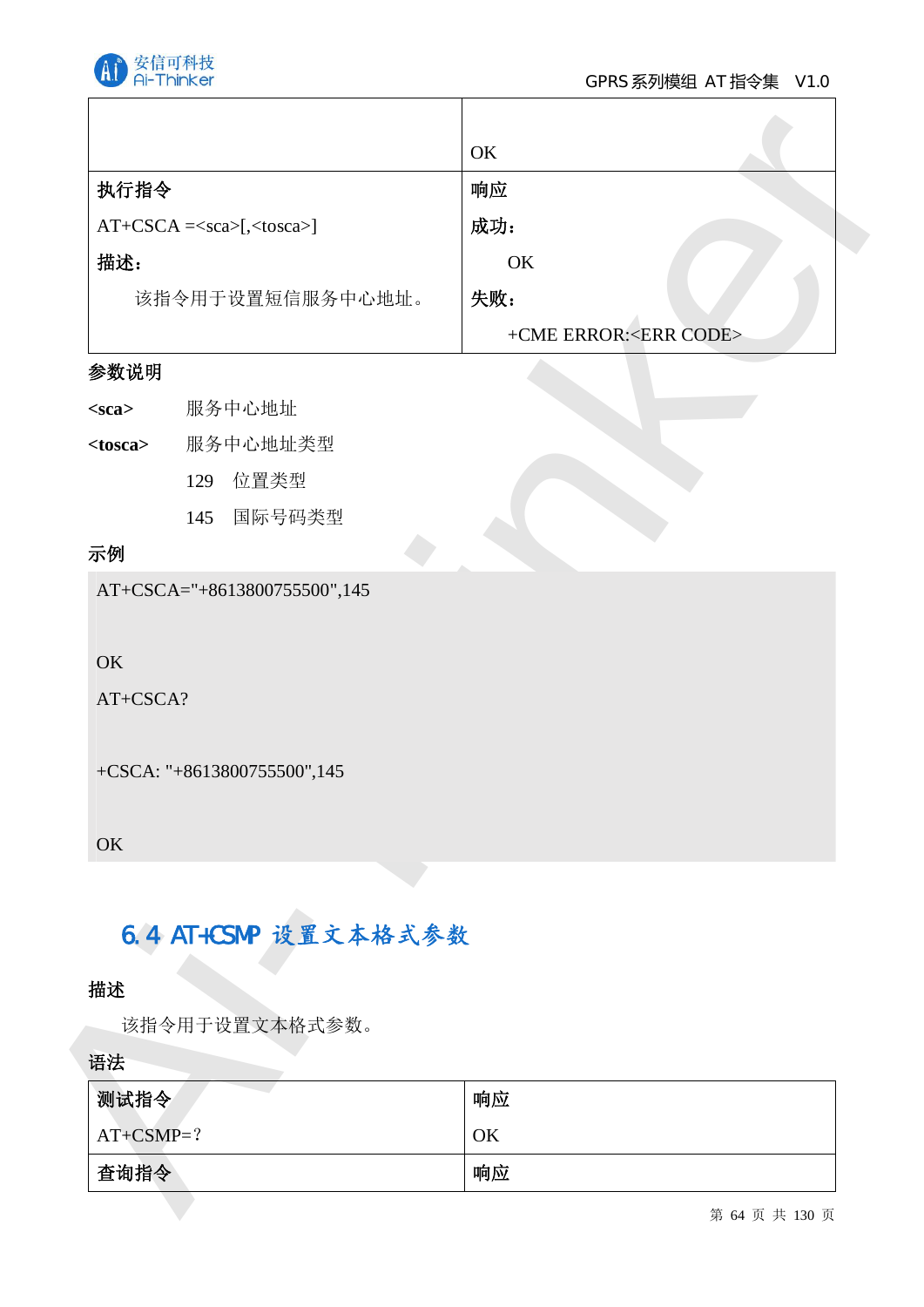

|                     | AT+CSMP?                                                | +CSMP: <fo>,<vp>,<pid>,<dcs></dcs></pid></vp></fo>                                     |
|---------------------|---------------------------------------------------------|----------------------------------------------------------------------------------------|
|                     |                                                         | OK                                                                                     |
| 执行指令                |                                                         | 响应                                                                                     |
|                     | AT+CSMP=[ <fo>[<vp>[,pid&gt;[,<dcs>]]]]</dcs></vp></fo> | 成功:                                                                                    |
| 描述:                 |                                                         | OK                                                                                     |
|                     | 该指令用于设置文本参数格式。                                          | 失败:                                                                                    |
|                     |                                                         | +CME ERROR: <err code=""></err>                                                        |
| 参数说明                |                                                         |                                                                                        |
| $<$ fo $>$          |                                                         | SMS-DELIVER[mt], SMS-SUBMIT[mo] (默认 17), SMS-STATUS-REPORT, 或者                         |
|                     | SMS-COMMAND (默认 2)                                      |                                                                                        |
| $<$ vp>             | 取决于 SMS-SUBMIT <fo>的设置</fo>                             |                                                                                        |
| $<$ pid $>$         | 标识 id                                                   |                                                                                        |
| $<$ dcs $>$         | SMS 数据编码方案                                              |                                                                                        |
|                     |                                                         |                                                                                        |
| 示例                  | AT+CSMP=17,167,0,0                                      |                                                                                        |
| OK<br>描述            | 6.5 AT+CNMI 新短消息提示                                      | 该指令用于启用短信从网络侧发送到 TE (当 TE 处于使用状态时, 短信可从网络侧发送                                           |
|                     |                                                         |                                                                                        |
|                     |                                                         |                                                                                        |
| 测试指令<br>$AT+CNMI=?$ |                                                         | 响应                                                                                     |
| 给 TE)<br>语法         |                                                         | +CNMI:( <mode> 取 值 列 表 ),(<mt>取值<br/>列表 ),(<bm> 取值列表 ),(<ds> 取值列</ds></bm></mt></mode> |

#### 参数说明

## 6.5 AT+CNMI 新短消息提示

## 描述

| 测试指令        | 响应                                           |
|-------------|----------------------------------------------|
| $AT+CNMI=?$ | +CNMI:( <mode> 取 值 列 表 ),(<mt>取值</mt></mode> |
|             | 列表 ),( <bm> 取值列表 ),(<ds> 取值列  </ds></bm>     |
|             | 表), $(bf$                                    |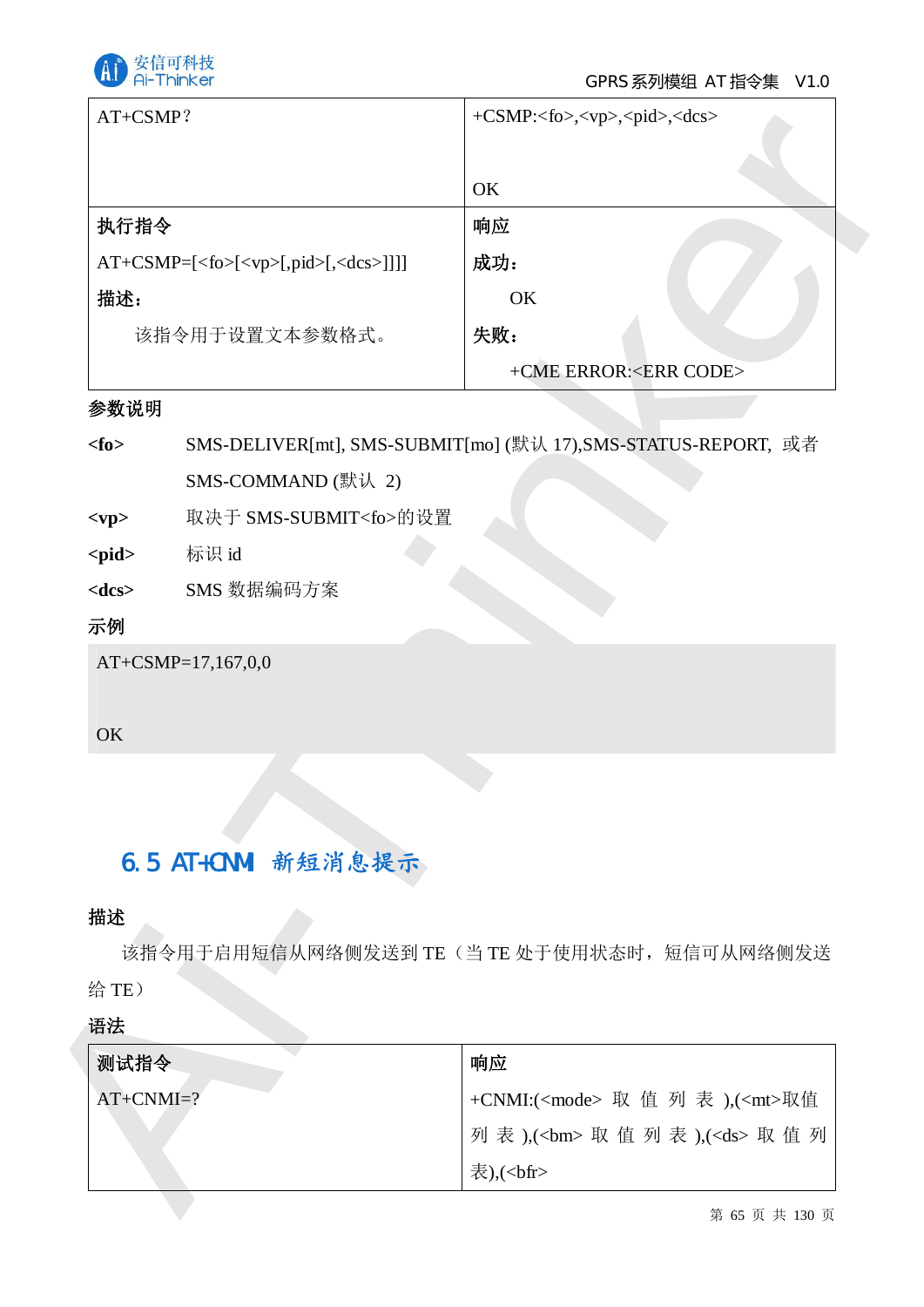

|                                                                                                              | 取值列表)                                                                     |  |  |
|--------------------------------------------------------------------------------------------------------------|---------------------------------------------------------------------------|--|--|
|                                                                                                              |                                                                           |  |  |
|                                                                                                              | OK                                                                        |  |  |
| 査询指令                                                                                                         | 响应                                                                        |  |  |
| AT+CNMI?                                                                                                     | +CNMI: <mode>,<mt>,<br/>&gt;bm&gt;,<ds>,<br/>&gt;bfr&gt;</ds></mt></mode> |  |  |
|                                                                                                              |                                                                           |  |  |
|                                                                                                              | OK                                                                        |  |  |
| 执行指令                                                                                                         | 响应                                                                        |  |  |
| $AT+CNMI=$                                                                                                   | 成功:                                                                       |  |  |
| $[\langle mode \rangle], \langle mt \rangle], \langle bm \rangle], \langle ds \rangle, \langle bfr \rangle]$ | OK                                                                        |  |  |
| 描述:                                                                                                          | 失败:                                                                       |  |  |
| 该指令用于设置新短信提示功能。                                                                                              | +CMS ERROR: <err code=""></err>                                           |  |  |
| 参数说明                                                                                                         |                                                                           |  |  |
| 控制指定的非请求结果码的处理情况<br><mode></mode>                                                                            |                                                                           |  |  |
| $\overline{0}$                                                                                               | 缓冲 TA 中的非请求结果码; 若 TA 结果码缓冲器已满, 结果码指示可以                                    |  |  |
|                                                                                                              | 缓冲存储在其他存储空间或者把最久的非请求结果码指示丢弃, 替换为新接                                        |  |  |
| 收到的指示                                                                                                        |                                                                           |  |  |
| $\mathbf{1}$                                                                                                 | 当 TA-TE 间的链路被占用(比如: 在线数据模式下), 丢弃结果码指示,                                    |  |  |
|                                                                                                              | 并拒绝新接收短消息的非请求结果码。否则, 直接转发给 TE                                             |  |  |
| $\overline{2}$                                                                                               | 当 TA-TE 间的链路被占用 (比如: 在线数据模式下), 缓冲 TA 中的非请                                 |  |  |
|                                                                                                              | 求结果码; 当链路释放后, 把所有结果码发送给 TE。否则, 直接转发给                                      |  |  |
| TE                                                                                                           |                                                                           |  |  |
|                                                                                                              | 3 在 TA 处于数据模式的情况下, 使用特定的 TA-TE 连接技术将结果码和                                  |  |  |
| 数据同时传给 TE                                                                                                    |                                                                           |  |  |
| $<$ mt $>$                                                                                                   | 存储接收短消息的规则取决于数据编码方案 (请参考 GSM 03.38[2]); 优选短消                              |  |  |
| 息存储器命令 (AT+CPMS) 的设置和本取值                                                                                     |                                                                           |  |  |
| 没有 SMS-DELIVER 的指示发给 TE<br>$\overline{0}$                                                                    |                                                                           |  |  |
| Ŧ.                                                                                                           | 若 SMS-DELIVER 存储在 ME/TA, 存储位置靠非请求结果码                                      |  |  |
| +CMTI: <mem>,<index>来提示给 TE</index></mem>                                                                    |                                                                           |  |  |
|                                                                                                              |                                                                           |  |  |
| 2                                                                                                            | SMS-DELIVERs (除 Class2 短消息) 直接发送给 TE,使用如下非请求结果                            |  |  |

#### 参数说明

- O 缓冲 TA 中的非请求结果码; 若 TA 结果码缓冲器已满, 结果码指示可以 缓冲存储在其他存储空间或者把最久的非请求结果码指示丢弃, 替换为新接 收到的指示
- 1 当 TA-TE 间的链路被占用(比如: 在线数据模式下), 丢弃结果码指示, 并拒绝新接收短消息的非请求结果码。否则, 直接转发给 TE
- 2 当 TA-TE 间的链路被占用(比如: 在线数据模式下), 缓冲 TA 中的非请 求结果码: 当链路释放后, 把所有结果码发送给 TE。否则, 直接转发给 **TE**

- <mt> 存储接收短消息的规则取决于数据编码方案(请参考 GSM 03.38[2]); 优选短消 息存储器命令(AT+CPMS)的设置和本取值
	- 0 没有 SMS-DELIVER 的指示发给 TE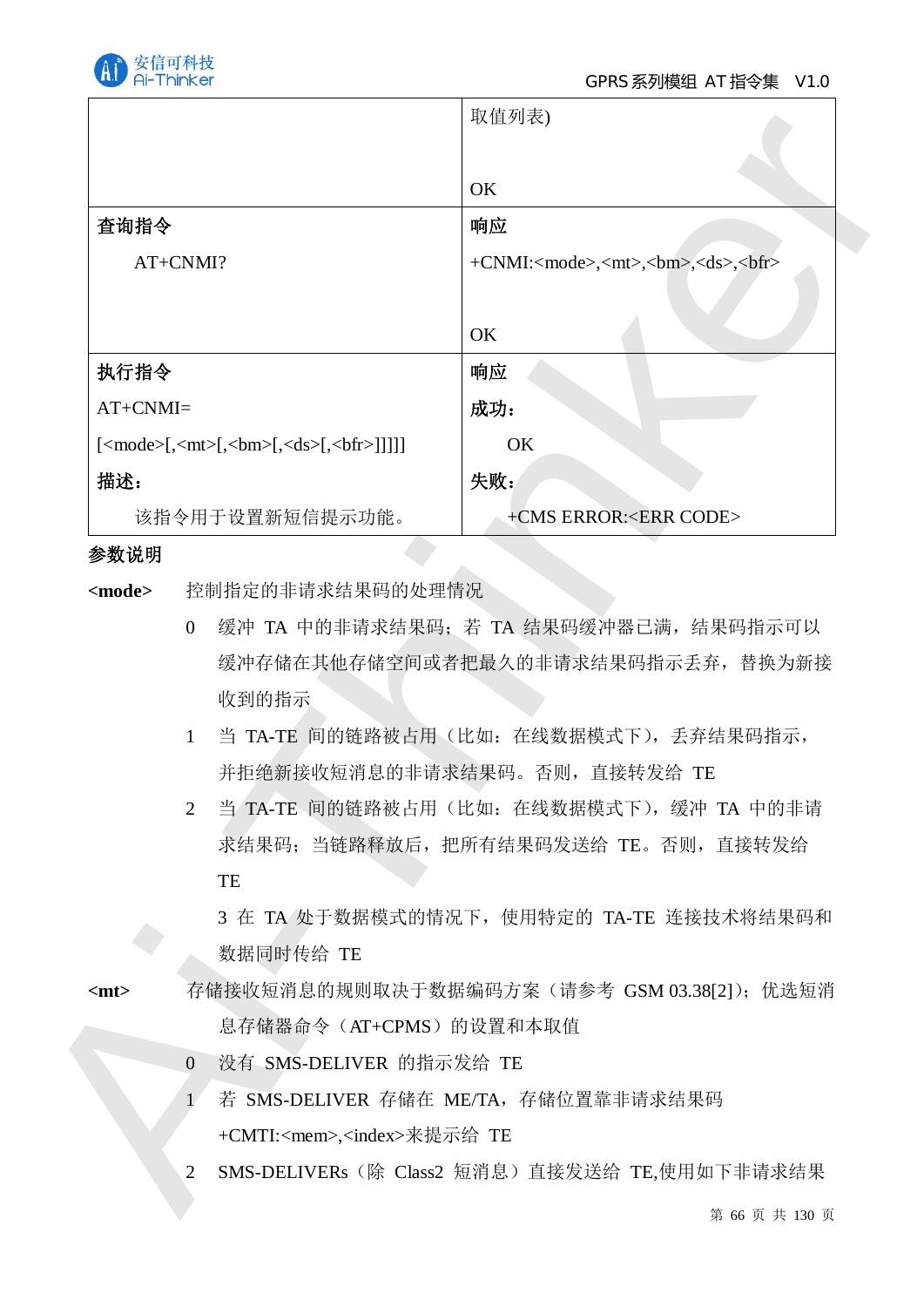

码:+CMT: [<alpha>],<length><CR><LF><pdu> (启用 PDU 模式)或者 +CMT:<oa>,[<alpha>],<scts>[,<tooa>,<fo>,<pid>,<dcs>,<sca>,<tosca>,<length> ]<CR><LF><data> (启用文本模式)

3 通过使用<mt>=2 定义的非请求结果码, Class 3 的 SMS-DELIVER 短消息 可直接发送到 TE。

其他数据编码方案下的短消息显示结果均遵循<mt>=1 定义

<bm> 洗择小区广播消息类型指令 AT+CSCB 的设置和本取值

- 0 无 CBM 指示发送到 TE
- 2 收到的 CBM 使用如下格式直接发送到 TE:

+CBM: <length><CR><LF><pdu> (启用 PDU 模式)或者

+CBM: <sn>,<mid>,<dcs>,<page>,<pages><CR><LF><data> (启用文本模

式)

- 3 通过使用<mt>=2 定义的非请求结果码, Class 3 的 CBM 短消息可直接发 送到 TE。其他数据编码方案下的短消息显示结果均遵循<mt>=1 定义
- <ds> 0 无 SMS-STATUS-REPORT 发送到 TE
- 14: CWR (complexes)<br>complexes) complexes (complexes) and ReV D Reprint (2017 and 2008)<br> $R^2/2R^2 + 2R^2/2R^2$ <br> $R^2/2R^2/2R^2$ <br> $R^2/2R^2/2R^2$ <br> $R^2/2R^2/2R^2$ <br> $R^2/2R^2/2R^2$ <br> $R^2/2R^2/2R^2$ <br> $R^2/2R^2/2R^2$ <br> $R^2/2R^2/2R^2$ 1 SMS-STATUS-REPORT 短消息使用如下格式直接发送到 TE: +CDS: <length><CR><LF><pdu> (启用 PDU 模式) 或者 +CDS:<fo>,<mr>,[<ra>],[<tora>],<scts>,<dt>,<st>(肩用文本模式)支持短信 回复报告
	- <bfr> 0 当<mode>为 1~3 时,将清除该指令中定义的 TA 对非请求结果码的缓冲 (在发送之前, OK 应该被接收到)

### 示例

AT+CMGF=1 //设置文本短信模式

#### OK

AT+CSCS="GSM" //设置 TE 输入字符集格式为 GSM 格式

OK

 $AT+CNMI=2.1$  //设置将短信存储到 ME 或 SIM 卡后, 再给出新短信提示

第 67 页 共 130 页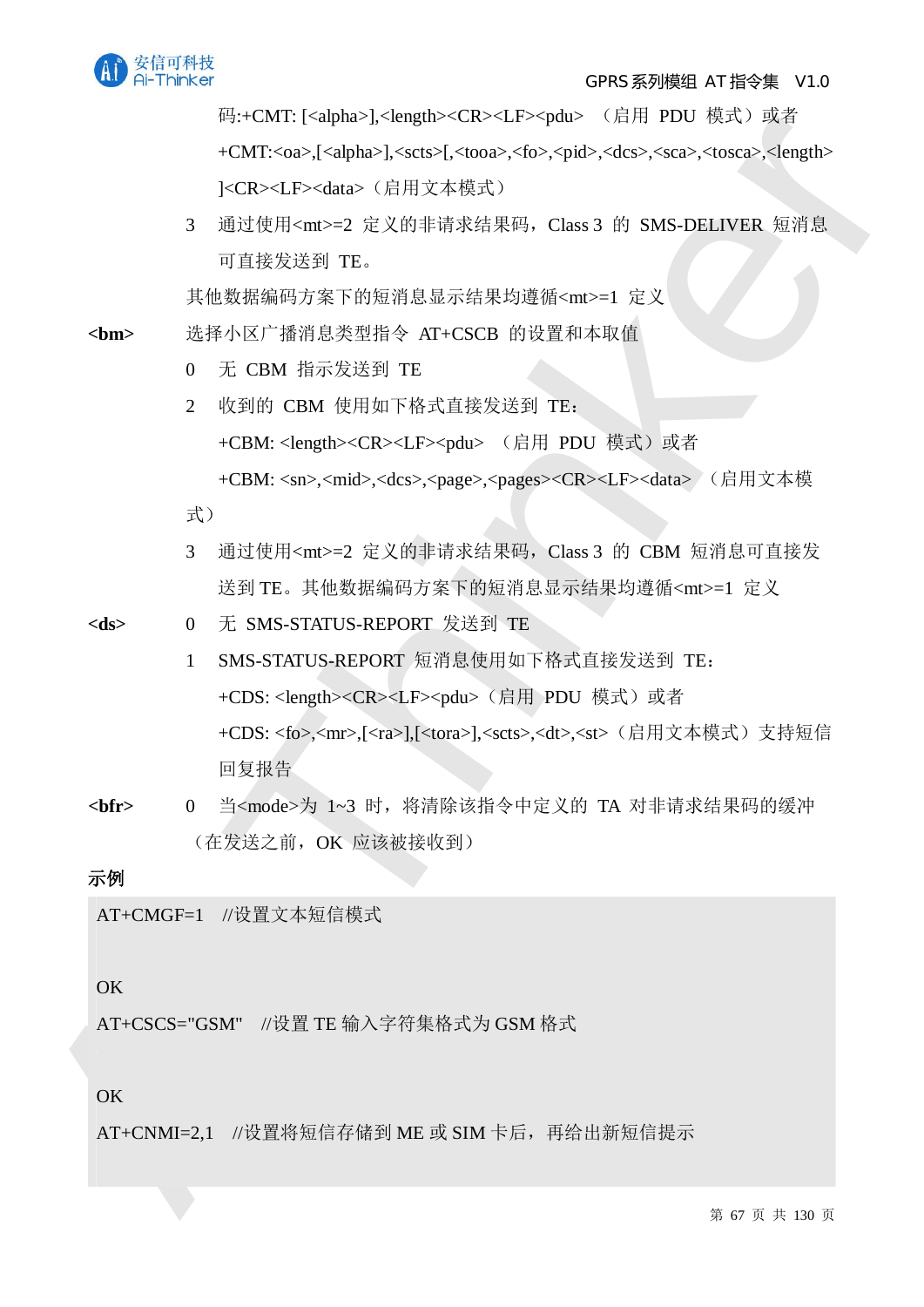

#### **OK**

#### +CIEV: "MESSAGE",1

## 6.6 AT+CMGL 列出优选短消息存储器中的短消息

### 揣述

#### 语法

| +CIEV: "MESSAGE",1                                               |                                                                                                                          |
|------------------------------------------------------------------|--------------------------------------------------------------------------------------------------------------------------|
|                                                                  |                                                                                                                          |
| +CMTI: "ME",9 //新短信提示                                            |                                                                                                                          |
| AT+CNMI=2,2 //设置收到新短信后直接打印短信内容                                   |                                                                                                                          |
| OK                                                               |                                                                                                                          |
| +CIEV: "MESSAGE",1                                               |                                                                                                                          |
| +CMT: "+86134****0120",,"2017/12/14,10:55:42+08" //收到新短信, 直接打印内容 |                                                                                                                          |
| Ai-thinker Test Message                                          |                                                                                                                          |
| 6.6 AT+CMGL 列出优选短消息存储器中的短消息                                      |                                                                                                                          |
| 描述                                                               | 该指令用于将查询优选短消息存储器 <mem1>中, 状态值为<stat>的消息显示在 TE 中。<br/>当<mode>=0 或缺省时, 若该短消息处于"已接收未读"状态, 则将其状态变为"已接收已</mode></stat></mem1> |
|                                                                  | 读"。当 <mode>=1 时, 若该短消息处于"已接收未读"状态, 读取之后消息状态不发生改</mode>                                                                   |
| 变。                                                               |                                                                                                                          |
| 语法                                                               |                                                                                                                          |
| 测试指令                                                             | 响应                                                                                                                       |
| $AT+CMGL=?$                                                      | +CMGL: ( <stat>取值列表)</stat>                                                                                              |
|                                                                  | OK                                                                                                                       |
| 执行指令                                                             | 响应                                                                                                                       |
|                                                                  | 成功:                                                                                                                      |
| AT+CMGL?<br>描述:                                                  | 文本模式下 (AT+CMGF=1),                                                                                                       |
| 该指令用于列出优选短消息存储器                                                  | 对于 SMS-SUBMIT:                                                                                                           |

第 68 页 共 130 页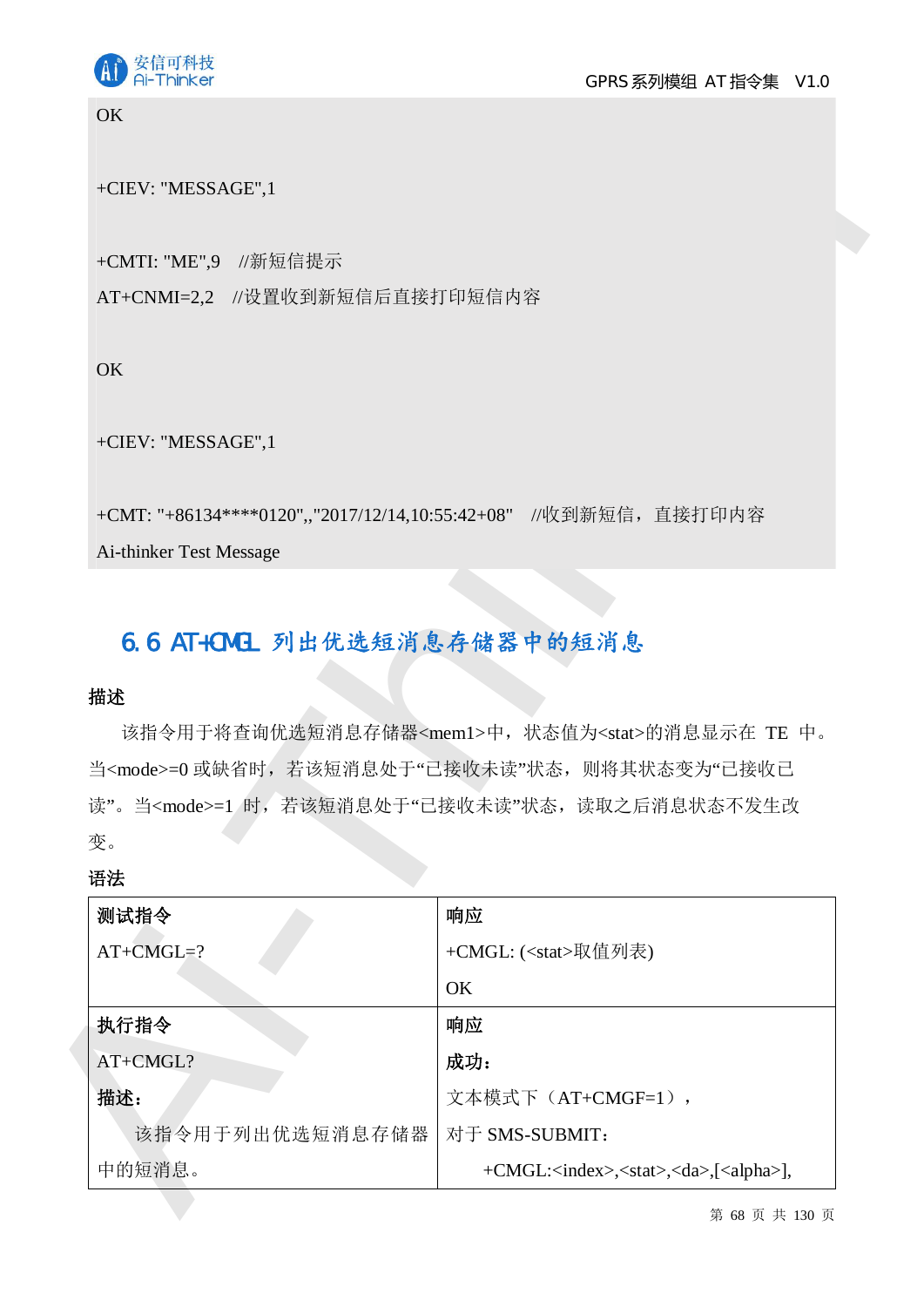

|              | <toda>,<length>]</length></toda>                                         |
|--------------|--------------------------------------------------------------------------|
|              | $<$ data $>$                                                             |
|              | $[\ldots]$                                                               |
|              |                                                                          |
|              | $\mathrm{OK}$                                                            |
|              | 对于 SMS-DELIVER:                                                          |
|              | +CMGL: <index>,<stat>,<oa>,[<alpha>],</alpha></oa></stat></index>        |
|              | [ <scts>][,<tooa>,<length>]</length></tooa></scts>                       |
|              | $\langle data \rangle$ []]                                               |
|              |                                                                          |
|              | OK                                                                       |
|              | PDU 模式下 (AT+CMGF=0),                                                     |
|              | 对于 SMS-SUBMIT or SMS-DELIVER:                                            |
|              | +CMGL: <index>,<stat>,[<alpha>],<length></length></alpha></stat></index> |
|              | <pdu></pdu>                                                              |
|              | $[\ldots]$                                                               |
|              |                                                                          |
|              | $\mathrm{OK}$                                                            |
|              | 失败:                                                                      |
|              | +CMS ERROR: <err code=""></err>                                          |
| 参数说明         |                                                                          |
| $<$ stat $>$ | 文本模式下                                                                    |
|              | "REC UNREAD" 已接收但未读的短消息                                                  |
|              | "REC READ" 已接收且已读的短消息                                                    |
|              | "STO UNSENT" 已存储但未发送的短消息                                                 |
|              | "STO SENT" 已存储且已发送的短消息                                                   |
|              | "ALL" 所有短消息                                                              |
|              | PDU 模式下                                                                  |
|              | 0 已接收但未读的短消息                                                             |
|              | 1 已接收且已读的短消息                                                             |
|              | 第 69 页 共 130 页                                                           |

#### 参数说明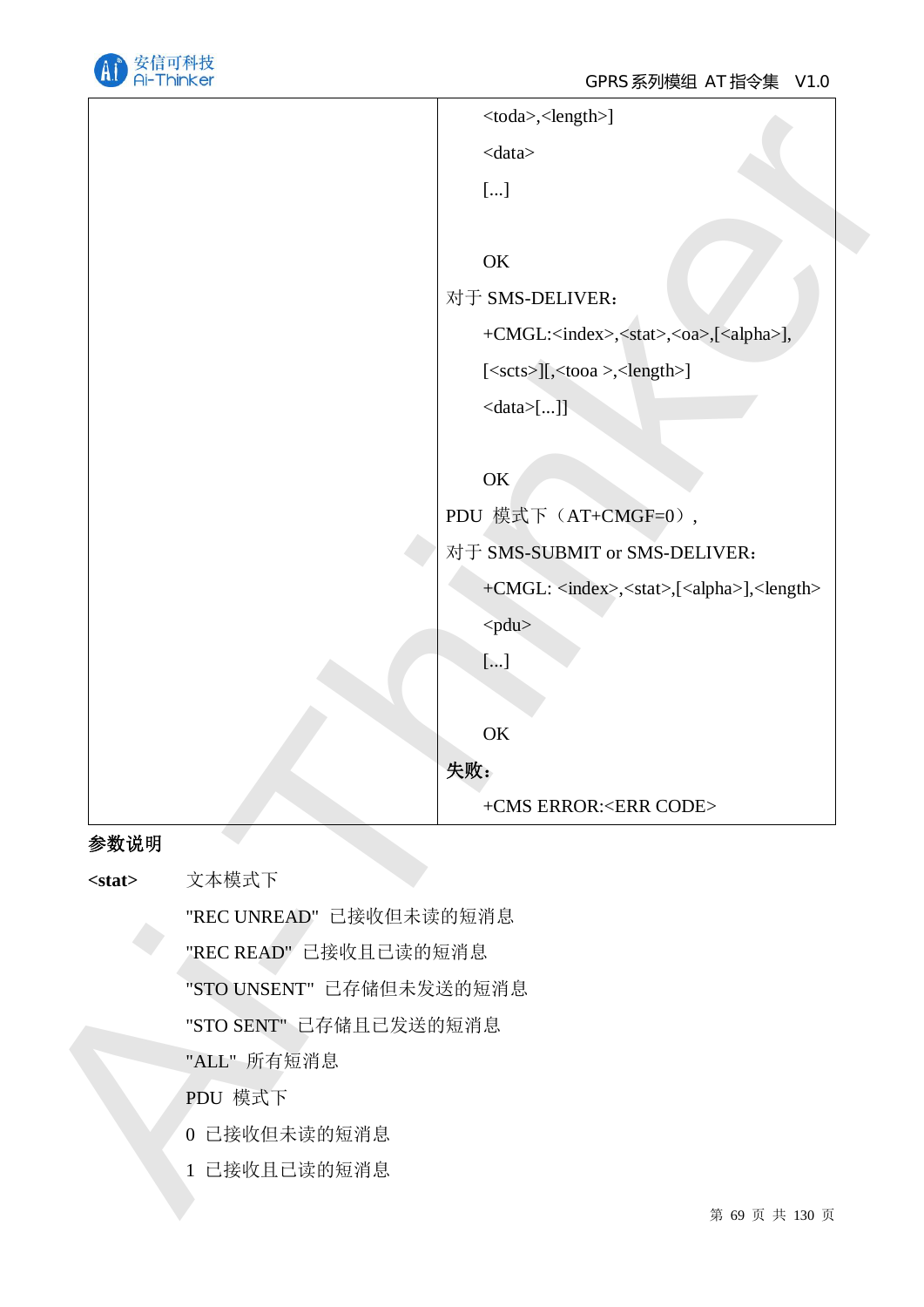

- 2 己存储但未发送的短消息
- 3 已存储且已发送的短消息
- 4 所有短消息
- <alpha> 字符型; 在字母数字混编模式下, MT 电话簿记录对应的<da>或<ta>的显 q 示; 该特征的应用与制造商有关; 所使用的字符集应与使用"选择 TE 字符集"指令 AT+CSCS 选择的字符集相同(请参考 TS 07.07 中对该指令的定义)
- <da> 字符型的 GSM 03.04 中的 TP-Destination-Address 地址——取值字段: 将 BCD 数值(或缺省 GSM 字母格式的字符)转换为当前选择的 TE 字符集中的 字符 (请参考 TS 07.07 中的 AT+CSCS 指令);
- <toda> 给定的地址类型
- <data> 短消息情况下: GSM 03.40 TP-User-Data 在文本模式下返回, 格式定义如下: - 若<dcs>指定用 GSM 03.38 缺省字母格式字符, 且<fo>指定 GSM 03.40, 则 没有设置 TPUser-Data-Header-Indication

- 若 TE 字符集不为十六进制数据 (参考 TS 07.07 中的 AT+CSCS 指令选择 的 TE 字符集); 则根据 Annex A 规则, ME/TA 将 GSM 字母格式字符转换为 当前 TE 的字符集

- 若 TE 字符集为十六讲制数据, 则 ME/TA 将 GSM 字母格式字符的每个 7 位字符转换为两个 IRA 字符表示的十六进制书(如字符 P(GSM 32)作为17  $(IRA 49 \, \text{R} \, 55))$ 

2 1 (1948年5月4日)<br>
2 1 (448年5月4日)<br>
4 5 1484日1245 1548日、1848年19月4日、1848年19月5日、4 548年14月4日<br>
4 548日、1484年48月4日、1848年14月4日、1848年14月4日、1948年14月4日、1848年14月4日、1848年14月4日、1848年4月4日、1858年14月4日、1858年4月4日、1858年4月4日、1858年4月4日、1858年4月4 - 若<dcs>指定用 8 位或 UCS2 编码方案, 或<fo>指定 GSM03.40; 则设置 TPUser-Data-Header-Indication: ME/TA 将 GSM 字母格式字符的每个 8 位字 符转换为用两个 IRA 表示的十六讲制数 (如: 8 位字符代表的整数 42 传给 TE 时用两个字符来表示 2A (IRA 50 和 65)) 小区广播情况下: GSM 03.41CBM 消息内容, 在文本模式下返回, 格式定义如下:

- 若<dcs>指定用 GSM 03.38 缺省字母格式字符, 则 ME/TA 将 GSM 转换 成当前 TE 支持的字符

- 若 TE 字符集不为十六进制数 (参考 TS 07.07 中的 AT+CSCS 指令选择的 符集): 则根据 Annex A 规则, ME/TA 将 GSM 字母格式字符转换为当前 TE 的字符集

- 若 TE 字符集为十六进制数, 则 ME/TA 将 GSM 字母格式字符的每个 7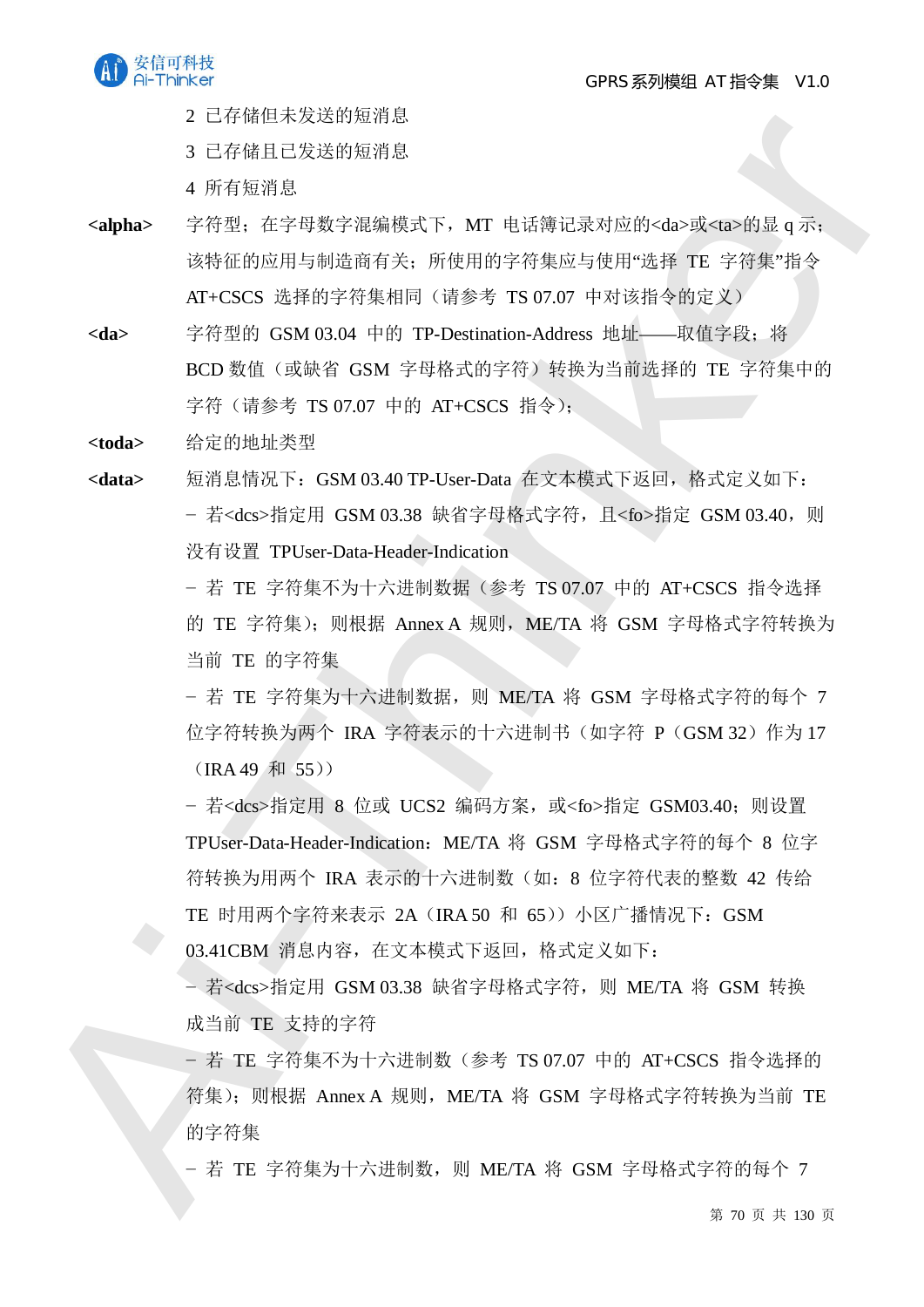

位总字符自己转换为两个 IRA 字符表示的十六讲制数

- 若<dcs>指定用 8 位或 UCS2 编码方案, 或<fo>指定 GSM 03.40; 则设置 TPUser-Data-Header-Indication: ME/TA 将 GSM 字母格式字符的每个 8 位字 符转换为用两个 IRA 表示的 16 讲制数

- <br>
EGA-TWEE LIKE MAPS FOR USE SERPOND ACTION 2018<br>
THere Data Health FOR FOR USE SERPOND ACTION 2018<br>
THere Data Health For Experiment Air OSM 7-7F idea 7-84 (47 and 2019)<br>
<br>
<br>
<br> **SERPOND AND A SERPOND BOOT DETAILS CON** <length> 整数类型; 文本模式 (AT+CMGF=1) 下, 用字符表示<data> (或<cdata>) 消 息正文的长度; PDU 模式 (AT+CMGF=0) 下, 8 位真实 TP 数据单位的 长度(即 RP 层的 SMSC 地址中的 8 位字符将不计算在该长度内)<index> 整数类型: 在相应存储器支持的短消息容量内的值
	- <oa> 字符型的 GSM 03.40 中的 TP-Destination-Address 地址——取值字段; 将 BCD 数值(或缺省 GSM 字母格式的字符)转换为当前选择的 TE 字符集中 的字符 (参考 TA 07.07 中的 AT+CSCS 指令);
	- <pdu> ISDMS 情况下: GSM 03.40 TPDU。十六进制, 遵循 GSM 04.11SC 地址; ME/TA 把 TP 数据单元中每个 8 位字符转换为包含 2 个 IRA 字符的十六进 制数字 (如: 整数取值为 42 的 8 位字符作为 2 位数字 (2A, 即 IRA 50 和 65) 发送给 TE) 广播消息情况下: 使用十六讲制的 GSM 03.41 TPDU
	- **<scts>** ֯⭘"ᰦ䰤—ᆇㅖѢ"ṬᔿⲴ GSM 03.40 TP-Service-Center-Time-Stamp
	- <toda> 整数型的 GSM 04.11 TP-Destination-Address 中的 8 位: "类型—地址"字段 当<da>的首字符为+ (IRA 43) 时, 缺省值为 145, 否则缺省值为 129)
	- <tooa> 整数型的 GSM 04.11 TP-Originating-Address 中的 8 位"类型—地址"字段

示例

//PDU 模式

 $AT+CMGF=0$ 

#### OK

AT+CMGL=4

+CMGL: 1,0,,23

0891683108608605F0240D91683114850421F00000712160519341230331D90C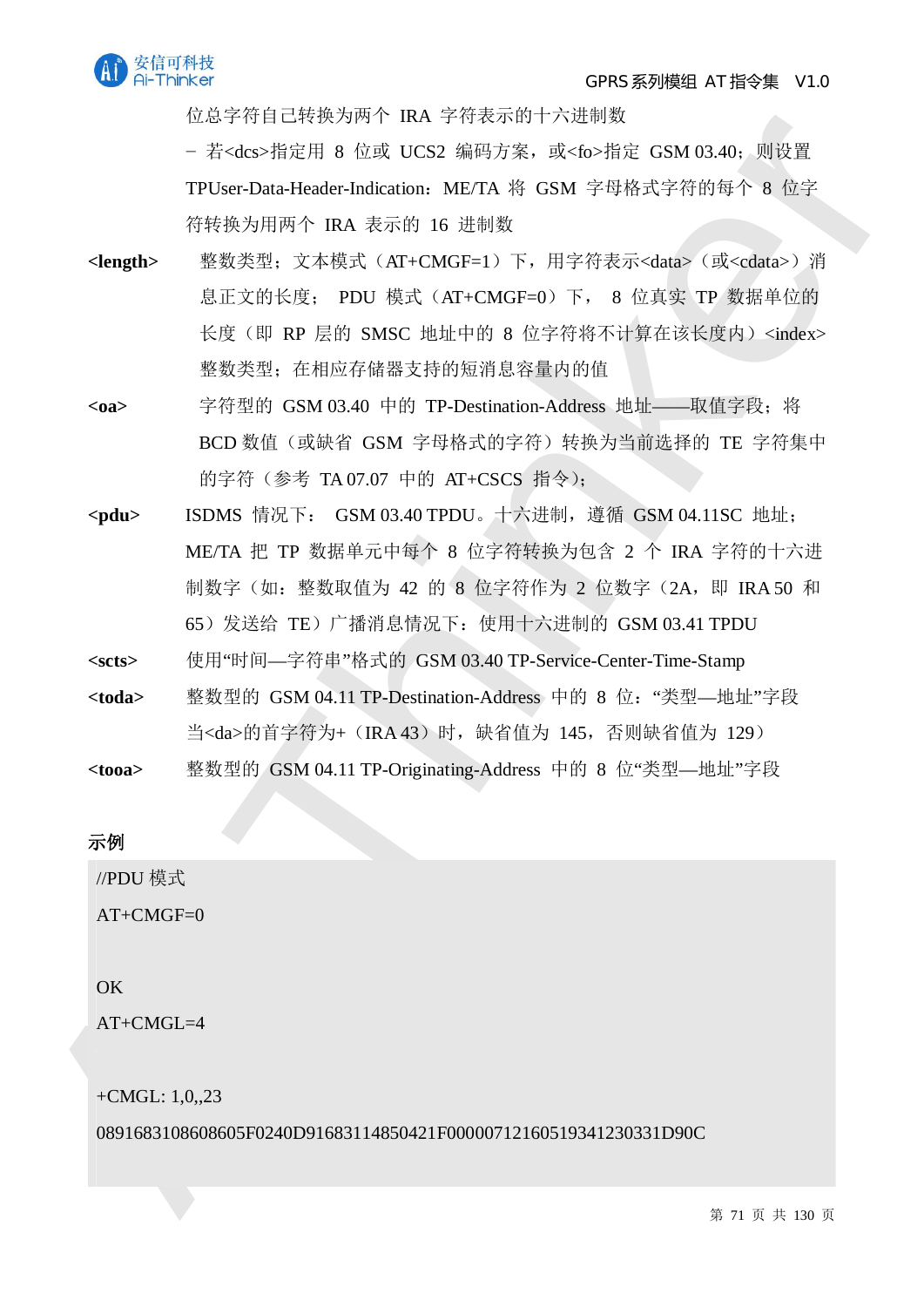

## **OK**

## **OK**

# 6.7 AT+CMGR 读取短消息

## 描述

## 语法

| <b>OK</b>                                                                                                      |                                                                                               |
|----------------------------------------------------------------------------------------------------------------|-----------------------------------------------------------------------------------------------|
| //文本模式                                                                                                         |                                                                                               |
| $AT+CMGF=1$                                                                                                    |                                                                                               |
|                                                                                                                |                                                                                               |
| OK                                                                                                             |                                                                                               |
| AT+CMGL="ALL"                                                                                                  |                                                                                               |
| +CMGL: 1,"REC READ","+86134****0120",,"2017/12/06,15:39:14+08"                                                 |                                                                                               |
| 123                                                                                                            |                                                                                               |
|                                                                                                                |                                                                                               |
| OK                                                                                                             |                                                                                               |
|                                                                                                                |                                                                                               |
| 6.7 AT+CMGR 读取短消息                                                                                              |                                                                                               |
|                                                                                                                |                                                                                               |
|                                                                                                                |                                                                                               |
|                                                                                                                |                                                                                               |
| 该指令用于从 <mem1>中读取短信息返回到TE中。</mem1>                                                                              |                                                                                               |
|                                                                                                                |                                                                                               |
|                                                                                                                | 响应<br>OK                                                                                      |
|                                                                                                                | 响应                                                                                            |
|                                                                                                                | 文本模式下,                                                                                        |
|                                                                                                                | 对于 MS-DELIVER:                                                                                |
| 该指令用于读取短信。                                                                                                     |                                                                                               |
|                                                                                                                | oa>, <fo>,<pid>,<dcs>,<sca>,<tosca>,<len< td=""></len<></tosca></sca></dcs></pid></fo>        |
|                                                                                                                | gth                                                                                           |
|                                                                                                                | $<$ data $>$                                                                                  |
|                                                                                                                |                                                                                               |
|                                                                                                                | OK                                                                                            |
| 描述<br>语法<br>测试指令<br>$AT+CMGR=?$<br>执行指令<br>$AT+CMGR = \langle index \rangle$ [ $\langle mode \rangle$ ]<br>描述: | +CMGR: <stat>,<oa>,[<alpha>],<scts>[,<to<br>对于 SMS-SUBMIT:</to<br></scts></alpha></oa></stat> |

第 72 页 共 130 页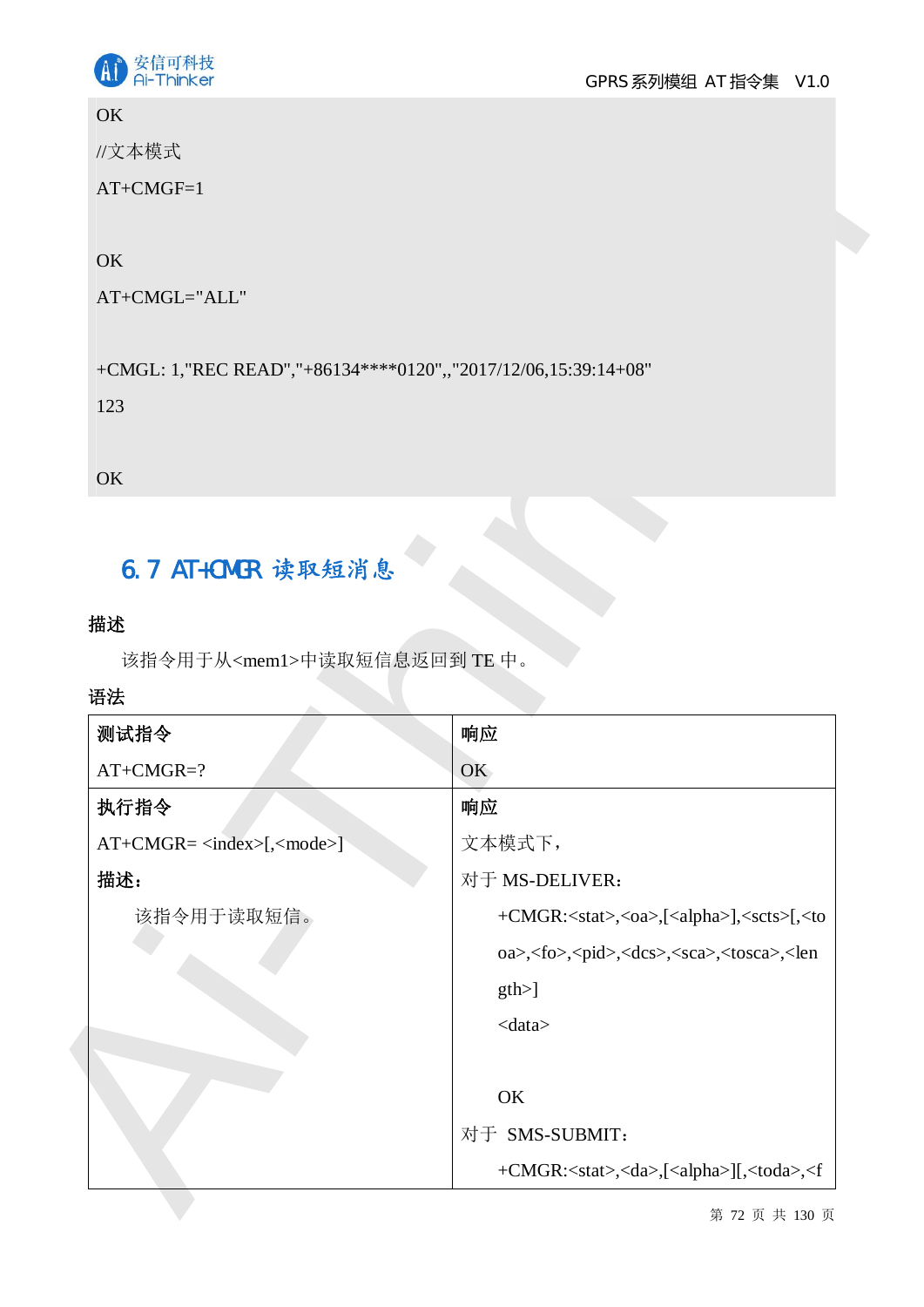

|                           | o>, <pid>,<dcs>,[<vp>],<sca>,<tosca>,<le< th=""></le<></tosca></sca></vp></dcs></pid> |
|---------------------------|---------------------------------------------------------------------------------------|
|                           | $ngth$ )                                                                              |
|                           | $<$ data $>$                                                                          |
|                           | OK                                                                                    |
|                           | 对于 SMS-SUBMIT:                                                                        |
|                           | +CMGR: <stat>,<fo>,<mr>,[<ra>],[<tora>],</tora></ra></mr></fo></stat>                 |
|                           | $<$ scts>, <dt>,<st></st></dt>                                                        |
|                           | PDU 模式下,                                                                              |
|                           | <stat>,[<alpha>],<length></length></alpha></stat>                                     |
|                           | <pdu></pdu>                                                                           |
|                           |                                                                                       |
|                           | OK                                                                                    |
|                           | 失败:                                                                                   |
|                           | +CMS ERROR: <err code=""></err>                                                       |
| 参数说明                      |                                                                                       |
| $\langle index \rangle$   | 存储器短信位置                                                                               |
| <mode></mode>             | 正常模式<br>$\overline{0}$                                                                |
|                           | 不改变指定短消息记录状态<br>1                                                                     |
| $\langle$ alpha $\rangle$ | 字符型;在字母数字混编模式下, MT 电话簿记录对应的 <da>或<ta>的显示;该</ta></da>                                  |
|                           | 特征的应用与制造商有关; 所使用的字符集应与使用'选择 TE 字符集"指令                                                 |
|                           | AT+CSCS 选择的字符集相同(请参考 TS 07.07 中对该指令的定义)                                               |
| $<$ da $>$                | 字符型的 GSM 03.04 中的 TP-Destination-Address 地址——取值字段; 将                                  |
|                           | BCD 数值 (或缺省 GSM 字母格式的字符) 转换为当前选择的 TE 字符集中的                                            |
|                           | 字符 (请参考 TS 07.07 中的 AT+CSCS 指令); <toda>给定的地址类型</toda>                                 |
| $<$ data $>$              | 短消息情况下:                                                                               |
|                           | GSM 03.40 TP-User-Data 在文本模式下返回,格式定义如下:                                               |
|                           | - 若 <dcs>指定用 GSM 03.38 缺省字母格式字符,且<fo>指定 GSM 03.40,则</fo></dcs>                        |
|                           | 没有设置 TPUser-Data-Header-Indication                                                    |
|                           | - 若 TE 字符集不为十六进制数据 (参考 TS 07.07 中的 AT+CSCS 指令选择                                       |
|                           | 第 73 页 共 130 页                                                                        |

## 参数说明

- 1 不改变指定短消息记录状态
- <alpha> 字符型; 在字母数字混编模式下, MT 电话簿记录对应的<da>或<ta>的显示; 该 特征的应用与制造商有关: 所使用的字符集应与使用'选择 TE 字符集"指令 AT+CSCS 选择的字符集相同(请参考 TS 07.07 中对该指令的定义)
- <da> 字符型的 GSM 03.04 中的 TP-Destination-Address 地址——取值字段; 将 BCD 数值(或缺省 GSM 字母格式的字符)转换为当前选择的 TE 字符集中的 字符 (请参考 TS 07.07 中的 AT+CSCS 指令): <toda>给定的地址类型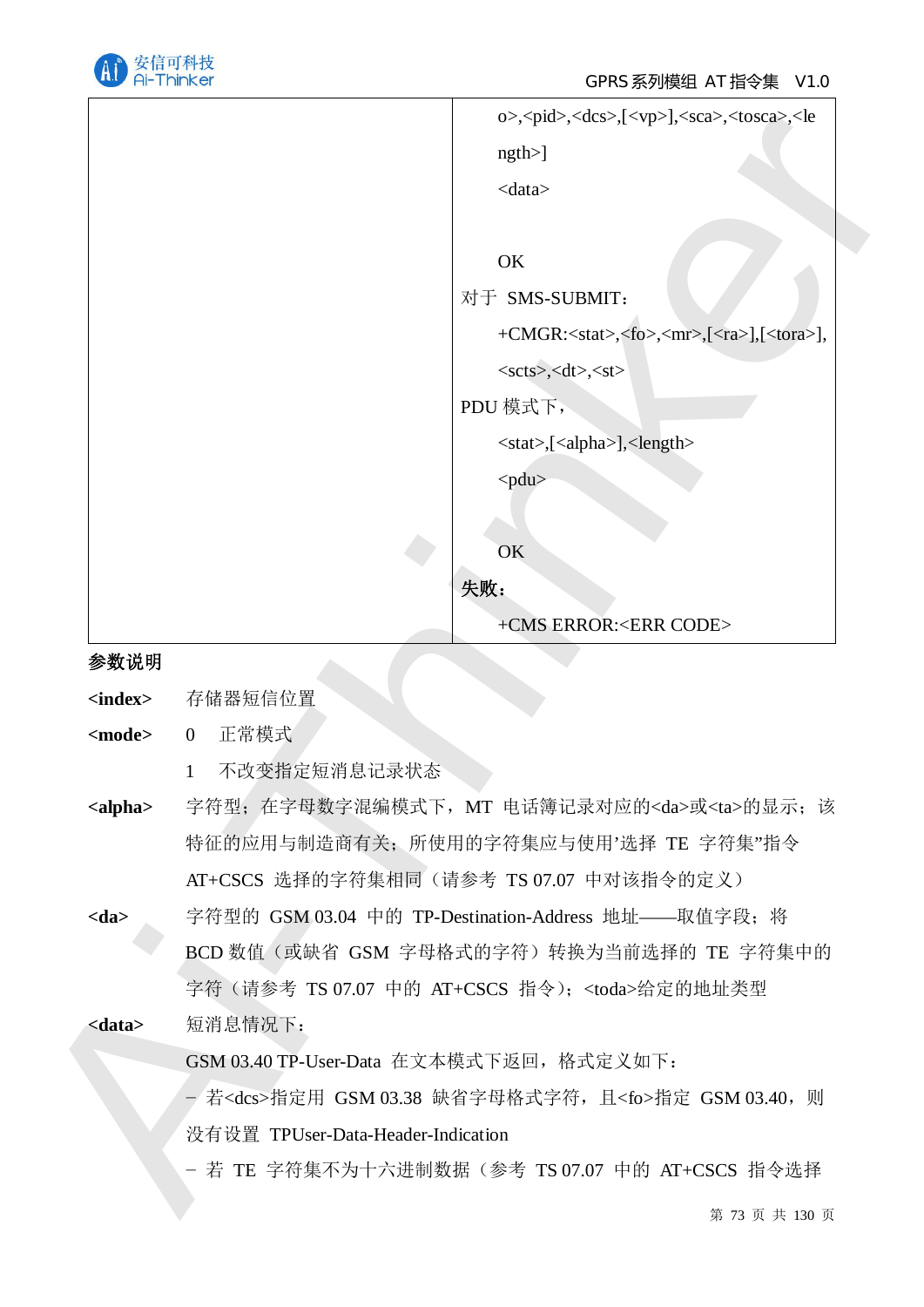

#### GPRS 系列模组 AT 指令集 V1.0

的 TE 字符集):则根据 Annex A 规则,ME/TA 将 GSM 字母格式字符转换为 当前 TE 的字符集

- 若 TE 字符集为十六讲制数据, 则 ME/TA 将 GSM 字母格式字符的每个 7 位字符转换为两个 IRA 字符表示的十六讲制书 (如字符 P (GSM 32) 作为 17

 $(IRA 49 \, \text{Å} 55))$ 

FITE 空中結果、NESS Annes A MM, MCTA W GSM 字母SSX字形数方<br>
4年下中标,NESS Annes A MM, MCTA W GSM 字母SSX字形数方<br>
4年 TE 省管管为开大法制数器。则 META W GSM 字母的文字将数为<br>
7年 TE 字管表为十大法制数器。则 META W GSM 字母的文字与<br>
7年 TE 字管表为一 BM 半行表示作十六进制件(如字管 P (GSM 42+ 件为<br>
T - 若<dcs>指定用 8 位或 UCS2 编码方案, 或<fo>指定 GSM03.40; 则设置 TPUser-Data-Header-Indication: ME/TA 将 GSM 字母格式字符的每个 8 位字 符转换为用两个 IRA 表示的十六讲制数 (如: 8 位字符代表的整数 42 传给 TE 时用两个字符来表示 2A (IRA 50 和 65)

小区广播情况下:

GSM 03.41 CBM 消息内容, 在文本模式下返回, 格式定义如下:

– 若<dcs>指定用 GSM 03.38 缺省字母格式字符,则 ME/TA 将 GSM 转换成 当前 TE 支持的字符

- 若 TE 字符集不为十六进制数, 则根据 Annex A 规则, ME/TA 将 GSM 字 母格式字符转换为当前 TE 的字符集

- 若 TE 字符集为十六讲制数, 则 ME/TA 将 GSM 字母格式字符的每个 7 位总字符自己转换为两个 IRA 字符表示的十六讲制数

- 若<dcs>指定用 8 位或 UCS2 编码方案, 或<fo>指定 GSM 03.40; 则设置 TPUser-Data-Header-Indication: ME/TA 将 GSM 字母格式字符的每个 8 位字 符转换为用两个 IRA 表示的 16 进制数

<dcs> 取决于该指令或该指令结果码 GSM 03.38 中的 SMS 数据编码方案。(缺省值 0) 或者小区广播数据编码方案

**<fo> 取决于该指令结果码 GSM 03.40 SMS-DELIVER, SMS-SUBMIT (缺省值** 

 $17$ ,

SMS-STATUS-REPORT 或采用整数型 SMS-COMMAND (缺省值 2)

<**length>** 整数型; 文本模式 (AT+CMGF=1) 下, 用字符表示<data> (或<cdata>) 消息正 文的长度; PDU 模式 (AT+CMGF=0) 下, 8 位真实 TP 数据单位的长度 (即 RP 层的 SMSC 地址中的 8 位字符将不计算在该长度内)

<mid> **BEDA 整数型的 GSM 03.41 CBM 消息标识** 

<oa> 字符型的 GSM 03.40 中的 TP-Destination-Address 地址——取值字段; 将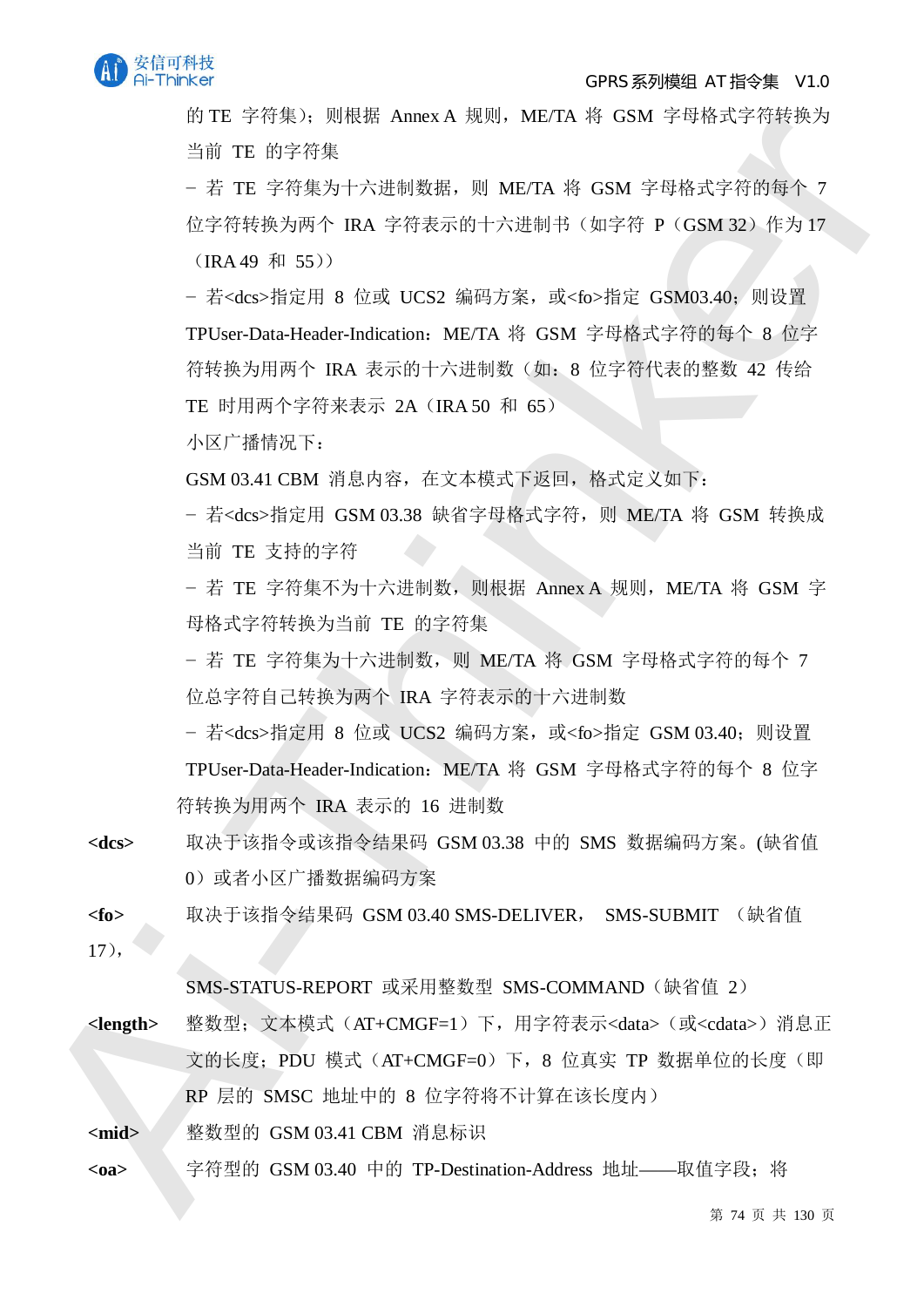

#### GPRS 系列模组 AT 指令集 V1.0

BCD 数值(或缺省 GSM 字母格式的字符)转换为当前选择的 TE 字符集中的 字符 (参考 TA 07.07 中的 AT+CSCS 指令):

<toda> 给定的地址类型

- ROD SET TRANSITY TO THE TRIPP-1978-1972年1979年1979年1979年1979年1979年198月<br>
Thinker Robin デ Thinker Control 十八世紀、漢前 GSMOHING 馬前<br>
<br> **Andre ENDRE MAI-THINKER CONTROL** + 十九世紀、漢前 GSMOHING 馬前<br>
<br>
NECRET F R SER THE THE SER TRIPP-<pdu> ISDMS 情况下: GSM 03.40 TPDU。十六进制, 遵循 GSM 04.11SC 地址; ME/TA 把 TP 数据单元中每个 8 位字符转换为包含 2 个 IRA 字符的十六进 制数字 (如: 整数取值为 42 的 8 位字符作为 2 位数字 (2A, 即 IRA 50 和 65) 发送 给 TE) 广播消息情况下: 使用十六讲制的 GSM 03.41 TPDU
	- <pid> **<br />
	参考 GSM03.40**: TP-协议-标识 (缺省值 0)
	- <sca> GSM 04.11 中的 RP SC 地址是字符串型参数; 将 BCD 数值 (或缺省 GSM 默认字母的字符)转换成 TE 当前选择字符集中的字符 (参考 TS 07.07 中的 AT+CSCS 指令): <tosca>用来指定地址类型
	- **<scts>** ֯⭘"ᰦ䰤—ᆇㅖѢ"ṬᔿⲴ GSM03.40 TP-Service-Center-Time-Stamp
	- <stat> PDU 模式 文本模式说明

0 "REC UNREAD" 已收到但未读的短消息

1 "REC READ" 已收到且已读的短消息

2 "STO UNSENT" 已存储但未发送的短消息

3 "STO SENT" 已存储且已发送的短消息

4 "ALL" 所有短消息

- <toda> 整数型的 GSM 04.11 TP-Destination-Address 中的 8 位: "类型—地址"字段 (当<da> 的首字符为+ (IRA 43) 时, 缺省值为 145, 否则缺省值为  $129)$
- <tooa> 整数型的 GSM 04.11 TP-Originating-Address 中的 8 位"类型—地址"字段
- <tosca> 服务中心地址格式; GSM 04.11 RP SC 使用整数型的 8 位地址类型 (缺省值 参考<toda>)。
- <vp> 取决于 SMS-SUBMIT <fo>的设置; 采用整数型 (缺省值 167), 或时间—字符 型 (参考<dt>) 的 GSM 03.40 TP-有效期备

## 示例

AT+CNMI=0.1.0.0.0 //设置新消息提示

OK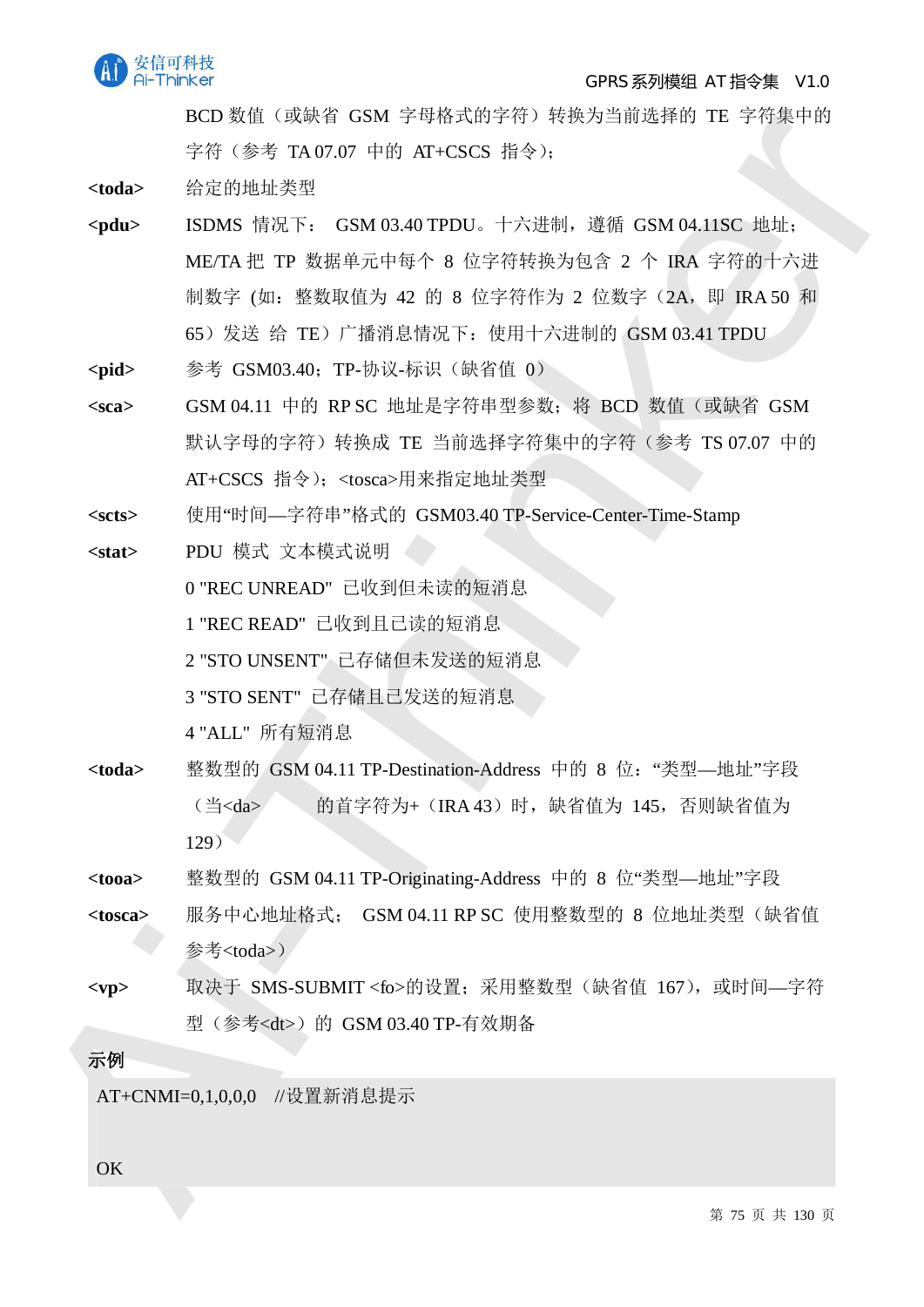



## AT+CMGF=1

## **OK**

## +CMTI: "SM",3

## 6.8 AT+CMGS: 发送短消息

## 描述

| OK                                                                                                                                                 |                      |  |
|----------------------------------------------------------------------------------------------------------------------------------------------------|----------------------|--|
| +CIEV: "MESSAGE",1 //收到新短信, 并保存在位置 3                                                                                                               |                      |  |
| +CMTI: " $SM$ ",3                                                                                                                                  |                      |  |
| $AT+CMGR=3$                                                                                                                                        |                      |  |
| +CMGR: "REC UNREAD","+86134****0120",,"2017/12/08,14:25:40+08"                                                                                     |                      |  |
| Ai-thinker Test Message                                                                                                                            |                      |  |
| OK                                                                                                                                                 |                      |  |
|                                                                                                                                                    |                      |  |
|                                                                                                                                                    |                      |  |
|                                                                                                                                                    |                      |  |
| 6.8 AT+CMGS: 发送短消息                                                                                                                                 |                      |  |
|                                                                                                                                                    |                      |  |
|                                                                                                                                                    |                      |  |
| 该指令用于发送短信息。                                                                                                                                        |                      |  |
|                                                                                                                                                    | 响应                   |  |
| $AT+CMGS=?$                                                                                                                                        | OK                   |  |
|                                                                                                                                                    | 响应                   |  |
|                                                                                                                                                    | 成功:                  |  |
|                                                                                                                                                    | 文本模式下,               |  |
|                                                                                                                                                    | $+CMGS$ : <mr></mr>  |  |
|                                                                                                                                                    |                      |  |
|                                                                                                                                                    | OK                   |  |
|                                                                                                                                                    | PDU 模式下,             |  |
| 测试指令<br>执行指令<br>文本模式下(+CMGF=1)<br>$>\text{text>}$<br>$\langle end \rangle$<br>$>$ <pdutext></pdutext>                                              | $+$ CMGS: $<$ mr $>$ |  |
| 描述<br>语法<br>AT+CMGS=" <phone number="">"<cr><br/>PDU 模式下 (+CMGF=0)<br/>AT+CMGS=<length><br/><math>\langle end \rangle</math></length></cr></phone> |                      |  |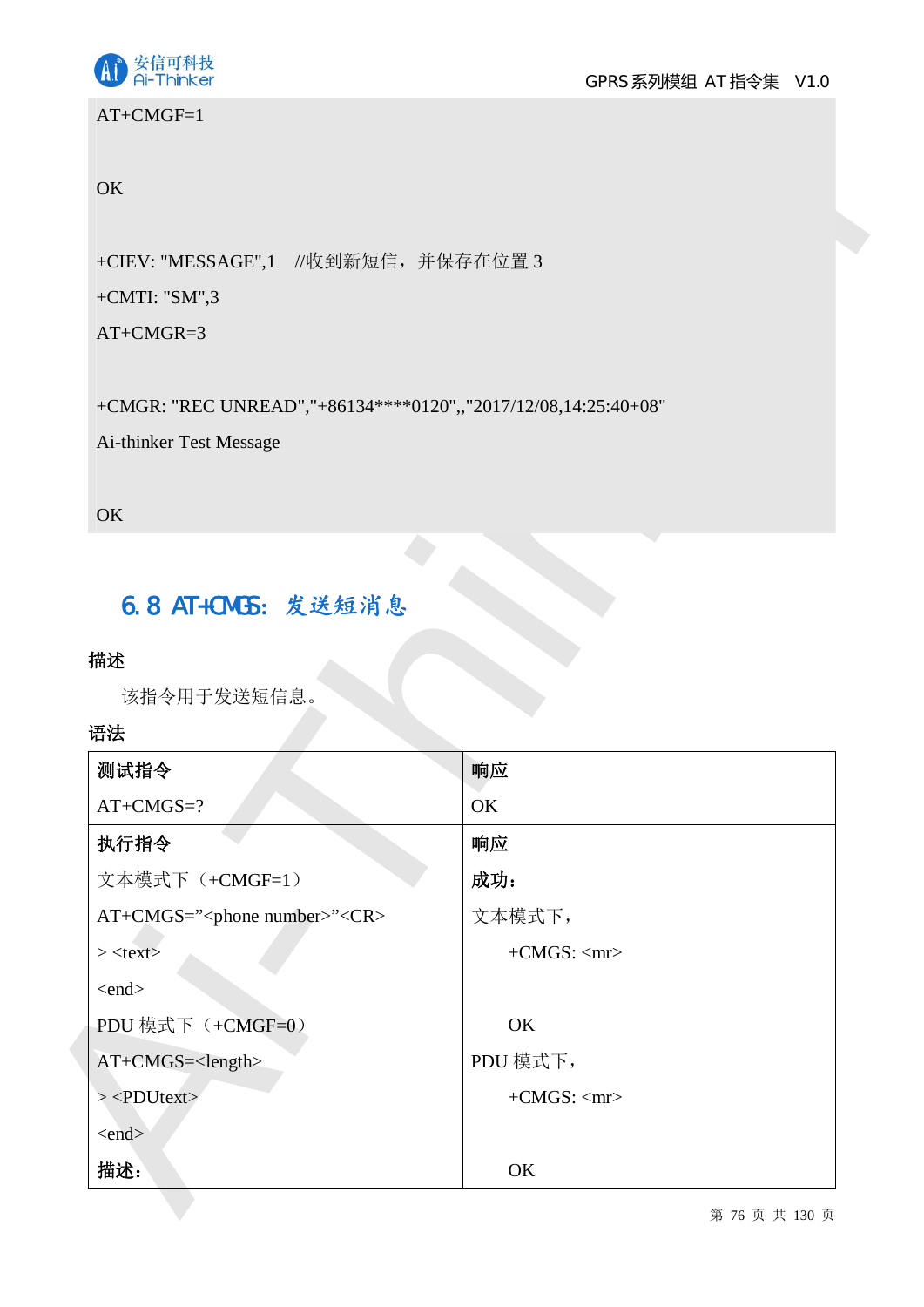

| 该指令用于发送短信 | 失败: |
|-----------|-----|
|           |     |

## 参数说明

| 该指令用士友送短信                 |                                                    | 失败:                                                                |
|---------------------------|----------------------------------------------------|--------------------------------------------------------------------|
|                           |                                                    | +CMS ERROR: <err code=""></err>                                    |
| 参数说明                      |                                                    |                                                                    |
| <phone number=""></phone> | 目标号码                                               |                                                                    |
| $<$ CR>                   | 回车                                                 |                                                                    |
| $<$ text $>$              | 文本                                                 |                                                                    |
| <pdutext></pdutext>       | PDU 文本                                             |                                                                    |
| $<$ end $>$               | 结束符 (CTRL+Z 或者 1A(hex))                            |                                                                    |
| $<$ mr $>$                |                                                    | 结果码,一般有返回即为发送成功,具体说明参照 GSM 03.40 TP-                               |
|                           | Message-Reference                                  |                                                                    |
| 备注                        |                                                    |                                                                    |
| $\blacksquare$            |                                                    | 在线 PDU 编码/解码工具 http://www.multisilicon.com/blog/a22201774~/pdu.htm |
| 示例                        |                                                    |                                                                    |
| $+CMGS: 0$<br>OK          |                                                    |                                                                    |
|                           | +CIEV: "MESSAGE",1 //收到信息, 说明发送成功                  |                                                                    |
| +CMTI: " $SM$ ",4         |                                                    |                                                                    |
| $AT+CMGS=22$              |                                                    |                                                                    |
|                           |                                                    |                                                                    |
|                           | $> 0011000B913114850421F00008AA080054006500730074$ |                                                                    |
| 1A (16进制)                 |                                                    |                                                                    |
| $+CMGS: 4$                |                                                    |                                                                    |
|                           |                                                    |                                                                    |
|                           |                                                    | 第 77 页 共 130 页                                                     |

## 备注

## 示例

## $+CMGS: 0$

## OK

## +CMTI: "SM",4

## AT+CMGS=22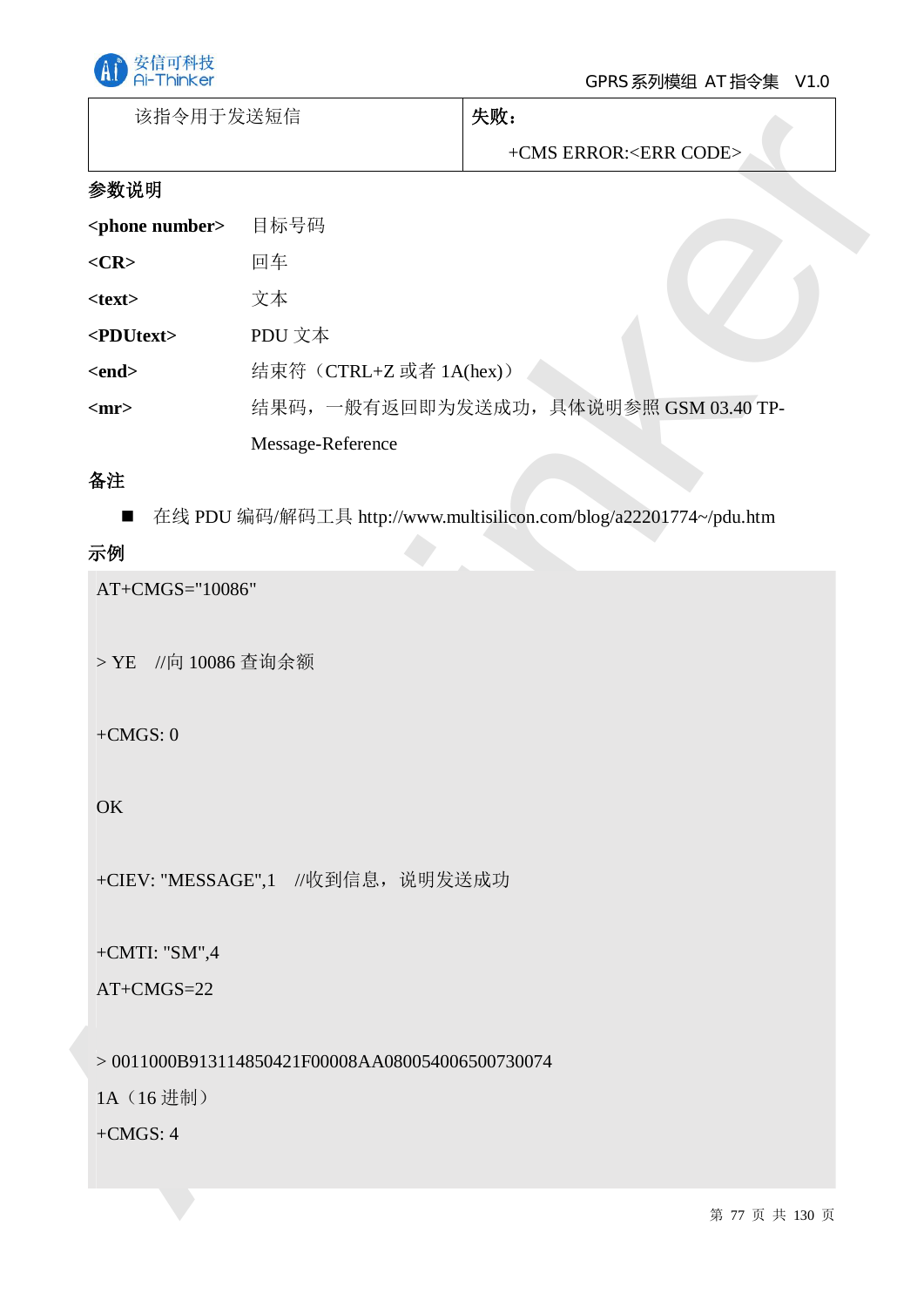



## 6.9 AT+CMGW 保存短消息到存储器

## 描述

#### 语法

| 描述                                         |                                 |                        |
|--------------------------------------------|---------------------------------|------------------------|
| 该指令用于写短信息到存储器。                             |                                 |                        |
| 语法                                         |                                 |                        |
| 测试指令                                       | 响应                              |                        |
| $AT+CMGW=?$                                | OK                              |                        |
| 执行指令                                       | 响应                              |                        |
| 文本模式下 (+CMGF=1),                           | 成功:                             |                        |
| $AT+CMGW = ""[, a>[,<<>stat>]$             | a>[                             | +CMGW: <index></index> |
| $<$ CR $>$                                 | OK                              |                        |
| $><$ text $>$                              | 失败:                             |                        |
| $\langle end \rangle$                      | +CMS ERROR: <err code=""></err> |                        |
| PDU 模式下 (+CMGF=0),                         |                                 |                        |
| AT+CMGW= <length>[,<stat>]</stat></length> |                                 |                        |
| $<$ CR $>$                                 |                                 |                        |
| $>>$ PDUtext>                              |                                 |                        |
| $\langle end \rangle$                      |                                 |                        |
| 描述:                                        |                                 |                        |
| 该指令用于保存短信到存储器。                             |                                 |                        |
| 参数说明                                       |                                 |                        |
| 目的地址 (号码)<br>$<$ da>                       |                                 |                        |
| 地址类型<br>$<$ toda $>$                       |                                 |                        |
| 129 未知类型                                   |                                 |                        |
| 145 国际号码类型                                 |                                 |                        |
| 状态<br><stat></stat>                        |                                 |                        |
| 0 "REC UNREAD" 已收到但未读的短消息                  |                                 |                        |

## 参数说明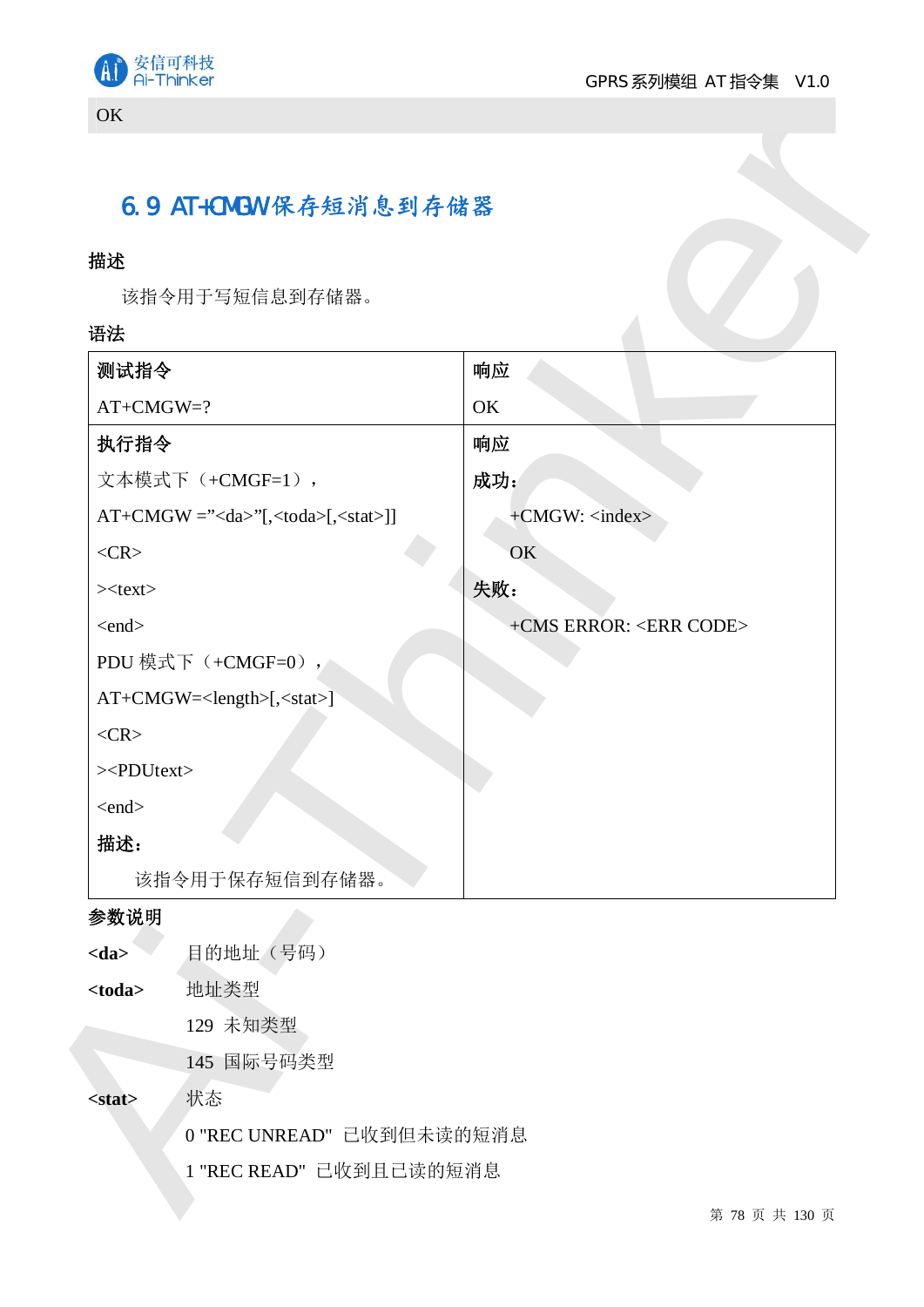

2 "STO UNSENT" 已存储但未发送的短消息

## 6.10 AT+CMSS 从存储器发送短消息

## 描述

## 语法

|                     | 3 "STO SENT" 已存储且已发送的短消息               |                                                                   |
|---------------------|----------------------------------------|-------------------------------------------------------------------|
|                     | 4 "ALL" 所有短消息                          |                                                                   |
| $<$ text $>$        | 文本                                     |                                                                   |
| <index></index>     | 存储器短消息索引编号                             |                                                                   |
| $<$ length $>$      | PDU 文本长度                               |                                                                   |
| <pdutext></pdutext> | PDU 编码文本                               |                                                                   |
| 备注                  |                                        |                                                                   |
| $\blacksquare$      | 示例请看 AT+CMSS 指令示例                      |                                                                   |
|                     |                                        |                                                                   |
|                     | 6.10 AT+CMSS 从存储器发送短消息                 |                                                                   |
|                     |                                        |                                                                   |
| 描述                  |                                        |                                                                   |
|                     | 该指令用于从存储器中发送已编辑短消息。                    |                                                                   |
|                     |                                        |                                                                   |
|                     |                                        |                                                                   |
| 测试指令                |                                        | 响应                                                                |
| $AT+CMS = ?$        |                                        | OK                                                                |
| 执行指令                |                                        | 响应                                                                |
|                     | $AT+CMS = index [ da [ stab [ stab ]]$ | 成功:                                                               |
| 描述:                 |                                        | 文本模式下,                                                            |
|                     | 该指令用于发送保存在存储器中的短                       | $+$ CMSS: $\langle mr \rangle$ [, $\langle \text{sets} \rangle$ ] |
| 信。                  |                                        |                                                                   |
|                     |                                        | OK                                                                |
|                     |                                        | PDU 模式下,                                                          |
|                     |                                        | +CMSS: <mr> [,<ackpdu>]</ackpdu></mr>                             |
|                     |                                        |                                                                   |
|                     |                                        | OK                                                                |
| 语法                  |                                        | 失败:                                                               |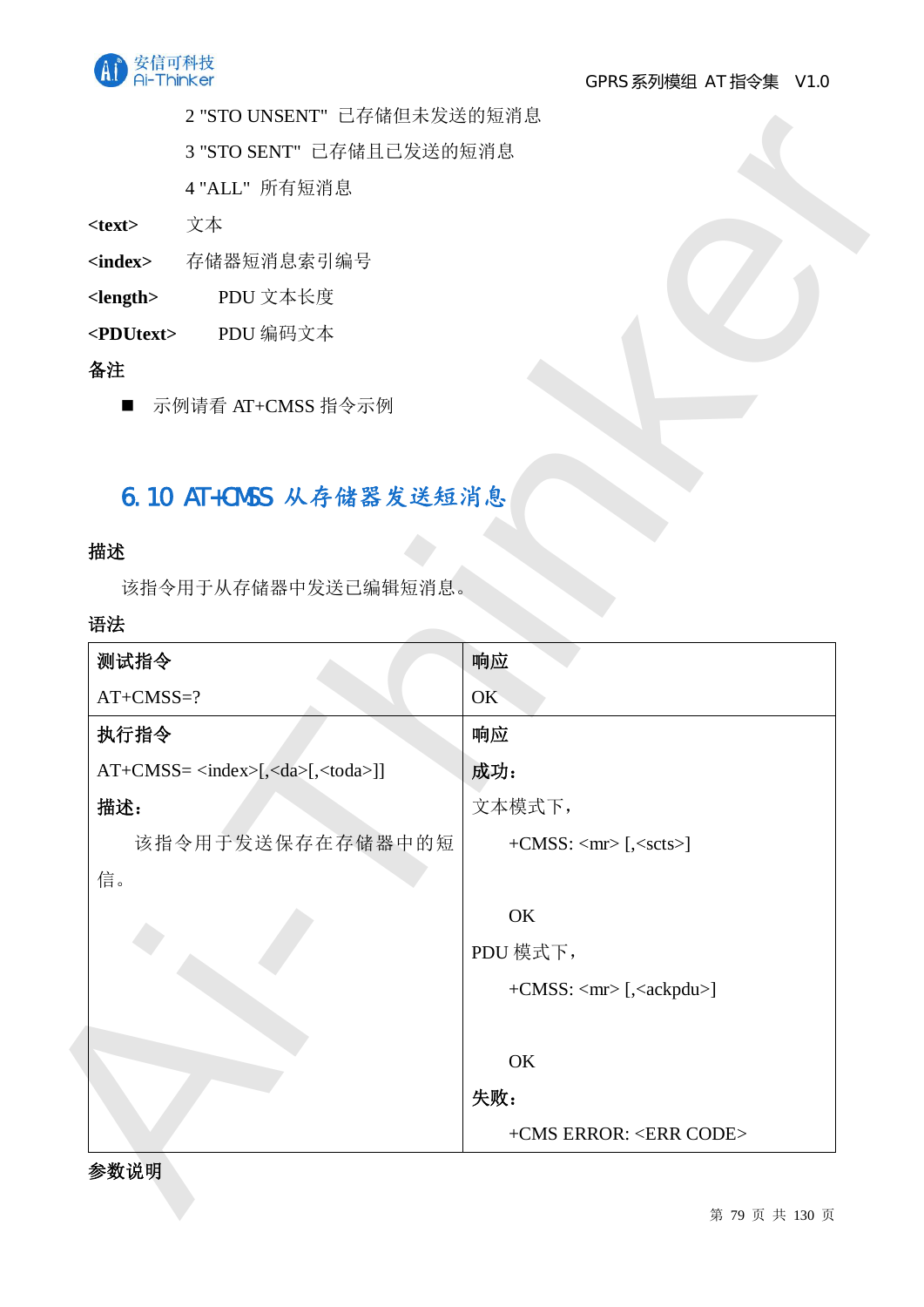

GPRS 系列模组 AT 指令集 V1.0

<index> 存储器短消息索引编号

- <da> 目的地址 (号码)
- <toda> 地址类型
	- 129 位置类型
	- 145 国际号码类型
- <mr> 结果码, 一般有返回即为发送成功, 具体说明参照 GSM 03.40 TP-Message-

## 示例

## > YE

## OK

## $+CMSS: 1$

## 6.11 AT+CMGD 删除短消息

## 描述

| <index></index>   | 仔储器短消思家引编号                                     |
|-------------------|------------------------------------------------|
| $<$ da>           | 目的地址 (号码)                                      |
| $<$ toda $>$      | 地址类型                                           |
|                   | 位置类型<br>129                                    |
|                   | 国际号码类型<br>145                                  |
| $<$ mr $>$        | 结果码, 一般有返回即为发送成功, 具体说明参照 GSM 03.40 TP-Message- |
|                   | Reference                                      |
| $<$ scts $>$      | 时间—字符串                                         |
| <ackpdu></ackpdu> | PDU 中的 GSM 03.40 RP-User-Data 元素               |
| 示例                |                                                |
|                   | AT+CMGW="10086"                                |
|                   |                                                |
| $>$ YE            |                                                |
|                   | +CMGW: 1 //短信被保存到位置 1                          |
|                   |                                                |
| OK                |                                                |
|                   | AT+CMSS=1 //将保存在位置 1 的短信发送                     |
|                   |                                                |
| $+CMSS: 1$        |                                                |
|                   |                                                |
| OK                |                                                |
|                   | //能接收到10086 返回的短信说明发送成功                        |
|                   |                                                |
|                   |                                                |
|                   |                                                |
|                   | 6.11 AT+CMGD 删除短消息                             |
| 描述                |                                                |
|                   | 该指令用于删除短消息。                                    |
| 语法<br>测试指令        | 响应                                             |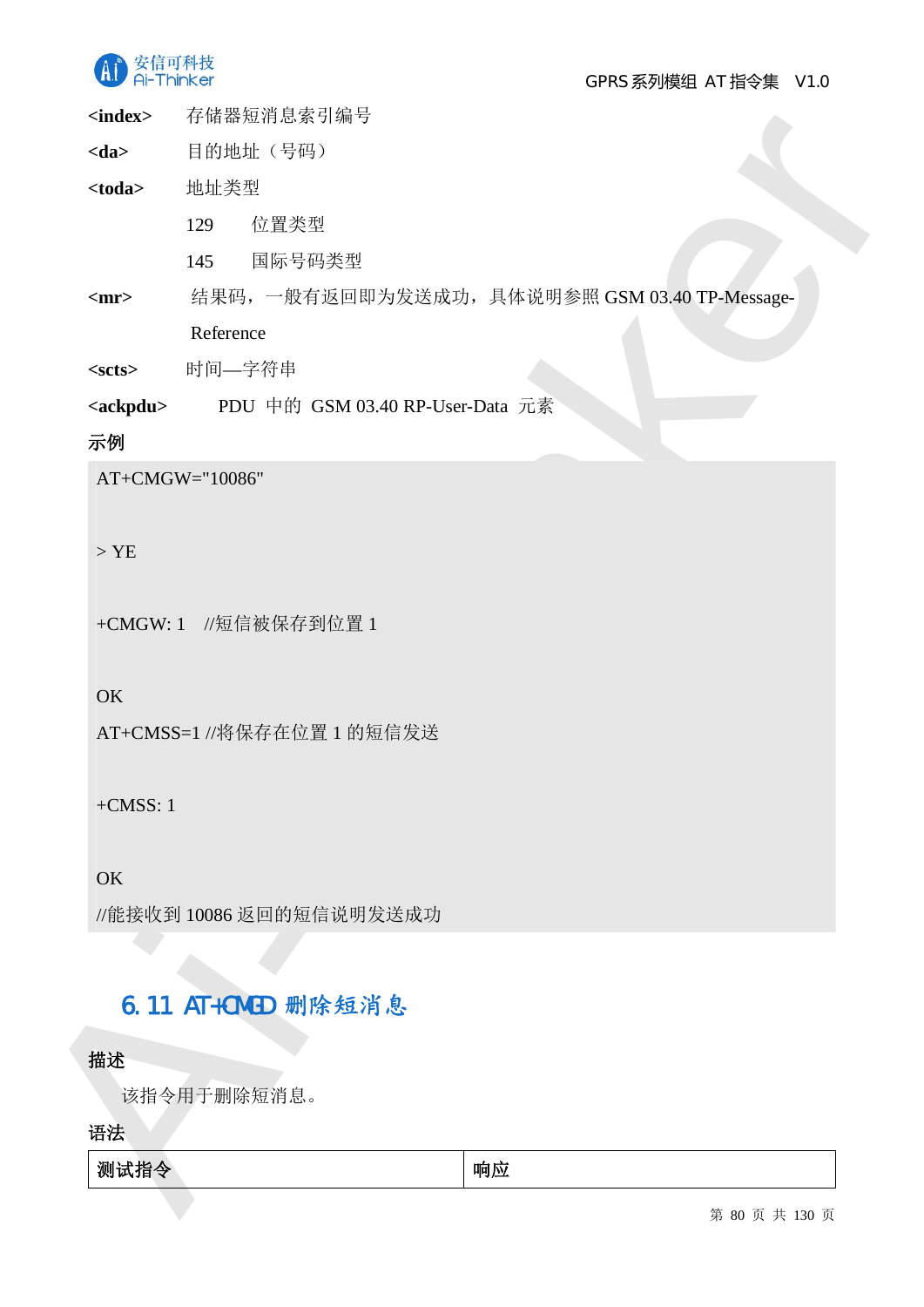

| $AT+CMGD=?$     |                                                       | +CMGD: ( <index>取值列表),(<flag>)</flag></index> |
|-----------------|-------------------------------------------------------|-----------------------------------------------|
|                 |                                                       |                                               |
|                 |                                                       | OK                                            |
| 执行指令            |                                                       | 响应                                            |
|                 | AT+CMGD= <index>[,<flag>]</flag></index>              | 成功:                                           |
| 描述:             |                                                       | OK                                            |
|                 | 该指令用于删除短信。                                            | 失败:                                           |
|                 |                                                       | +CME ERROR: <err code=""></err>               |
| <index></index> | 短消息索引编号                                               |                                               |
| $<$ flag $>$    | 删除选项                                                  |                                               |
|                 | 删除 <index>指定的短信<br/><math>\overline{0}</math></index> |                                               |
|                 | 全部删除存储器中的已读短信<br>$\mathbf{1}$                         |                                               |
|                 | 全部删除存储器中的已读和已发送短信<br>$\overline{2}$                   |                                               |
|                 | 全部删除存储器中的已读、已发送和未发送短信<br>$\mathfrak{Z}$               |                                               |
|                 | 全部删除存储器中的已读、未读、已发送和未发送短信<br>$\overline{4}$            |                                               |
| 备注              |                                                       |                                               |
| $\blacksquare$  | 如果当前存储器中没有短信, 操作 AT+CMGD 删除动作, 仍返回 OK                 |                                               |
| $AT+CMGD=1,0$   | //删除当前存储器第一条信息                                        |                                               |
|                 |                                                       |                                               |
| OK              |                                                       |                                               |
|                 |                                                       |                                               |
|                 |                                                       |                                               |
|                 |                                                       |                                               |
|                 |                                                       |                                               |
|                 |                                                       |                                               |
|                 |                                                       |                                               |
|                 |                                                       |                                               |
|                 |                                                       |                                               |
|                 |                                                       |                                               |
|                 |                                                       |                                               |
|                 |                                                       |                                               |
|                 |                                                       | 第 81 页 共 130 页                                |

## <flag> 删除选项

- 0 删除<index>指定的短信
- 1 全部删除存储器中的已读短信
- 2 全部删除存储器中的己读和己发送短信
- 3 全部删除存储器中的已读、已发送和未发送短信
- 4 全部删除存储器中的已读、未读、已发送和未发送短信

## 备注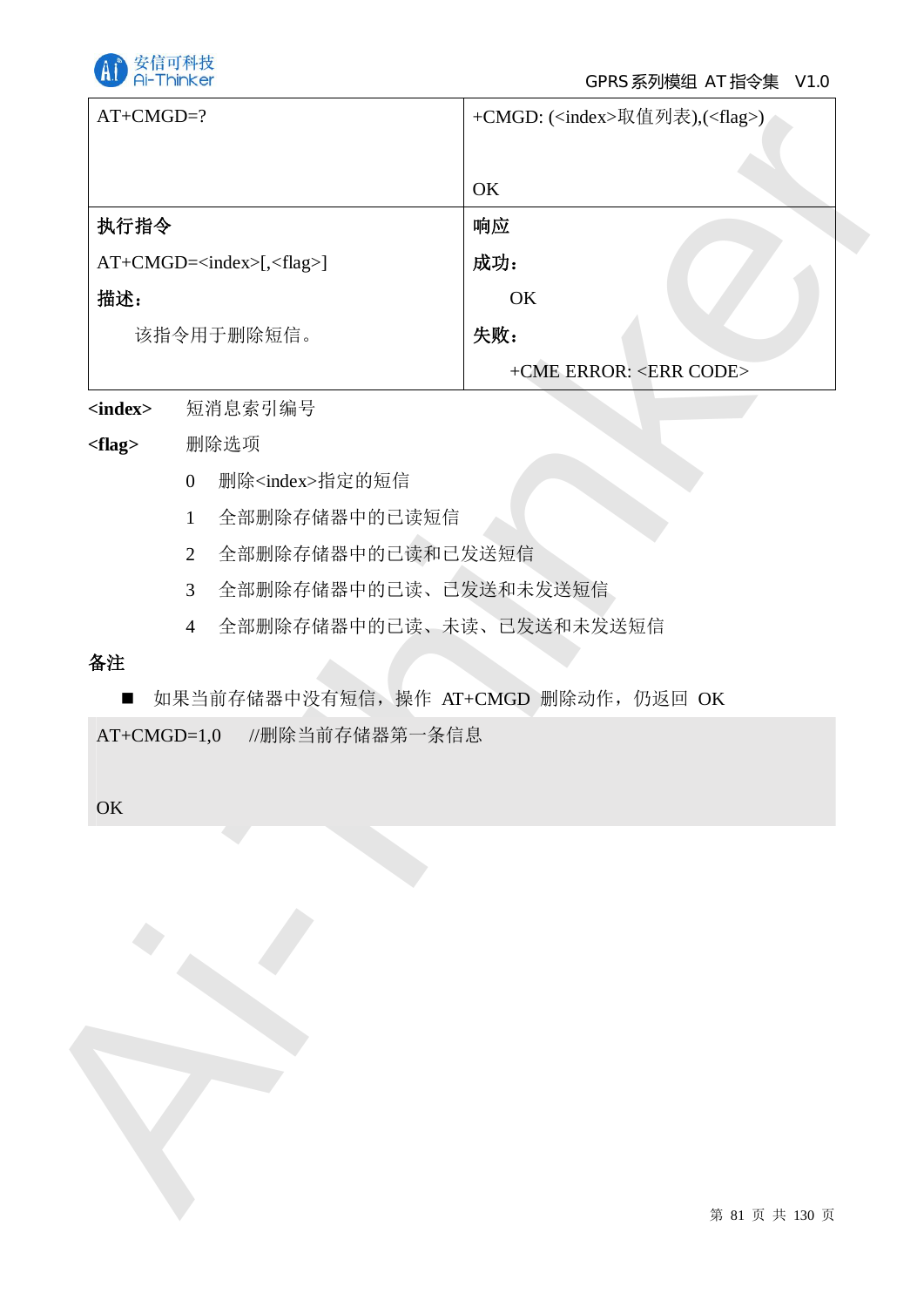

# 七、电话本相关指令

## 7.1 AT+CPBS 选择电话簿存储单元

## 描述

## 语法

| 描述                           |                            |                                                            |
|------------------------------|----------------------------|------------------------------------------------------------|
|                              | 该指令用于选择电话簿的存储单元。           |                                                            |
| 语法                           |                            |                                                            |
|                              | 指令格式                       | 响应                                                         |
| 测试指令                         |                            | 响应                                                         |
| $AT+CPBS=?$                  |                            | +CPBS:( <storage>取值列表)</storage>                           |
|                              |                            |                                                            |
|                              |                            | OK                                                         |
| 查询指令                         |                            | 响应                                                         |
| AT+CPBS?                     |                            | +CPBS: <storage>[,<used>,<total>]</total></used></storage> |
|                              |                            |                                                            |
|                              |                            | OK                                                         |
| 执行指令                         |                            | 响应                                                         |
| AT+CPBS= <storage></storage> |                            | 成功:                                                        |
| 描述:                          |                            | OK                                                         |
|                              | 该指令用于选择电话簿存储器。             | 失败:                                                        |
|                              |                            | +CME ERROR: <err code=""></err>                            |
| 参数说明                         |                            |                                                            |
| <storage></storage>          | 存储单元                       |                                                            |
|                              | SIM卡电话簿<br>"SM"            |                                                            |
|                              | SIM卡中的号码清单(MSISDN)<br>"ON" |                                                            |
|                              | SIM 卡固定拨号号码电话簿<br>"FD"     |                                                            |
|                              | SIM 卡最近拨打的号码电话簿<br>"LD"    |                                                            |
|                              | $"ME"$<br>ME 电话簿           |                                                            |
| <used></used>                | 已使用空间                      |                                                            |
| <total></total>              | 总空间                        |                                                            |

## 参数说明

| <storage></storage> | 存储单元                       |
|---------------------|----------------------------|
|                     | SIM卡电话簿<br>"SM"            |
|                     | SIM卡中的号码清单(MSISDN)<br>"ON" |
|                     | SIM 卡固定拨号号码电话簿<br>"FD"     |
|                     | SIM 卡最近拨打的号码电话簿<br>"LD"    |
|                     | "ME"<br>rME 电话簿            |
| <used></used>       | 已使用空间                      |
| <total></total>     | 总空间                        |
| 示例                  |                            |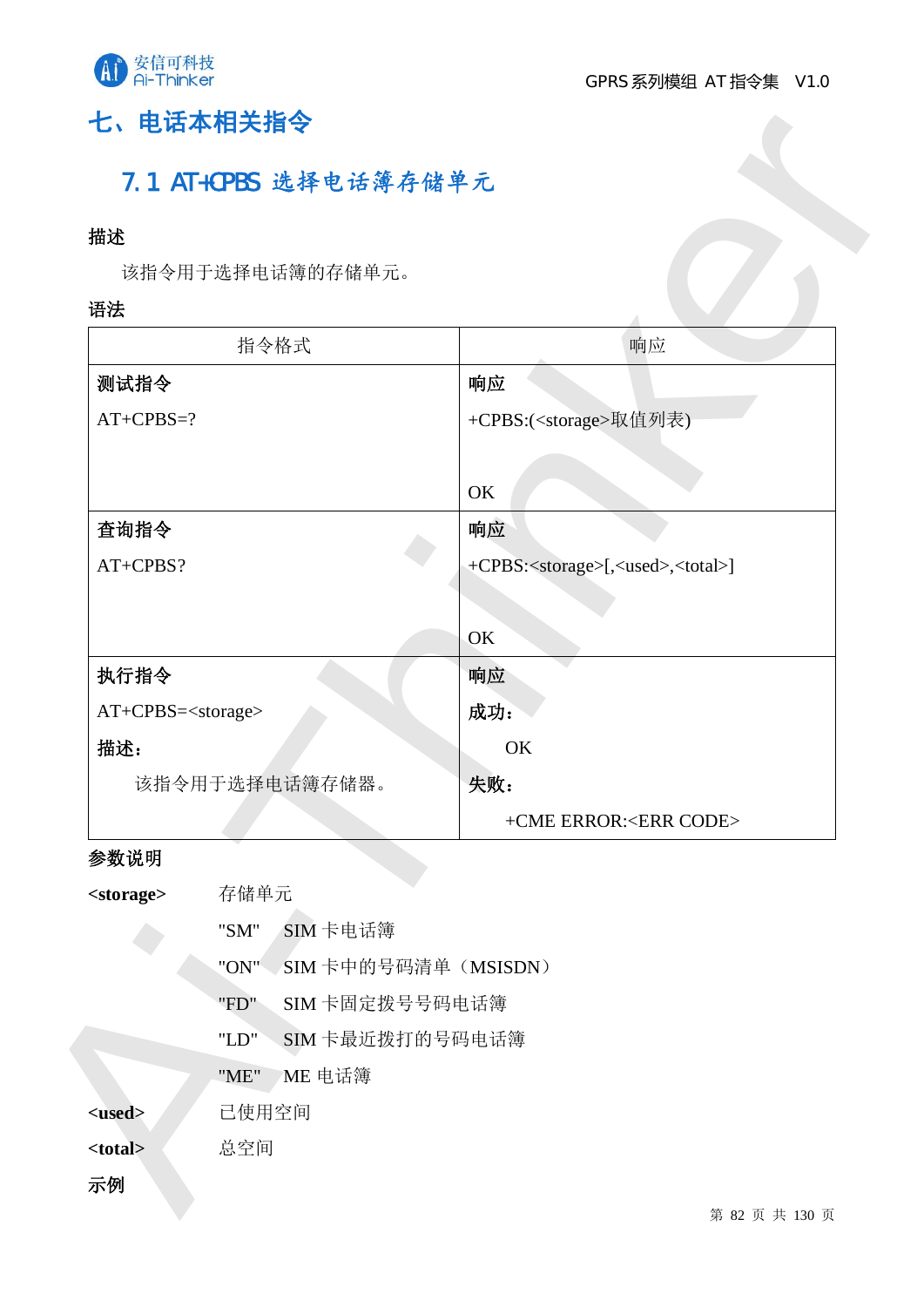

AT+CPBS="SM" //设置电话簿存储单元为 SIM 卡

## 7.2 AT+CPBW 写删电话簿记录

## 描述

| +CPBS: "SM",0,500                                                            |                                                          |
|------------------------------------------------------------------------------|----------------------------------------------------------|
|                                                                              |                                                          |
| OK                                                                           |                                                          |
|                                                                              |                                                          |
| 7.2 AT+CPBW 写删电话簿记录                                                          |                                                          |
|                                                                              |                                                          |
| 描述                                                                           |                                                          |
| 该指令用于写入或删除电话簿记录。                                                             |                                                          |
| 语法                                                                           |                                                          |
| 测试指令                                                                         | 响应                                                       |
| $AT+CPBW=?$                                                                  | +CPBW:( <index>取值列表),<nlength< td=""></nlength<></index> |
|                                                                              | >,( <type>取值列表),<tlength></tlength></type>               |
|                                                                              |                                                          |
|                                                                              | OK                                                       |
| 执行指令                                                                         | 响应                                                       |
| AT+CPBW= <index>[,<number>,[<type>,[<text>]]]</text></type></number></index> | 成功:                                                      |
| 描述:                                                                          | OK                                                       |
| 该指令用于写入或删除电话簿记录。                                                             | 失败:                                                      |
|                                                                              | +CME ERROR: <err code=""></err>                          |
| 参数说明                                                                         |                                                          |
| 电话簿存储器索引编号<br>$\langle index \rangle$                                        |                                                          |
| <type>格式的电话号码<br/><number></number></type>                                   |                                                          |
| 号码类型<br><type></type>                                                        |                                                          |
| 129 未知类型                                                                     |                                                          |
| 145 国际号码类型                                                                   |                                                          |
|                                                                              |                                                          |

## 参数说明

| $\langle$ index $\rangle$   | 电话簿存储器索引编号             |
|-----------------------------|------------------------|
| $<$ number $>$              | <type>格式的电话号码</type>   |
| <type></type>               | 号码类型                   |
|                             | 129 未知类型               |
|                             | 145 国际号码类型             |
| <text></text>               | 备注文本                   |
| $\langle$ nlength $\rangle$ | <number>的最大长度</number> |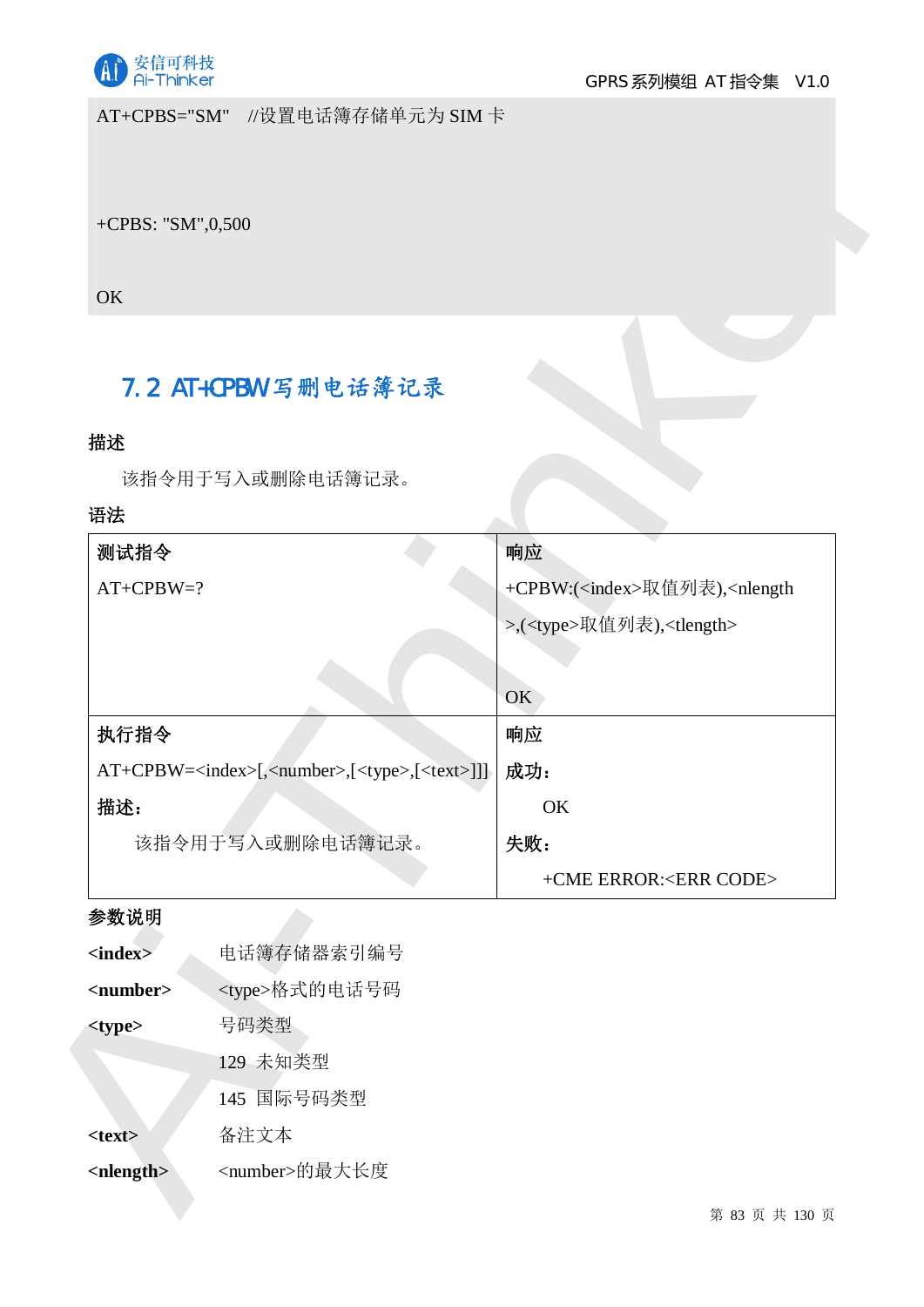

<tlength> <text>的最大长度

## 示例

## **OK**

## 7.3 AT+CPBR 查询电话簿记录

## 描述

## 语法

|                          |                     | AT+CPBW=1,"075529162996",129,"Ai-thinker" //将号码保存在电话簿位置 1               |
|--------------------------|---------------------|-------------------------------------------------------------------------|
|                          |                     |                                                                         |
|                          |                     |                                                                         |
| OK                       |                     |                                                                         |
|                          |                     |                                                                         |
|                          |                     |                                                                         |
|                          | 7.3 AT+CPBR 查询电话簿记录 |                                                                         |
| 描述                       |                     |                                                                         |
|                          | 该指令用于查询电话簿记录。       |                                                                         |
| 语法                       |                     |                                                                         |
| 测试指令                     |                     | 响应                                                                      |
| $AT+CPBR=?$              |                     | +CPBW:( <index>取值列表),<nlength>,</nlength></index>                       |
|                          |                     | ltlength                                                                |
|                          |                     |                                                                         |
|                          |                     | OK                                                                      |
| 执行指令                     |                     | 响应                                                                      |
|                          | $AT+CPBR = [, ]$    | 成功:                                                                     |
| 描述:                      |                     | +CPBR: <index1>,<number>,<type>,<text></text></type></number></index1>  |
|                          | 该指令用于查询电话簿记录。       | $+CPBR$ :                                                               |
|                          |                     | +CPBR: <index2>,<number>,<type>,<text>]</text></type></number></index2> |
|                          |                     | OK                                                                      |
|                          |                     | 失败:                                                                     |
|                          |                     | +CME ERROR: <err code=""></err>                                         |
| 参数说明                     |                     |                                                                         |
| <index></index>          | 电话簿存储器索引编号(1-500)   |                                                                         |
| <nlength></nlength>      | 电话号码长度              |                                                                         |
| <tlength></tlength>      | 备注信息长度              |                                                                         |
| $\langle index1 \rangle$ | 电话簿存储器索引编号(1-500)   |                                                                         |
|                          |                     | 第 84 页 共 130 页                                                          |

## 参数说明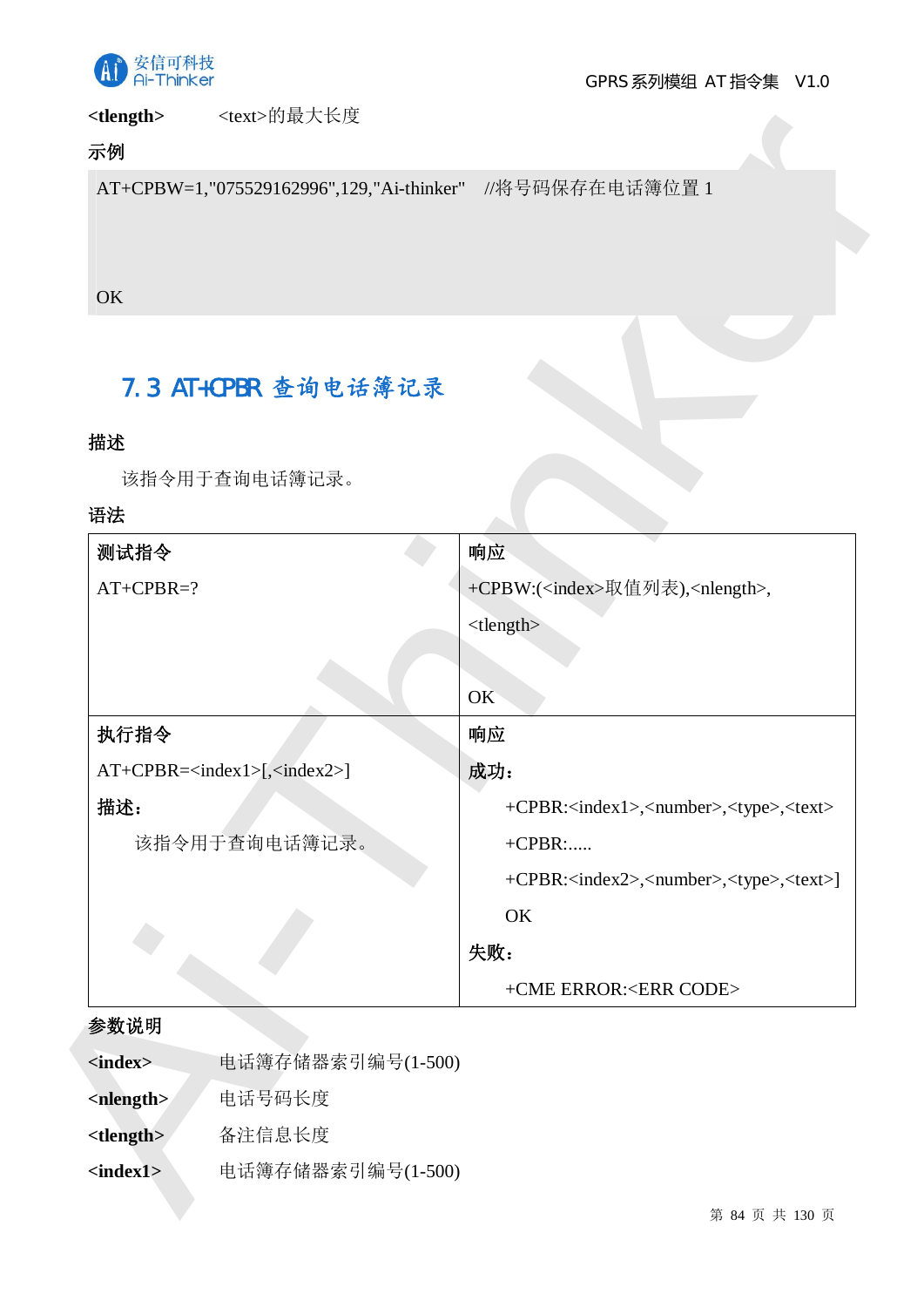

## 示例

## **OK**

## **OK**

# 7.4 AT+CPBF 查找电话簿记录

## 描述

| $index2>$            |                                          |                                                |  |
|----------------------|------------------------------------------|------------------------------------------------|--|
| <number></number>    | <type>格式的电话号码</type>                     |                                                |  |
| <type></type>        | 电话号码格式                                   |                                                |  |
|                      | 129 未知格式                                 |                                                |  |
|                      | 145 国际号码格式                               |                                                |  |
| $<$ text $>$         | 备注信息                                     |                                                |  |
| 示例                   |                                          |                                                |  |
| $AT+CPBR=?$          |                                          |                                                |  |
|                      |                                          |                                                |  |
|                      |                                          |                                                |  |
| +CPBR: (1-500),20,14 |                                          |                                                |  |
|                      |                                          |                                                |  |
| OK                   |                                          |                                                |  |
| $AT+CPBR=1$          |                                          |                                                |  |
|                      |                                          |                                                |  |
|                      |                                          |                                                |  |
|                      |                                          |                                                |  |
|                      | +CPBR: 1,"075529162996",129,"Ai-thinker" |                                                |  |
|                      |                                          |                                                |  |
|                      |                                          |                                                |  |
|                      |                                          |                                                |  |
| OK                   |                                          |                                                |  |
|                      | 7.4 AT+CPBF 查找电话簿记录                      |                                                |  |
| 描述                   |                                          |                                                |  |
|                      | 该指令用于查找电话簿的记录。                           |                                                |  |
|                      |                                          |                                                |  |
| 语法<br>测试指令           |                                          | 成功:                                            |  |
|                      |                                          | +CPBF: <nlength>,<tlength></tlength></nlength> |  |
| $AT+CPBF=?$          |                                          |                                                |  |
|                      |                                          | OK                                             |  |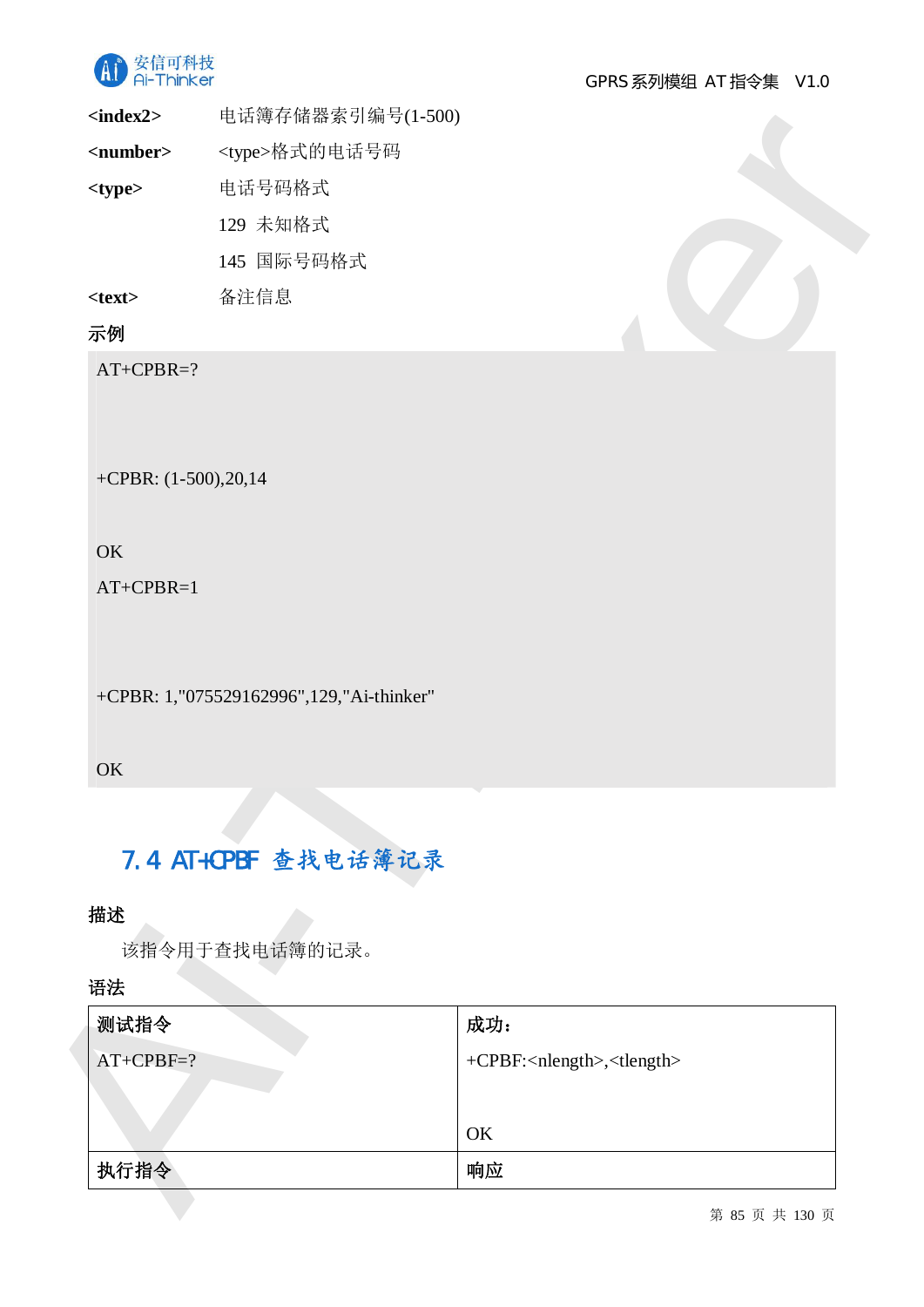

| 描述:<br>[+CPBF: <index1>,<number>,<type>,<br/>该指令用于查找电话簿记录。<br/>ltext[]<br/>+CBPF:<index2>,<number>,<type>,<br/><math>&lt;</math>text<math>&gt;</math>]<br/>OK<br/>失败:<br/>+CME ERROR:<err code=""><br/>电话号码最大长度<br/>备注信息最大长度<br/>索引关键字<br/>电话簿存储器的索引编号<br/>电话簿存储器的索引编号<br/><type>格式的电话号码<br/>电话号码格式<br/>未知格式<br/>129<br/>国际号码格式<br/>145</type></err></type></number></index2></type></number></index1> | $AT+CPBF=[]$ |  | 成功:            |
|--------------------------------------------------------------------------------------------------------------------------------------------------------------------------------------------------------------------------------------------------------------------------------------------------------------------------------------------------------------------------------------------------------|--------------|--|----------------|
|                                                                                                                                                                                                                                                                                                                                                                                                        |              |  |                |
|                                                                                                                                                                                                                                                                                                                                                                                                        |              |  |                |
|                                                                                                                                                                                                                                                                                                                                                                                                        |              |  |                |
|                                                                                                                                                                                                                                                                                                                                                                                                        |              |  |                |
|                                                                                                                                                                                                                                                                                                                                                                                                        |              |  |                |
|                                                                                                                                                                                                                                                                                                                                                                                                        |              |  |                |
|                                                                                                                                                                                                                                                                                                                                                                                                        |              |  |                |
| 参数说明                                                                                                                                                                                                                                                                                                                                                                                                   |              |  |                |
| <nlength></nlength>                                                                                                                                                                                                                                                                                                                                                                                    |              |  |                |
| <tlength><br/><math>&lt;</math>findt<math>ext</math>&gt;<br/><math>\langle index1 \rangle</math><br/><math>\langle index2 \rangle</math><br/><number><br/><type></type></number></tlength>                                                                                                                                                                                                             |              |  |                |
|                                                                                                                                                                                                                                                                                                                                                                                                        |              |  |                |
|                                                                                                                                                                                                                                                                                                                                                                                                        |              |  |                |
|                                                                                                                                                                                                                                                                                                                                                                                                        |              |  |                |
|                                                                                                                                                                                                                                                                                                                                                                                                        |              |  |                |
|                                                                                                                                                                                                                                                                                                                                                                                                        |              |  |                |
|                                                                                                                                                                                                                                                                                                                                                                                                        |              |  |                |
|                                                                                                                                                                                                                                                                                                                                                                                                        |              |  |                |
|                                                                                                                                                                                                                                                                                                                                                                                                        |              |  |                |
| 备注信息<br>$<$ text $>$                                                                                                                                                                                                                                                                                                                                                                                   |              |  |                |
| 示例                                                                                                                                                                                                                                                                                                                                                                                                     |              |  |                |
|                                                                                                                                                                                                                                                                                                                                                                                                        |              |  |                |
| +CPBF:1, "075529162996", 129, "Ai-thinker"                                                                                                                                                                                                                                                                                                                                                             | OK           |  |                |
|                                                                                                                                                                                                                                                                                                                                                                                                        |              |  |                |
|                                                                                                                                                                                                                                                                                                                                                                                                        |              |  |                |
|                                                                                                                                                                                                                                                                                                                                                                                                        |              |  |                |
|                                                                                                                                                                                                                                                                                                                                                                                                        |              |  | 第 86 页 共 130 页 |

## 参数说明

| $\langle$ nlength $>$ | 电话号码最大长度             |
|-----------------------|----------------------|
| lt length             | 备注信息最大长度             |
| <findtext></findtext> | 索引关键字                |
| <index1></index1>     | 电话簿存储器的索引编号          |
| $index2$              | 电话簿存储器的索引编号          |
| <number></number>     | <type>格式的电话号码</type> |
| $<$ type $>$          | 电话号码格式               |
|                       | 未知格式<br>129          |
|                       | 国际号码格式<br>145        |
| <text></text>         | 备注信息                 |
| 示例                    |                      |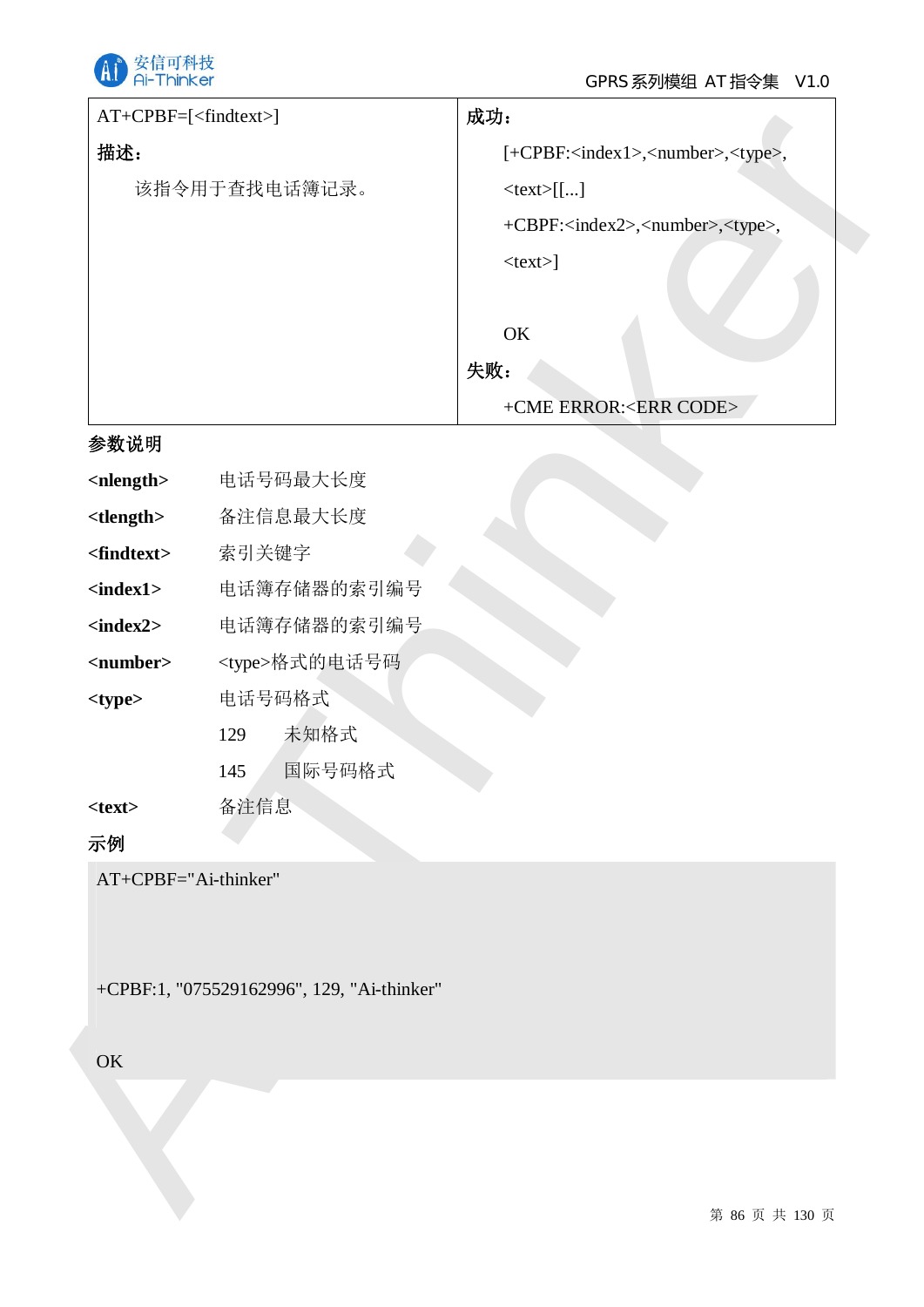

## 7.5 AT+CNUM: 获取与用户相关的 MSISDN

## 描述

## 语法

| 测试指令               |                                       | 响应                                                              |
|--------------------|---------------------------------------|-----------------------------------------------------------------|
| $AT+CNUM=?$        |                                       | OK                                                              |
| 执行指令               |                                       | 响应                                                              |
| $AT+CNUM$          |                                       | 成功:                                                             |
| 描述:                |                                       | +CNUM:[ <alpha1>],<number1>,<type1></type1></number1></alpha1>  |
|                    | 该指令用于获取与用户相关的                         | [+CNUM:[ <alpha2>],<number2>,<type2></type2></number2></alpha2> |
| MSISDN.            |                                       | $[]]$                                                           |
|                    |                                       |                                                                 |
|                    |                                       | OK                                                              |
|                    |                                       | 失败:                                                             |
|                    |                                       | +CME ERROR: <err code=""></err>                                 |
| 参数说明               |                                       |                                                                 |
| <alpha></alpha>    | 与 <numberx>有关,可选项,字母数字混编字符串</numberx> |                                                                 |
| <number></number>  | <type>格式的电话号码</type>                  |                                                                 |
| <type></type>      | 电话号码格式<br>129 未知格式                    |                                                                 |
|                    | 145 国际号码格式                            |                                                                 |
|                    |                                       |                                                                 |
|                    |                                       |                                                                 |
| 示例                 |                                       |                                                                 |
| $AT+CNUM=?$        |                                       |                                                                 |
|                    |                                       |                                                                 |
| OK<br>AT+CPBS="ON" |                                       |                                                                 |

## 参数说明

## 示例

## **OK**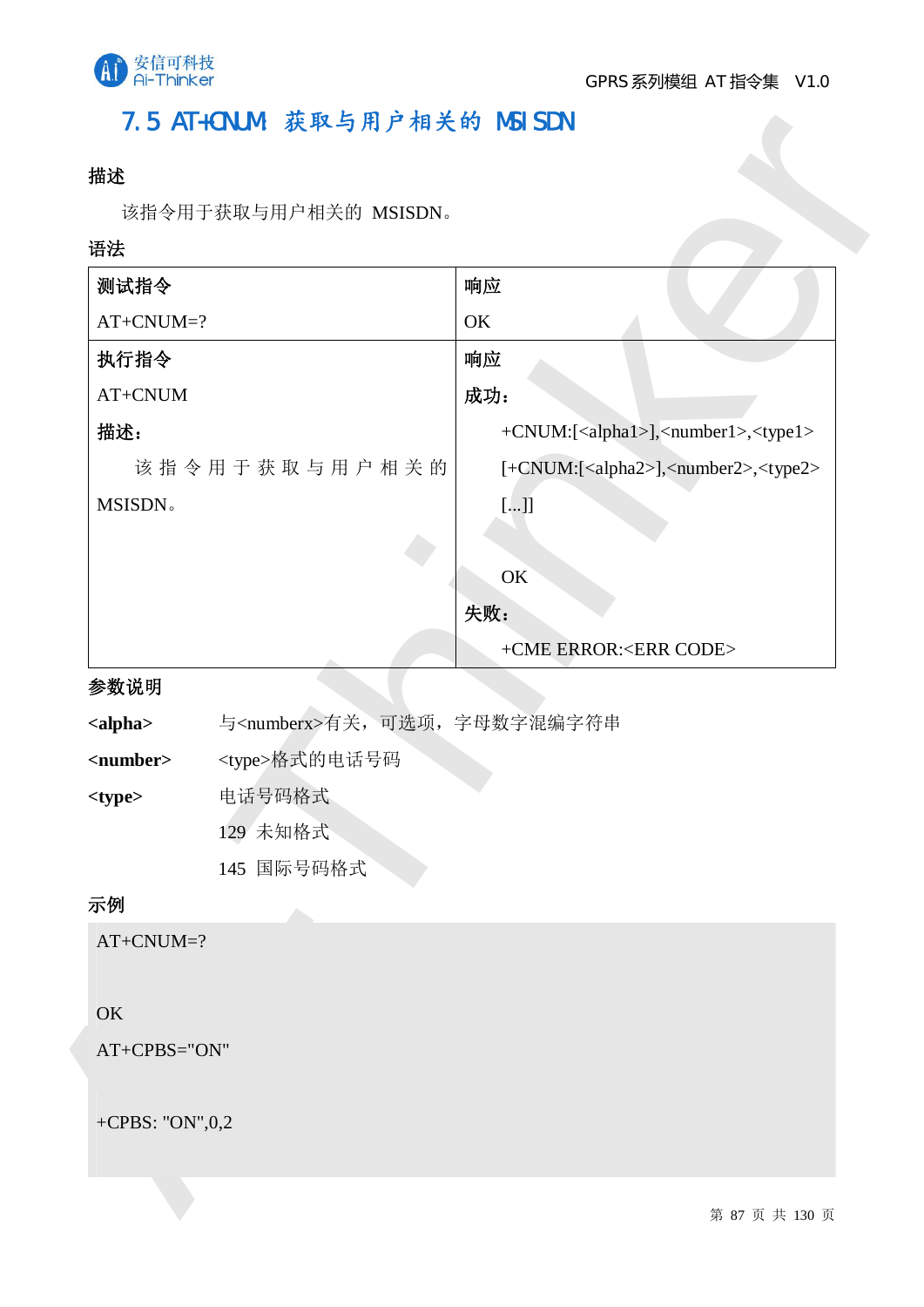

**OK** 

OK<br>
AT-CPRIM<br>
AT-CPRIM<br>
AT-CPRIM<br>
AT-CPRIM<br>
AT-CPRIM<br>
AT-CPRIM<br>
AT-CPRIM<br>
AT-CPRIM<br>
AT-CPRIM<br>
AT-CPRIM<br>
AT-CPRIM<br>
AT-CPRIM<br>
AT-CPRIM<br>
AT-CPRIM<br>
AT-CPRIM<br>
AT-CPRIM<br>
AT-CPRIM<br>
AT-CPRIM<br>
AT-CPRIM<br>
AT-CPRIM<br>
AT-CPRIM<br>
AT-CPRI AT+CPBW=1,134\*\*\*\*0120,129,"ll"

**OK** 

AT+CNUM

+CNUM: "ll","134\*\*\*\*0120",129

**OK**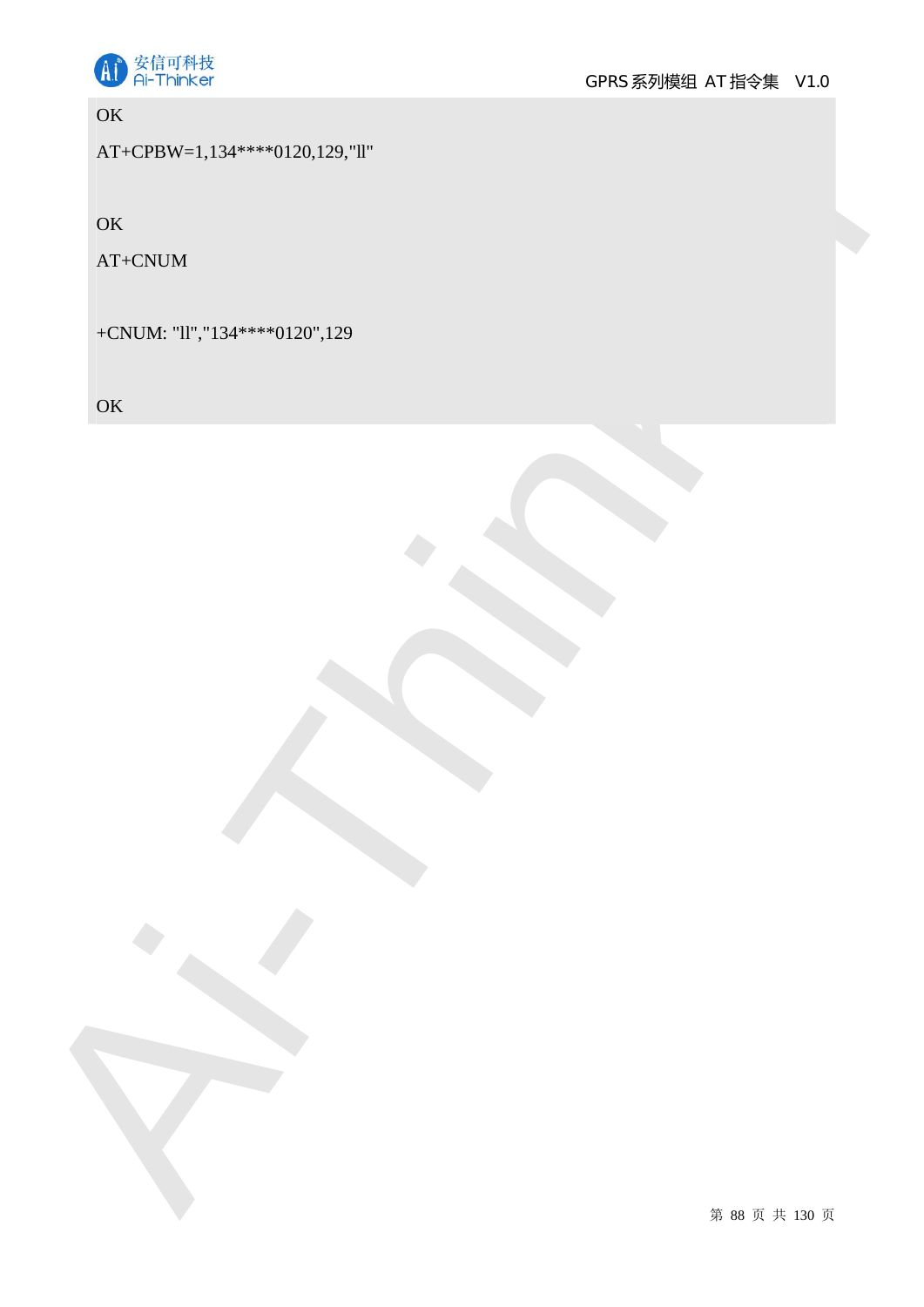

## 八、GPRS 相关指令

## 8.1 AT+CREG 获取网络注册状态

## 描述

## 语法

| 描述                                  |                                                                                                 |  |
|-------------------------------------|-------------------------------------------------------------------------------------------------|--|
| 该指令用于查询当前网络注册状态。                    |                                                                                                 |  |
| 语法                                  |                                                                                                 |  |
| 测试指令                                | 响应                                                                                              |  |
| $AT+CREG=?$                         | +CREG: (list of supported <n>s)</n>                                                             |  |
| 查询指令                                | 响应                                                                                              |  |
| AT+CREG?                            | 成功:                                                                                             |  |
| 描述:                                 | $+{\rm CREG:}\langle n \rangle, \langle stat \rangle, \langle lac \rangle, \langle ci \rangle]$ |  |
| 返回当前注册状态。                           | 失败:                                                                                             |  |
|                                     | +CME ERROR: <err></err>                                                                         |  |
| 执行指令                                | 响应                                                                                              |  |
| $AT+CREG=$                          | 成功:                                                                                             |  |
| 描述:                                 | OK                                                                                              |  |
| 设置指令用于控制非请求结果码                      | 失败:                                                                                             |  |
| $+$ CREG.                           | +CME ERROR: <err></err>                                                                         |  |
| 参数说明                                |                                                                                                 |  |
| 禁止网络注册非请求结果码<br>$\overline{0}$<br>m |                                                                                                 |  |
| 启用网络注册非请求结果码<br>$\mathbf{1}$        |                                                                                                 |  |
|                                     | 启用网络注册和位置信息非请求结果码+CREG: <stat>[,<lac>,<ci>]<br/><math>\overline{2}</math></ci></lac></stat>     |  |
| $\overline{0}$<br>$<$ stat $>$      | 未注册, MT 当前没有搜索到要注册业务的新运营商                                                                       |  |
| 已注册,本地网<br>$\mathbf{1}$             |                                                                                                 |  |
|                                     | 未注册, 但 MT 正在搜索要注册业务的新运营商                                                                        |  |
| $\overline{2}$                      |                                                                                                 |  |
| 注册被拒绝<br>3                          |                                                                                                 |  |
| 未知<br>$\overline{4}$                |                                                                                                 |  |
| 已注册, 漫游<br>5                        |                                                                                                 |  |
| $lac$<br>$<$ ci $>$                 | 字符型参数; 二个字节 (十六进制) 位置区编号<br>字符型参数; 二个字节(十六进制) 小区 ID                                             |  |

- 1 己注册,本地网
- 2 未注册, 但 MT 正在搜索要注册业务的新运营商
- 3 注册被拒绝
- 4 未知
- 5 已注册, 漫游

## <lac> 字符型参数; 二个字节(十六进制) 位置区编号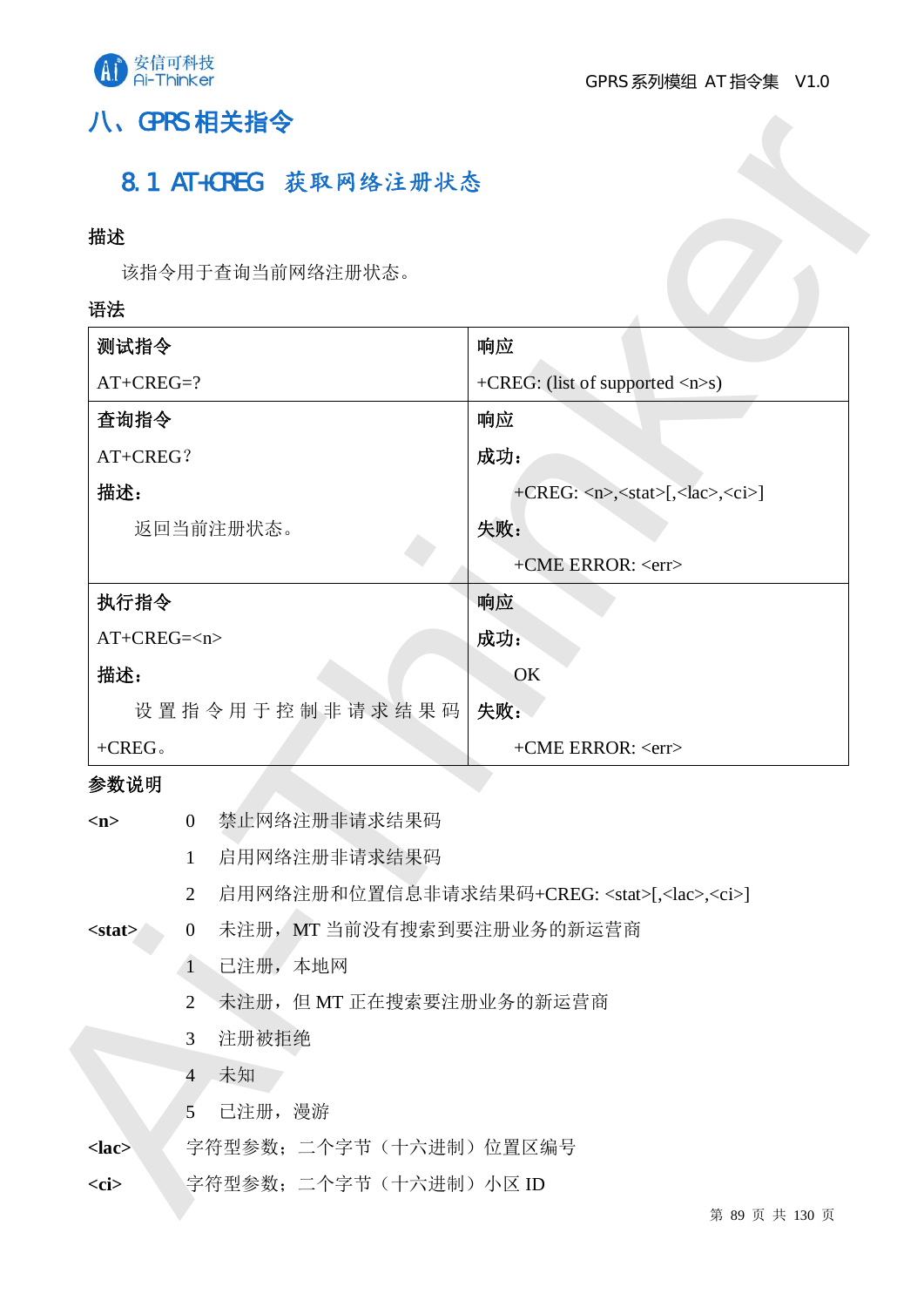

## 8.2 AT+COPS 选择运营商

## 描述

## 语法

| 描述                                                                                            |                                                             |
|-----------------------------------------------------------------------------------------------|-------------------------------------------------------------|
| 该指令用于选择运营商。                                                                                   |                                                             |
| 语法                                                                                            |                                                             |
| 测试指令                                                                                          | 响应                                                          |
| $AT+COPS=?$                                                                                   | 成功:                                                         |
|                                                                                               | +COPS: [list of supported ( <stat>,long</stat>              |
|                                                                                               | alphanumeric<br>alphanumeric<br><oper>,short</oper>         |
|                                                                                               | <oper>,numeric <oper>)s][,,(list of supported</oper></oper> |
|                                                                                               | <mode>s),(list of supported <format>s)]</format></mode>     |
|                                                                                               | 失败:                                                         |
|                                                                                               | +CME ERROR: <err></err>                                     |
| 查询指令                                                                                          | 响应                                                          |
| AT+COPS?                                                                                      | 成功:                                                         |
|                                                                                               | +COPS: <mode>[,<format>,<oper>]</oper></format></mode>      |
|                                                                                               | 失败:                                                         |
|                                                                                               | +CME ERROR: <err></err>                                     |
| 执行指令                                                                                          | 响应                                                          |
| AT+COPS= <mode>[,<format>,<oper>]</oper></format></mode>                                      | 成功:                                                         |
|                                                                                               | OK                                                          |
|                                                                                               | 失败:                                                         |
|                                                                                               | +CME ERROR: <err></err>                                     |
| 参数说明                                                                                          |                                                             |
| 未知<br>$\boldsymbol{0}$<br>$<$ stat $>$                                                        |                                                             |
| 可用运营商<br>$\mathbf{1}$                                                                         |                                                             |
| 当前运营商<br>$\overline{2}$                                                                       |                                                             |
| 禁用运营商<br>3                                                                                    |                                                             |
| 自动, <oper>字段可忽略<br/><math>&lt;</math>mode<math>&gt;</math><br/><math>\mathbf{0}</math></oper> |                                                             |
|                                                                                               | 第 90 页 共 130 页                                              |

## 参数说明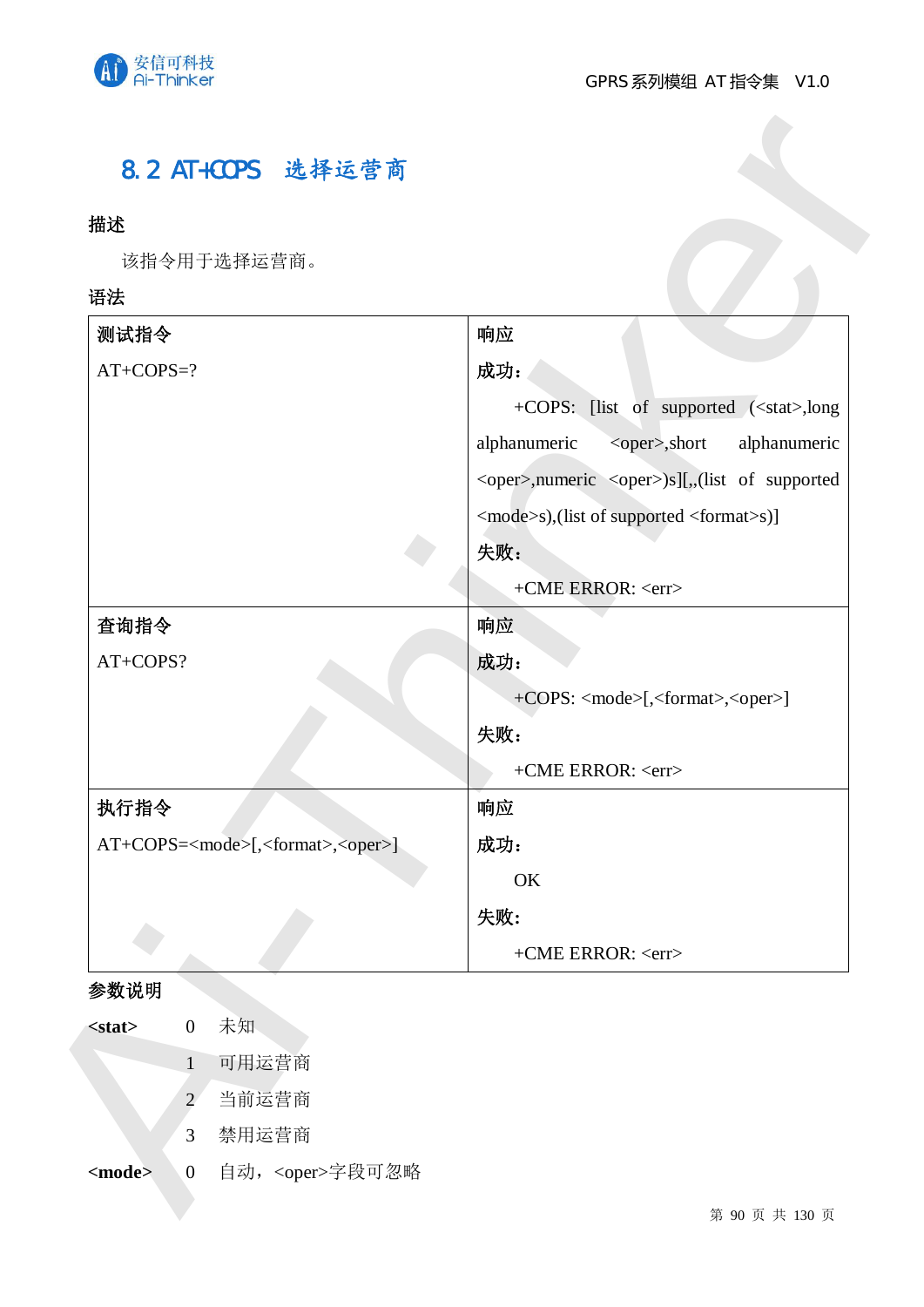

1 手动, <oper>字段不可忽略

- 4 手动/自动, <oper>字段不可忽略; 如果手动选择失败, 将进入自动选择模
- $\qquad \qquad \text{(\n $\text{mode}>=0)$$
- <format> 0 长字符型(采用字母数字格式), 最多 16 个字符
	- 1 短字符型(采用字母数字格式), 最多8个字符
	- 2 数字型<oper>
- <oper> 字符型;<format>表示该字符串采用字母数字型还是数字型;数字型表示 GSM 未知区标识号码(请参考 GSM04.08[8]底 10.5.1.3 小节),该号码包括一个3位 BCD 国家代码 (符合 ITU-TE.212 Annex A[10]标准) 和一个 2 位 BCD 网络代 码,后者与管理有关

## 8.3 AT+COPN 查询营运商名称

## 描述

|                | 于动, <oper>字段个可忽略</oper>                                                                                                                         |
|----------------|-------------------------------------------------------------------------------------------------------------------------------------------------|
|                | 从注册网络注销<br>$\overline{2}$                                                                                                                       |
|                | 仅设置 <format>(用于查询命令 AT+COPS?), 不尝试进行注册或注销<br/>3<sup>1</sup></format>                                                                            |
|                | $\langle$ <oper< td=""></oper<>                                                                                                                 |
|                | >字段可忽略); 该值不适用于查询命令的返回结果                                                                                                                        |
|                | 手动/自动, <oper>字段不可忽略; 如果手动选择失败, 将进入自动选择模<br/><math>\overline{4}</math></oper>                                                                    |
| 块              | $(\text{}=0)$                                                                                                                                   |
| $<$ format $>$ | 0 长字符型(采用字母数字格式),最多16个字符                                                                                                                        |
|                | 短字符型(采用字母数字格式), 最多8个字符<br>1                                                                                                                     |
|                | 数字型 <oper><br/><math>\overline{2}</math></oper>                                                                                                 |
| <oper></oper>  | 字符型; <format>表示该字符串采用字母数字型还是数字型; 数字型表示 GSM</format>                                                                                             |
|                | 未知区标识号码(请参考 GSM04.08[8]底 10.5.1.3 小节), 该号码包括一个3位                                                                                                |
|                | BCD 国家代码 (符合 ITU-TE.212 Annex A[10]标准) 和一个 2 位 BCD 网络代                                                                                          |
|                |                                                                                                                                                 |
|                | 码,后者与管理有关<br>8.3 AT+COPN 查询营运商名称                                                                                                                |
| 描述<br>语法       | 该指令用于查询运营商名称。                                                                                                                                   |
| 测试指令           | 响应                                                                                                                                              |
| $AT+COPN=?$    | 成功:                                                                                                                                             |
|                | OK                                                                                                                                              |
|                | 失败:                                                                                                                                             |
|                | +CME ERROR: <err></err>                                                                                                                         |
| 执行指令           | 响应                                                                                                                                              |
| $AT+COPN=$     | 成功:                                                                                                                                             |
| 描述:            |                                                                                                                                                 |
|                | +COPN: <numeric1>,<alpha1>[<cr><lf<br>设置指令用于控制非请求结果码<br/>&gt;+COPN: <numeric2>,<alpha2>[]]</alpha2></numeric2></lf<br></cr></alpha1></numeric1> |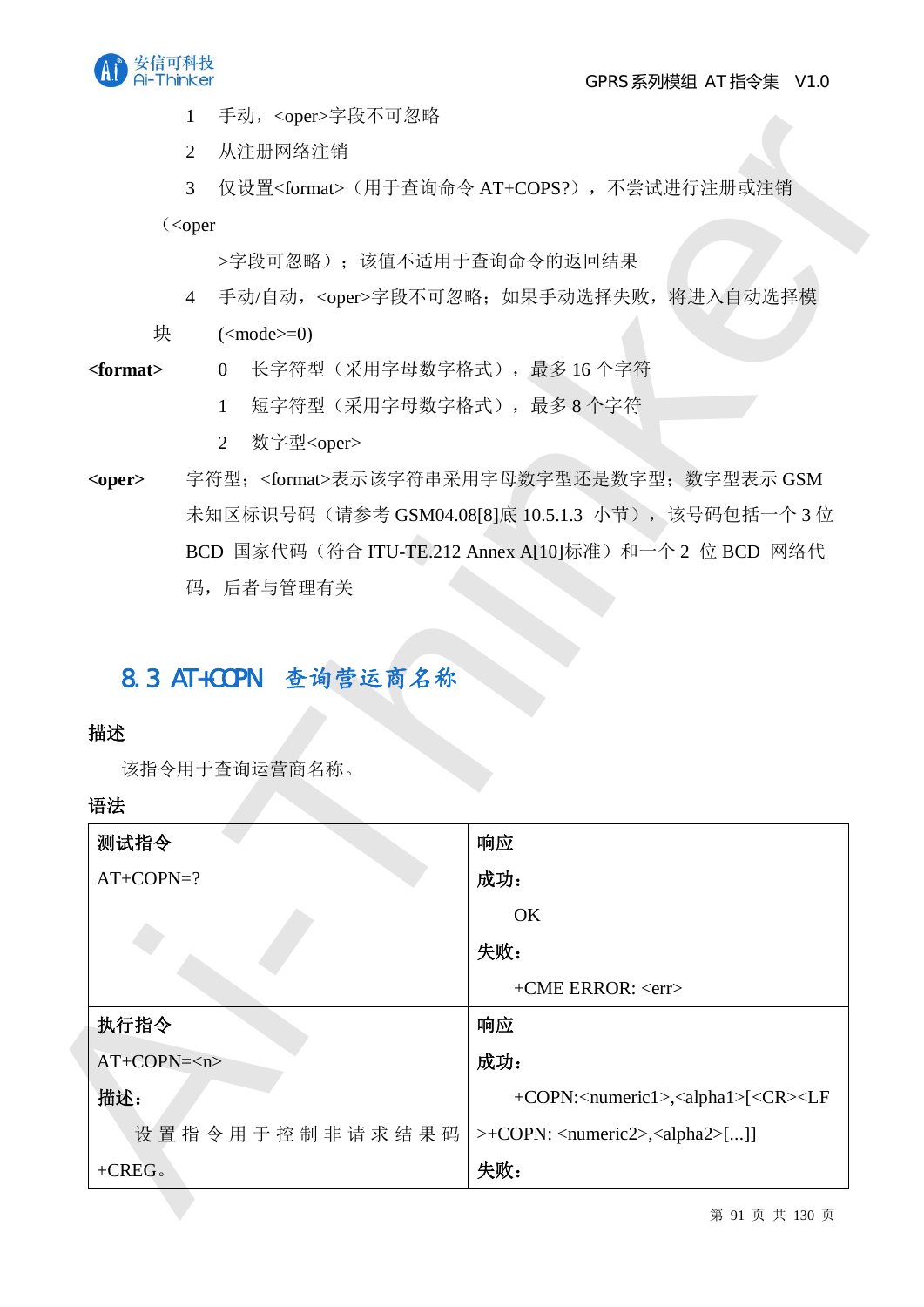

+CME ERROR: <err>

## 参数说明

## 8.4 AT+CSQ 获取信号质量

## 描述

#### 语法

|                                  |                              | $+CME$ ERROR: $\langle err \rangle$               |
|----------------------------------|------------------------------|---------------------------------------------------|
| 参数说明                             |                              |                                                   |
| <numericn></numericn>            | 字符型参数; 数字格式的运营商(请参考 AT+COPS) |                                                   |
| <alphan></alphan>                |                              | 字符型参数;长字符串格式(采用字母数字格式)的运营商(请参考                    |
| $AT+COPS$ )                      |                              |                                                   |
|                                  |                              |                                                   |
|                                  | 8.4 AT+CSQ 获取信号质量            |                                                   |
|                                  |                              |                                                   |
| 描述                               |                              |                                                   |
|                                  | 该指令用于查询信号质量。                 |                                                   |
| 语法                               |                              |                                                   |
| 测试指令                             |                              | 响应                                                |
| $AT+CSQ=?$                       |                              | +CSQ: (list of supported <rssi>s),(list of</rssi> |
|                                  |                              | supported<br>ber>s)                               |
| 执行指令                             |                              | 响应                                                |
| $AT+CSQ$                         |                              | 成功:                                               |
| 描述:                              |                              | $+CSQ: $ , $$                                     |
|                                  | 返回 MT 的接收信号强度与误码率。           | 失败:                                               |
|                                  |                              | +CME ERROR: <err></err>                           |
| 参数说明                             |                              |                                                   |
| $<$ rssi $>$<br>$\boldsymbol{0}$ | 小于-113dBm                    |                                                   |
| $\mathbf{1}$                     | $-111dBm$                    |                                                   |
|                                  | $-109$ $-53$ dBm<br>2.30     |                                                   |
| 31                               | $-51dBm$                     |                                                   |
| 99                               | 未知或不可测                       |                                                   |
| <ber>(百分比格式)</ber>               | 07                           | RXQUA 值, 参考 GSM05.08[20]章节 7.2.4                  |
|                                  | 未知或不可测<br>99                 |                                                   |
|                                  |                              |                                                   |
|                                  |                              |                                                   |
|                                  |                              |                                                   |
|                                  |                              | 第 92 页 共 130 页                                    |

## 参数说明

- $\epsilon$ **rssi** $> 0 \qquad \pi$ <sup> $\pm$ </sup>-113dBm
	- 1 -111dBm
	- 2..30 -109...-53dBm
	- 31 -51dBm
	- 99 未知或不可测
- <ber>(百分比格式) 0...7 RXQUA 值, 参考 GSM05.08[20]章节 7.2.4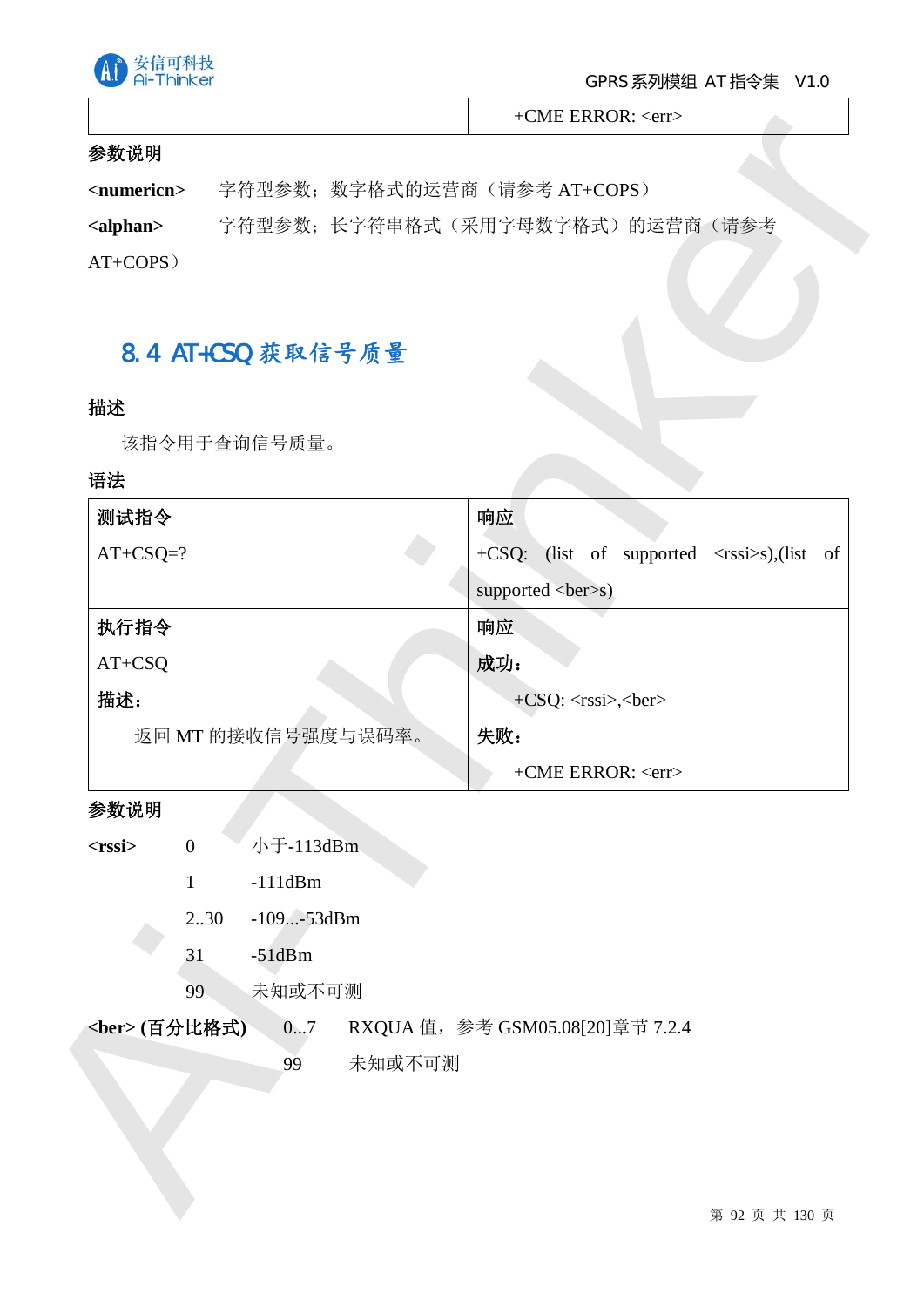

## 8.5 AT+CGDCONT 定义 PDP 上下文

## 描述

## 语法

| 该命令用于定义 PDP 上下文参数。                                                                                              |                                                                                   |
|-----------------------------------------------------------------------------------------------------------------|-----------------------------------------------------------------------------------|
| 语法                                                                                                              |                                                                                   |
| 测试指令                                                                                                            | 响应                                                                                |
| AT+CGDCONT=?                                                                                                    | 成功:                                                                               |
|                                                                                                                 | +CGDCONT: (range of supported <cid>s),</cid>                                      |
|                                                                                                                 | <pdp_type>,(list of supported<d_comp>s), (list</d_comp></pdp_type>                |
|                                                                                                                 | of supported <h_comp>s) [<cr><lf></lf></cr></h_comp>                              |
|                                                                                                                 | [+CGDCONT: (range of supported <cid>s),</cid>                                     |
|                                                                                                                 | <pdp_type>,(list of supported <d_comp>s),</d_comp></pdp_type>                     |
|                                                                                                                 | (list of supported <h_comp>s) []]</h_comp>                                        |
|                                                                                                                 | 失败:                                                                               |
|                                                                                                                 | +CME ERROR: <err></err>                                                           |
| 查询指令                                                                                                            | 响应                                                                                |
| AT+CGDCONT?                                                                                                     | 成功:                                                                               |
|                                                                                                                 | +CGDCONT: <cid>,<pdp_type>,<apn>,&lt;</apn></pdp_type></cid>                      |
|                                                                                                                 | PDP_addr>, <d_comp>,<h_comp>[<cr><lf></lf></cr></h_comp></d_comp>                 |
|                                                                                                                 | +CGDCONT: <cid>, <pdp_type>,<apn>,</apn></pdp_type></cid>                         |
|                                                                                                                 | $\langle PDP\_addr \rangle, \langle d\_comp \rangle, \langle h\_comp \rangle$ []] |
|                                                                                                                 | OK                                                                                |
|                                                                                                                 | 失败:                                                                               |
|                                                                                                                 | $+$ CME ERROR: $\langle$ err $>$                                                  |
| 执行指令                                                                                                            | 响应                                                                                |
| AT+CGDCONT= <cid>[,<pdp_type>[,<apn></apn></pdp_type></cid>                                                     | 成功:                                                                               |
| $[$ , <pdp_addr><math>[</math>, <d_comp><math>[</math>, <h_comp><math>[</math>]]]]</h_comp></d_comp></pdp_addr> | OK                                                                                |
|                                                                                                                 | 失败:                                                                               |
|                                                                                                                 | +CME ERROR: <err></err>                                                           |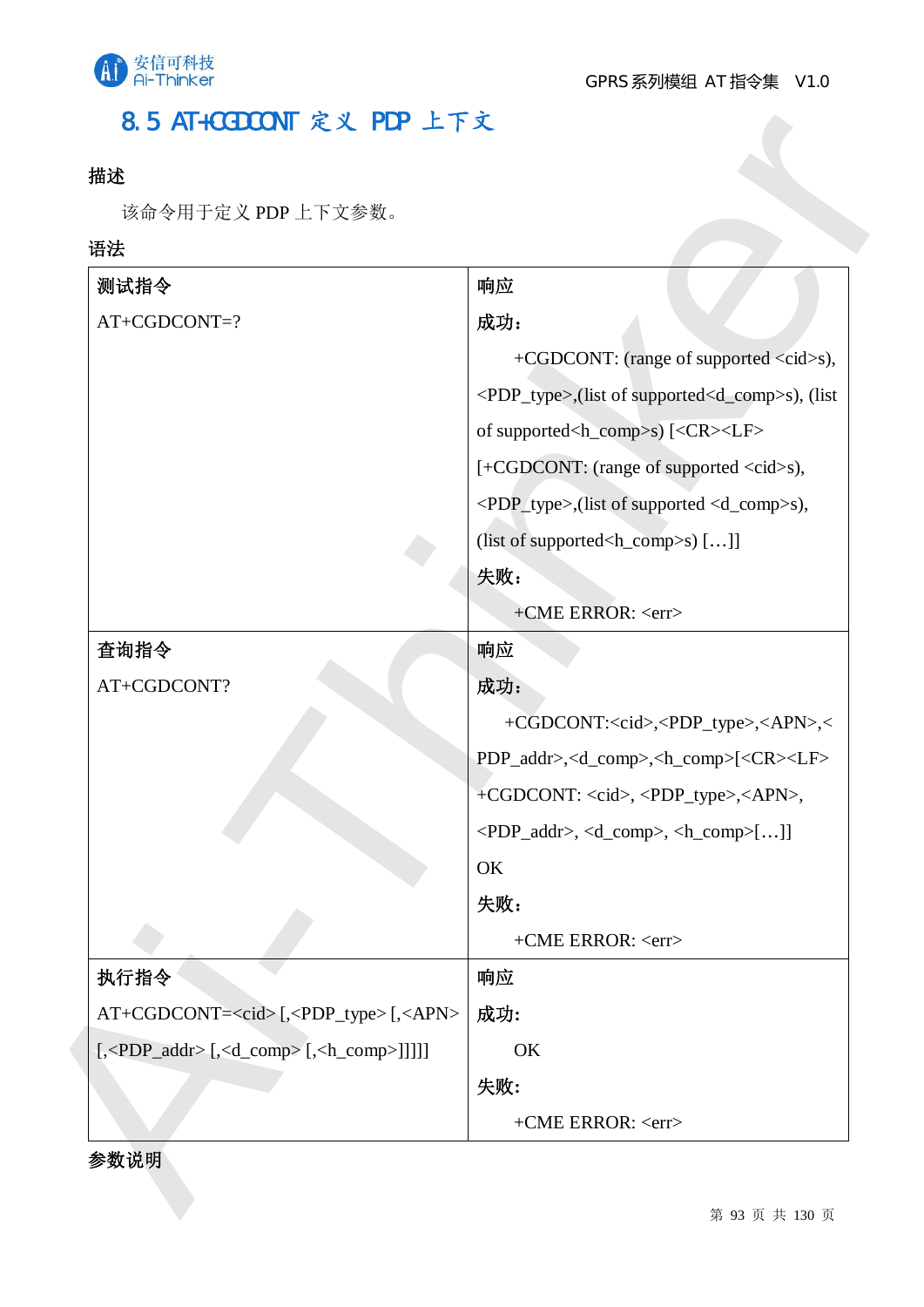

#### GPRS 系列模组 AT 指令集 V1.0

<cid> PDP 上下文标识符, 数值型参数 (1~7): 用于指定当前 PDP 上下文的标识 符。

- PPP 点对点协议
- <APN> 接入点名称: 表示一个字符串参数, 用于选择 GGSN 或外部分组数据网络的逻 辑名称。若该参数取值为空或省略,则需要请求签约值
- <PDP\_addr> 字符型参数;用于表示对于特定 PDP 上下文, MT 分配的地址空间。若该参 数取值为空或省略, 则 TE 在 PDP 启动过程中提供其他取值; 若不能提供其 它取值, 则需要请求动态地址。即便在 PDP 启动过程中已分配地址, 该命 令的读出形式仍继续返回为空。使用 AT+CGPADDR 命令, 可读出该分配 地址
- <d\_comp> 关闭(若取值省略,则该参数为缺省值); 数值型参数; 用于控制 PDP 数 据压缩
- <h comp> 关闭(若取值省略,则该参数为缺省值); 数值型参数; 用于控制 PDP 头 压缩

## 8.6 AT+CGATT GPRS 附着和分离

## 揣述

| 符。                  |                                                   |
|---------------------|---------------------------------------------------|
| $\langle$ PDP_type> | 分组数据协议类型, 字符型参数; 用于指定分组数据协议的类型。                   |
|                     | IP 网际协议                                           |
|                     | 网际协议, 版本6<br>IPV6                                 |
|                     | 点对点协议<br><b>PPP</b>                               |
| <apn></apn>         | 接入点名称;表示一个字符串参数,用于选择 GGSN 或外部分组数据网络的逻             |
|                     | 辑名称。若该参数取值为空或省略, 则需要请求签约值                         |
| $\langle$ PDP_addr> | 字符型参数;用于表示对于特定 PDP 上下文, MT 分配的地址空间。若该参            |
|                     | 数取值为空或省略, 则 TE 在 PDP 启动过程中提供其他取值; 若不能提供其          |
|                     | 它取值,则需要请求动态地址。即便在 PDP 启动过程中已分配地址,该命               |
|                     | 令的读出形式仍继续返回为空。使用 AT+CGPADDR 命令, 可读出该分配            |
|                     | 地址                                                |
| $< d_{comp>}$       | 关闭(若取值省略, 则该参数为缺省值); 数值型参数; 用于控制 PDP 数            |
|                     | 据压缩                                               |
|                     |                                                   |
| $L$ comp>           | 关闭(若取值省略,则该参数为缺省值); 数值型参数; 用于控制 PDP 头             |
|                     | 压缩                                                |
|                     |                                                   |
|                     |                                                   |
|                     | 8.6 AT+CGATT GPRS 附着和分离                           |
| 描述                  |                                                   |
|                     | 该命令用于将 MT 附着 GPRS 业务, 或将 MT 从 GPRS 业务分离。该命令执行成功后, |
|                     | MT 保持 V.25ter 命令状态。若 MT 已处于请求状态,则忽略执行命令操作,且返回 OK。 |
|                     | 当附着状态转为分离状态时,将自动去激活所有 PDP 上下文。                    |
| 语法                  |                                                   |
| 测试指令                | 响应                                                |
| $AT+CGATT=?$        | 成功:                                               |
|                     | $+CGATT$ : (list of supported $\langle$ state>s)  |
|                     | OK                                                |

语法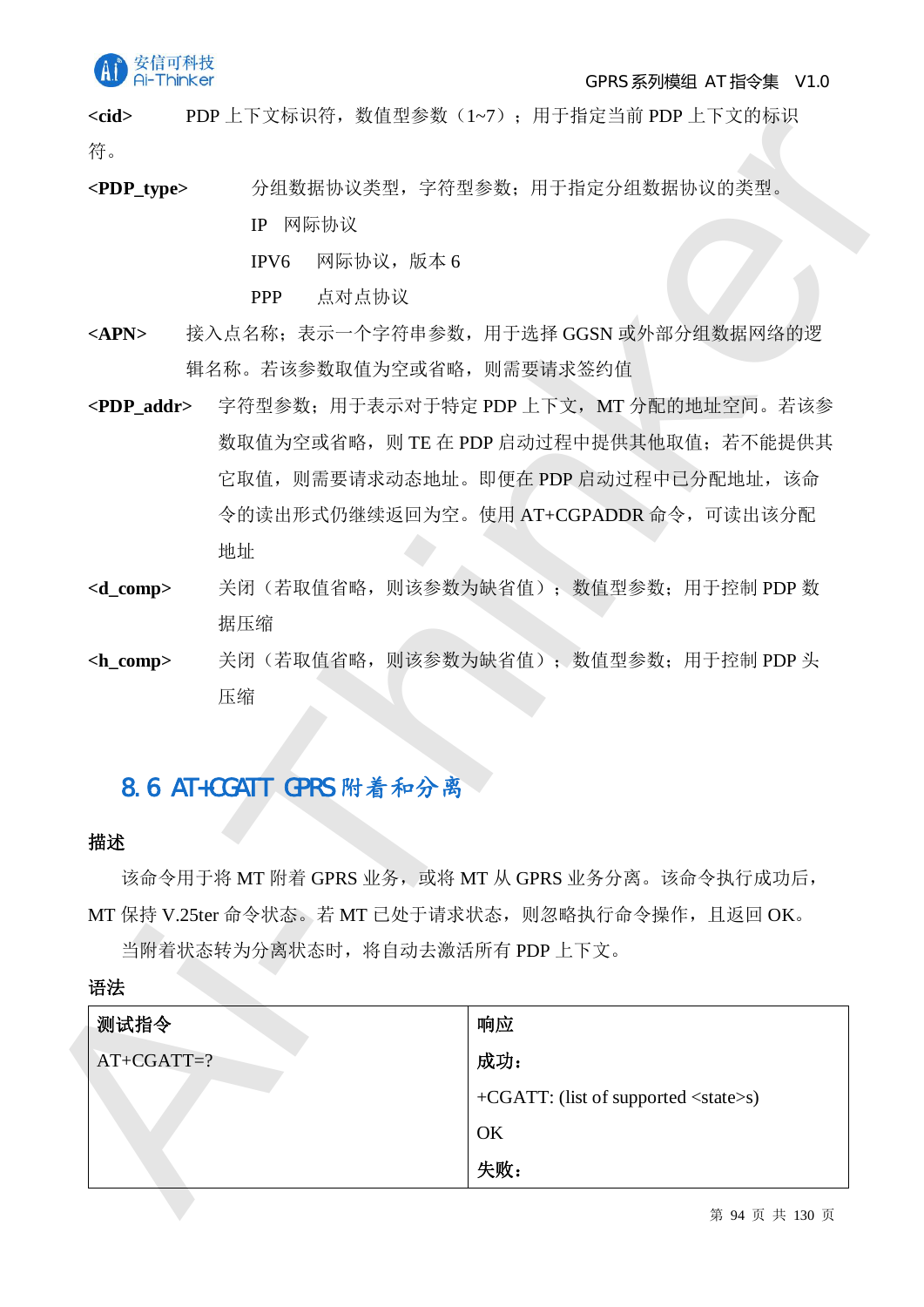

#### GPRS 系列模组 AT 指令集 V1.0

|                                  | +CME ERROR: <err></err>                                                                                                                           |
|----------------------------------|---------------------------------------------------------------------------------------------------------------------------------------------------|
| 查询指令                             | 响应                                                                                                                                                |
| AT+CGATT?                        | 成功:                                                                                                                                               |
|                                  | +CGATT: <state></state>                                                                                                                           |
|                                  | OK                                                                                                                                                |
|                                  | 失败:                                                                                                                                               |
|                                  | +CME ERROR: <err></err>                                                                                                                           |
| 执行指令                             | 响应                                                                                                                                                |
| AT+CGATT= <state></state>        | 成功:                                                                                                                                               |
|                                  | OK                                                                                                                                                |
|                                  | 失败:                                                                                                                                               |
|                                  | +CME ERROR: <err></err>                                                                                                                           |
| 参数说明                             |                                                                                                                                                   |
| 0 分离<br><state></state>          |                                                                                                                                                   |
|                                  |                                                                                                                                                   |
| 附着<br>$\mathbf{1}$               |                                                                                                                                                   |
| 8.7 AT+CGACT PDP 上下文激活和去激活<br>描述 | 该命令可激活或去激活指定的 PDP 上下文。该命令执行成功后, MT 保持 V.25ter 命令<br>状态。若 PDP 上下文已处于请求状态, 则该状态保持不变。当执行该命令的激活形式时,<br>若 MT 没有附着 GPRS, MT 首先进行 GPRS 附着, 然后尝试激活指定的上下文。 |
|                                  |                                                                                                                                                   |
| 测试指令                             | 响应                                                                                                                                                |
| $AT+CGACT=?$                     | 成功:                                                                                                                                               |
|                                  | +CGACT: (list of supported <state>s)</state>                                                                                                      |
|                                  | OK                                                                                                                                                |
| 语法                               | 失败:                                                                                                                                               |
|                                  | +CME ERROR: <err></err>                                                                                                                           |

## 参数说明

## 8.7 AT+CGACT PDP 上下文激活和去激活

## 描述

| 测试指令         | 响应                                           |
|--------------|----------------------------------------------|
| $AT+CGACT=?$ | 成功:                                          |
|              | +CGACT: (list of supported <state>s)</state> |
|              | OK                                           |
|              | 失败:                                          |
|              | +CME ERROR: <err></err>                      |
| 查询指令         | 响应                                           |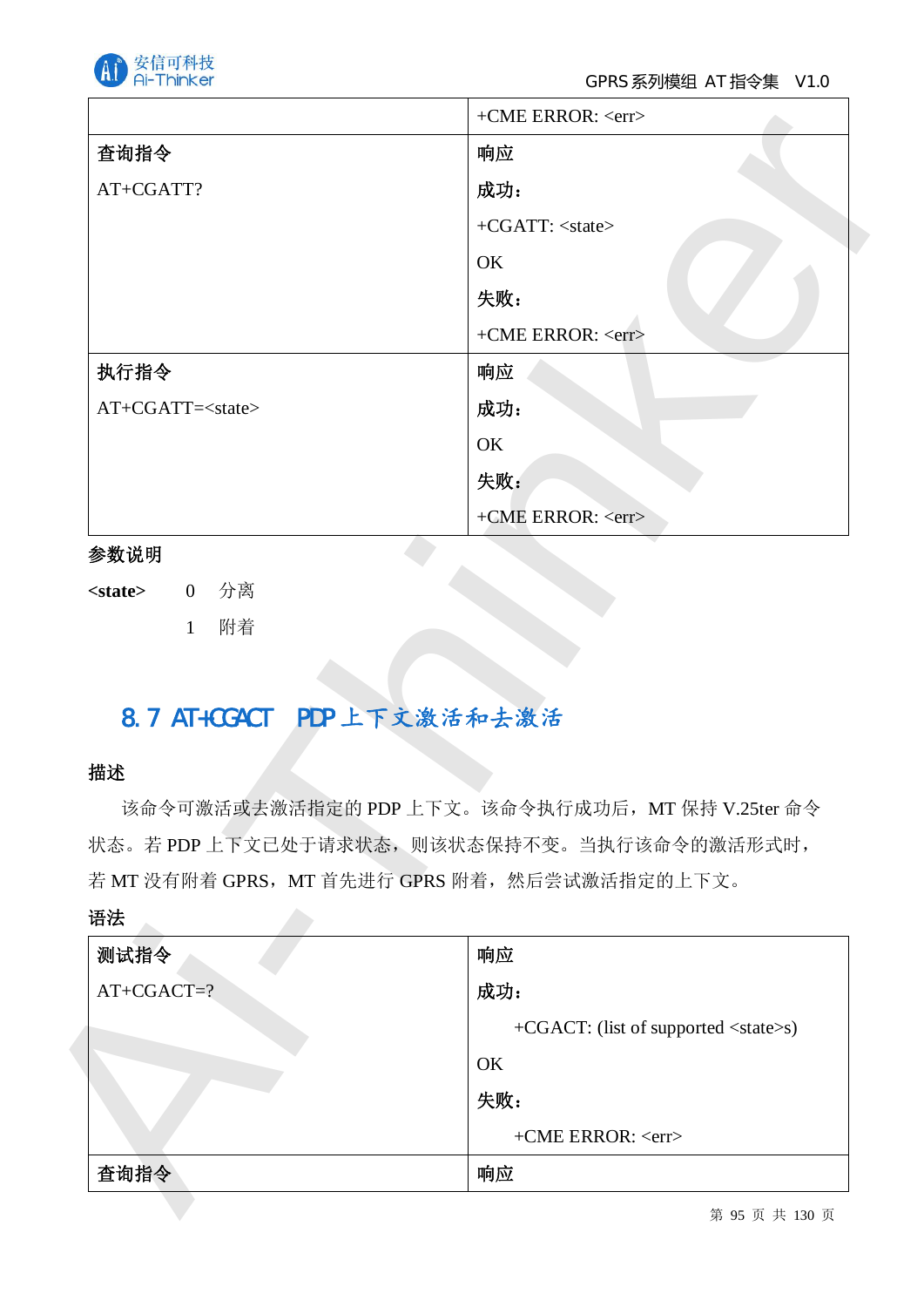

| AT+CGACT?      | 成功:                     |
|----------------|-------------------------|
|                | $+CGACT: (, $           |
|                | OK                      |
|                | 失败:                     |
|                | +CME ERROR: <err></err> |
| 执行指令           | 响应                      |
| $AT+CGACT=[[[$ | 成功:                     |
|                | OK                      |
|                | 失败:                     |
|                | +CME ERROR: <err></err> |

## 参数说明

- <state> 0 去激活
	- 1 激活

## 8.8 AT+CGPADDR 显示 PDP 地址

## 描述

| AT+CGACT?                                            | 成功:                                         |
|------------------------------------------------------|---------------------------------------------|
|                                                      | +CGACT: ( <cid>, <state>)</state></cid>     |
|                                                      | OK                                          |
|                                                      | 失败:                                         |
|                                                      | +CME ERROR: <err></err>                     |
| 执行指令                                                 | 响应                                          |
| $AT+CGACT=[, [, [, ]]]$                              | 成功:                                         |
|                                                      | OK                                          |
|                                                      | 失败:                                         |
|                                                      | +CME ERROR: <err></err>                     |
| 参数说明                                                 |                                             |
| 去激活<br><state><br/><math>\overline{0}</math></state> |                                             |
| 激活<br>$\mathbf{1}$                                   |                                             |
| 8.8 AT+CGPADDR 显示 PDP 地址                             | 整数型参数; 用于标识一个 PDP 上下文定义, 请参考 AT+CGDCONT     |
| 该命令可返回指定上下文标识的 PDP 地址列表。                             |                                             |
| $<$ cid $>$<br>描述<br>语法<br>测试指令                      | 响应                                          |
| AT+CGPADDR=?                                         | 成功:                                         |
|                                                      | +CGPADDR: (list of defined <cid>s)</cid>    |
|                                                      | OK                                          |
|                                                      | 失败:                                         |
|                                                      | +CME ERROR: <err></err>                     |
| 执行指令                                                 | 响应                                          |
| AT+CGPADDR= <cid>[,<cid>[,]]</cid></cid>             | 成功:                                         |
|                                                      | +CGPADDR: <cid>,<pdp_addr></pdp_addr></cid> |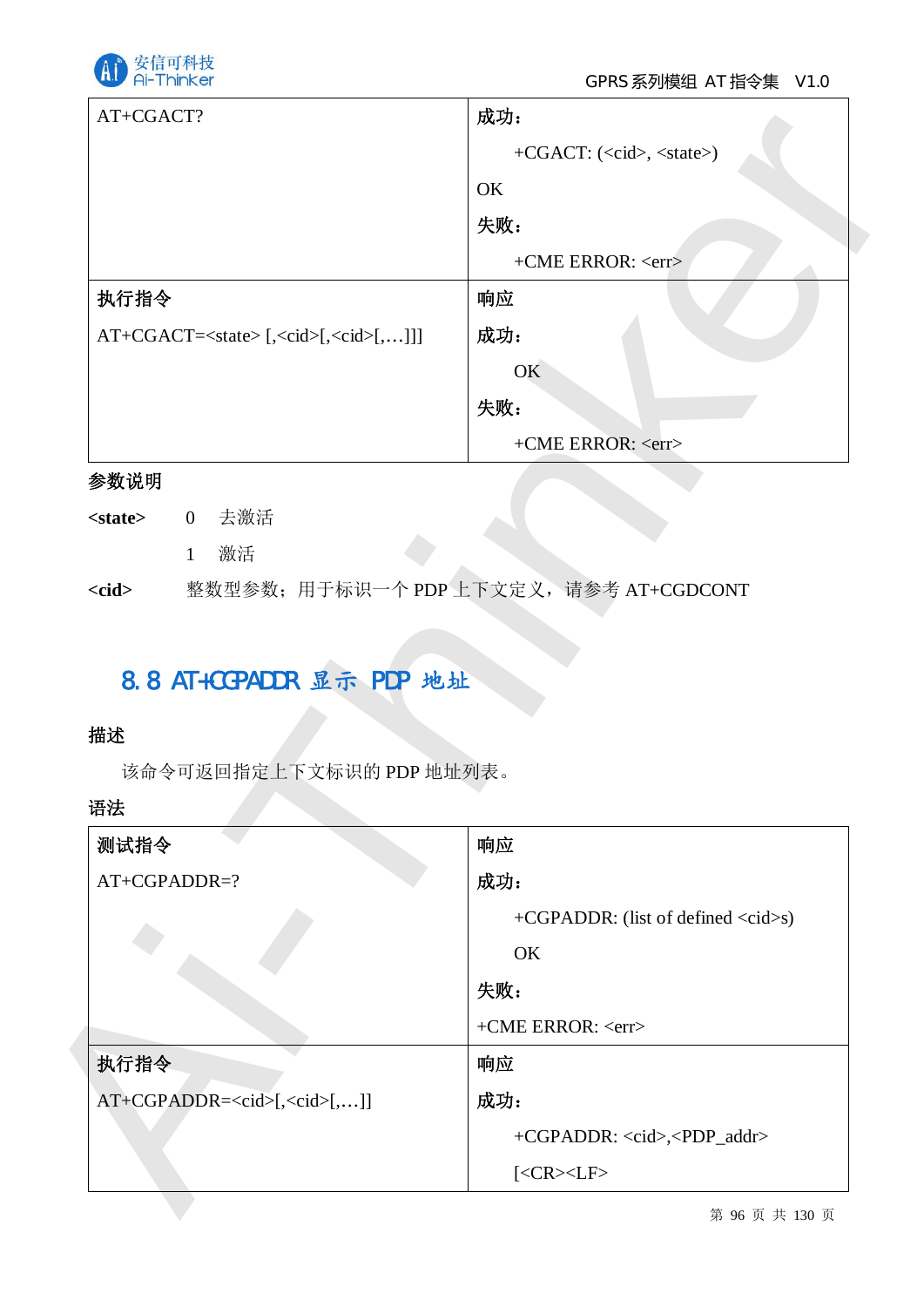

| $+ CGPADDR: , []$                |  |
|----------------------------------|--|
| OΚ                               |  |
| 失败:                              |  |
| $+$ CME ERROR: $\langle$ err $>$ |  |

#### 参数说明

# 8.9 AT+CGCLASS GPRS 移动台类别

## 描述

|                       |                                         | OK                                                    |
|-----------------------|-----------------------------------------|-------------------------------------------------------|
|                       |                                         | 失败:                                                   |
|                       |                                         | $+$ CME ERROR: $\langle$ err $>$                      |
| 参数说明                  |                                         |                                                       |
| $<$ cid $>$           | 整数型参数; 用于标识一个 PDP 上下文定义, 请参考 AT+CGDCONT |                                                       |
| <pdp_addr></pdp_addr> | 字符型参数; 用于标识特定 PDP 上下文 MT 所获取的地址。该地址可以是  |                                                       |
|                       |                                         | 静态的, 也可以是动态的。对于静止地址来说, 当上下文定义后通过                      |
|                       |                                         | AT+CGDCONT 命令设置的地址; 对于动态地址来说, 在最后一次 PDP 上             |
|                       |                                         | 下文激活过程中, 使用被 <cid>参考的上下文定义时所指配的地址。当地址</cid>           |
|                       | 不可用时, 则省 <pdp_address></pdp_address>    |                                                       |
|                       |                                         |                                                       |
|                       |                                         |                                                       |
| 描述                    | 该指令用于设置 MT 的移动台类别。                      |                                                       |
| 语法                    |                                         |                                                       |
| 测试指令<br>AT+CGCLASS=?  |                                         | 响应<br>成功:                                             |
|                       |                                         |                                                       |
|                       |                                         | +CGCLASS: (list of supported <class>s)<br/>OK</class> |
|                       |                                         | 失败:                                                   |
|                       |                                         | +CME ERROR: <err></err>                               |
| 查询指令                  |                                         | 响应                                                    |
| AT+CGCLASS?           |                                         | 成功:                                                   |
|                       |                                         | +CGCLASS: <value></value>                             |
|                       |                                         | OK                                                    |
|                       |                                         | 失败:                                                   |
|                       |                                         | +CME ERROR: <err></err>                               |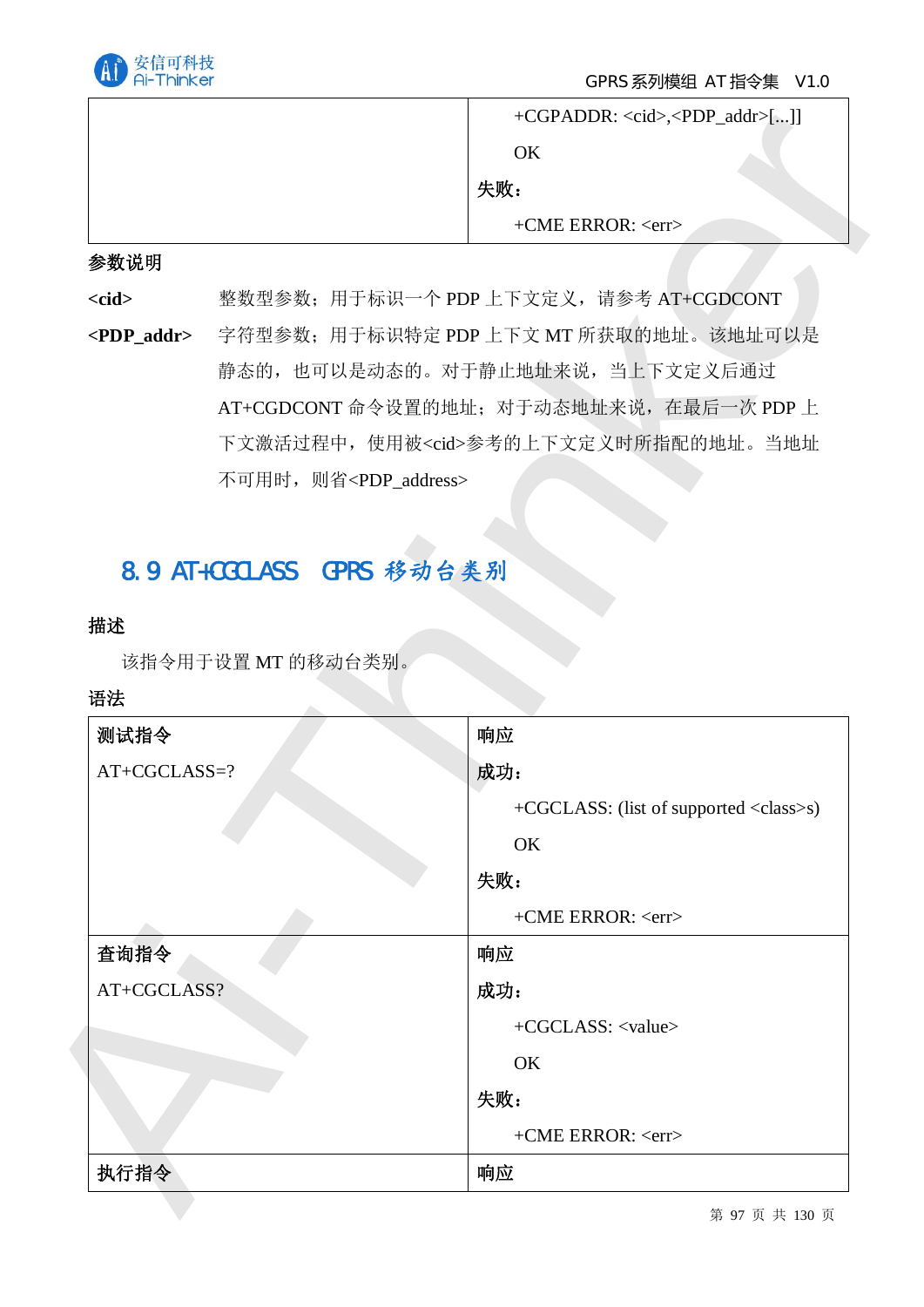

## GPRS 系列模组 AT 指令集 V1.0

| AT+CGCLASS= <class></class> | 成功:                              |  |
|-----------------------------|----------------------------------|--|
|                             | OK                               |  |
|                             | 失败:                              |  |
|                             | $+$ CME ERROR: $\langle$ err $>$ |  |

## 参数说明

## 8.10 AT+ECSQ 控制是否主动上报信号质量

## 描述

|                 | $AT+CGCLASS = $                | 成功:                                         |
|-----------------|--------------------------------|---------------------------------------------|
|                 |                                | OK                                          |
|                 |                                | 失败:                                         |
|                 |                                | +CME ERROR: <err></err>                     |
| 参数说明            |                                |                                             |
| <class></class> | 字符型参数;表示 GPRS 移动台的类别(按功能的降序排列) |                                             |
|                 | "B"<br>类别B                     |                                             |
|                 | "CC" 仅在电路交换模式下为类别 C(最低级别)      |                                             |
|                 |                                |                                             |
|                 | 8.10 AT+ECSQ 控制是否主动上报信号质量      |                                             |
| 描述              |                                |                                             |
|                 | 该指令用于设置是否主动上报信号质量。             |                                             |
| 语法              |                                |                                             |
| 测试指令            |                                | 响应                                          |
| $AT+ECSQ=?$     |                                | 成功:                                         |
|                 |                                | +ECSQ: (list of supported <value>s)</value> |
|                 |                                | OK                                          |
|                 |                                |                                             |
|                 |                                | 失败:                                         |
|                 |                                | +CME ERROR: <err></err>                     |
| 查询指令            |                                | 响应                                          |
| AT+ECSQ?        |                                | 成功:                                         |
|                 |                                | +ECSQ: <value></value>                      |
|                 |                                | OK                                          |
|                 |                                | 失败:                                         |
|                 |                                | +CME ERROR: <err></err>                     |
| 执行指令            |                                | 响应                                          |
|                 | AT+ECSQ= <value></value>       | 成功:                                         |
|                 |                                | OK                                          |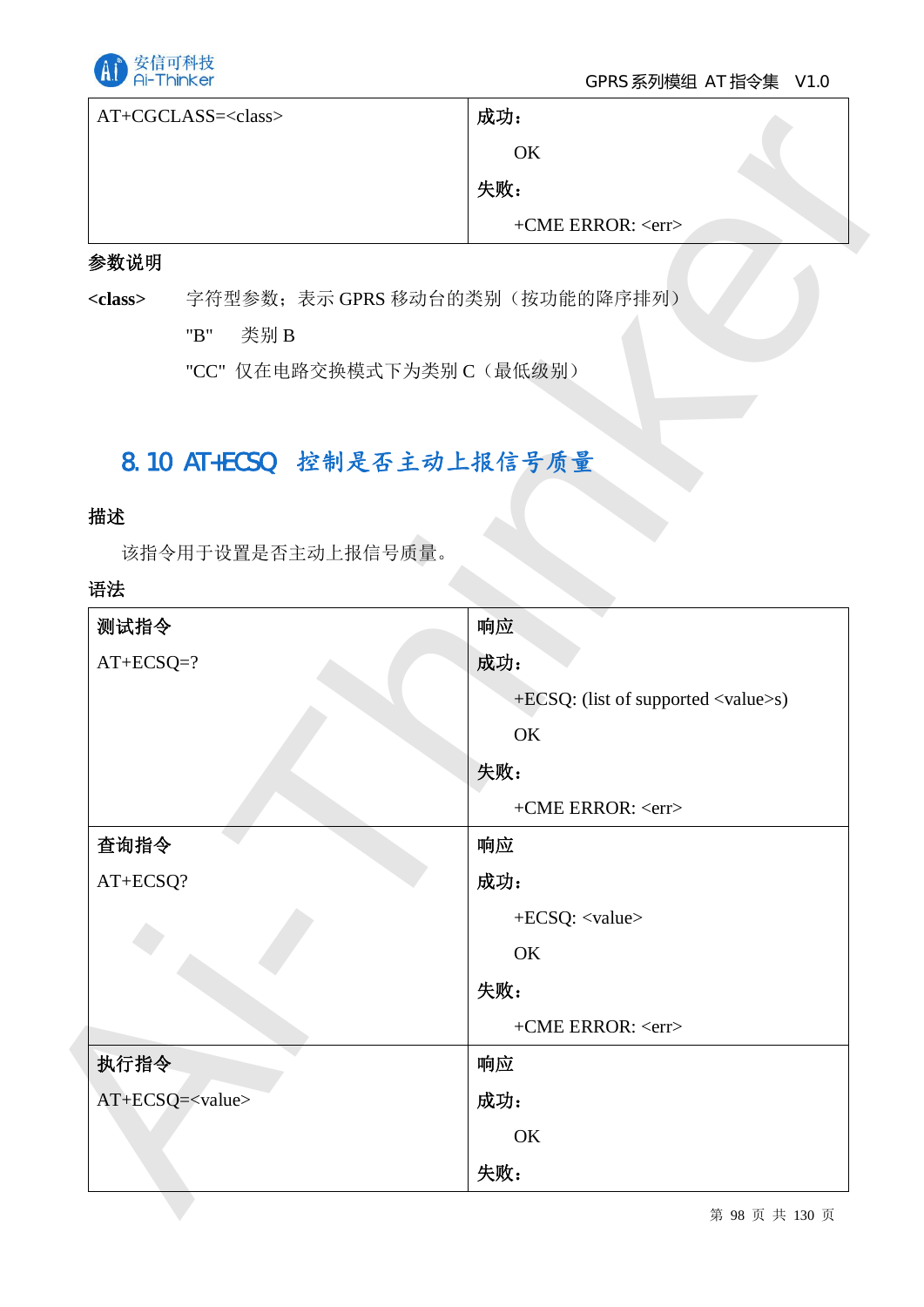

+CME ERROR: <err>

## 参数说明

- Ai-Thinker <value> 0 关闭主动上报信号质量
	- 1 开启主动上报信号质量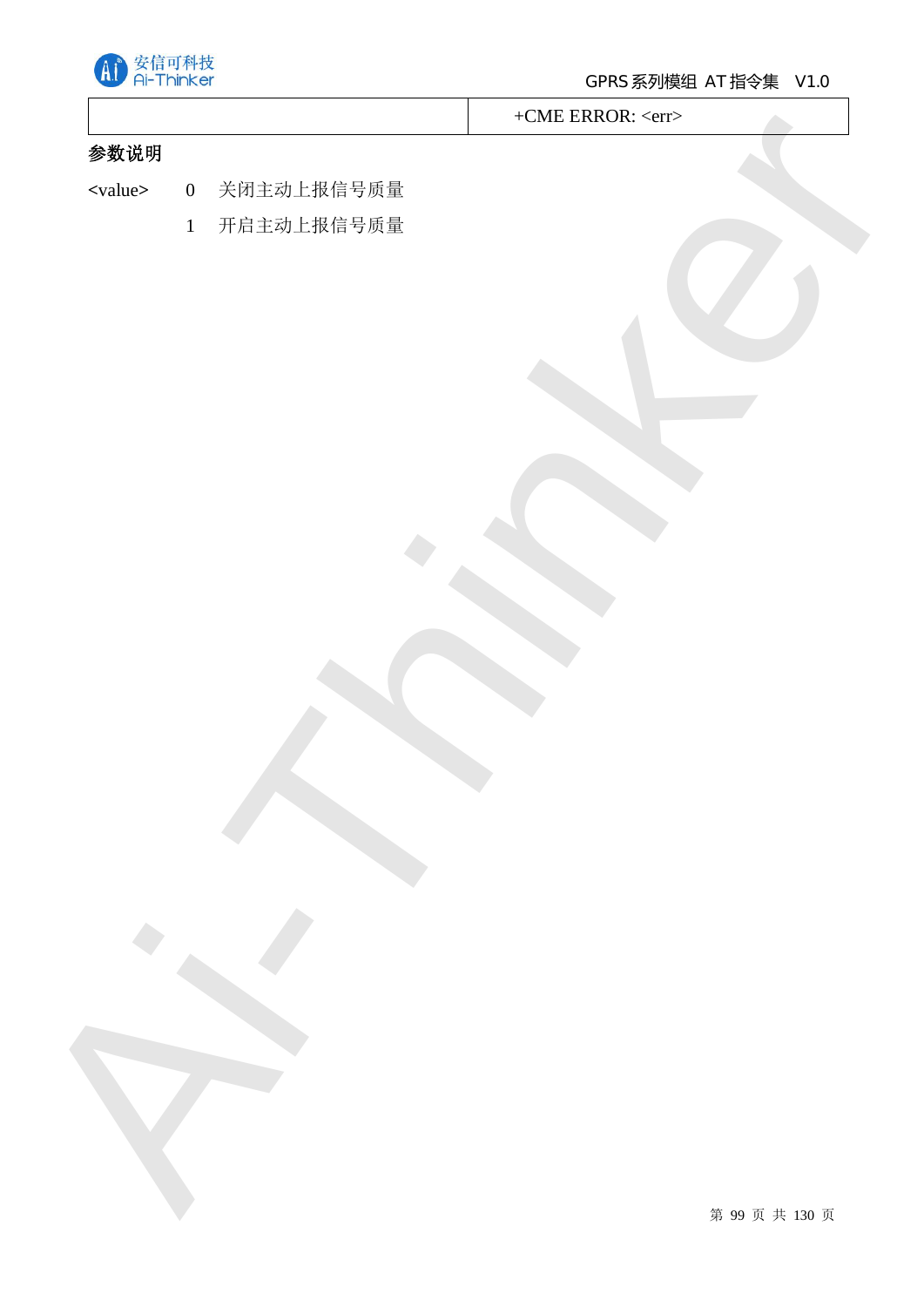

# 九、GPS 相关指令

# 9.1 AT+GPS 开启或关闭 GPS

## 描述

## 语法

| 描述                                    |                                            |
|---------------------------------------|--------------------------------------------|
| 该指令用于开启或关闭 GPS 功能。                    |                                            |
| 语法                                    |                                            |
| 测试指令                                  | 响应                                         |
| $AT+GPS=?$                            | 成功:                                        |
|                                       | +GPS: (list of supported <state>s)</state> |
|                                       | OK                                         |
|                                       | 失败:                                        |
|                                       | +CME ERROR: <err></err>                    |
| 查询指令                                  | 响应                                         |
| AT+GPS?                               | 成功:                                        |
| 描述                                    | +GPS: <state></state>                      |
| 该指令用于查询 GPS 的开启状态。                    | OK                                         |
|                                       | 失败:                                        |
|                                       | +CME ERROR: <err></err>                    |
| 执行指令                                  | 响应                                         |
| AT+GPS= <state></state>               | 成功:                                        |
|                                       | OK                                         |
|                                       | 失败:                                        |
|                                       | +CME ERROR: <err></err>                    |
| 参数说明                                  |                                            |
| 关闭<br>$<$ state $>$<br>$\overline{0}$ |                                            |
| 开启<br>$\mathbf{1}$                    |                                            |
|                                       |                                            |

## 参数说明

# 9.2 AT+AGPS 开启或关闭 AGPS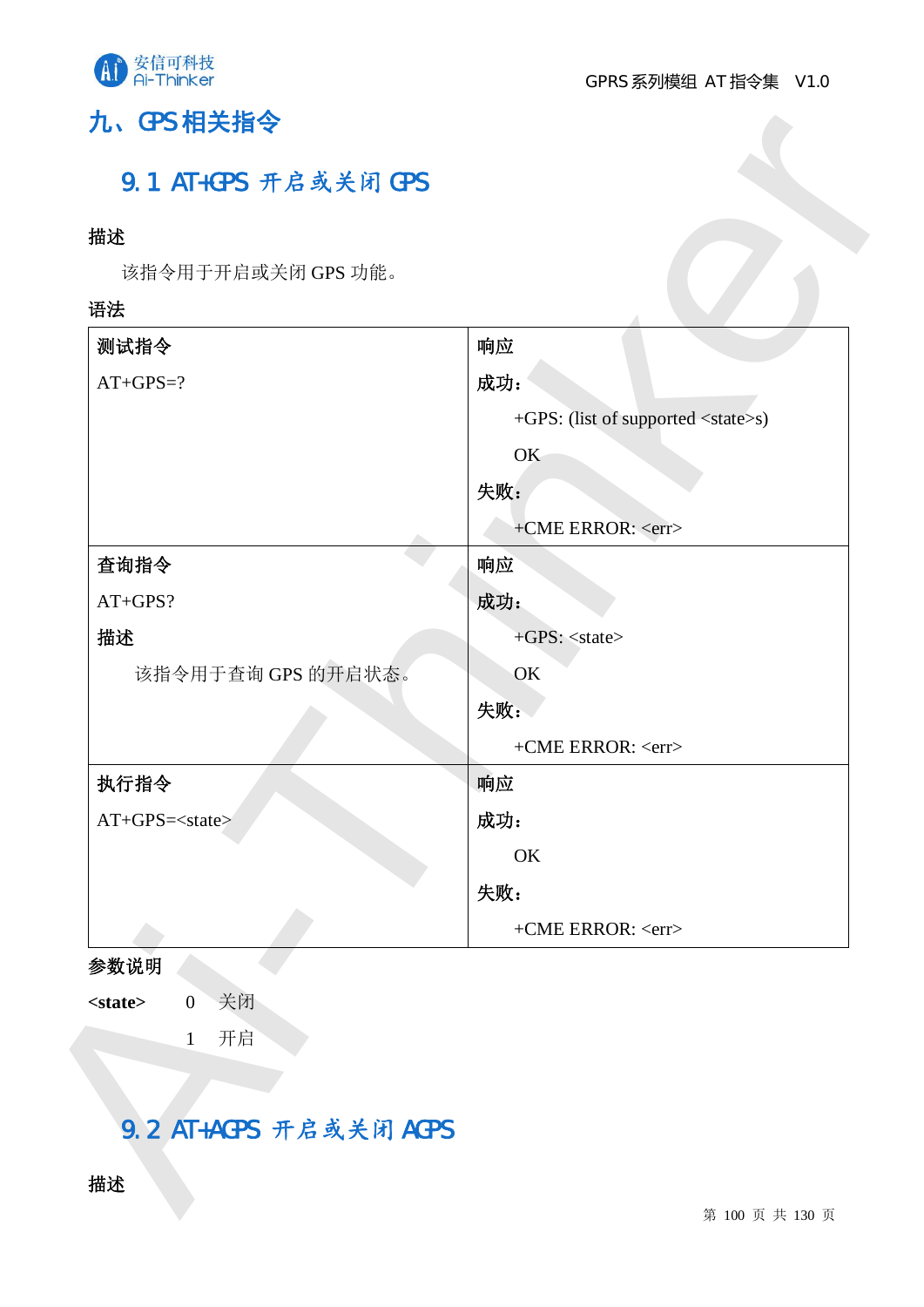

该指令用于设置是否启用 AGPS 功能。

## 语法

| 测试指令                          | 响应                                          |
|-------------------------------|---------------------------------------------|
| $AT+AGPS=?$                   | 成功:                                         |
|                               | +AGPS: (list of supported <state>s)</state> |
|                               | OK                                          |
|                               | 失败:                                         |
|                               | +CME ERROR: <err></err>                     |
| 查询指令                          | 响应                                          |
| AT+AGPS?                      | 成功:                                         |
|                               | +AGPS: <state></state>                      |
|                               | OK                                          |
|                               | 失败:                                         |
|                               | +CME ERROR: <err></err>                     |
| 执行指令                          | 响应                                          |
| AT+AGPS= <state></state>      | 成功:                                         |
|                               | OK                                          |
|                               | 失败:                                         |
|                               | +CME ERROR: <err></err>                     |
| 参数说明                          |                                             |
| 关闭<br>$<$ state $> 0$         |                                             |
| 开启<br>$\mathbf{1}$            |                                             |
| 备注                            |                                             |
|                               | 开启 AGPS 功能的同时会开启 GPS, 所以在设置之前要先关闭 GPS       |
|                               |                                             |
| 9.3 AT+GPSRD 设置 NEMA 数据输出时间间隔 |                                             |
|                               |                                             |
| 描述                            |                                             |
| 该指令用于设置 NEMA 数据输出的时间间隔。       |                                             |
| 语法                            |                                             |
|                               | 第 101 页 共 130 页                             |

## 参数说明

## 备注

## 9.3 AT+GPSRD 设置 NEMA 数据输出时间间隔

## 描述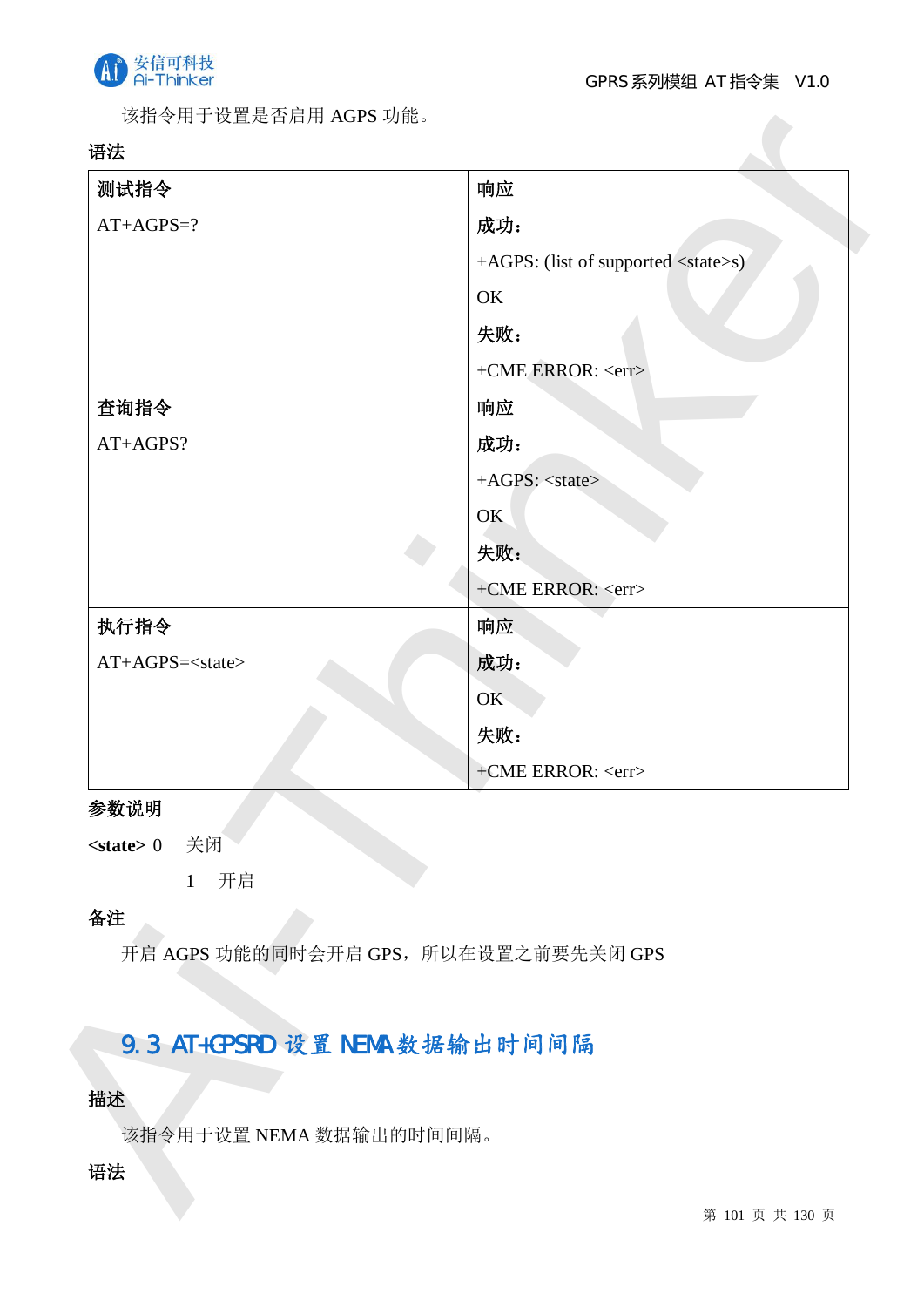

| 测试指令                                   | 响应                                           |
|----------------------------------------|----------------------------------------------|
| $AT+GPSRD=?$                           | 成功:                                          |
|                                        | +GPSRD: (list of supported <value>s)</value> |
|                                        | OK                                           |
|                                        | 失败:                                          |
|                                        | +CME ERROR: <err></err>                      |
| 查询指令                                   | 响应                                           |
| AT+GPSRD?                              | 成功:                                          |
| 描述                                     | +GPSRD: <value></value>                      |
| 查询当前设置的输出时间间隔。                         | OK                                           |
|                                        | 失败:                                          |
|                                        | +CME ERROR: <err></err>                      |
| 执行指令                                   | 响应                                           |
| AT+GPSRD= <value></value>              | 成功:                                          |
|                                        | <b>OK</b>                                    |
|                                        | 失败:                                          |
|                                        | +CME ERROR: <err></err>                      |
| 参数说明                                   |                                              |
| 整数型参数;取值范围为(0~3600)<br><value></value> |                                              |
| 不输出 NMEA 数据<br>$\overline{0}$          |                                              |
| 13600 以设定的值为时间间隔输出 NMEA 数据             |                                              |
|                                        |                                              |
| 9.4 AT+GPSMD GPS 模式                    |                                              |
| 描述                                     |                                              |
|                                        | 该指令用于设置 GPS 模式, 目前支持两种模式: 单 GPS 模式或 GPS+BD。  |
|                                        |                                              |
|                                        |                                              |
|                                        |                                              |
| 语法<br>测试指令<br>$AT+GPSMD=?$             | 响应<br>成功:                                    |

## 参数说明

## 9.4 AT+GPSMD GPS 模式

## 描述

| 测试指令         | 响应                                                         |
|--------------|------------------------------------------------------------|
| $AT+GPSMD=?$ | 成功:                                                        |
|              | $+$ GPSMD: (list of supported $\langle$ value $\rangle$ s) |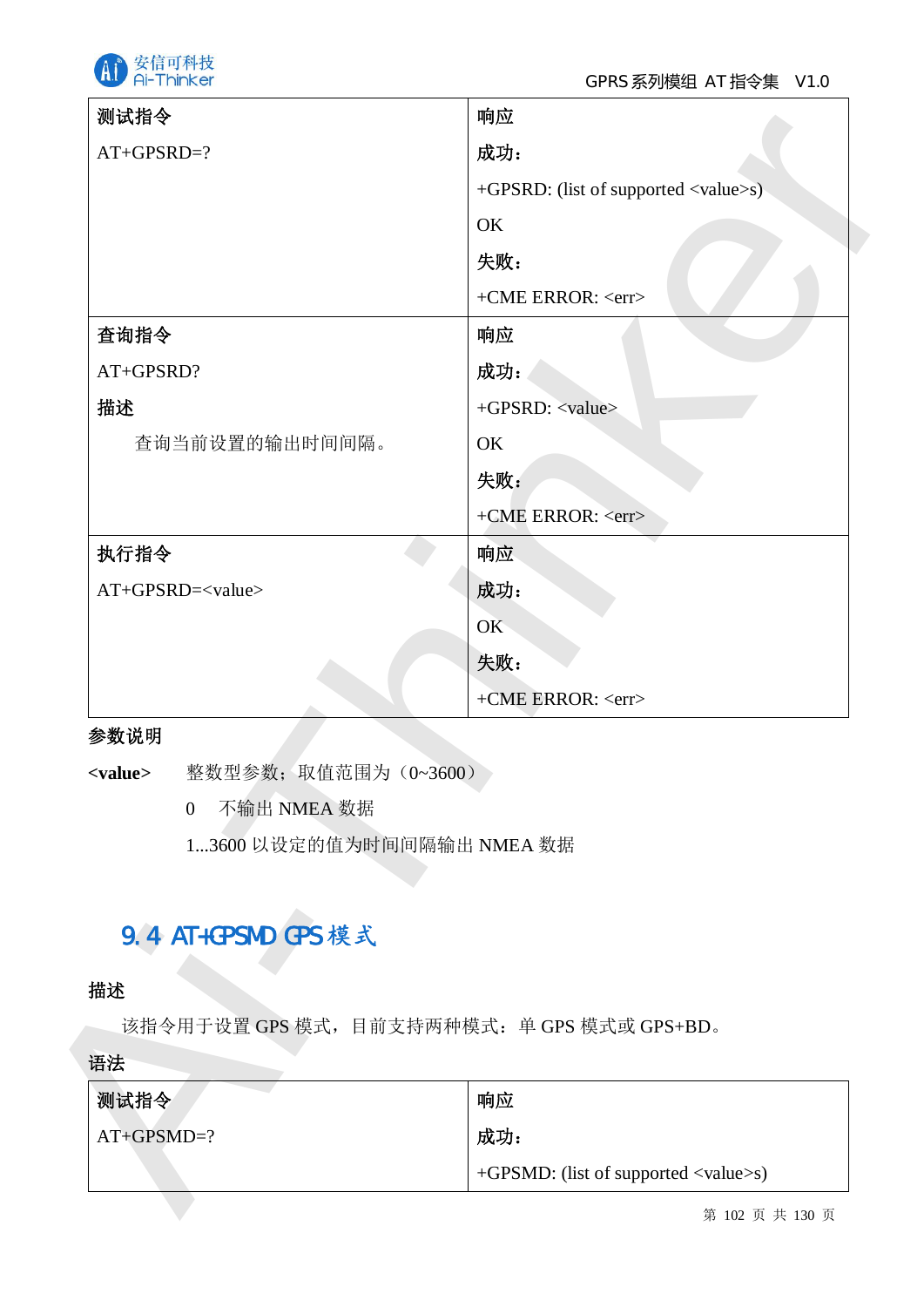

|                         | 失败:                     |
|-------------------------|-------------------------|
|                         | +CME ERROR: <err></err> |
| 查询指令                    | 响应                      |
| AT+GPSMD?               | 成功:                     |
| 描述                      | +GPSMD: <mode></mode>   |
| 查询当前设置的 GPS 模式。         | OK                      |
|                         | 失败:                     |
|                         | +CME ERROR: <err></err> |
| 执行指令                    | 响应                      |
| AT+GPSMD= <mode></mode> | 成功:                     |
|                         | OK                      |
|                         | 失败:                     |
|                         | +CME ERROR: <err></err> |
|                         |                         |
|                         |                         |
|                         |                         |

## 参数说明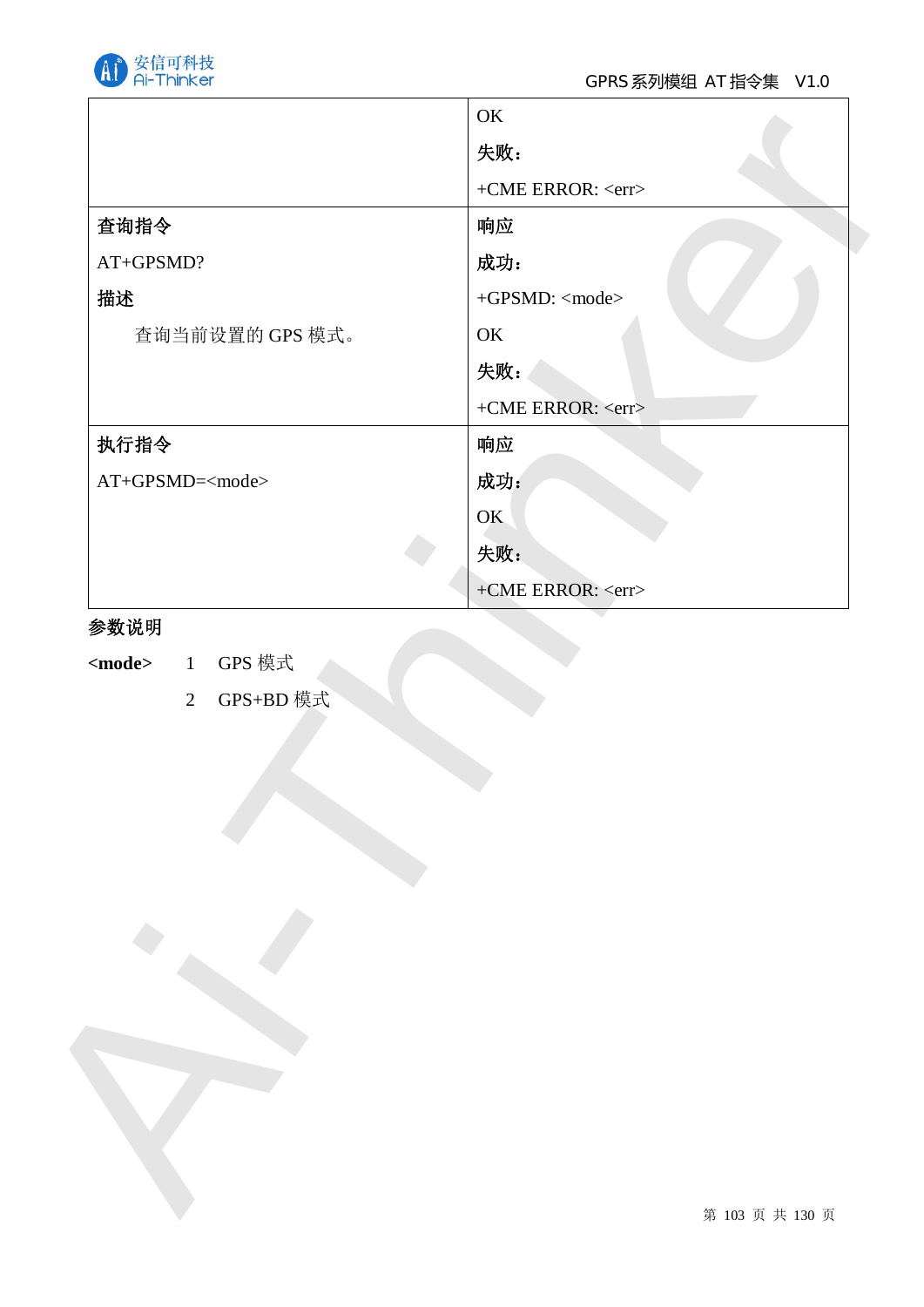

# 十、TCP/IP 相关指令

## 10.1 AT+CIPSTART 创建 TCP/UDP 连接

## 描述

## 语法

| 描述                                                                       |                              |                                            |
|--------------------------------------------------------------------------|------------------------------|--------------------------------------------|
|                                                                          | 该指令用于创建 TCP 或者 UDP 连接。       |                                            |
| 语法                                                                       |                              |                                            |
| 测试指令                                                                     |                              | 响应                                         |
| AT+CIPSTART=?                                                            |                              | +CIPSTART:("TCP","UDP"),<br>$((0-255).(0-$ |
|                                                                          |                              | $(0-255)(0-255)(0-255))$ , $(0-65536)$     |
|                                                                          |                              | OK                                         |
| 执行指令                                                                     |                              | 响应                                         |
|                                                                          | 1.使用 IP 作为远程服务器的地址:          | 成功:                                        |
| AT+CIPSTART= <mode>,<ip address="">,<port></port></ip></mode>            |                              | 单链接模式返回                                    |
|                                                                          | 2.使用域名作为远程服务器的地址:            | <b>CONNECT OK</b>                          |
| AT+CIPSTART= <mode>,<domain< td=""><td></td><td>OK</td></domain<></mode> |                              | OK                                         |
| name>, <port></port>                                                     |                              | 多连接模式返回                                    |
|                                                                          | +CIPNUM: <n></n>             |                                            |
|                                                                          |                              | OK                                         |
|                                                                          |                              | 失败:                                        |
|                                                                          |                              | <b>ERROR</b>                               |
| 参数说明                                                                     |                              |                                            |
| <mode></mode>                                                            | 连接模式: TCP 或者 UDP             |                                            |
| <ip address=""></ip>                                                     | 要连接的服务器的 IP                  |                                            |
| <domain name=""></domain>                                                | 要连接的服务器的域名                   |                                            |
| <port></port>                                                            | 要连接的服务器的端口                   |                                            |
| 备注                                                                       |                              |                                            |
| $\blacksquare$                                                           | 在创建连接之前, 一定要完成附着网络的步骤, 参考示例。 |                                            |
| 示例                                                                       |                              |                                            |
| $AT+CGATT=1$                                                             | //附着网络, 如果需要上网, 这条指令是必选的     |                                            |
| $+CGATT:1$                                                               |                              |                                            |
|                                                                          |                              | 第 104 页 共 130 页                            |

## 参数说明

| $models$                  | 连接模式: TCP 或者 UDP |
|---------------------------|------------------|
| $\langle$ IP address>     | 要连接的服务器的 IP      |
| <domain name=""></domain> | 要连接的服务器的域名       |
| $<$ port $>$              | 要连接的服务器的端口       |
|                           |                  |

#### 备注

## 示例

## +CGATT:1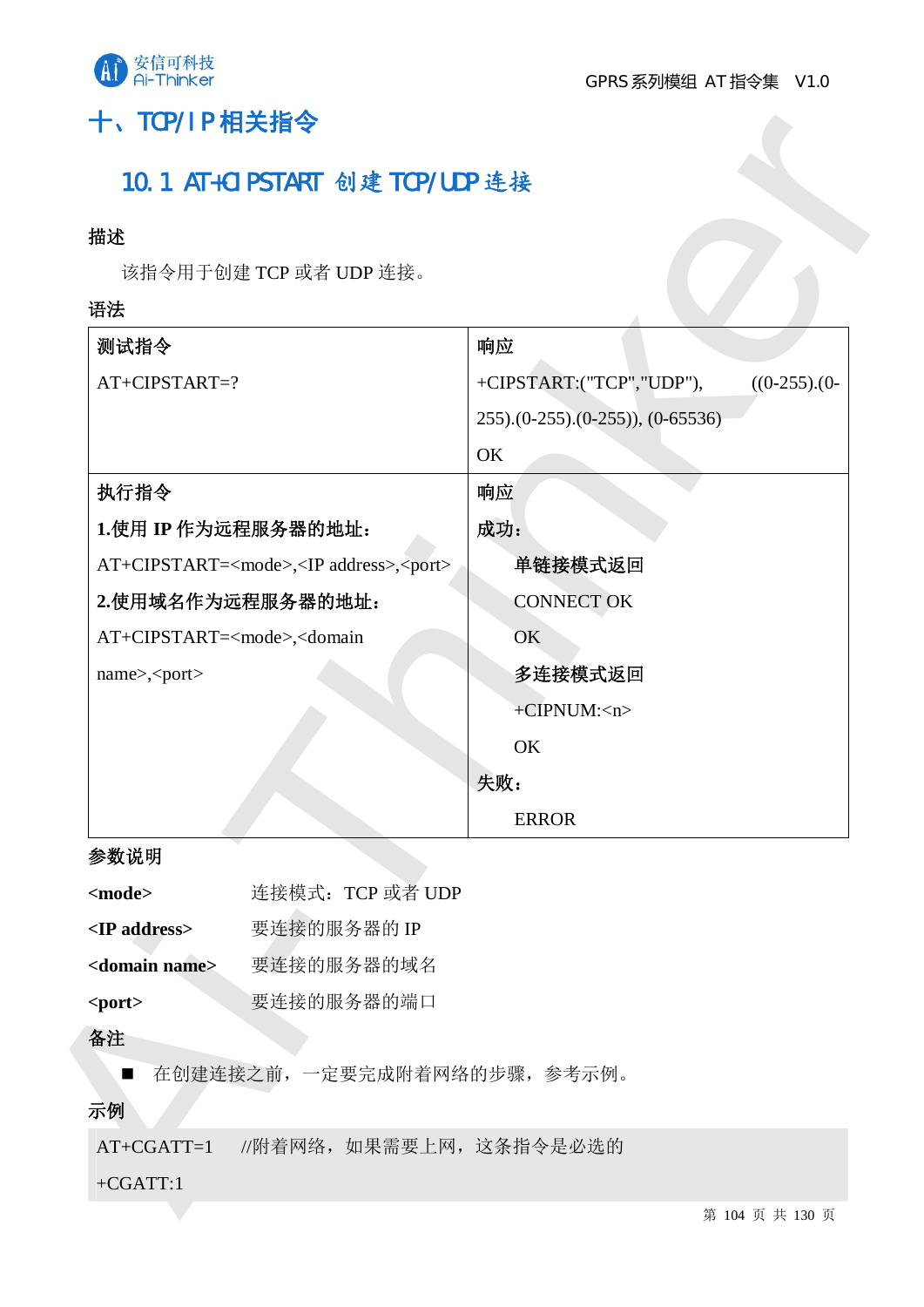

**OK** 

AT+CGDCONT=1," IP", "CMNET" /设置 PDP 参数

**OK** 

AT+CGACT=1,1 //激活 PDP, 正确激活以后就可以上网了

OK

单连接模式

AT+CIPSTART="TCP","www.baidu.com",80

CONNECT OK

OK

多连接模式

AT+CIPMUX=1

**OK** 

AT+CIPSTART="TCP","120.77.1.207",9527

+CIPNUM:0

CONNECT OK

OK

AT+CIPSTART="UDP","192.168.4.1",9527

+CIPNUM:1

UDP BIND OK

OK

# Ai-Thinker 10.2 AT+CIPMUX 开启/关闭多连接模式

描述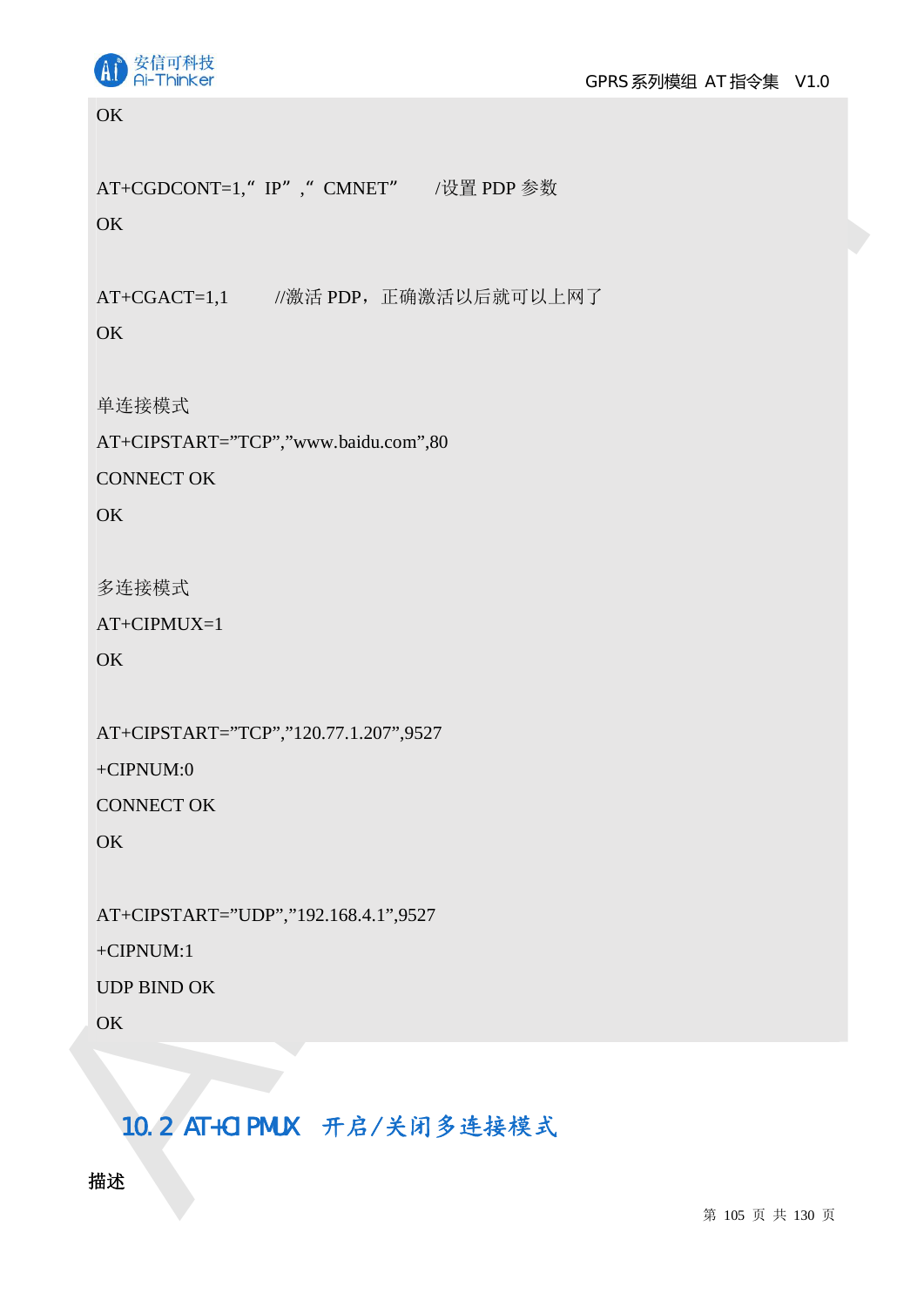

该指令用于开启或者关闭多连接模式。

## 语法

| 测试指令                                                              | 响应                                                   |
|-------------------------------------------------------------------|------------------------------------------------------|
| $AT+CIPMUX=?$                                                     | +CIPMUX: $\langle n \rangle$                         |
|                                                                   | OK                                                   |
| 查询指令                                                              | 响应                                                   |
| AT+CIPMUX?                                                        | +CIPMUX: <n 取值表=""></n>                              |
|                                                                   | OK                                                   |
| 执行指令                                                              | 响应                                                   |
| $AT+CIPMUX=n$                                                     | OK                                                   |
| 描述:                                                               |                                                      |
| 该指令用来设置是否开启多连接模式。                                                 |                                                      |
| 参数                                                                |                                                      |
| 0 单连接模式, 默认为单连接模式<br>m                                            |                                                      |
| 多连接模式<br>1                                                        |                                                      |
| 备注                                                                |                                                      |
| AT+CIPMUX=1, 最多开启四路 socket, 启动该模式以后 AT+CIPSEND、<br>$\blacksquare$ |                                                      |
|                                                                   | AT+CIPCLOSE、AT+CIPHCFG、AT+CIPHMODE 指令都增加一个参数是 socket |
| 通道号, 即 link ID。                                                   |                                                      |
|                                                                   |                                                      |
|                                                                   |                                                      |
| 10.3 AT+CIPSEND 通过 TCP/UDP 发送数据                                   |                                                      |
| 描述                                                                |                                                      |
| 该指令用于通过 TCP/UDP 发送数据。                                             |                                                      |
| 语法                                                                |                                                      |
|                                                                   | 响应                                                   |
|                                                                   |                                                      |
|                                                                   |                                                      |
| 执行指令<br>单链接模式:                                                    | OK                                                   |
| AT+CIPSEND=[n],[data]<br>多链接模式:                                   |                                                      |

## 参数

## 备注

# 10.3 AT+CIPSEND 通过 TCP/UDP 发送数据

## 描述

| 执行指令                    | 响应 |
|-------------------------|----|
| 单链接模式:                  | OK |
| $AT+CIPSEND=[n],[data]$ |    |
| 多链接模式:                  |    |
| $AT+CIPSEND=[n],[Data]$ |    |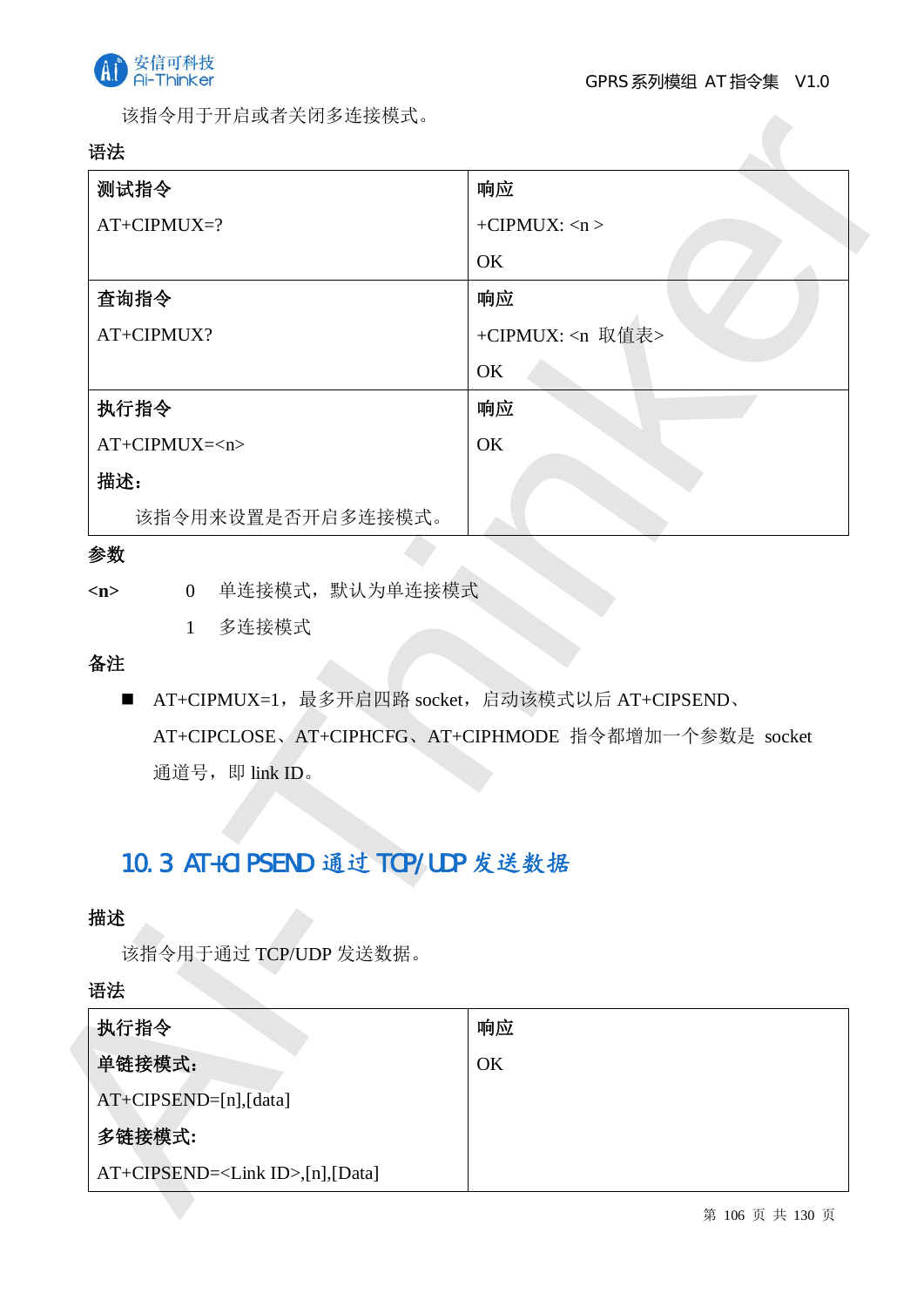



备注

## 示例

# 10.4 AT+CIPCLOSE 关闭连接

## 描述

| 备汪                                  |                       |                                                                        |
|-------------------------------------|-----------------------|------------------------------------------------------------------------|
| $\blacksquare$                      |                       | 当使用了多链接模式后, 必须要带第一个参数 <link id=""/> , 此时该指令的发送格式为                      |
|                                     |                       | AT+CIPSEND= <link id=""/> ,[N],[Data],参数 <link id=""/> 必须带上, 后面的两个参数可以 |
| 按照示例缺省。                             |                       |                                                                        |
| 示例                                  |                       |                                                                        |
| At+CIPSEND 的几种发送方式                  |                       |                                                                        |
| 1.同步发送字符串,不可发送十六进制                  |                       |                                                                        |
| AT+CIPSEND=5,QWERT                  |                       |                                                                        |
| <b>OK</b>                           |                       |                                                                        |
| 2.出现">"后, 发送数据, 可以发送十六进制            |                       |                                                                        |
| AT+CIPSEND=5                        |                       |                                                                        |
| >12345                              |                       |                                                                        |
| <b>OK</b>                           |                       |                                                                        |
| >12345(后面要以 CTRL+Z 结尾)<br><b>OK</b> |                       |                                                                        |
|                                     |                       |                                                                        |
|                                     | 10.4 AT+CIPCLOSE 关闭连接 |                                                                        |
|                                     |                       |                                                                        |
| 描述                                  |                       |                                                                        |
|                                     | 该指令用于关闭 TCP/UDP 连接。   |                                                                        |
| 语法                                  |                       |                                                                        |
| 查询指令                                |                       | 响应                                                                     |
| AT+CIPCLSE?                         |                       | +CIPCLOSE: <link id="" 取值表=""/>                                        |
|                                     |                       |                                                                        |
|                                     |                       | OK                                                                     |
| 执行指令<br>单连接模式:                      |                       | 响应<br>OK                                                               |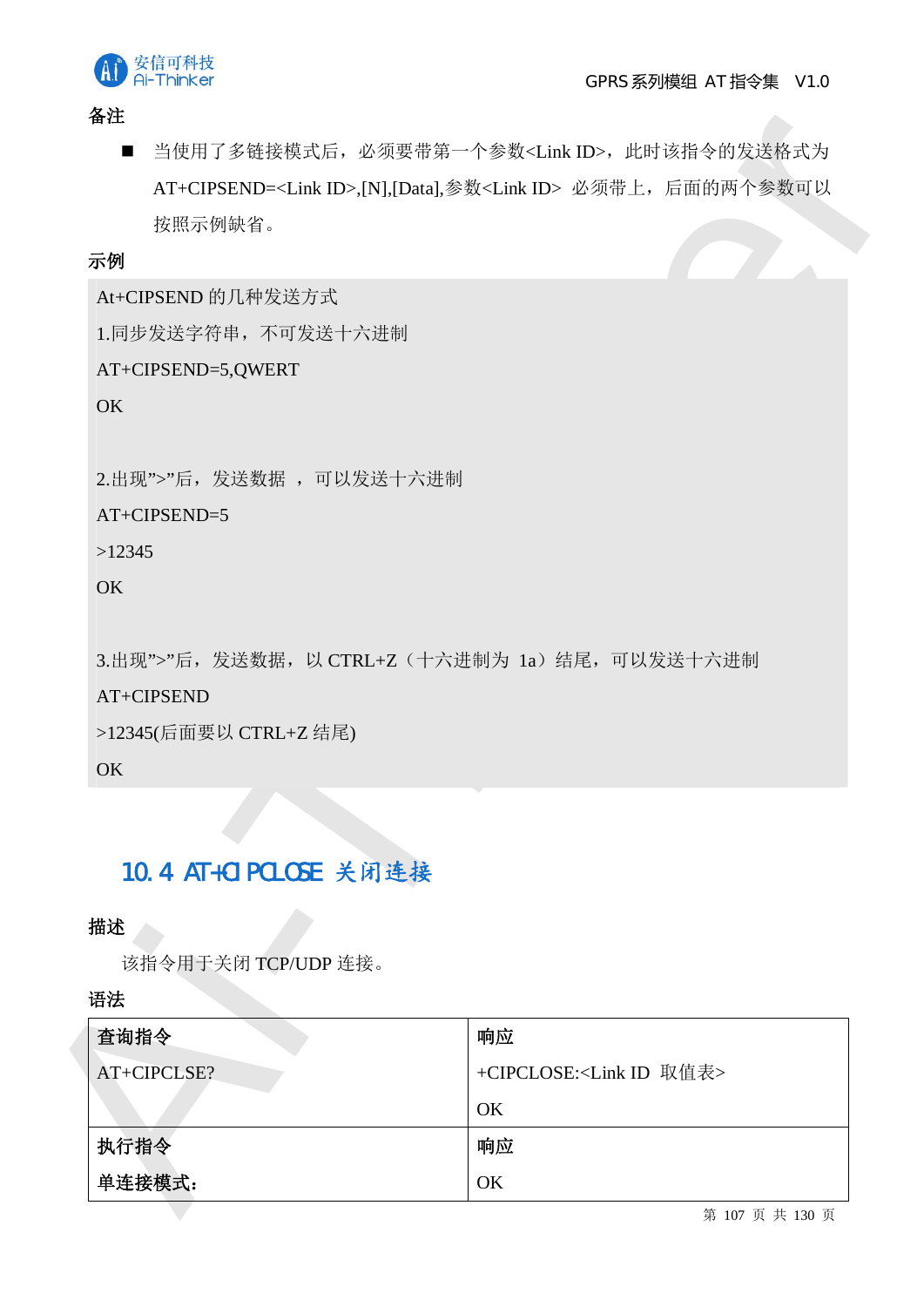

# AT+CIPCLOSE

# 多连接模式:

## 参数

# 10.5 AT+CIPSTATUS 查询网络连接状态

## 描述

## 语法

| AT+CIPCLOSE                      |                     |
|----------------------------------|---------------------|
| 多连接模式:                           |                     |
| AT+CIPCLOSE= <link id=""/>       |                     |
| 参数                               |                     |
| socket 连接号<br>$\langle$ Link ID> |                     |
| 10.5 AT+CIPSTATUS 查询网络连接状态       |                     |
| 描述                               |                     |
| 使用该指令查询当前的网络连接状态。                |                     |
| 语法                               |                     |
| 测试指令                             | 响应                  |
| AT+CIPSTATUS=?                   | +CIPSTATUS: $(0-7)$ |
|                                  | OK                  |
| 查询指令                             | 响应                  |
| AT+CIPSTATUS?                    | +CIPSTATUS:         |
|                                  | 0, IP INITIAL       |
|                                  | 1, IP INITIAL       |
|                                  | 2, IP INITIAL       |
|                                  | 3, IP INITIAL       |
|                                  | 4, IP INITIAL       |
|                                  | 5, IP INITIAL       |
|                                  | 6, IP INITIAL       |
|                                  | 7, IP INITIAL       |
|                                  | OK                  |
| 执行指令                             | 响应                  |
| AT+CIPSTATUS                     | +CIPSTATUS:         |
|                                  | 0, IP INITIAL       |
|                                  | 1, IP INITIAL       |
|                                  | 2, IP INITIAL       |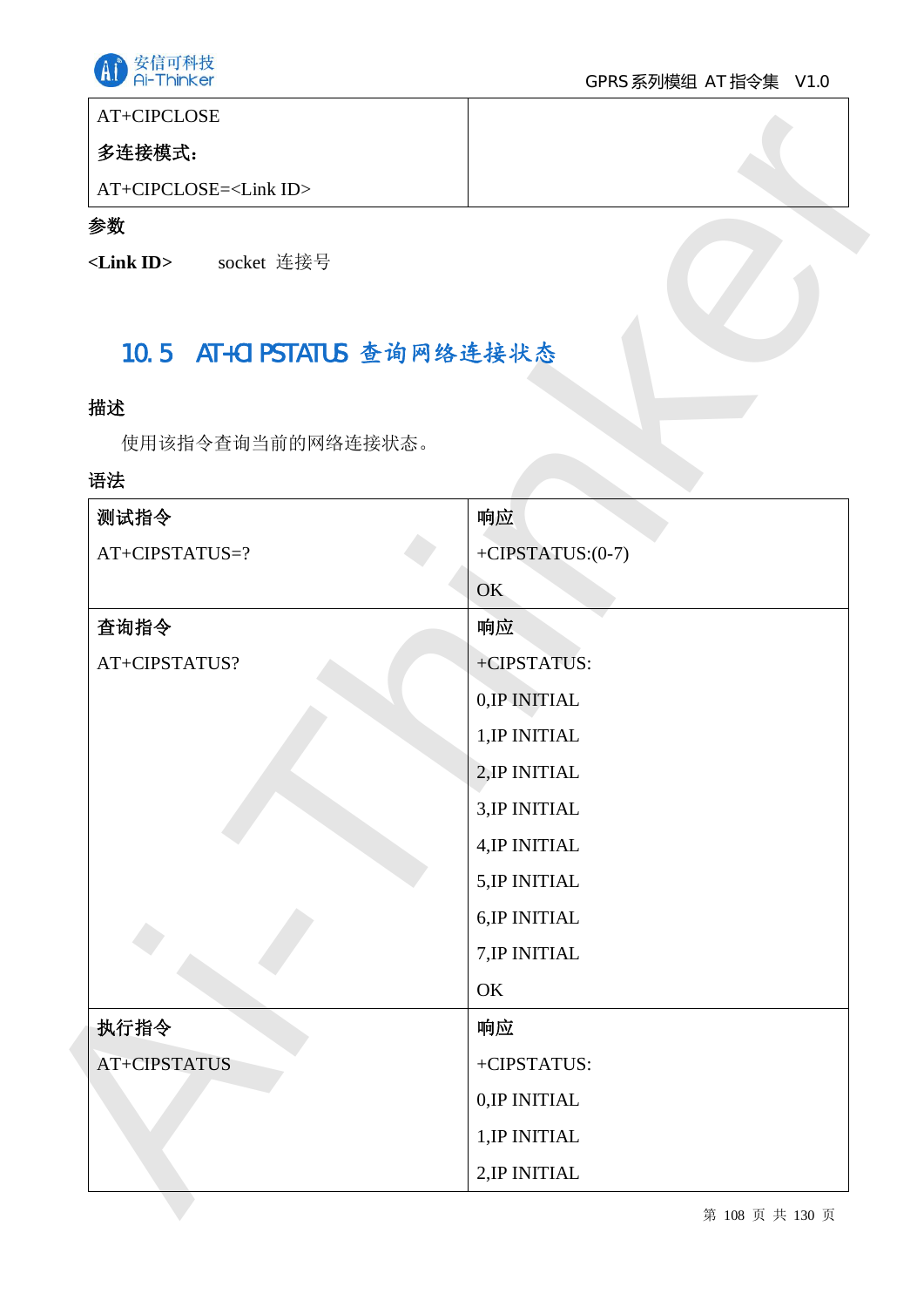

| 3, IP INITIAL |  |
|---------------|--|
| 4, IP INITIAL |  |
| 5, IP INITIAL |  |
| 6, IP INITIAL |  |
| 7, IP INITIAL |  |
| OK            |  |

# 10.6 AT+CIFSR 获取本地 IP

## 描述

## 语法

|                          | 3, IP INITIAL                               |
|--------------------------|---------------------------------------------|
|                          | 4, IP INITIAL                               |
|                          | 5, IP INITIAL                               |
|                          | 6, IP INITIAL                               |
|                          | 7, IP INITIAL                               |
|                          | OK                                          |
|                          |                                             |
| 10.6 AT+CIFSR 获取本地 IP    |                                             |
| 描述                       |                                             |
| 使用该指令获取本地 IP 地址。         |                                             |
| 语法                       |                                             |
| 测试指令                     | 响应                                          |
| $AT+CIPSR=?$             | +CIFSR:                                     |
|                          | OK                                          |
| 查询指令                     | 响应                                          |
| AT+CIFSR?                | +CIFSR:                                     |
|                          | OK                                          |
| 执行指令                     | 响应                                          |
| AT+CIFSR                 | <ip address=""></ip>                        |
|                          | OK                                          |
| 参数说明                     |                                             |
| <ip address=""></ip>     | 字符串参数; 表明 GPRS 方式下获取的 IP 地址                 |
| 备注                       |                                             |
| $\blacksquare$           | 该指令必须在使用 AT+CGACT=1,1 执行成功之后, 才可以使用该指令获取 IP |
|                          |                                             |
|                          |                                             |
| 10.7 AT+CDNSGIP DNS 域名解析 |                                             |
| 描述                       |                                             |
| 使用该指令执行 DNS 域名解析功能。      |                                             |
|                          | 第 109 页 共 130 页                             |

### 参数说明

# 10.7 AT+CDNSGIP DNS 域名解析

# 描述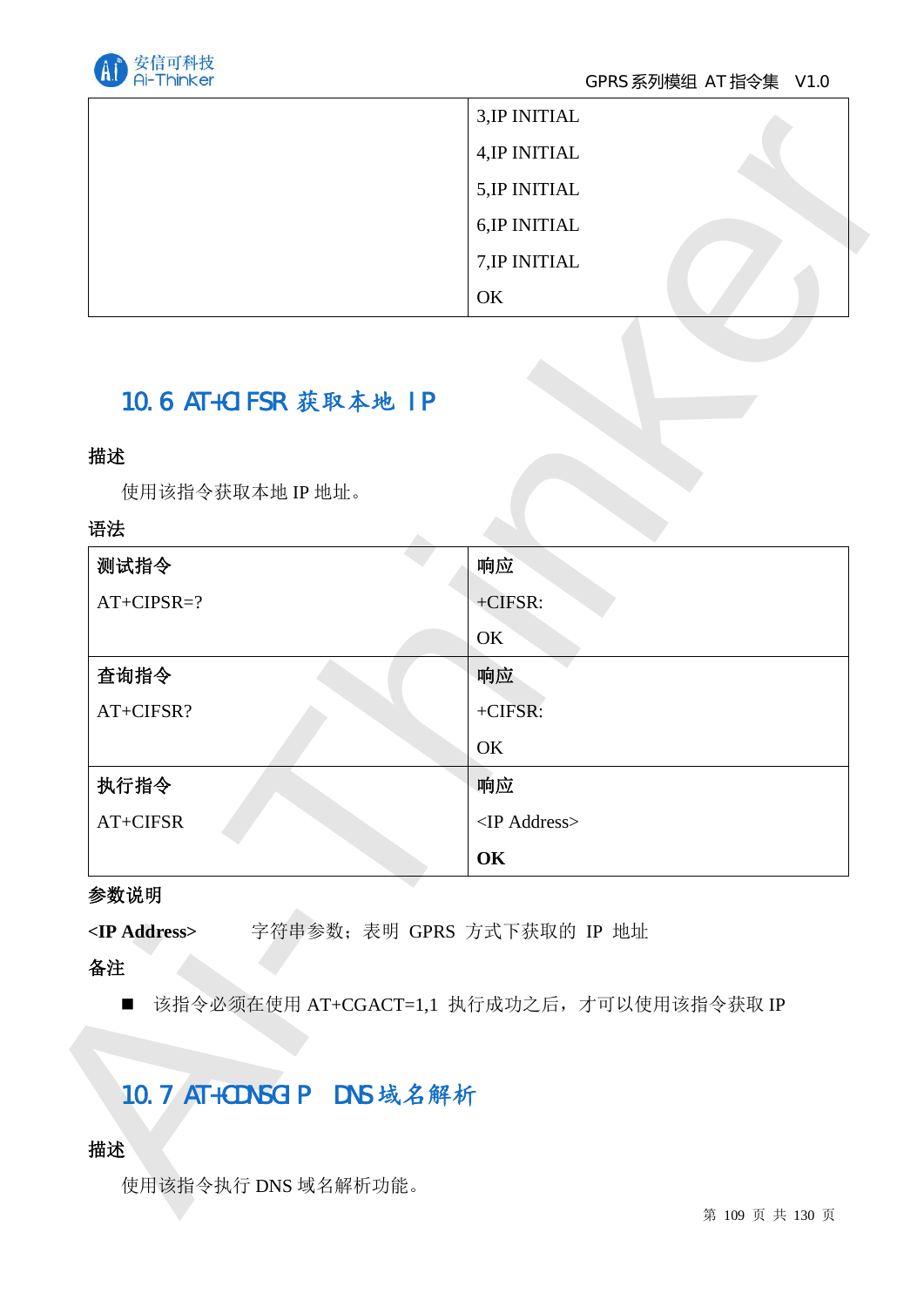

### 语法

| 语法                                            |                                                |
|-----------------------------------------------|------------------------------------------------|
| 测试指令                                          | 响应                                             |
| AT+CDNSGIP=?                                  | OK                                             |
| 查询指令                                          | 响应                                             |
| AT+CDNSGIP?                                   | +CDNSGIP:                                      |
|                                               | OK                                             |
| 执行指令                                          | 响应                                             |
| AT+CDNSGIP=<"domain name">                    | +CDNSGIP: 1, <"domain name">, <"ip">           |
|                                               |                                                |
|                                               | OK                                             |
| 参数说明                                          |                                                |
| <"domain name"> 域名                            |                                                |
| 解析域名后获得的 IP 地址<br>$\langle$ "ip">             |                                                |
| 备注                                            |                                                |
| $\blacksquare$                                | 该指令必须在使用 AT+CGACT=1,1 执行成功之后, 才可以使用该指令进行 DNS 解 |
| 析                                             |                                                |
| 示例                                            |                                                |
| $AT+CGACT=1,1$                                |                                                |
|                                               |                                                |
| OK                                            |                                                |
| AT+CDNSGIP="www.baidu.com"                    |                                                |
|                                               |                                                |
| +CDNSGIP: 1,"www.baidu.com","183.232.231.172" |                                                |
|                                               |                                                |
| OK                                            |                                                |
|                                               |                                                |
|                                               |                                                |
|                                               |                                                |
| 10.8 AT+CIPHCFG 设置心跳包参数                       |                                                |
| 描述                                            |                                                |
|                                               |                                                |
|                                               | 第 110 页 共 130 页                                |

# 参数说明

## <"domain name"> 域名

# 备注

## 示例

# **OK**

## **OK**

# 10.8 AT+CIPHCFG 设置心跳包参数

# 描述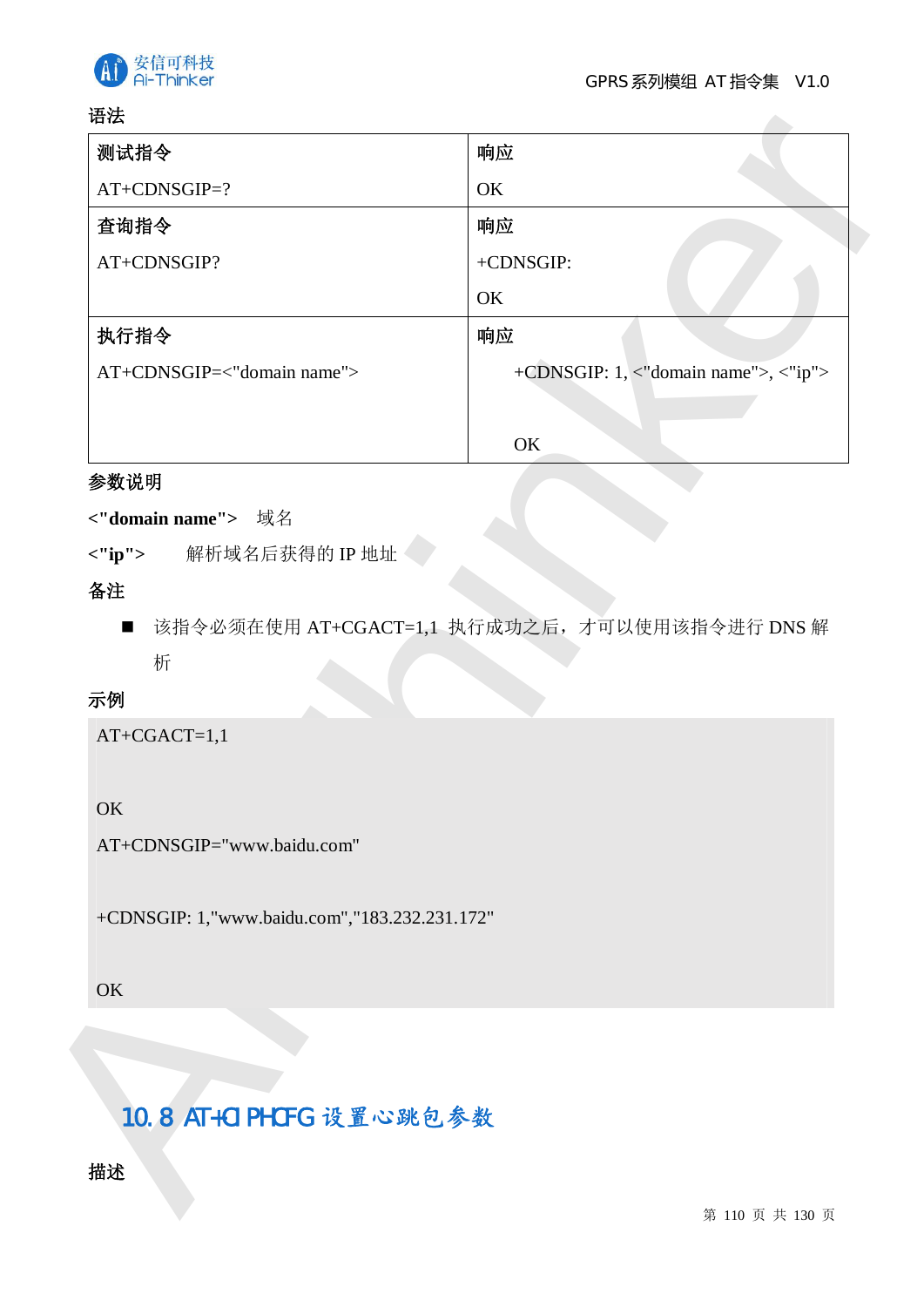

该指令用于设置心跳包的参数配置。

### 语法

| 测试指令                                                |                                                  | 响应                                                                           |
|-----------------------------------------------------|--------------------------------------------------|------------------------------------------------------------------------------|
| AT+CIPHCFG                                          |                                                  | OK                                                                           |
| 查询指令                                                |                                                  | 响应                                                                           |
| AT+CIPHCFG?                                         |                                                  | +CIPHCFG: <waittimes>,<send_packet>,</send_packet></waittimes>               |
| 注意:                                                 |                                                  | <response_packet></response_packet>                                          |
|                                                     | 在没有设置参数的情况下查询,返回值为                               | OK                                                                           |
|                                                     | +CIPHCFG:0,,;OK,后面两个参数为0。                        |                                                                              |
| 查询指令                                                |                                                  | 响应                                                                           |
| AT+CIPHCFG=?                                        |                                                  | +CIPHCFG:<br>$(0$ -waitTimes<br>second, 1-hex                                |
|                                                     |                                                  | packet, 2-hex send response packet)                                          |
|                                                     |                                                  | OK                                                                           |
| 执行指令                                                |                                                  | 响应                                                                           |
|                                                     | AT+CIPHCFG= <mode>,<param/></mode>               | OK                                                                           |
| 参数说明                                                |                                                  |                                                                              |
| <mode></mode>                                       | 设置模式                                             |                                                                              |
|                                                     | 心跳包间隔时间, 单位秒, 参数为 5-7200<br>$\boldsymbol{0}$     |                                                                              |
|                                                     | 1 心跳发送包,长度不超过100个字节,必须是 HEX 类型                   |                                                                              |
|                                                     | 回应包, 长度不超过 100 个字节, 必须是 HEX 类型<br>$\overline{2}$ |                                                                              |
| $\langle$ Param>                                    |                                                  | 当参数 mode 为 0、1、2 时,分别对应 <waittimes>、<send_packet>、</send_packet></waittimes> |
|                                                     | <response_packet></response_packet>              |                                                                              |
| 心跳包间隔时间, 单位秒, 参数为 5-7200<br><waittimes></waittimes> |                                                  |                                                                              |
| <send_packet></send_packet>                         |                                                  | ◇心跳发送包, 长度不超过 100 个字节, 必须是 HEX 类型                                            |
| <response_packet></response_packet>                 |                                                  | 回应包, 长度不超过 100 个字节, 必须是 HEX 类型                                               |
| 备注                                                  |                                                  |                                                                              |
| П                                                   | 心跳发送包和应答包必须都设置, 否则无效                             |                                                                              |
| ■                                                   | 心跳发送包与回应包都必须设置, 不能缺少任意一个                         |                                                                              |
| ■                                                   |                                                  | 在使用了指令 AT+CIPHMODE=1, 开启了心跳包后, 如果模组超过三次以上没有接                                 |
|                                                     |                                                  | 第 111 页 共 130 页                                                              |

- $0$  心跳包间隔时间,单位杪,参数为 5-7200
- 1 心跳发送包, 长度不超过 100 个字节, 必须是 HEX 类型
- 2 回应包, 长度不超过 100 个字节, 必须是 HEX 类型
- <Param> 当参数 mode 为 0、1、2 时,分别对应<waitTimes>、<send\_packet>、 <response\_packet>

- 心跳发送包和应答包必须都设置,否则无效
- 心跳发送包与回应包都必须设置, 不能缺少任意一个
- 在使用了指令 AT+CIPHMODE=1, 开启了心跳包后, 如果模组超过三次以上没有接

第 111 页 共 130 页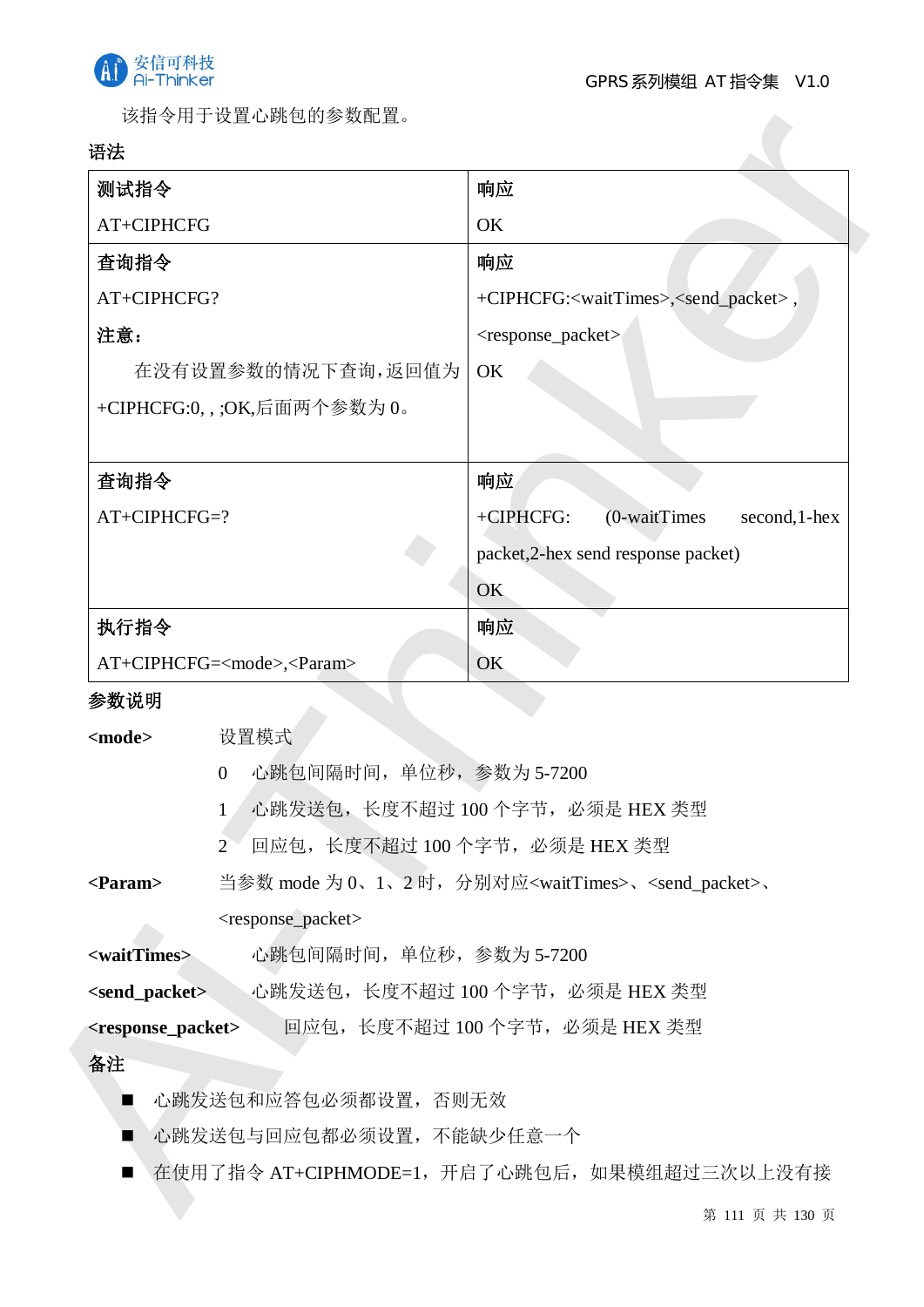

### GPRS 系列模组 AT 指令集 V1.0

受到服务器发回来的回应包, 模组会自动关闭心跳包, 模组会接收到这样的数据

# 10.9 AT+CIPHMODE 启动心跳包

## 描述

### 语法

| 10.9 AT+CIPHMODE 启动心跳包         |                           |
|--------------------------------|---------------------------|
| 描述                             |                           |
| 该指令用于设置是否开启心跳包。                |                           |
| 语法                             |                           |
| 测试指令                           | 响应                        |
| AT+CIPHMODE=?                  | +CIPHMODE: <n 取值表=""></n> |
|                                | OK                        |
| 查询指令                           | 响应                        |
| AT+CIPHMODE?                   | +CIPHMODE: <n></n>        |
| 描述:                            | OK                        |
| 该指令用于查询心跳包设置状态。                |                           |
| 执行指令                           | 响应                        |
| AT+CIPHMODE= <n></n>           | 成功:                       |
| 描述:                            | OK                        |
| 该指令用于开启和关闭心跳包                  | 失败:                       |
|                                | Error                     |
| 参数说明                           |                           |
| 关闭心跳包发送<br>$\overline{0}$<br>m |                           |
| 打开心跳包发送<br>1                   |                           |
|                                |                           |
| 10.10 AT+CIPTCFG 设置透明传输参数      |                           |
|                                |                           |
| 描述                             |                           |
| 该指令用于设置透传相关参数。                 |                           |
|                                |                           |

### 参数说明

# 10.10 AT+CIPTCFG 设置透明传输参数

## 描述

| <b>LEA</b><br>测<br>公<br>. .<br>ᅚ<br>w<br>.1H.<br>≂<br>. . | 响<br>* Ivv<br>.<br>. . |
|-----------------------------------------------------------|------------------------|
|-----------------------------------------------------------|------------------------|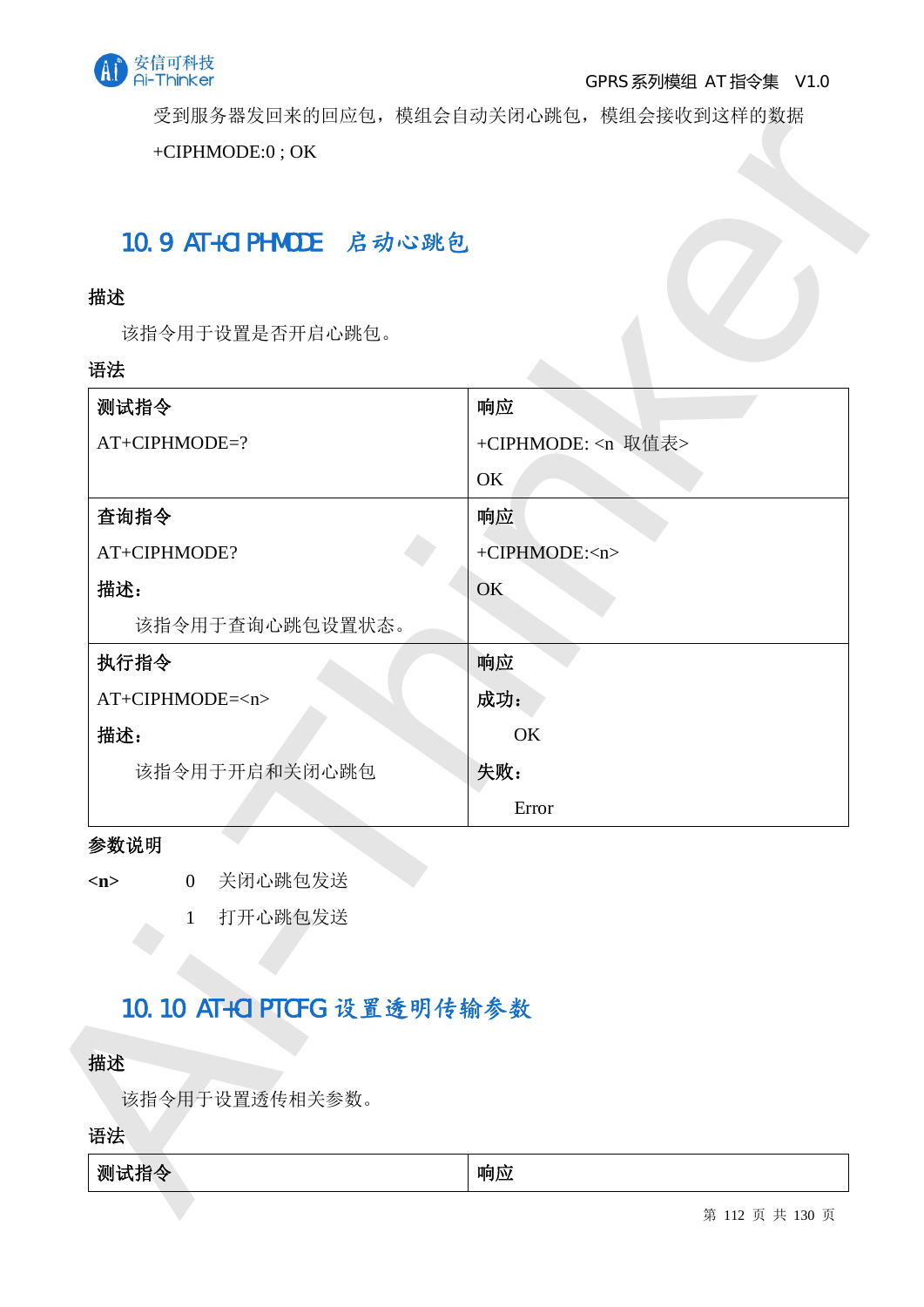

| AT+CIPTCFG                                            |                                                                                       | OK                                                                              |
|-------------------------------------------------------|---------------------------------------------------------------------------------------|---------------------------------------------------------------------------------|
| 查询指令                                                  |                                                                                       | 响应                                                                              |
| AT+CIPTCFG=?                                          |                                                                                       | +CIPTCFG: (0-retry count[0-5],                                                  |
|                                                       |                                                                                       | 1- retry delaytime[0-3000],                                                     |
|                                                       |                                                                                       | 2- 2-packet length[10-100],                                                     |
|                                                       |                                                                                       | 3- 3-wait time[100-10000])                                                      |
|                                                       |                                                                                       | OK                                                                              |
| 查询指令                                                  |                                                                                       | 响应                                                                              |
| AT+CIPTCFG?                                           |                                                                                       | +CIPTCFG:                                                                       |
| 描述:                                                   |                                                                                       | <retry count="">,</retry>                                                       |
|                                                       | 该指令用于查询透明传输参数,默认参数                                                                    | <retry delaytime="">,</retry>                                                   |
| 为 3,200,50,2000。                                      |                                                                                       | <package lenth="">,</package>                                                   |
|                                                       |                                                                                       | $<$ wait time $>$                                                               |
|                                                       |                                                                                       | OK                                                                              |
| 执行指令                                                  |                                                                                       | 响应                                                                              |
|                                                       | AT+CIPTCFG= <mode>,<param/></mode>                                                    | OK                                                                              |
| 描述:                                                   |                                                                                       |                                                                                 |
|                                                       | 该指令用于设置透明传输的参数。                                                                       |                                                                                 |
| 参数说明                                                  |                                                                                       |                                                                                 |
| <mode></mode>                                         | 设置发送失败次数<br>$\overline{0}$                                                            |                                                                                 |
|                                                       | 设置发送延时<br>$\mathbf{1}$                                                                |                                                                                 |
|                                                       | $\overline{2}$                                                                        | 设置触发发送的发送包大小, 当发送数据达到指定长度后, 立即启动发送                                              |
| 设置触发发送延时, 当向串口发送的最后一个字符完成后, 该字符长度没有<br>$\overline{3}$ |                                                                                       |                                                                                 |
|                                                       | 超过设置的发送包大小, 会等待设定的延时时间到达后才触发发送                                                        |                                                                                 |
| <param/>                                              | 当 <mode>=0 时, <parma>参数即为<retry count="">, 取值范围为 0-5</retry></parma></mode>           |                                                                                 |
|                                                       | 当 <mode>=1 时, <parma>参数即为<retry delaytime="">, 取值范围为 0-3000 毫秒</retry></parma></mode> |                                                                                 |
|                                                       | 当 <mode>=2 时, <parma>参数即为<package lenth="">, 取值为 10-100</package></parma></mode>      |                                                                                 |
|                                                       |                                                                                       | 当 <mode>=3 时, <parma>参数即为&lt; wait time &gt;, 取值范围为 1000-8000 毫秒</parma></mode> |
| <retry count=""></retry>                              | 失败发送次数, 取值为 0-5                                                                       |                                                                                 |
|                                                       | <retry delaytime=""> 失败发送延时, 参数 0-3000 毫秒</retry>                                     |                                                                                 |
|                                                       |                                                                                       | 第 113 页 共 130 页                                                                 |

## 参数说明

- 1 设置发送延时
- 2 设置触发发送的发送包大小,当发送数据达到指定长度后,立即启动发送
- 3 设置触发发送延时, 当向串口发送的最后一个字符完成后, 该字符长度没有 超过设置的发送包大小, 会等待设定的延时时间到达后才触发发送

| <retry count=""></retry> | 失败发送次数, 取值为 0-5 |  |
|--------------------------|-----------------|--|
|--------------------------|-----------------|--|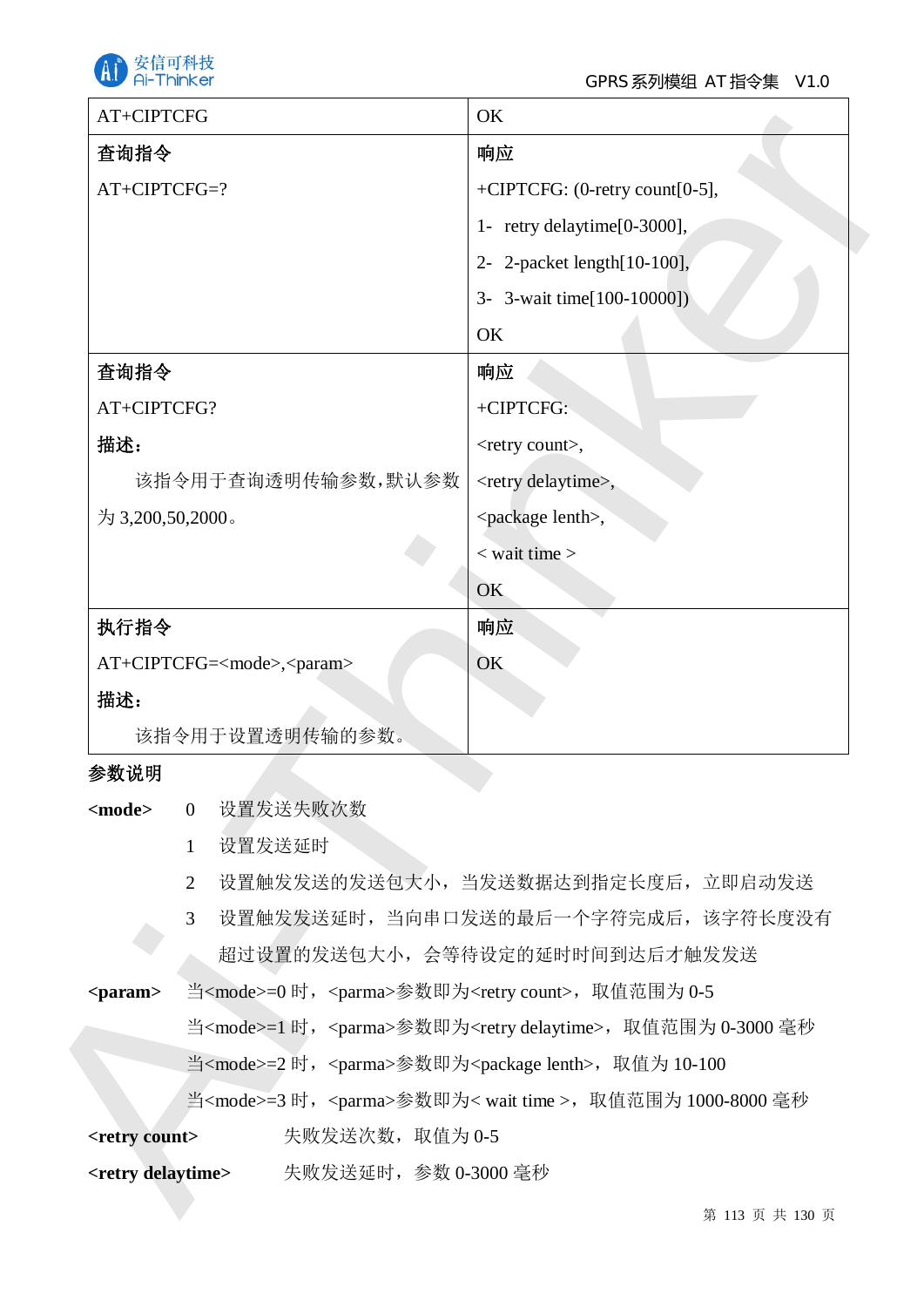

#### GPRS 系列模组 AT 指令集 V1.0

<package lenth> 無发发送的发送包大小, 取值为 10-100; 当发送内容达到这个长 度, 立马启动发送 < wait time > 無发发送的延时, 1000-8000 毫秒, 当向串口发送的最后一个字符完

成后, 延时这个时间就可以触发发送:

示例

AT+CIPTCFG=0,5 //设置发送失败次数

OK

AT+CIPTCFG=1,500 //设置发送延时

 $\overline{OK}$ 

AT+CIPTCFG=2,10 //设置触发发送的发送包大小

OK

AT+CIPTCFG=3,8000 //设置触发发送延时

**OK** 

AT+CIPTMODE=1 //讲入透传模式

**OK** 

epachage kends = 10.8.2 2017年7月、4029-01-000-7828年79月20日、<br>
Ai- 立ちに対象が、1000-8000 年後、主動車に送還的東音一个字符完<br>
- 本点、現場法や時車に同じは投資法<br>
- 本点、現場法や時車に同じは投資法<br>
- 5<br>
AT-CIPTCFG-1,500 が急買機要決支援<br>
OK<br>
AT-CIPTCFG-1,500 が急買機要提案機<br>
OK<br>
AT-CIPTCFG-1,50 在这里设置了触发包大小为10个字节, 触发延时为8S, 当发送 5 个字节的时候, 没有超过 触发包的大小, 在这 8S 中如果没有继续发送数据, 则会等待 8S 后自动发送, 在这 8S 中如 果再次发送数据则会累积计算发送的字节,直到累积的数据超过了10 个字节超过了触发包 的大小设置, 则会立即发送数据到服务器。

# 10.11 AT+CIPTMODE 启动透明传输模式

### 描述

该指令用于启动或者关闭透明传输模式。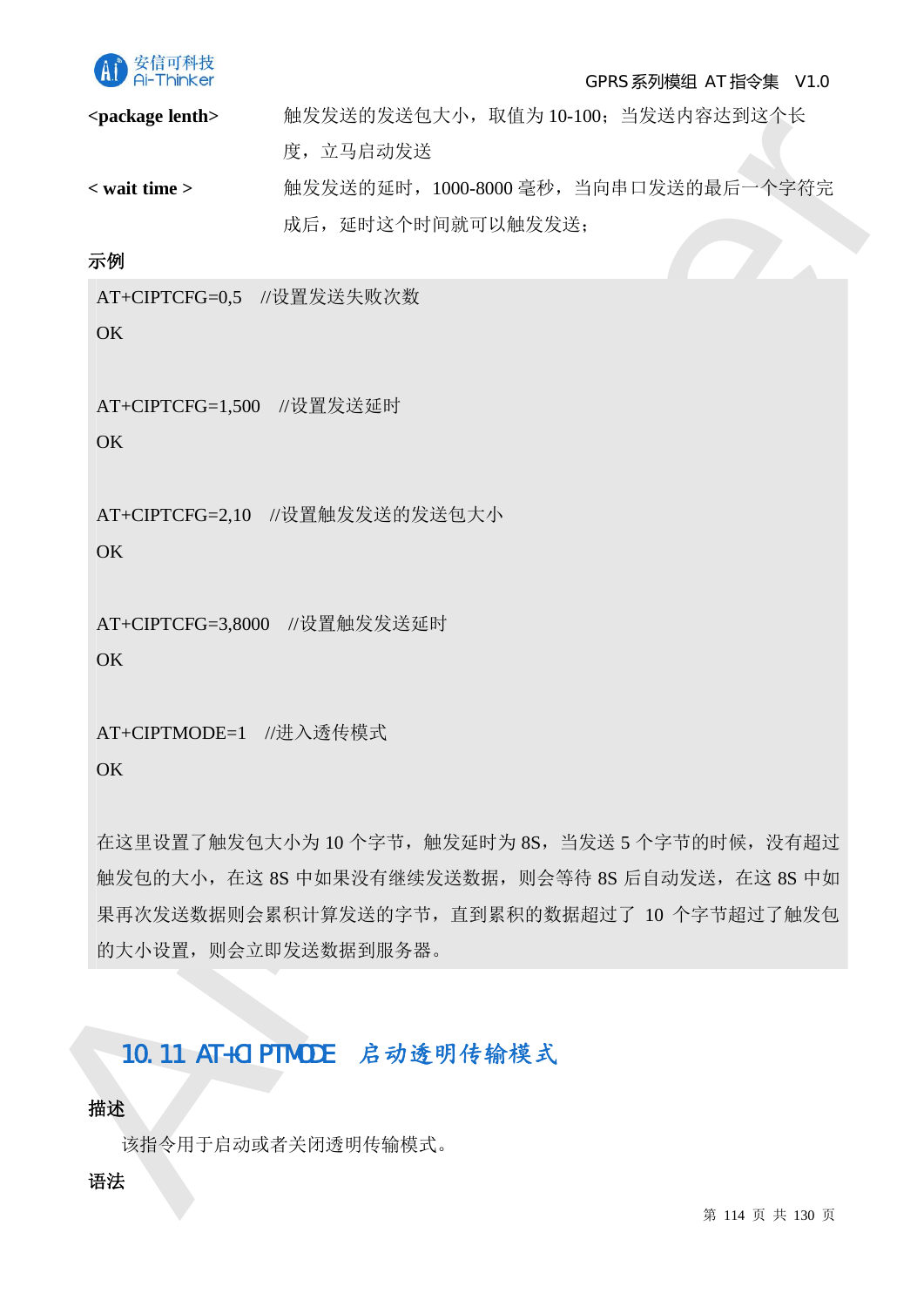

| +CIPTMODE: <n 取值表=""><br/>OK<br/>查询指令<br/>响应<br/>+CIPTMODE:<n><br/>OK<br/>查询当前是否处于透传模式。<br/>执行指令<br/>响应<br/>OK<br/>0 非透传模式<br/>透传模式<br/>1<br/>如果需要退出透传模式,发送"+++"字符即可<br/><math display="inline">\blacksquare</math></n></n> | AT+CIPTMODE=?<br>AT+CIPTMODE?<br>描述:<br>$AT+CIPTMODE=n>$<br>参数说明<br>$\langle n \rangle$<br>备注 | 测试指令 | 响应 |
|-----------------------------------------------------------------------------------------------------------------------------------------------------------------------------------------------------------------------------|-----------------------------------------------------------------------------------------------|------|----|
|                                                                                                                                                                                                                             |                                                                                               |      |    |
|                                                                                                                                                                                                                             |                                                                                               |      |    |
|                                                                                                                                                                                                                             |                                                                                               |      |    |
|                                                                                                                                                                                                                             |                                                                                               |      |    |
|                                                                                                                                                                                                                             |                                                                                               |      |    |
|                                                                                                                                                                                                                             |                                                                                               |      |    |
|                                                                                                                                                                                                                             |                                                                                               |      |    |
|                                                                                                                                                                                                                             |                                                                                               |      |    |
|                                                                                                                                                                                                                             |                                                                                               |      |    |
|                                                                                                                                                                                                                             |                                                                                               |      |    |
|                                                                                                                                                                                                                             |                                                                                               |      |    |
|                                                                                                                                                                                                                             |                                                                                               |      |    |
|                                                                                                                                                                                                                             |                                                                                               |      |    |
|                                                                                                                                                                                                                             |                                                                                               |      |    |
|                                                                                                                                                                                                                             |                                                                                               |      |    |

# 参数说明

# 备注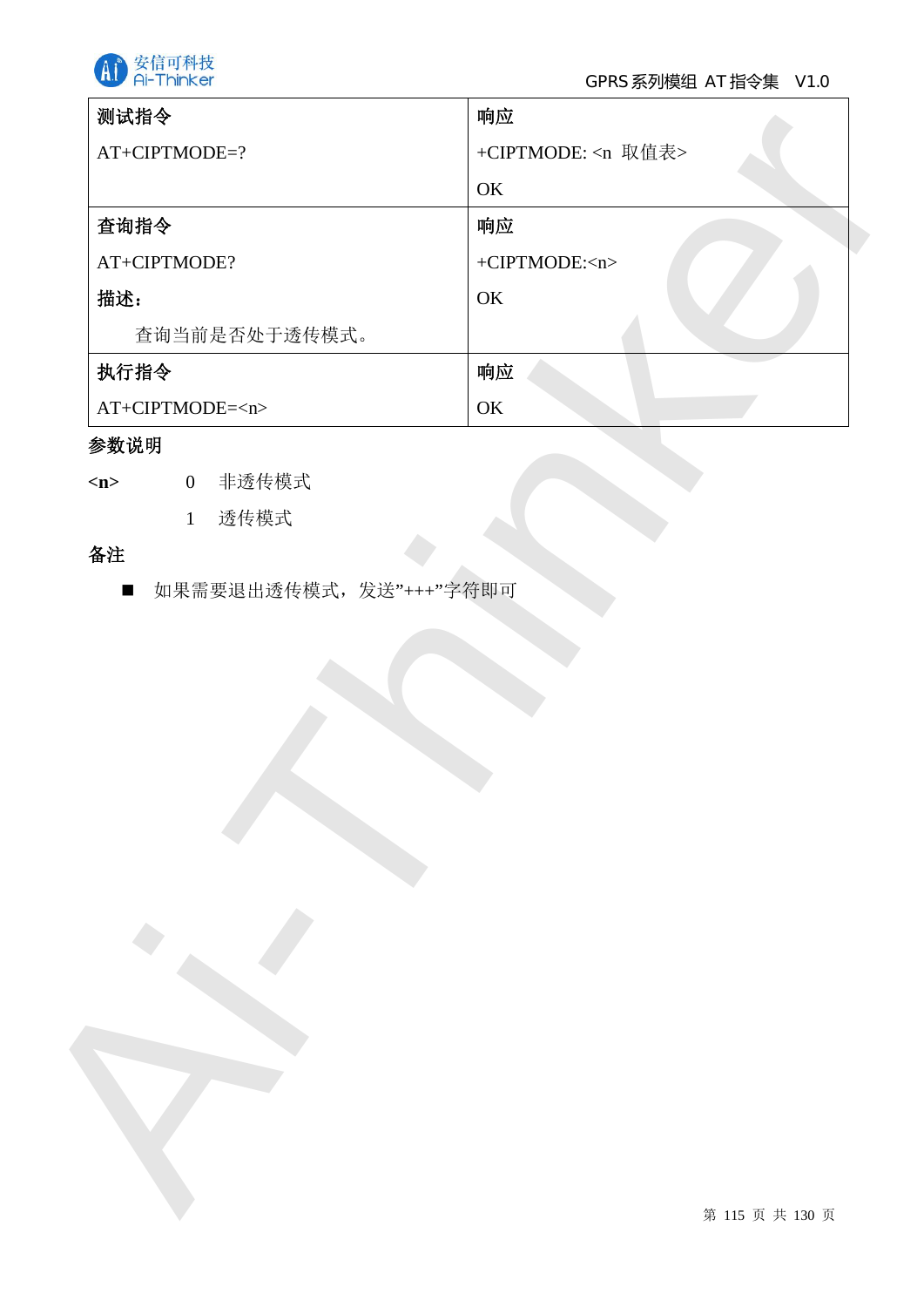

# 十一、机智云相关指令 (A6 无法使用)

# 机智云自定义产品相关指令

# 11.1 AT+GIZSTART 连接机智云

#### 描述

### 语法

| 点, 上传已定义数据点的数据, 对接机智云, 完成设备与机智云的数据交互。 | 以下指令运用于在机智云官网自定义产品, 按照机智云官方提供的资料, 自定义数据                  |
|---------------------------------------|----------------------------------------------------------|
| 11.1 AT+GIZSTART 连接机智云                |                                                          |
| 描述                                    |                                                          |
| 该指令用于连接机智云服务器。                        |                                                          |
| 语法                                    |                                                          |
| 测试指令                                  | 响应                                                       |
| $AT+GIZSTART=?$                       | +GIZSTART:                                               |
|                                       | <product key="">,<product secret=""></product></product> |
|                                       | OK                                                       |
| 查询指令                                  | 响应                                                       |
| AT+GIZSTART?                          | +GIZSTART: <status></status>                             |
| 描述:                                   | OK                                                       |
| 该指令用于查询模组与机智云服务器的                     |                                                          |
| 连接状态。                                 |                                                          |
| 执行指令                                  | 响应                                                       |
| AT+GIZSTART=[ Product Key ],[ Product | +GIZWITS:sign up end<br>//注册                             |
| Secret ]                              | +GIZWITS:sign in end<br>//登录                             |
| 描述:                                   | //连接<br>+GIZWITS:conn end                                |
| 使用在机智云平台生成的 Pk,Ps 注册、登                | OK                                                       |
| 录服务器。                                 |                                                          |
| 执行指令                                  | 响应                                                       |
| AT+GIZSTART                           | OK                                                       |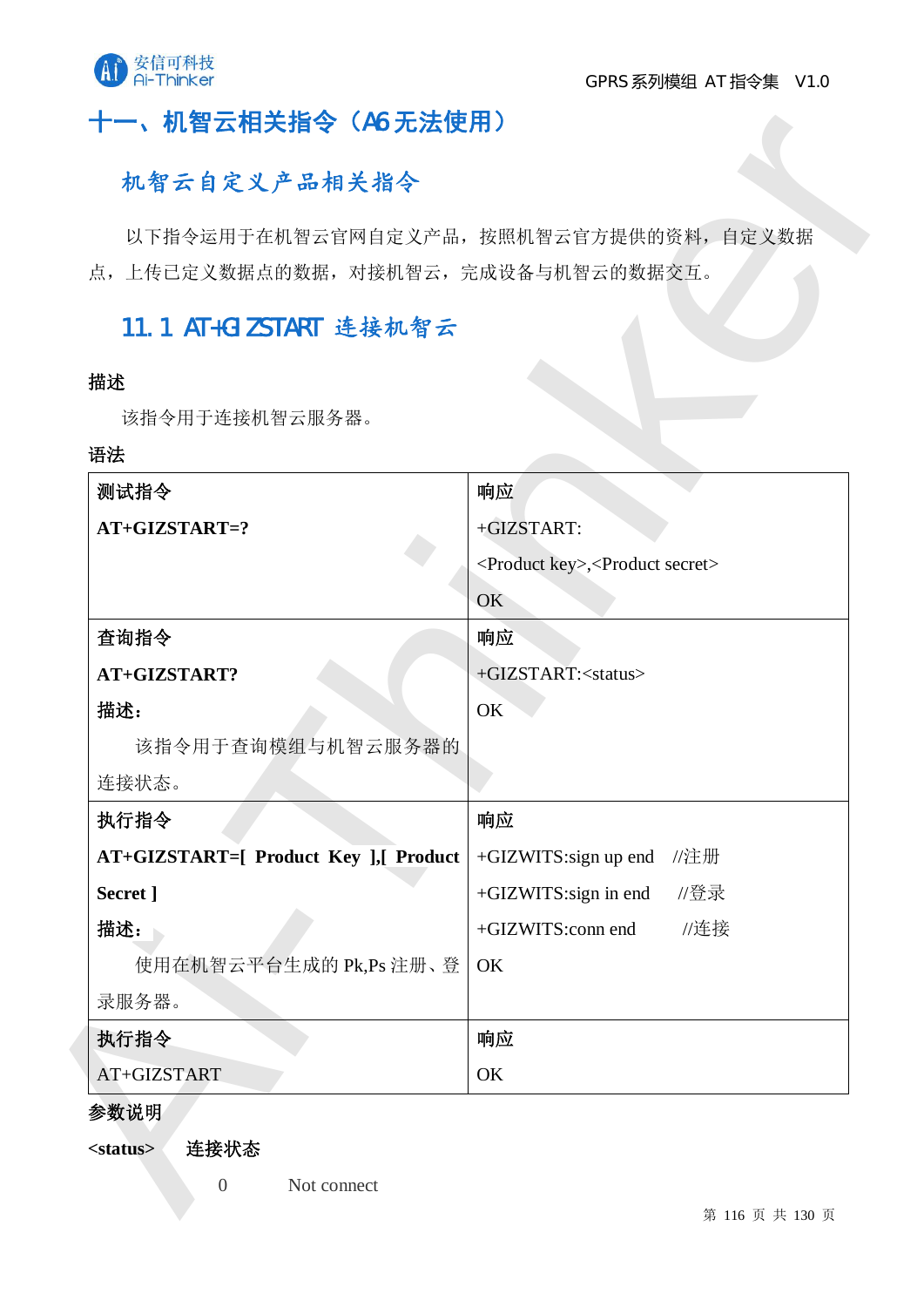

- 1 Registering
- 2 Provision
- 3 Connecting MQTT Server
- 4 Subscribing topic1
- 5 Subscribing topic2
- 6 Connected

Others Error

<Product key><br> **EXADS 由机智云平台创建产品时生成** 

<Product secret> 由机智云平台创建产品时生成

### 备注

- 1 Keyatamg<br>
2 Provision<br>
2 Commaning MQT Server<br>
4 Solvections (repl.)<br>
5 Solvections (repl.)<br>
6 Connected<br>
Offers Error<br>
2 Connected<br>
2 Connected<br>
2 Connected<br>
2 Connected<br>
2 Connected<br>
2 Connected<br>
2 Connected<br>
2 Conne ■ 注意, 在使用该指令之前, 请确认你手中的模组有做正确的 IMEI, 可以使用 AT+EMG=2,7 命令查询 IMEI, 或者使用 AT+IMEI=1,7 命令设置。设备中的 IMEI 为 Ai-Thinker 定制, 如果已有 IMEI, 请不要修改。
	- 首次使用 AT+GIZSTART 指令, 必须带上 Product key 和 Product secret, 否则会报 错, 输出+GISWITS:no pk; +CME ERROR:53。
	- 当参数 Product key 和 Product secret 已经上传过一次后, 可以直接使用 AT+GIZSTART 指令连接服务器, 指令会读取之前保存的配置信息直接连接服务 器, 输出信息为:

 $+GIZWITS:sign in end$  ( $\mathcal{H}$  sign up end)

+GIZWITS:conn end

OK

# 11.2 AT+GIZSTOP 断开机智云

## 描述

该指令用于断开模组与机智云的连接。

### 语法

| 执行指令       | 响应 |
|------------|----|
| AT+GIZSTOP | OK |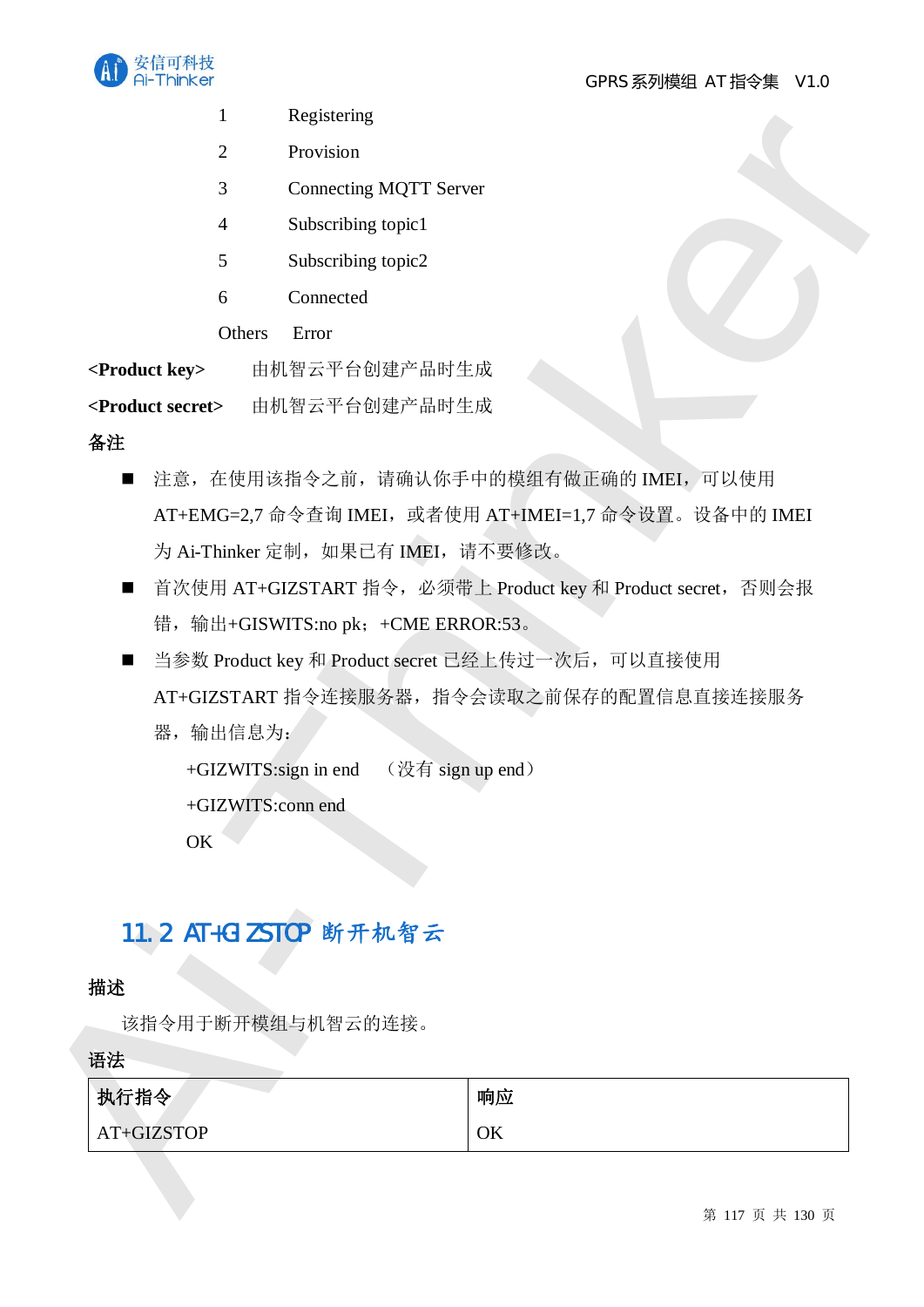

# 11.3 AT+GIZSEND 发送数据到机智云服务器

## 描述

### 语法

| 语法<br>测试指令                                   |                                          | 响应                             |
|----------------------------------------------|------------------------------------------|--------------------------------|
| AT+GIZSEND=?                                 |                                          | +GIZSEND:< action >,[n],[data] |
|                                              |                                          | OK                             |
| 执行指令<br>AT+GIZSEND=< action >,[ n ],[ data ] |                                          | 响应                             |
|                                              |                                          | OK                             |
| 参数说明                                         |                                          |                                |
| <action></action>                            | 动作                                       |                                |
| m                                            | 数据长度 (参考示例)                              |                                |
| <data></data>                                | 数据内容(参考示例)                               |                                |
| 备注                                           |                                          |                                |
| п                                            | 当参数 data 为缺省项时, 会先返回>, 然后发送数据, 以\r\n 结尾。 |                                |
| $\blacksquare$                               | 当参数 data 和参数 n 都为缺省项时, 会先返回>。            |                                |
| 示例                                           |                                          |                                |
| 发数据的三种方式                                     |                                          |                                |
|                                              | 1. AT+GIZSEND=4,5,"12345" //不能发 16 进制    |                                |
| OK                                           |                                          |                                |
|                                              |                                          |                                |
| 2. $AT+GIZSEND=4,5$                          | //可以发 16 进制                              |                                |
| $\,>$                                        |                                          |                                |
|                                              | 12345(要发送的数据)                            |                                |
| OK                                           |                                          |                                |
|                                              |                                          |                                |
|                                              | 3. AT+GIZSEND=4 //可以发十六进制                |                                |
|                                              |                                          |                                |
| $\,>$                                        |                                          |                                |

### 参数说明

| <action></action> | 动作          |
|-------------------|-------------|
| m>                | 数据长度 (参考示例) |
| <data></data>     | 数据内容 (参考示例) |

- 当参数 data 为缺省项时, 会先返回>, 然后发送数据, 以\r\n 结尾。
- 当参数 data 和参数 n 都为缺省项时, 会先返回>。

# 示例

## 发数据的三种方式

```
12345(要发送的数据)
```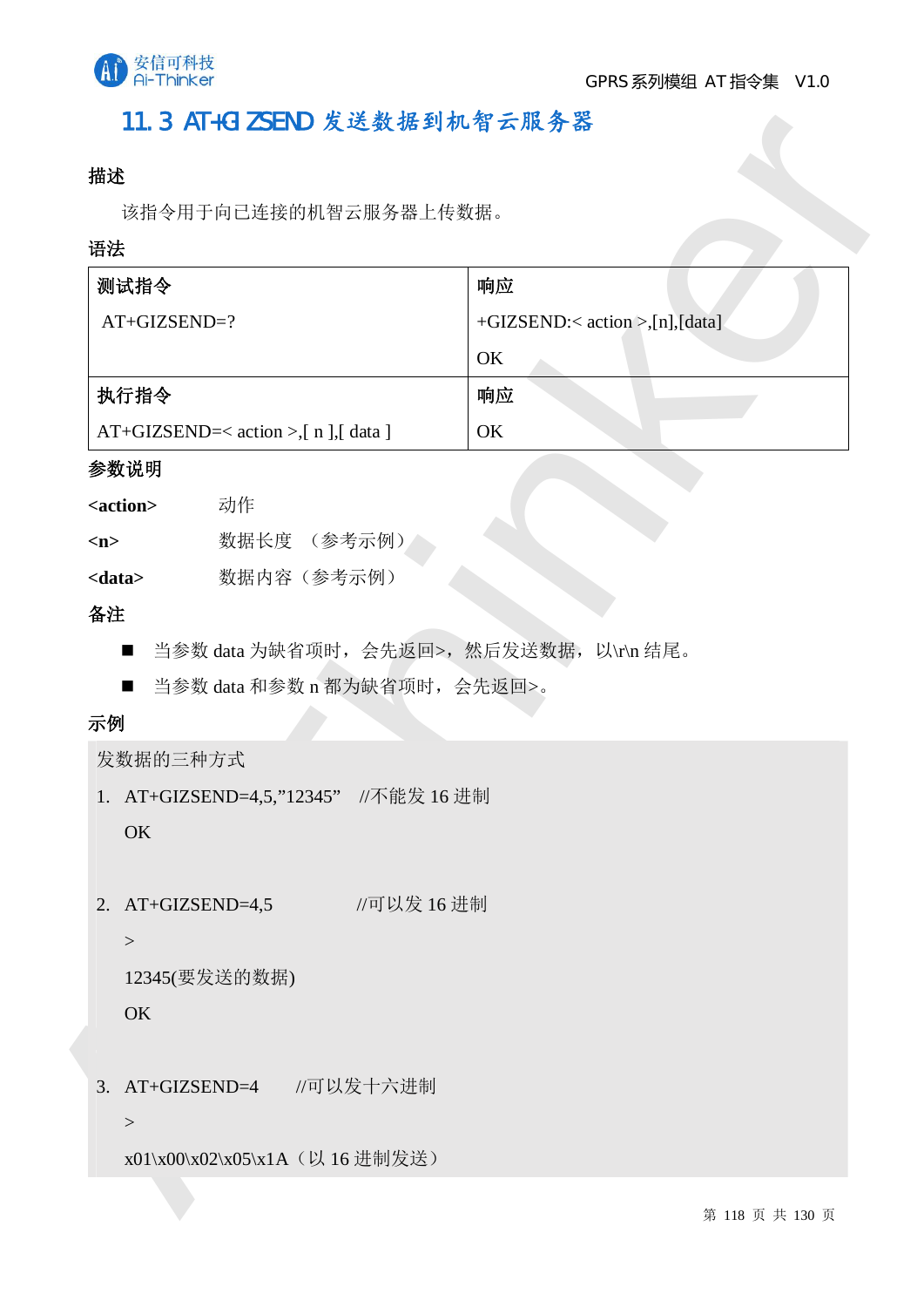

12345\x1A (或者以 10 进制发送, 发送完 12345 后再接上十六进制的 1A) OK

# 11.4 AT+GIZQRCODE

### 描述

#### 语法

| 11.4 AT+GIZQRCODE                                                    |                                                     |
|----------------------------------------------------------------------|-----------------------------------------------------|
| 描述                                                                   |                                                     |
| 该指令用于存储设备相关的 gizwits QRcode 字符串。                                     |                                                     |
| 语法                                                                   |                                                     |
| 查询指令                                                                 | 响应                                                  |
| AT+GIZQRCODE?                                                        | <"QRCODE STRING">                                   |
| 描述:                                                                  | OK                                                  |
| 该指令用于查询 gizwits QRcode 字符串。                                          |                                                     |
| 执行指令                                                                 | 响应                                                  |
| AT+GIZQRCODE=<"QRCODE STRING"><br>描述:<br>该指令用于写入 gizwits QRcode 字符串。 | OK                                                  |
| 参数说明                                                                 |                                                     |
| <"QRCODE STRING">                                                    | 该字符串用于生成可使用 APP 扫码绑定设备的二维码                          |
|                                                                      |                                                     |
| 备注                                                                   |                                                     |
| ■                                                                    | 该参数在出厂时会写入一个唯一的字符串 gizwits QRcode, 该字符串生成的二维码       |
|                                                                      | 用于安信可定义的应用 Tracker (Gizwits), 生成的二维码使用安信可 A9Tracker |
|                                                                      | APP 或者安信可微信公众号可直接扫描绑定该设备, 实现定时上传定位信息的功能             |
| п                                                                    | △用户在机智云创建自己的产品,按照教程生成的二维码可转换成字符串,使用该指               |
|                                                                      | 令存储在模组内部, 建议在修改之前先把模组自带的 gizwits QRcode 保存起来, 一     |
| 旦改写后用户将无法获取出厂自带的 Gizwits QRcode                                      |                                                     |
|                                                                      |                                                     |

## 参数说明

## 备注

- 该参数在出厂时会写入一个唯一的字符串 gizwits QRcode, 该字符串生成的二维码 用于安信可定义的应用 Tracker (Gizwits), 生成的二维码使用安信可 A9Tracker APP 或者安信可微信公众号可直接扫描绑定该设备, 实现定时上传定位信息的功能
- 周户在机智云创建自己的产品,按照教程生成的二维码可转换成字符串,使用该指 令存储在模组内部, 建议在修改之前先把模组自带的 gizwits QRcode 保存起来, 一 旦改写后用户将无法获取出厂自带的 Gizwits ORcode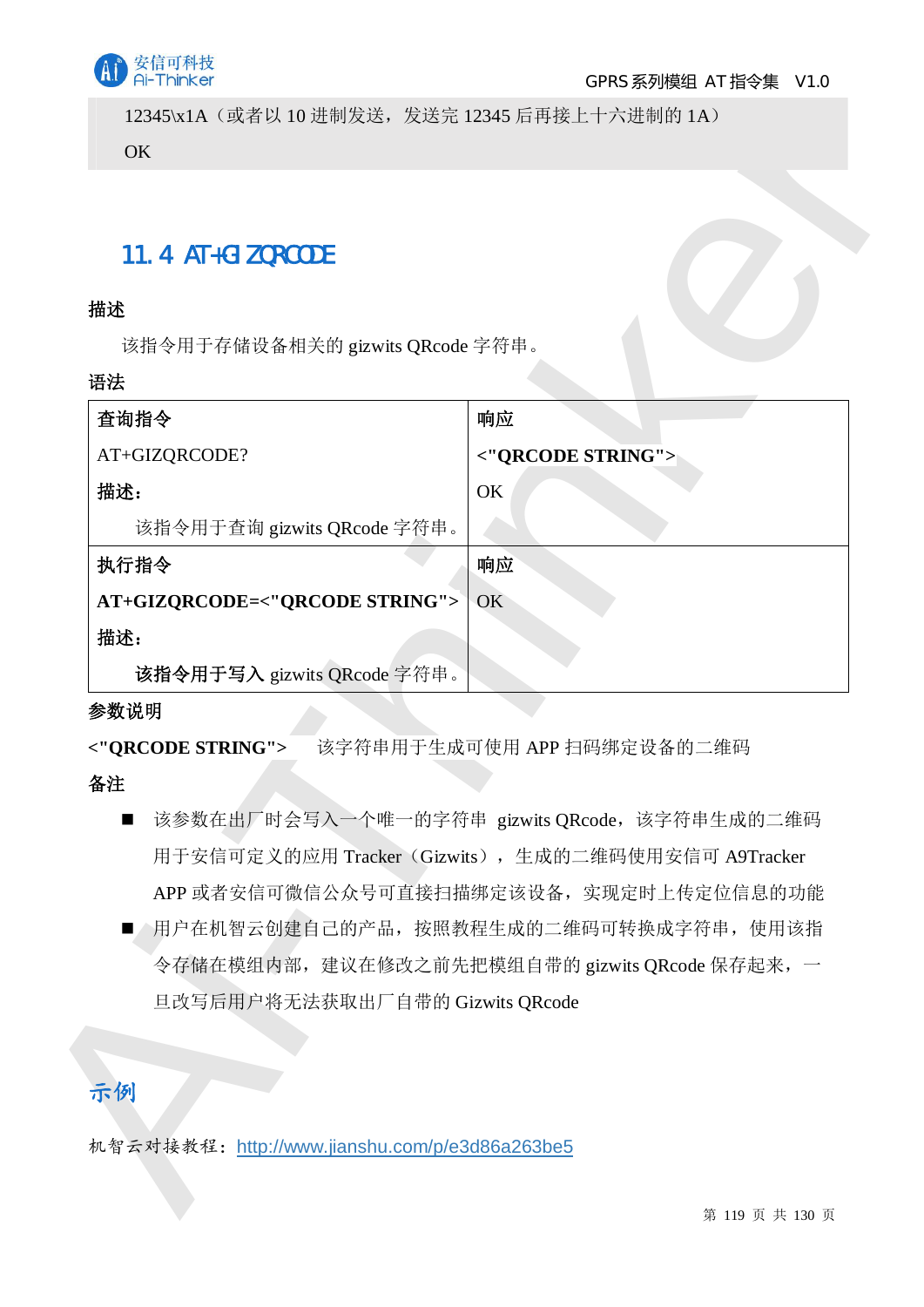

# Tracker 相关功能

# 11.5 AT+GIZTRACKER Tracker 功能

## 揣述

### 语法

|                          | 将模组的定位信息(LBS/GPS 定位)定时上传到服务器。                    |                                      |
|--------------------------|--------------------------------------------------|--------------------------------------|
|                          |                                                  |                                      |
|                          | 11.5 AT+GIZTRACKER Tracker 功能                    |                                      |
| 描述                       |                                                  |                                      |
|                          | 该命令用来设置 Tracker 功能的基本参数。                         |                                      |
| 语法                       |                                                  |                                      |
| 测试指令                     |                                                  | 响应                                   |
| AT+GIZTRACKER=?          |                                                  | +GIZTRACKER:                         |
| 描述:                      |                                                  | $<0/1$ ,[0/1],[n],[n],["pk"],["ps"]  |
|                          | 该指令它用来查询参数格式, []为缺省类型                            | OK                                   |
| 参数。                      |                                                  |                                      |
| 执行指令                     |                                                  | 响应                                   |
|                          | AT+GIZTRACKER= <on off="">,[server],[upload</on> | +GIZTRACKER:Start                    |
|                          | interval], [use LBS], [pk], [ps]                 | OK                                   |
| 描述:                      |                                                  | +GIZWITS:sign up end                 |
| 该指令用来设置 Tracker 功能的参数,参数 |                                                  | +GIZWITS:sign in end                 |
| 缺省为从后往前。详见示例             |                                                  | +GIZWITS:conn end                    |
|                          |                                                  | OK                                   |
| 参数说明                     |                                                  |                                      |
| <on off=""></on>         | 设置上传数据的模式                                        |                                      |
|                          | 关闭自动上传模式<br>$\overline{0}$                       |                                      |
|                          | 打开自动上传模式<br>1                                    |                                      |
| <serve></serve>          | 选择服务器                                            |                                      |
|                          | 为 Ai Thinker 服务器<br>$\mathbf{0}$                 |                                      |
|                          | 1                                                | 为自定义机智云服务器(第一次使用的时候必须附带 PK,PS 参数, 连接 |

### 参数说明

- 0 关闭自动上传模式
- 1 打开自动上传模式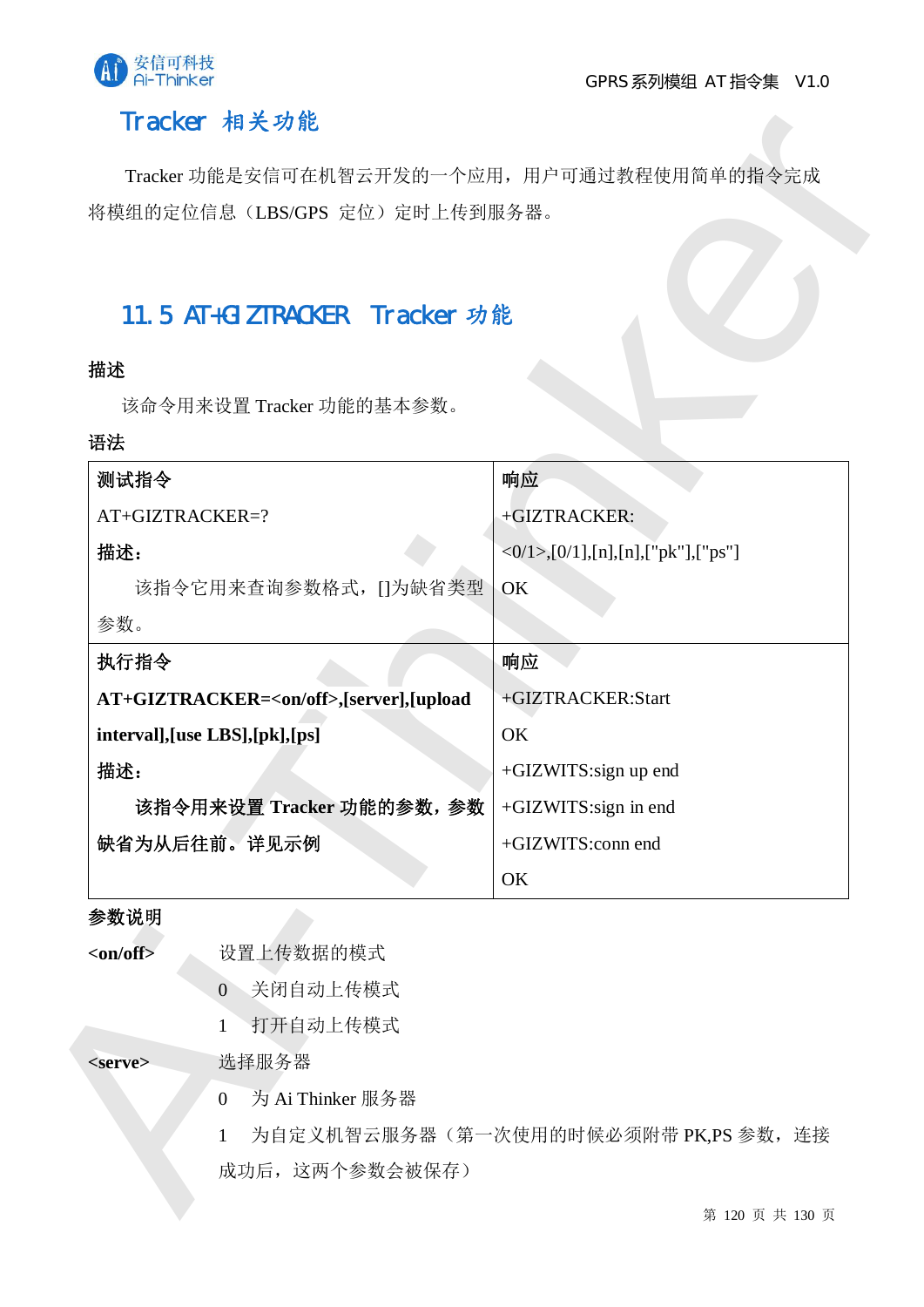

<up in> 设置上传数据的时间间隔(s), 默认值为0, 不上传。

<use LBS> 洗择定位方式:

- $0$  从 GPS 获取定位信息
- 1 从 LBS (基站定位) 获得定位信息

默认值为 0 , 通过 GPS 获取定位

**<Product key>** ⭡ᵪᲪӁᒣਠࡋᔪӗ૱ᰦ⭏ᡀ

<Product secret> 由机智云平台创建产品时生成

备注

- 请确保 IMEI 值正确
- Ai-Thinker ■ 参数<server> 设置为 0 时, 使用的是安信可所创建的机智云产品, 不需要设置参数  $<$ pk>, $<$ ps>
	- 没有 GPS 功能的安信可 GPRS 系列模组只可将参数<use LBS>设置为 1, 否则会报错
	- 当 GPS 信号弱, 可以选择从 LBS 获取信息
	- 该指令参数设置后会保存, 重启后依然有效
	- 该指令为开机自动运行, 如果需要关闭, 请使用 AT+GIZTRACKER=0

示例

创建连接

AT+GIZTRACKER=1,0,10

+GIZTRACKER:Start

**OK** 

+GIZWITS:sign up end

+GIZWITS:sign in end

+GIZWITS:conn end

 $\overline{OK}$ 

关闭

 $AT+GIZTRACKER=0$ 

创建连接, 所用的参数为之前保存的参数

 $AT+GIZTRACKER=1$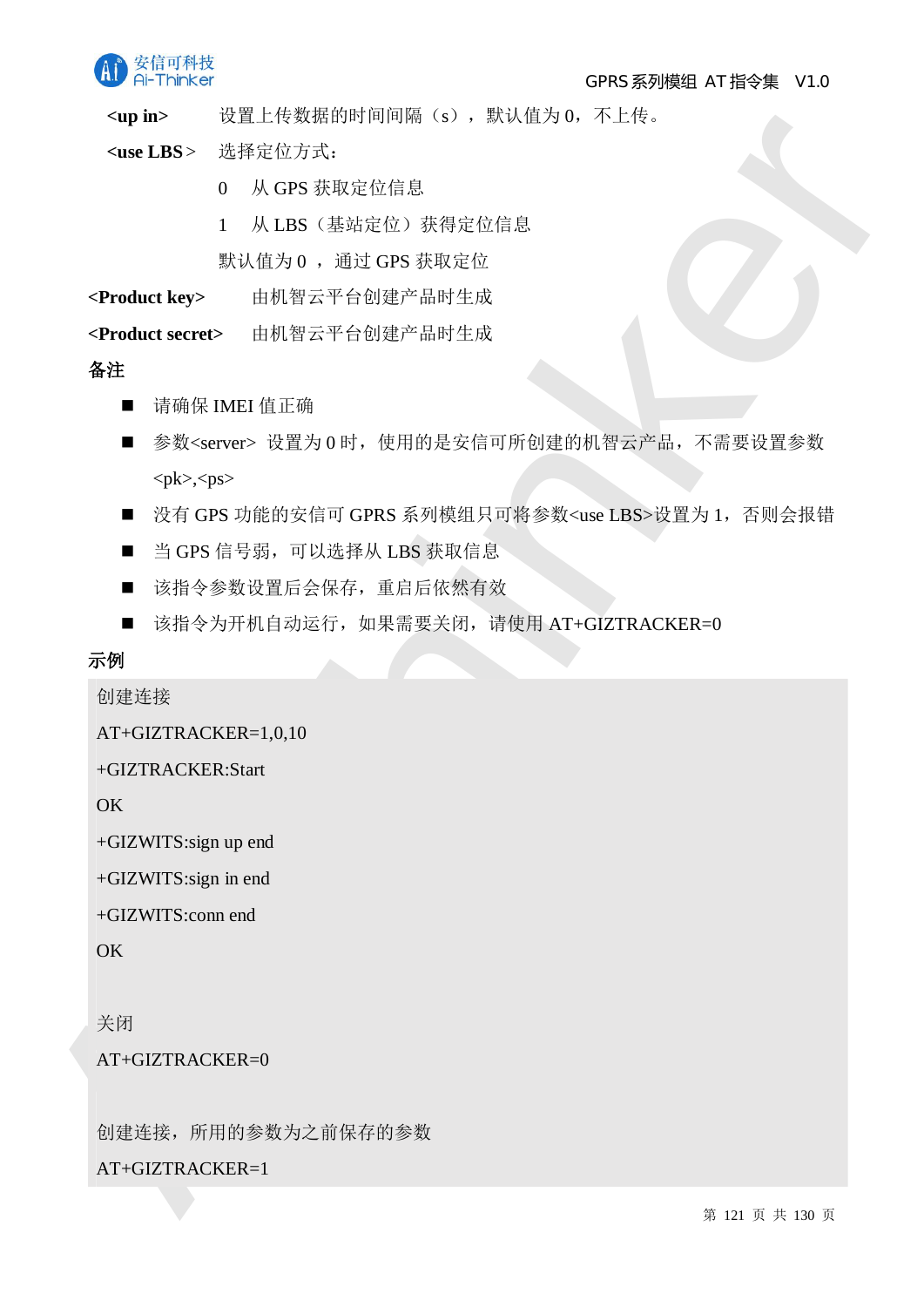



Ai-Think[e](http://wiki.ai-thinker.com/gprs/a9g/a9tracker)r

安信可公众号使用指南: http://wiki.ai-thinker.com/gprs/a9g/mp

安信可 A9Tracker APP: http://wiki.ai-thinker.com/gprs/a9g/a9tracker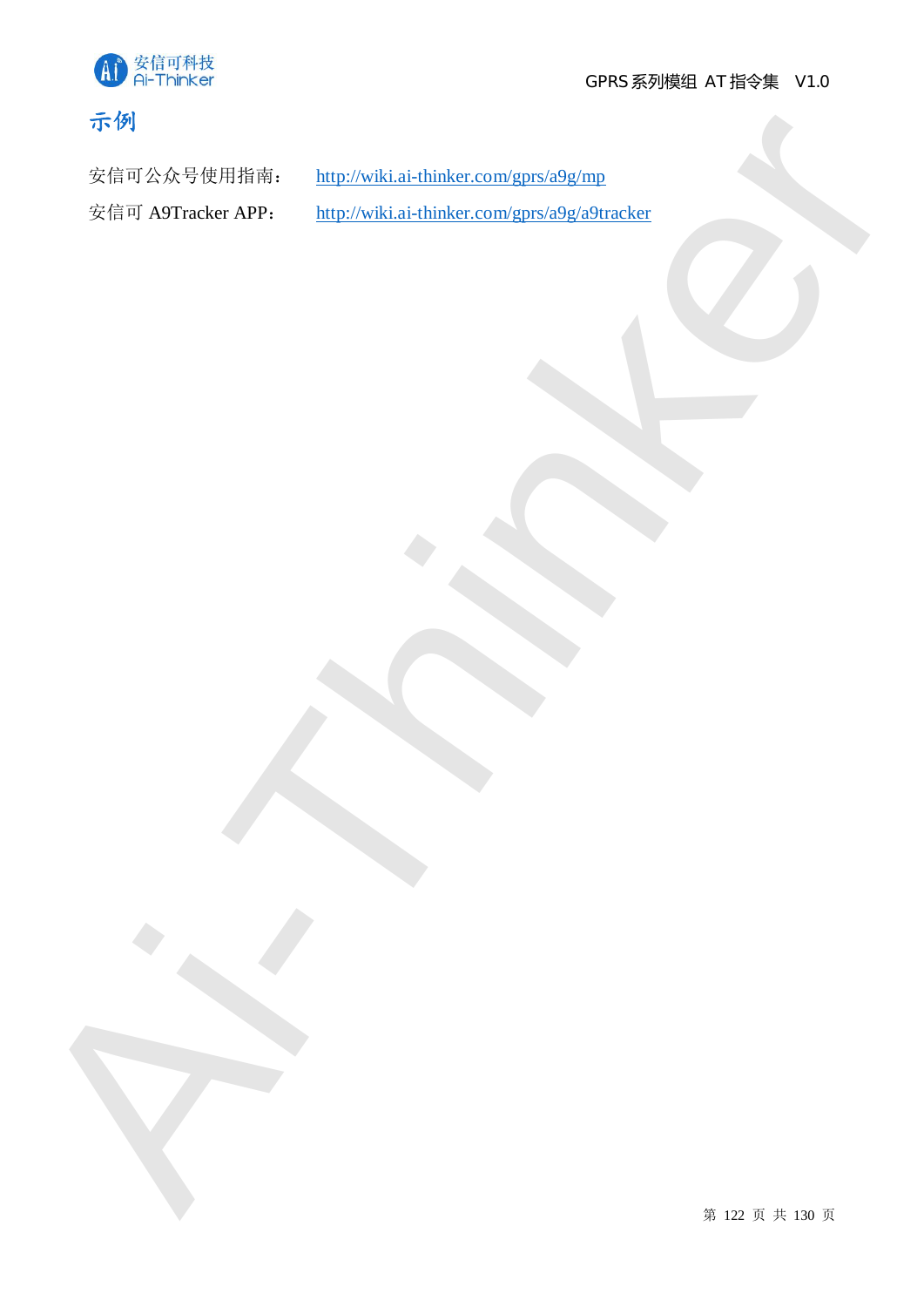



|                  | <b>CME ERRORS</b>           |
|------------------|-----------------------------|
| $\boldsymbol{0}$ | PHONE_FAILURE               |
| $\mathbf{1}$     | NO_CONNECT_PHONE            |
| $\overline{2}$   | PHONE_ADAPTER_LINK_RESERVED |
| 3                | OPERATION_NOT_ALLOWED       |
| 4                | OPERATION_NOT_SUPPORTED     |
| 5                | PHSIM_PIN_REQUIRED          |
| 6                | PHFSIM_PIN_REQUIRED         |
| 7                | PHFSIM_PUK_REQUIRED         |
| 10               | SIM_NOT_INSERTED            |
| 11               | SIM_PIN_REQUIRED            |
| 12               | SIM_PUK_REQUIRED            |
| 13               | SIM_FAILURE                 |
| 14               | SIM_BUSY                    |
| 15               | SIM_WRONG                   |
| 16               | INCORRECT_PASSWORD          |
| 17               | SIM_PIN2_REQUIRED           |
| 18               | SIM_PUK2_REQUIRED           |
| 20               | MEMORY_FULL                 |
| 21               | <b>INVALID_INDEX</b>        |
| 22               | NOT_FOUND                   |
| 23               | MEMORY_FAILURE              |
| 24               | <b>TEXT_LONG</b>            |
| 25               | INVALID_CHAR_INTEXT         |
| 26               | DAIL_STR_LONG               |
| 27               | INVALID_CHAR_INDIAL         |
| 30               | NO_NET_SERVICE              |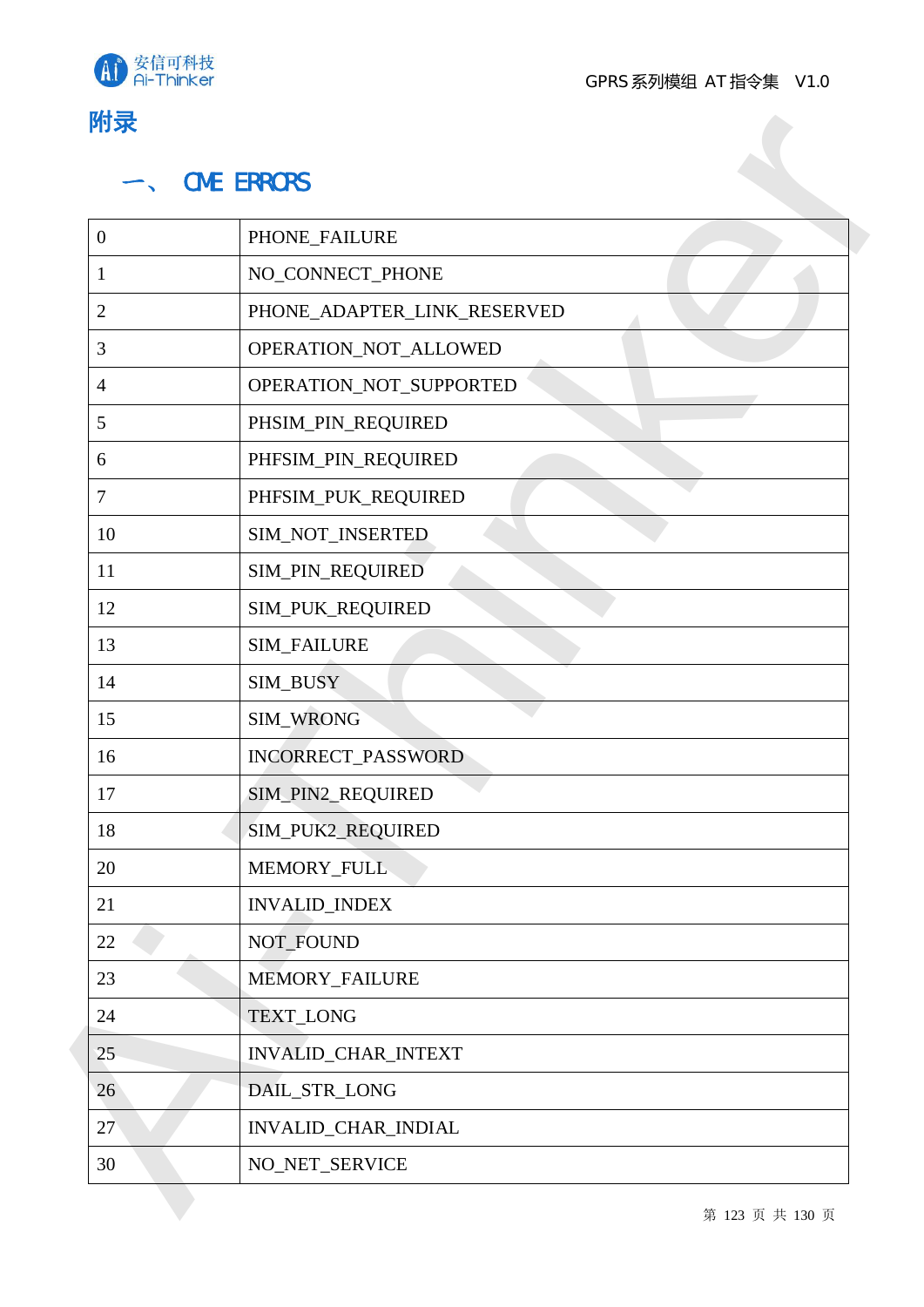

| 31  | NETWORK_TIMOUT                 |
|-----|--------------------------------|
| 32  | NOT_ALLOW_EMERGENCY            |
| 40  | NET_PER_PIN_REQUIRED           |
| 41  | NET_PER_PUK_REQUIRED           |
| 42  | NET_SUB_PER_PIN_REQ            |
| 43  | NET_SUB_PER_PUK_REQ            |
| 44  | SERVICE_PROV_PER_PIN_REQ       |
| 45  | SERVICE_PROV_PER_PUK_REQ       |
| 46  | CORPORATE_PER_PIN_REQ          |
| 47  | CORPORATE_PER_PUK_REQ          |
| 48  | PHSIM_PBK_REQUIRED             |
| 49  | EXE_NOT_SURPORT                |
| 50  | <b>EXE_FAIL</b>                |
| 51  | NO_MEMORY                      |
| 52  | OPTION_NOT_SURPORT             |
| 53  | PARAM_INVALID                  |
| 54  | EXT_REG_NOT_EXIT               |
| 55  | EXT_SMS_NOT_EXIT               |
| 56  | EXT_PBK_NOT_EXIT               |
| 57  | EXT_FFS_NOT_EXIT               |
| 58  | <b>INVALID COMMAND LINE</b>    |
| 103 | GPRS_ILLEGAL_MS_3              |
| 106 | GPRS_ILLEGAL_MS_6              |
| 107 | GPRS_SVR_NOT_ALLOWED           |
| 111 | GPRS_PLMN_NOT_ALLOWED          |
| 112 | GPRS_LOCATION_AREA_NOT_ALLOWED |
| 113 | GPRS_ROAMING_NOT_ALLOWED       |
| 132 | GPRS_OPTION_NOT_SUPPORTED      |
| 133 | GPRS_OPTION_NOT_SUBSCRIBED     |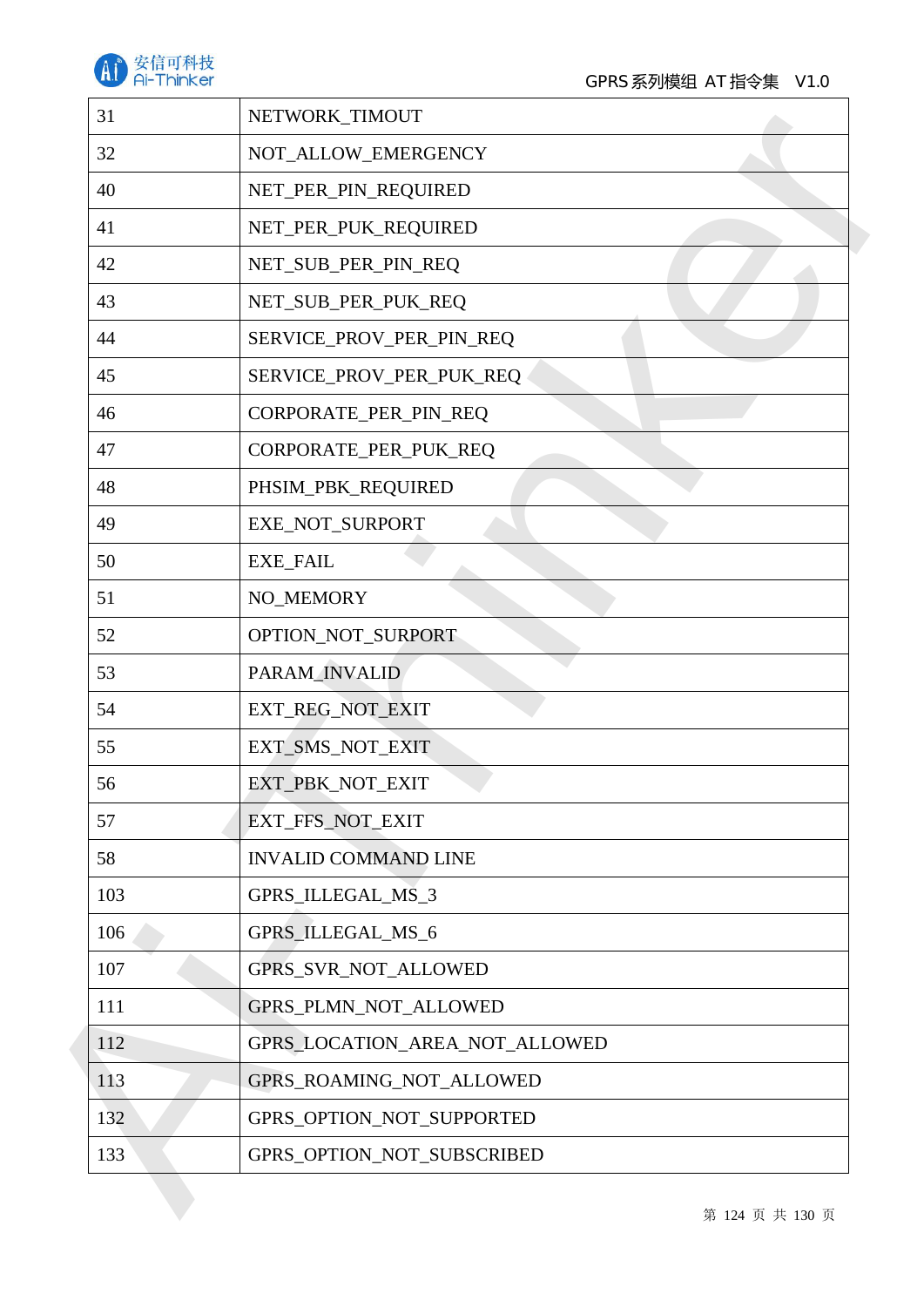

| 134 | GPRS_OPTION_TEMP_ORDER_OUT       |  |
|-----|----------------------------------|--|
| 149 | GPRS_PDP_AUTHENTICATION_FAILURE  |  |
| 150 | <b>GPRS_INVALID_MOBILE_CLASS</b> |  |
| 148 | GPRS_UNSPECIFIED_GPRS_ERROR      |  |
| 264 | SIM_VERIFY_FAIL                  |  |
| 265 | SIM_UNBLOCK_FAIL                 |  |
| 266 | SIM_CONDITION_NO_FULLFILLED      |  |
| 267 | SIM_UNBLOCK_FAIL_NO_LEFT         |  |
| 268 | SIM_VERIFY_FAIL_NO_LEFT          |  |
| 269 | SIM_INVALID_PARAMETER            |  |
| 270 | SIM_UNKNOW_COMMAND               |  |
| 271 | SIM_WRONG_CLASS                  |  |
| 272 | SIM_TECHNICAL_PROBLEM            |  |
| 273 | SIM_CHV_NEED_UNBLOCK             |  |
| 274 | SIM_NOEF_SELECTED                |  |
| 275 | SIM_FILE_UNMATCH_COMMAND         |  |
| 276 | SIM_CONTRADICTION_CHV            |  |
| 277 | SIM_CONTRADICTION_INVALIDATION   |  |
| 278 | SIM_MAXVALUE_REACHED             |  |
| 279 | SIM_PATTERN_NOT_FOUND            |  |
| 280 | SIM_FILEID_NOT_FOUND             |  |
| 281 | SIM_STK_BUSY                     |  |
| 282 | <b>SIM_UNKNOW</b>                |  |
|     | SIM_PROFILE_ERROR                |  |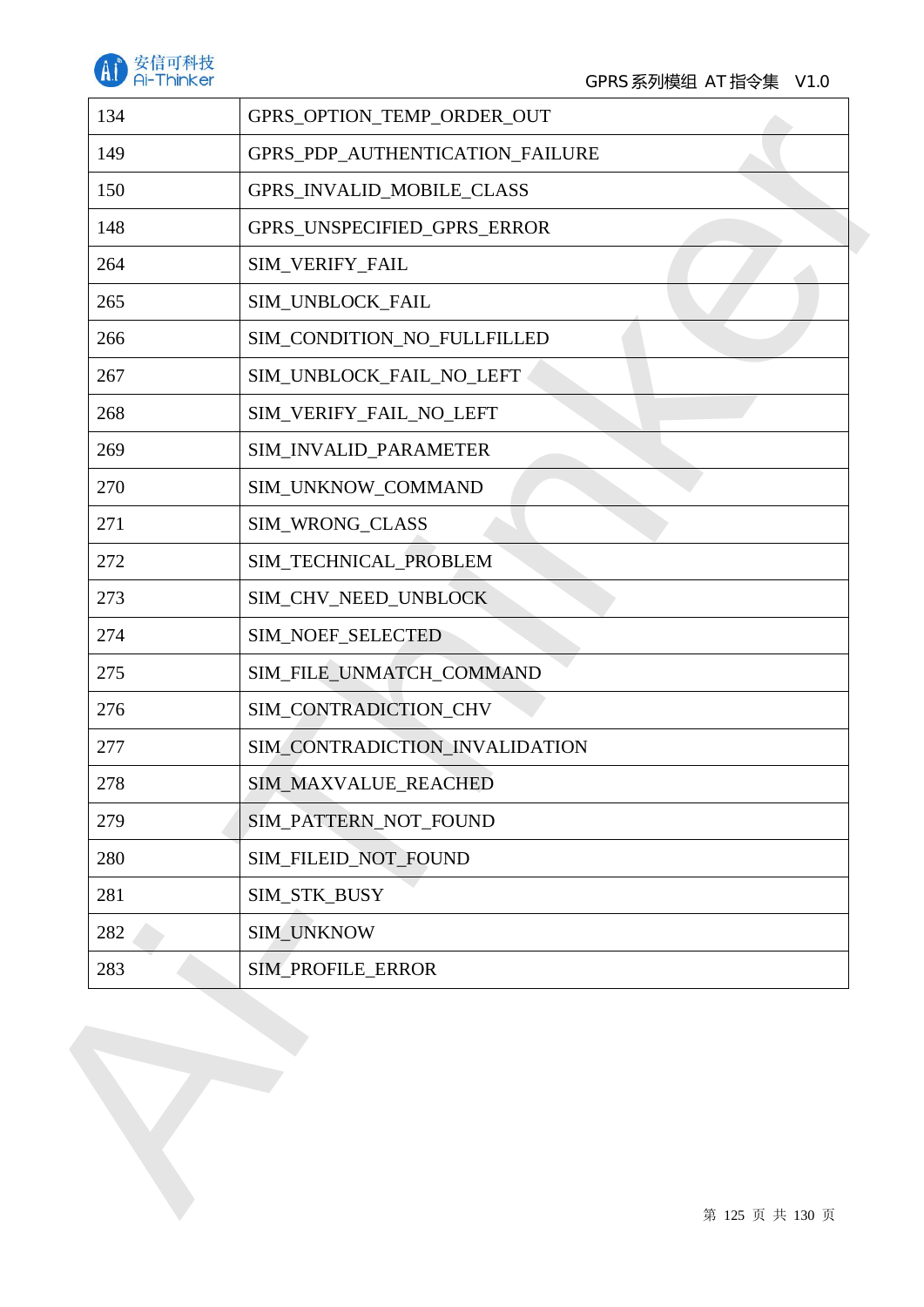

# ニ、 CMS ERRORS

| $\mathbf{1}$ | UNASSIGNED_NUM     |
|--------------|--------------------|
| 8            | OPER_DETERM_BARR   |
| 10           | CALL_BARRED        |
| 21           | SM_TRANS_REJE      |
| 27           | DEST_OOS           |
| 28           | UNINDENT_SUB       |
| 29           | FACILIT_REJE       |
| 30           | UNKONWN_SUB        |
| 38           | NW_000             |
| 41           | TMEP_FAIL          |
| 42           | <b>CONGESTION</b>  |
| 47           | RES_UNAVAILABLE    |
| 50           | REQ_FAC_NOT_SUB    |
| 69           | RFQ_FAC_NOT_IMP    |
| 81           | INVALID_SM_TRV     |
| 95           | <b>INVALID_MSG</b> |
| 96           | INVALID_MAND_INFO  |
| 97           | MSG_TYPE_ERROR     |
| 98           | MSG_NOT_COMP       |
| 99           | INFO_ELEMENT_ERROR |
| 111          | PROT_ERROR         |
| 127          | <b>IW_UNSPEC</b>   |
| 128          | TEL_IW_NOT_SUPP    |
| 129          | SMS_TYPE0_NOT_SUPP |
| 130          | CANNOT_REP_SMS     |
| 143          | UNSPEC_TP_ERROR    |
| 144          | DCS_NOT_SUPP       |
| 145          | MSG_CLASS_NOT_SUPP |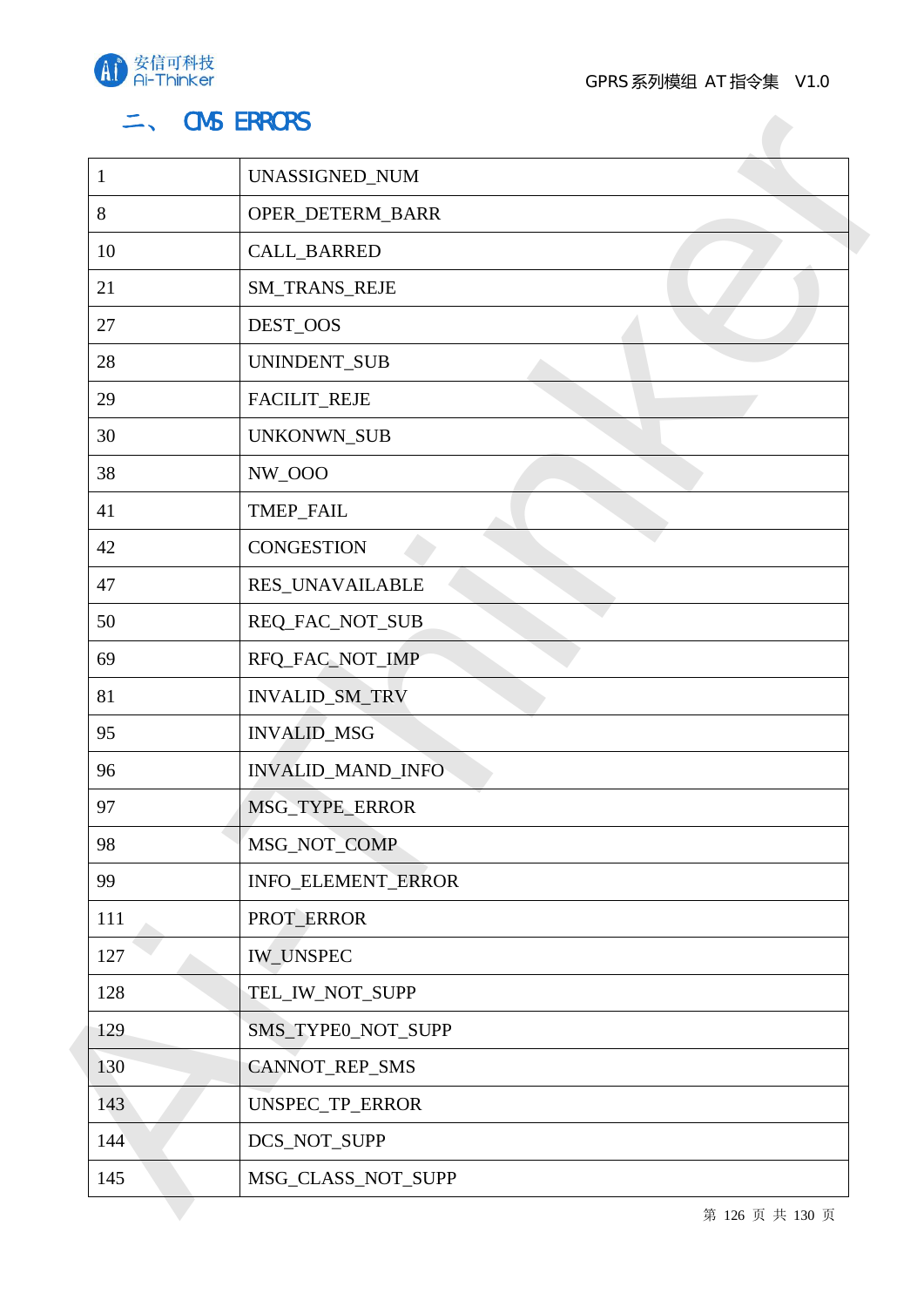

| 159 | UNSPEC_TD_ERROR      |
|-----|----------------------|
| 160 | CMD_CANNOT_ACT       |
| 161 | CMD_UNSUPP           |
| 175 | UNSPEC_TC_ERROR      |
| 176 | TPDU_NOT_SUPP        |
| 192 | SC_BUSY              |
| 193 | NO_SC_SUB            |
| 194 | SC_SYS_FAIL          |
| 195 | INVALID_SME_ADDR     |
| 196 | DEST_SME_BARR        |
| 197 | SM_RD_SM             |
| 198 | TP_VPF_NOT_SUPP      |
| 199 | TP_VP_NOT_SUPP       |
| 208 | D0_SIM_SMS_STO_FULL  |
| 209 | NO_SMS_STO_IN_SIM    |
| 210 | ERR_IN_MS            |
| 211 | MEM_CAP_EXCCEEDED    |
| 212 | SIM_APP_TK_BUSY      |
| 213 | SIM_DATA_DL_ERROR    |
| 255 | UNSPEC_ERRO_CAUSE    |
| 300 | <b>ME_FAIL</b>       |
| 301 | SMS_SERVIEC_RESERVED |
| 302 | OPER_NOT_ALLOWED     |
| 303 | OPER_NOT_SUPP        |
| 304 | INVALID_PDU_PARAM    |
| 305 | INVALID_TXT_PARAM    |
| 310 | SIM_NOT_INSERT       |
| 311 | SIM_PIN_REQUIRED     |
| 312 | PH_SIM_PIN_REQUIRED  |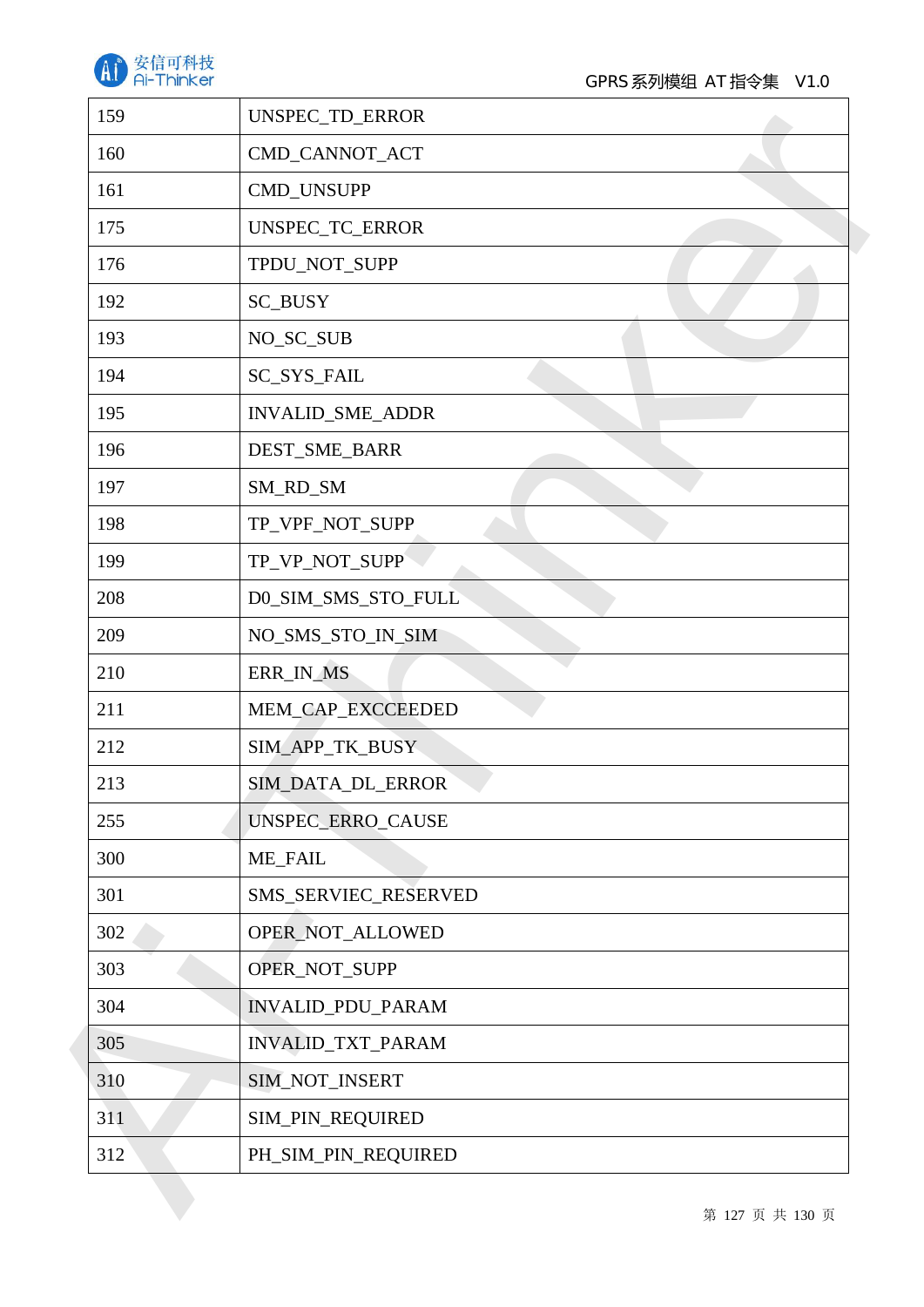

| 313 | SIM_FAIL                |
|-----|-------------------------|
| 314 | SIM_BUSY                |
| 315 | SIM_WRONG               |
| 316 | SIM_PUK_REQUIRED        |
| 317 | SIM_PIN2_REQUIRED       |
| 318 | SIM_PUK2_REQUIRED       |
| 320 | MEM_FAIL                |
| 321 | INVALID_MEM_INDEX       |
| 322 | MEM_FULL                |
| 330 | SCA_ADDR_UNKNOWN        |
| 331 | NO_NW_SERVICE           |
| 332 | NW_TIMEOUT              |
| 340 | NO_CNMA_ACK_EXPECTED    |
| 500 | UNKNOWN_ERROR           |
| 512 | USER_ABORT              |
| 513 | UNABLE_TO_STORE         |
| 514 | <b>INVALID_STATUS</b>   |
| 515 | INVALID_ADDR_CHAR       |
| 516 | <b>INVALID_LEN</b>      |
| 517 | <b>INVALID_PDU_CHAR</b> |
| 518 | <b>INVALID_PARA</b>     |
| 519 | INVALID_LEN_OR_CHAR     |
| 520 | INVALID_TXT_CHAR        |
| 512 | TIMER_EXPIRED           |